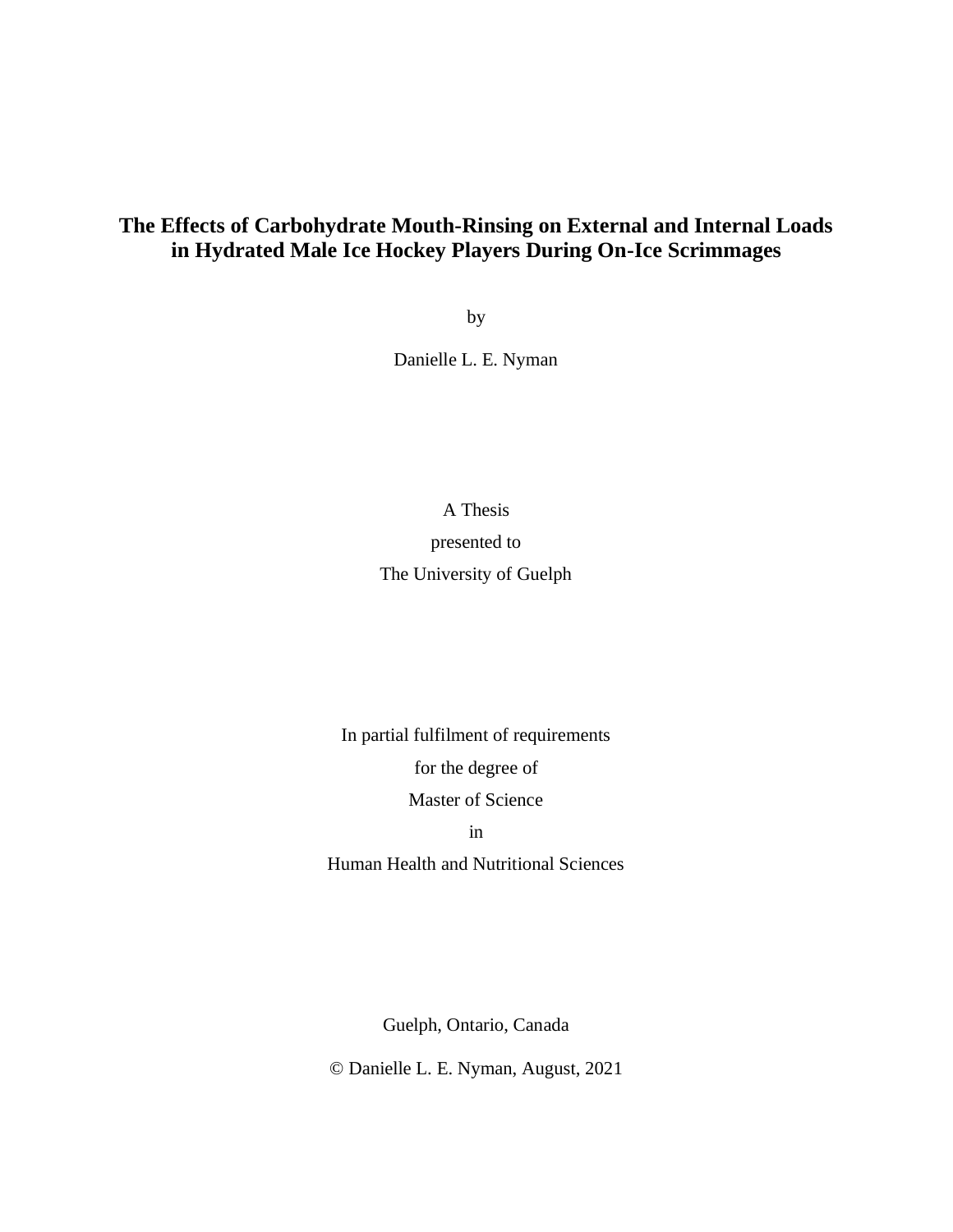### **ABSTRACT**

# THE EFFECTS OF CARBOHYDRATE MOUTH-RINSING ON EXTERNAL AND INTERNAL LOADS IN HYDRATED MALE ICE HOCKEY PLAYERS DURING ON-ICE SCRIMMAGES

Danielle L.E. Nyman Advisor: University of Guelph, 2021 Dr. Lawrence L. Spriet

This research examined the potential beneficial effects of mouth-rinsing (MR) a carbohydrate (CHO) versus placebo (PLA) solution on external and internal loads in hydrated male ice hockey players during three 20-min regulation periods and one 12-min overtime of 3 on-3 on-ice scrimmages. Skaters repeated 2 min shift and rest intervals, with MR every ~10 min. A local positioning system measured external load, and heart rate and ratings of perceived exertion measured internal load. During regulation play, there was similar fatigue between conditions. In overtime, high-intensity distance  $(224 \pm 77 \text{ vs. } 185 \pm 66 \text{ m}, p = 0.042)$ , peak speed  $(24.6 \pm 1.6 \text{ vs. } 23.7 \pm 1.3 \text{ km} \cdot \text{h}^{-1}, p = 0.02)$  and sprint number  $(1.9 \pm 1.2 \text{ vs. } 1.2 \pm 0.9, p = 0.01)$ were significantly higher with CHO versus PLA MR, with no differences in internal load. Overall, players generated greater external loads with CHO MR late in on-ice hockey scrimmages.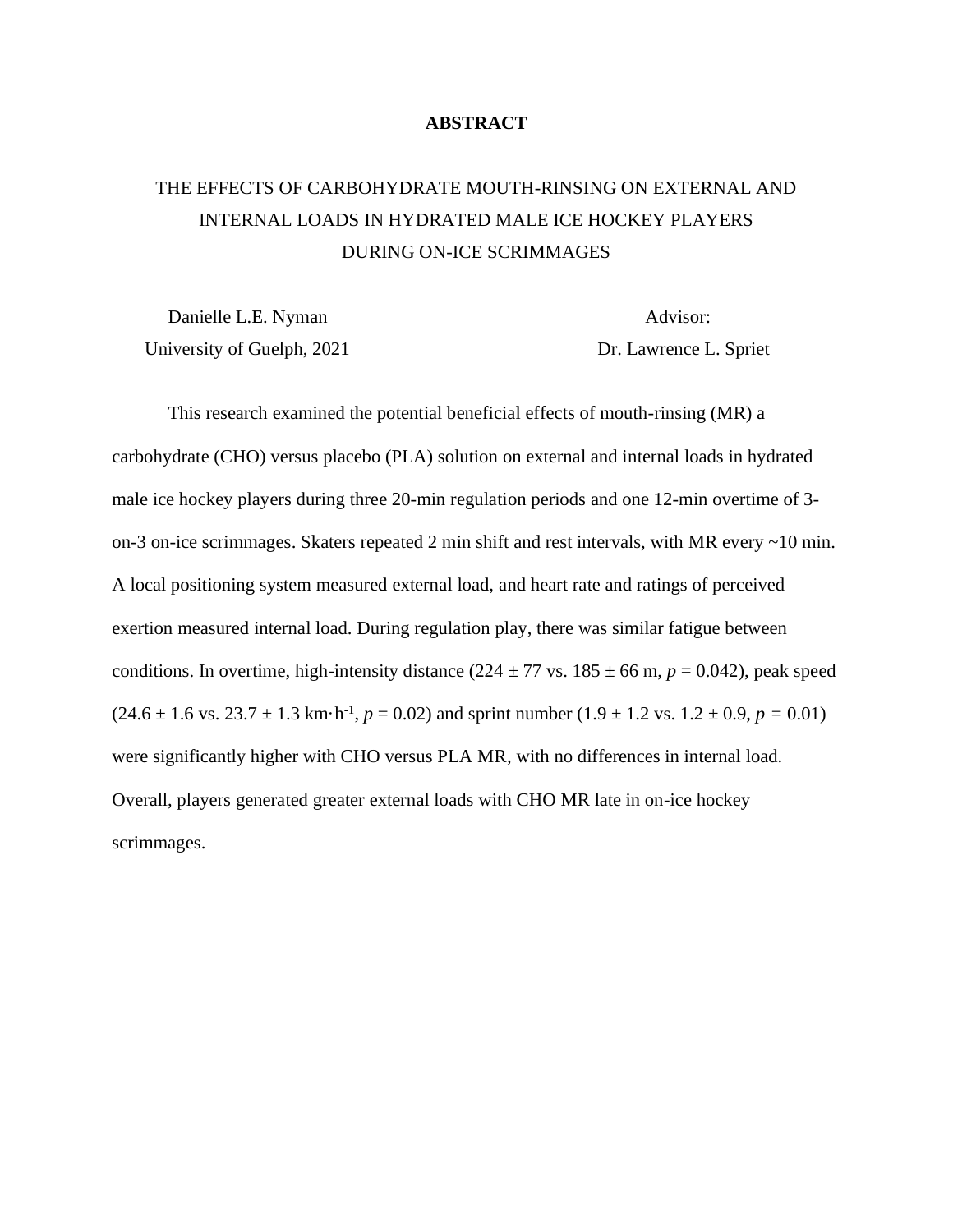# **DEDICATION**

This thesis is dedicated to my late Opa and Oma, Bill and Dien Nyman. Thank you for teaching me the value of hard work, perseverance and family. *Ik hou van jou.*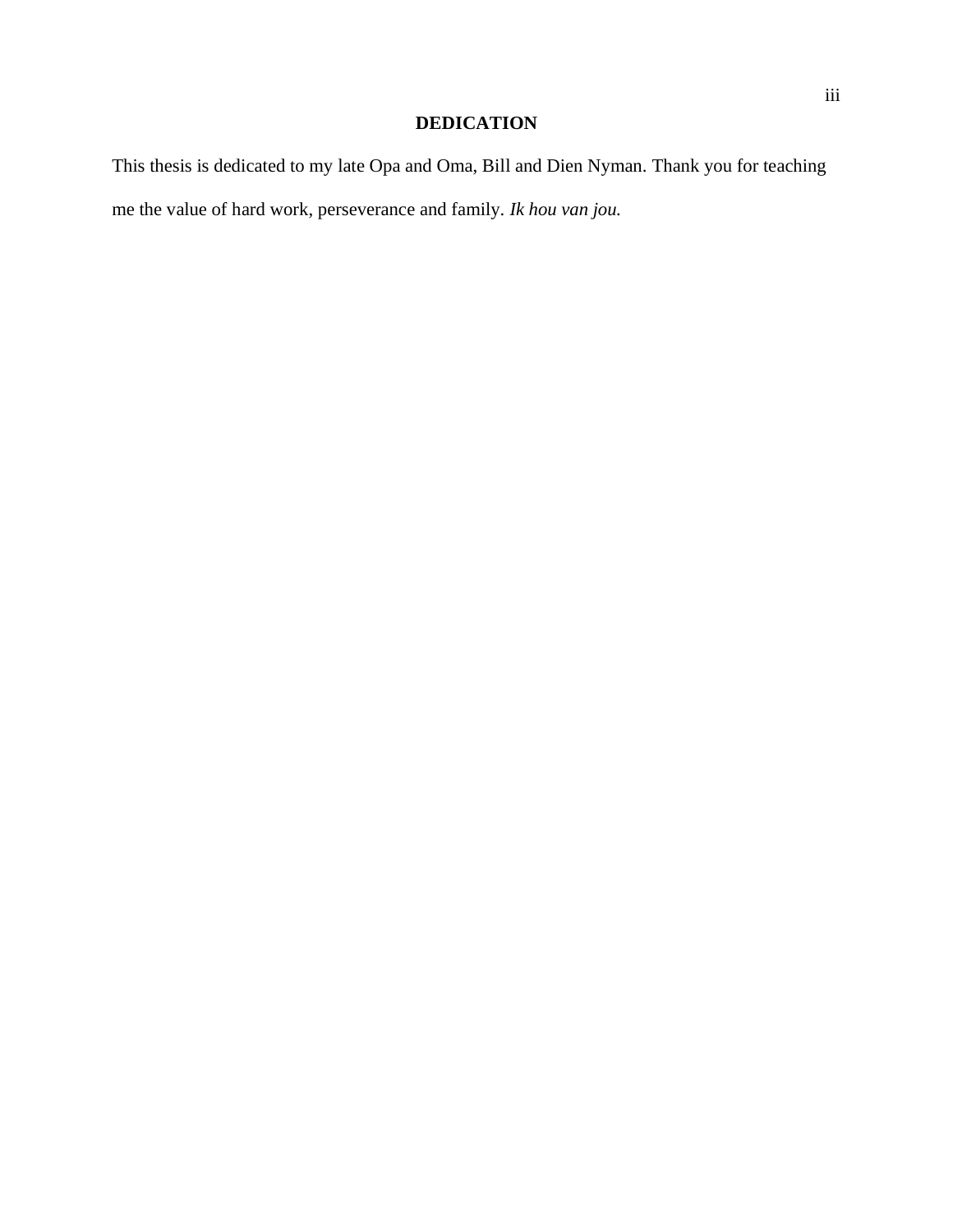#### **ACKNOWLEDGEMENTS**

Thank you to all the athletes who volunteered for this study. Completion of my thesis would not have been possible without your commitment and willingness to participate in this project under such short notice. The fun and enthusiasm that you brought to the rink every day was infectious and these scrimmages were truly a bright spot amidst the COVID-19 pandemic.

To the Gryphon Athletics department and staff, thank you for your patience and for being continually accommodating with this project. We were delayed over 6 months and you were there to lend a hand from start to finish. Some of my best memories at University have stemmed from using, enjoying, or working in your facilities and I will always be grateful for that.

To Dr. Jamie Burr and Dr. David Dyck, thank you for your guidance throughout my academic career and for your generous contributions to my professional development.

To all the volunteers who had a hand in running this study, thank for your dedication and selflessness. To Ally, Matt, Brooke, Courtney and Ruth, I appreciate every single hour that you helped me. Whether getting equipment ready in lab or setting up the scrimmage, you ensured that every trial went off without a hitch. I could not have done it without you.

Thank you to my lab mates, past and present, for your continual support. To Kate, Devin, Jamie, Tyler, Stacey and Claire, thank you for being amazing mentors and friends. To Logan Boyd and Alex Vanderheyden, thank you for being two of my closest friends. You have made the past few years more fun than I ever could have imagined and you have helped me through some tough times. I will forever appreciate that. I look forward to sharing many more years of hockey rivalries, cottage days and bar nights with you!

To Jess Bigg and Alex Gamble, it is hard to know where to even begin. Thank you for taking me under your wing since day one and for always being so gracious in letting me be a part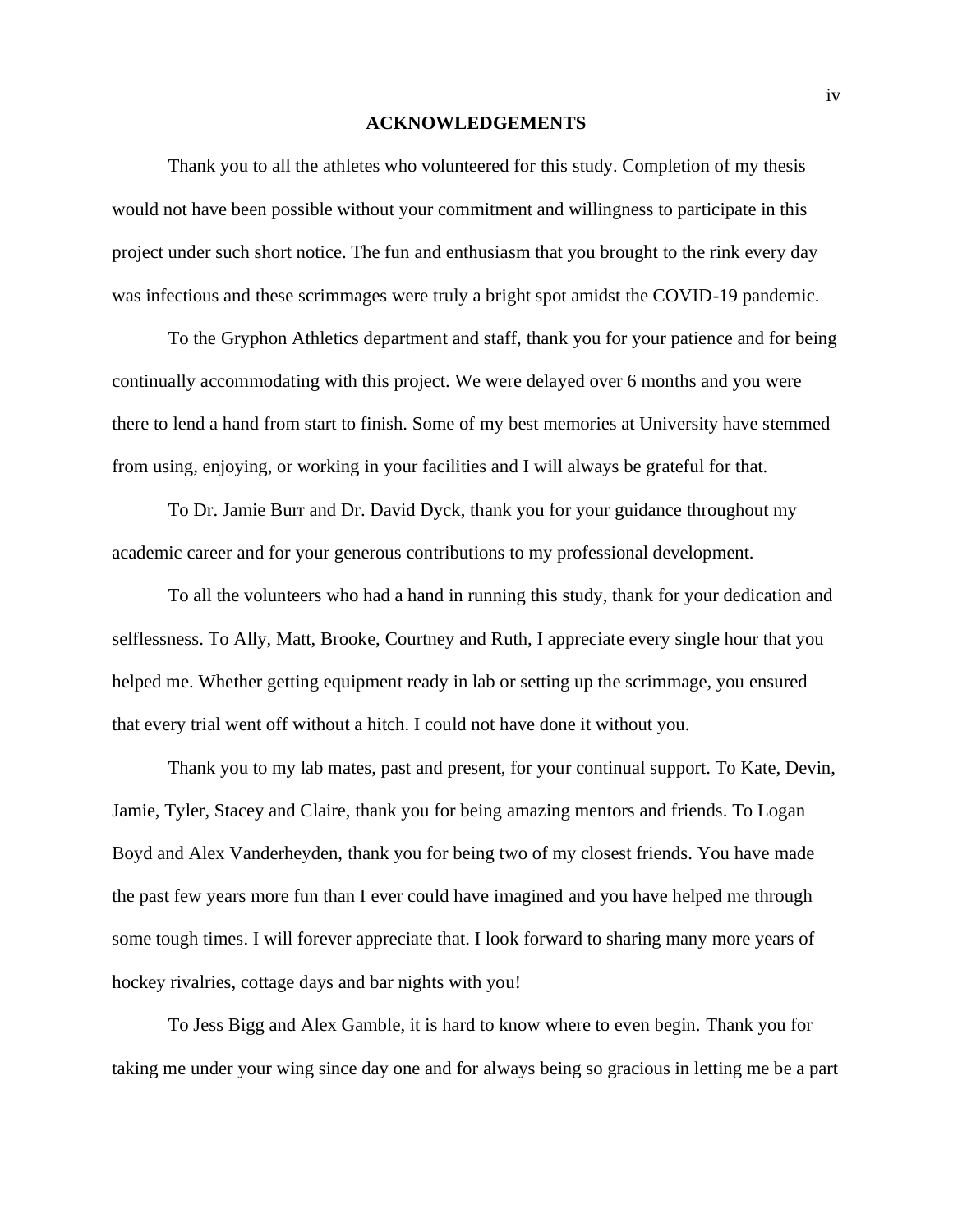of your projects. You have been phenomenal role models and my greatest teachers. Your friendship is special to me, and some of my best experiences in grad school were traveling and enjoying hockey with you. I am excited to watch your continued success and am hopeful we'll all work together again in the future.

I owe the utmost gratitude to my parents. Your endless love and support is what has allowed me to get to this point. My success is because of you. To my Mom, thank you for taking such good care of me and for always being there for me. To my Dad, thank you for being my rock and my biggest champion. You have helped me accomplish so much. I feel so lucky to have shared this campus with you over the past seven years and it is something that I am really going to miss. Our lunches at Creelman are some of my fondest memories.

Lastly, my biggest thank you goes to my advisor Dr. Lawrence Spriet. I can say with confidence that meeting you and being a part of your lab has sincerely changed my life. You made me feel welcome since the day I started volunteering as an undergrad, and have given me a second family in the years since. Traveling and researching hockey with you and the lab has been a dream come true and has given me so many lifelong memories and learning experiences. You have taught me more than I could have imagined about being a good scientist, but most importantly, you have shown me how to be a great person. Your humbleness and kindness are immeasurable, and I will forever cherish your guidance and friendship. Habs fans for life!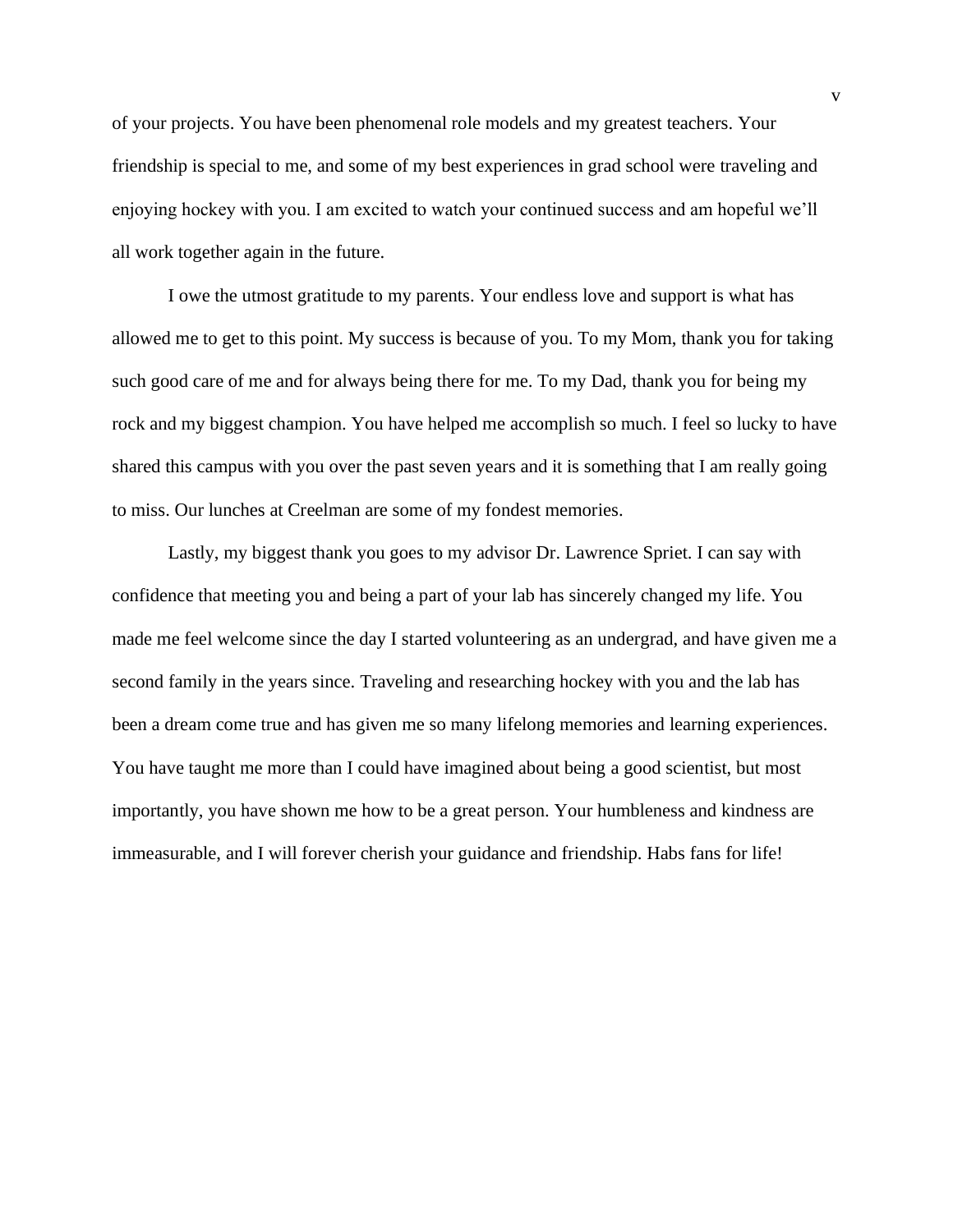# **TABLE OF CONTENTS**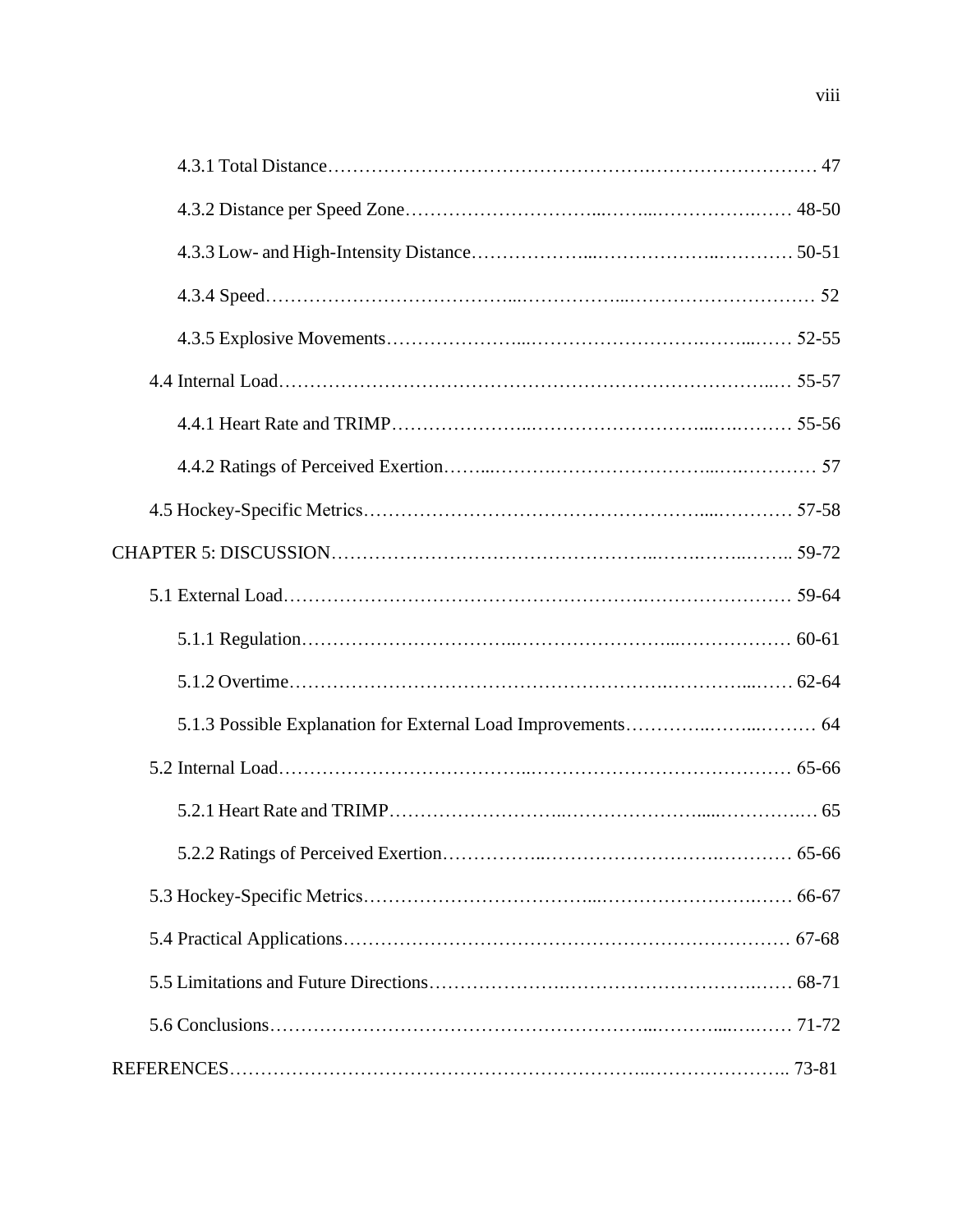# **LIST OF TABLES**

Table 1. Local positioning system derived external load variables (speed, explosive movements) in regulation.

- Table 2. Select explosive movement external load variables in overtime.
- Table 3. Heart rate (HR) internal load variables in regulation.
- Table 4. Hockey-specific performance variables in regulation.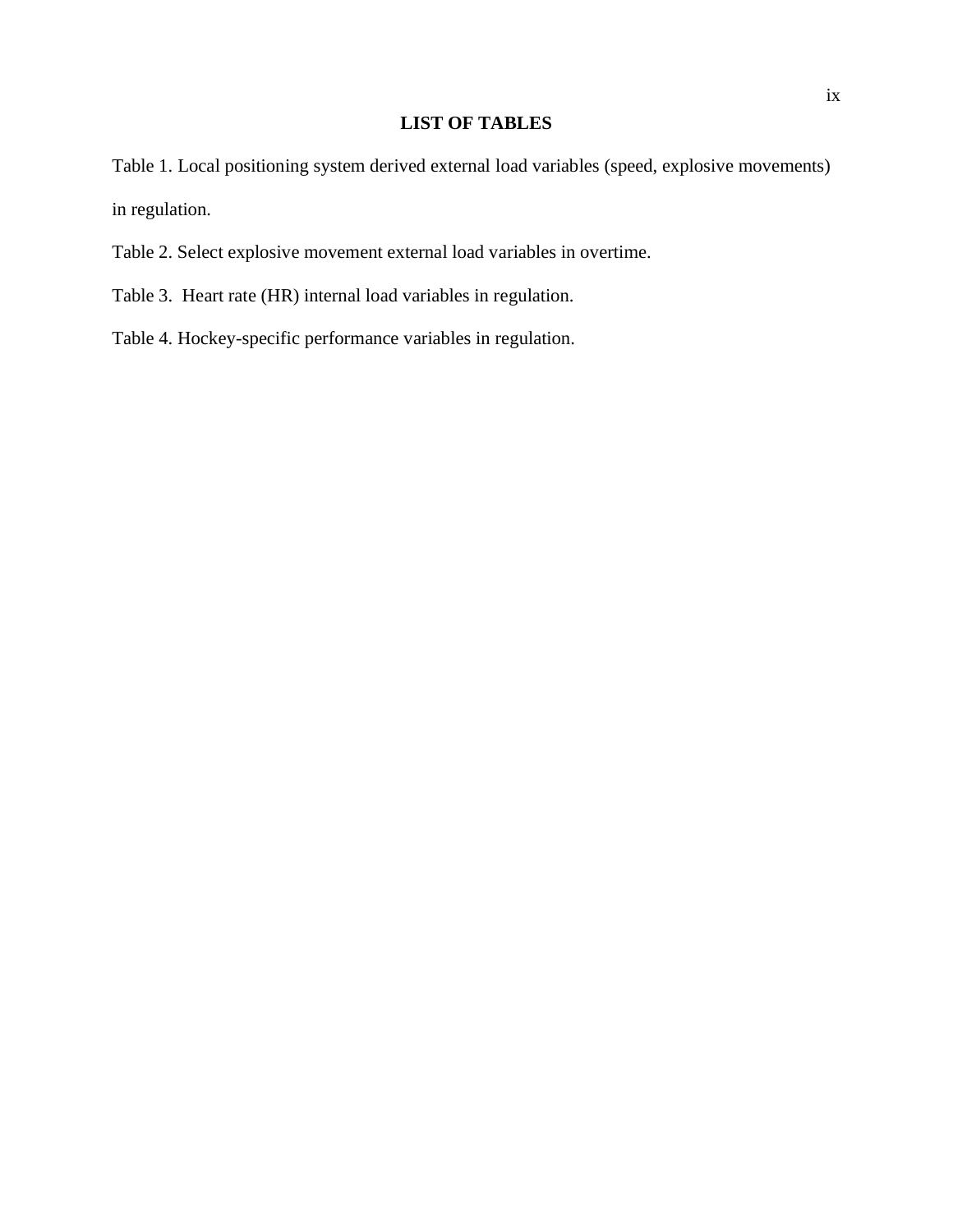# **LIST OF FIGURES**

- Figure 1. Trial day and on-ice scrimmage timelines.
- Figure 2. Schematic diagram of arena Local Positioning System (LPS) set-up.
- Figure 3. Ice rink set-up for small-sided 3-on-3 ice hockey scrimmage with mouth-rinsing (MR).
- Figure 4. Distance skated in 6 different speed zones in regulation.
- Figure 5. Distance skated in 6 different speed zones in overtime.
- Figure 6. Distance skated at low-intensity and high-intensity speeds in regulation.
- Figure 7. Distance skated at low-intensity and high-intensity speeds in overtime.
- Figure 8. Peak and average speeds in overtime.
- Figure 9. Number of sprints in overtime.
- Figure 10. Ratings of Perceived Exertion (RPE) in regulation and overtime.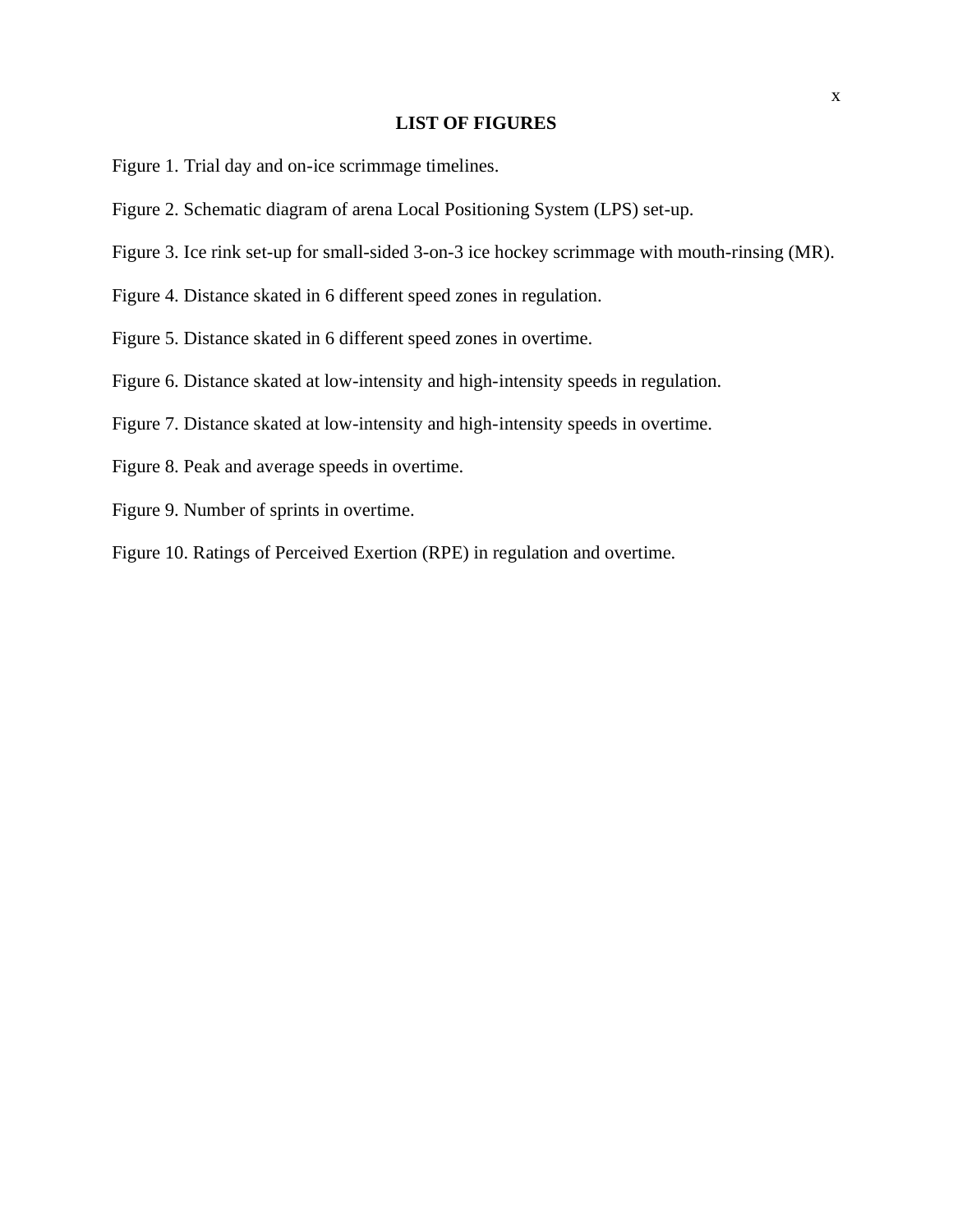# **LIST OF ABBREVIATIONS**

| $3v3 - 3 - 0n - 3$                           |
|----------------------------------------------|
| $5v5 - 5 - 0n - 5$                           |
| ATP- Adenosine Triphosphate                  |
| <b>AU-Arbitrary Unit</b>                     |
| <b>BM-Body Mass</b>                          |
| <b>CAF-</b> Caffeine                         |
| CES- Carbohydrate electrolyte solution       |
| CHO- Carbohydrate                            |
| Cl-Chloride                                  |
| DEH-Dehydrated                               |
| DW- Dry Weight                               |
| ECG-Electrocardiogram                        |
| FFA-Free Fatty Acids                         |
| <b>GI-</b> Gastrointestinal                  |
| GPS- Global Positioning System               |
| HIIT-High-Intensity Interval Training        |
| <b>HR-Heart Rate</b>                         |
| IHI- Intermittent High-Intensity             |
| $K^+$ - Potassium                            |
| LIST- Loughborough Intermittent Shuttle Test |
| LPS-Local Positioning System                 |
| <b>MR-Mouth Rinsing</b>                      |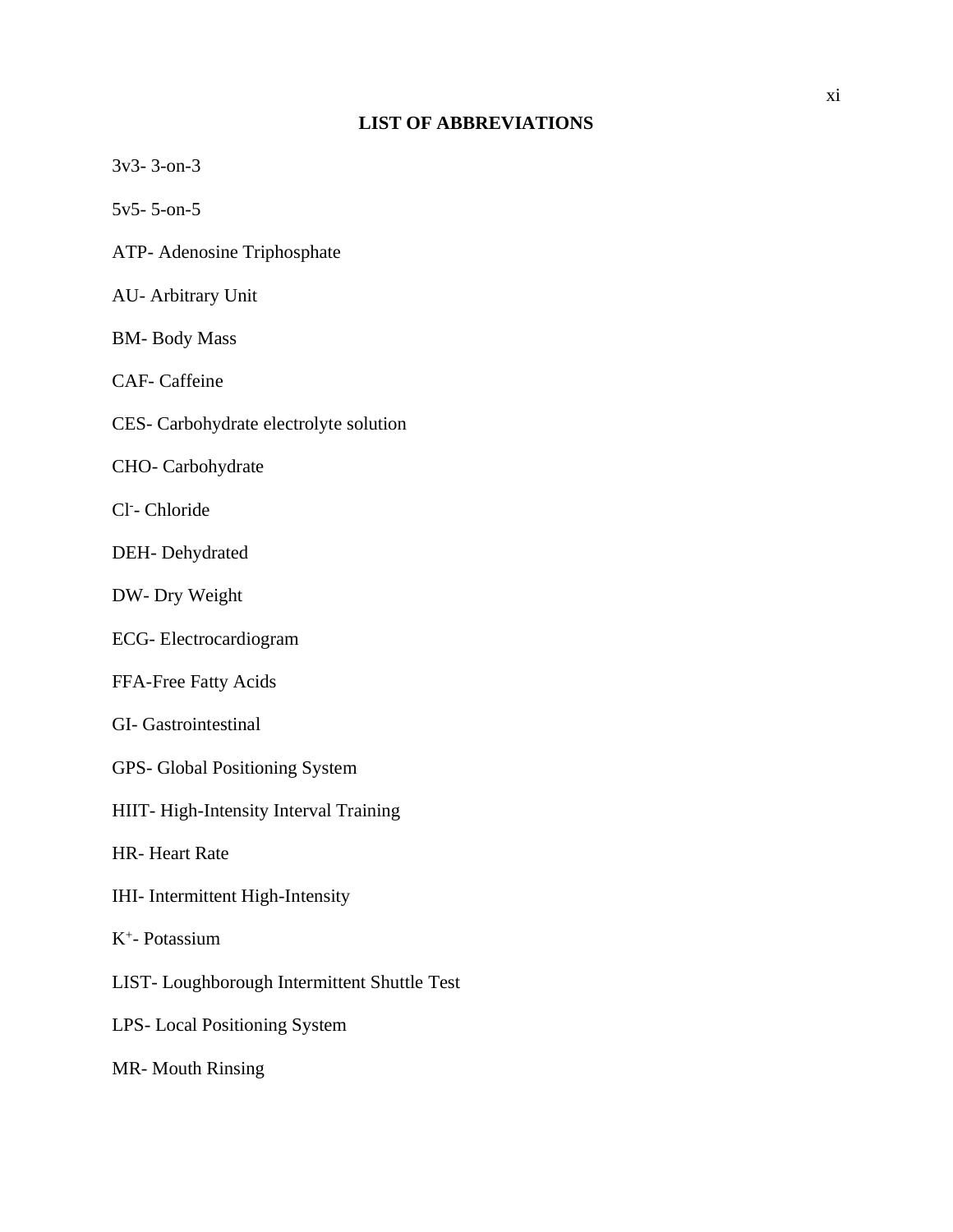Na+- Sodium

NF- No Fluid

NHL- National Hockey League

OT- Overtime

PCr- Phosphocreatine

PK- Penalty Kill

PLA- Placebo

PP- Power Play

RPE- Rating of Perceived Exertion

RSA- Repeated Sprint Ability Test

RSS- Repeated Skate Sprint Test

SR72- 72 m Shuttle Run

SS- Steady State

Tc- Core Temperature

TMA- Time-Motion Analysis

TOI- Time On Ice

TRIMP- Training Impulse

TS- Thirst Sensation

TT- Time Trial

USG- Urine Specific Gravity

UWB- Ultra Wide Band

VO2max- Maximal Oxygen Uptake

Yo-Yo IRT-1- Yo-Yo Intermittent Recovery Test Level-1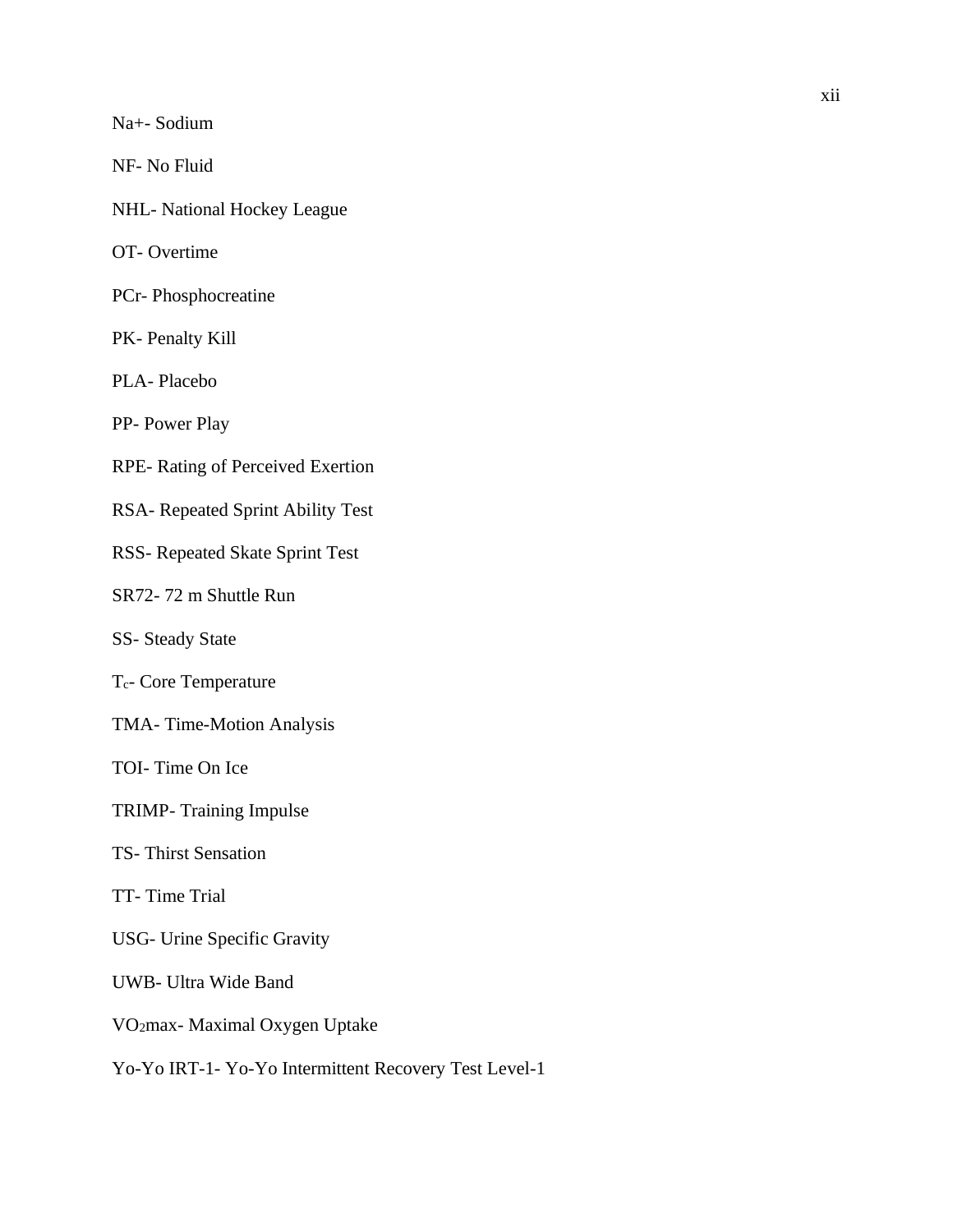#### **CHAPTER 1: REVIEW OF THE LITERATURE**

The objectives of this literature review are to: i) examine the physical and physiological requirements of ice hockey, ii) understand the mechanisms of energy expenditure and the use of fuel sources in ice hockey performance, iii) assess the available carbohydrate mouth-rinsing research for potential avenues to improve mental and physical performance in intermittent highintensity sport, and iv) explore current methods of athlete monitoring to quantify external and internal loads of hockey players on-ice.

#### **1.1 THE GAME OF ICE HOCKEY**

#### *1.1.1 Game Structure and Positional Roles*

Ice hockey is an intermittent high-intensity (IHI) team sport with an activity pattern that consists of short bouts of high-intensity and high-power exercise, interspersed with longer periods of low-intensity exercise and rest (Green *et al.* 1976; Burr *et al.* 2008; Jackson *et al.*  2016, 2017; Douglas and Kennedy 2020). High-intensity activities include repeated sprint skating, quick changes in direction, body contact, grappling, and rapid accelerations and decelerations. Low-intensity activities consist of low-speed skating and gliding. Exercise intervals are interspersed with rest on the bench that can be passive (seated) or lightly active (standing, pacing on the spot) (Burr *et al.* 2015). Thus, to achieve optimal performance in training and competition, hockey players require multifaceted physical and physiological capabilities, including explosive power, speed, and muscular strength, as well superior anaerobic and aerobic capacities. Additionally, the fast pace of ice hockey necessitates enhanced mental awareness for rapid decision making and execution of complex tactical skills, such as shooting, passing, and puck handling (Linseman *et al.* 2014).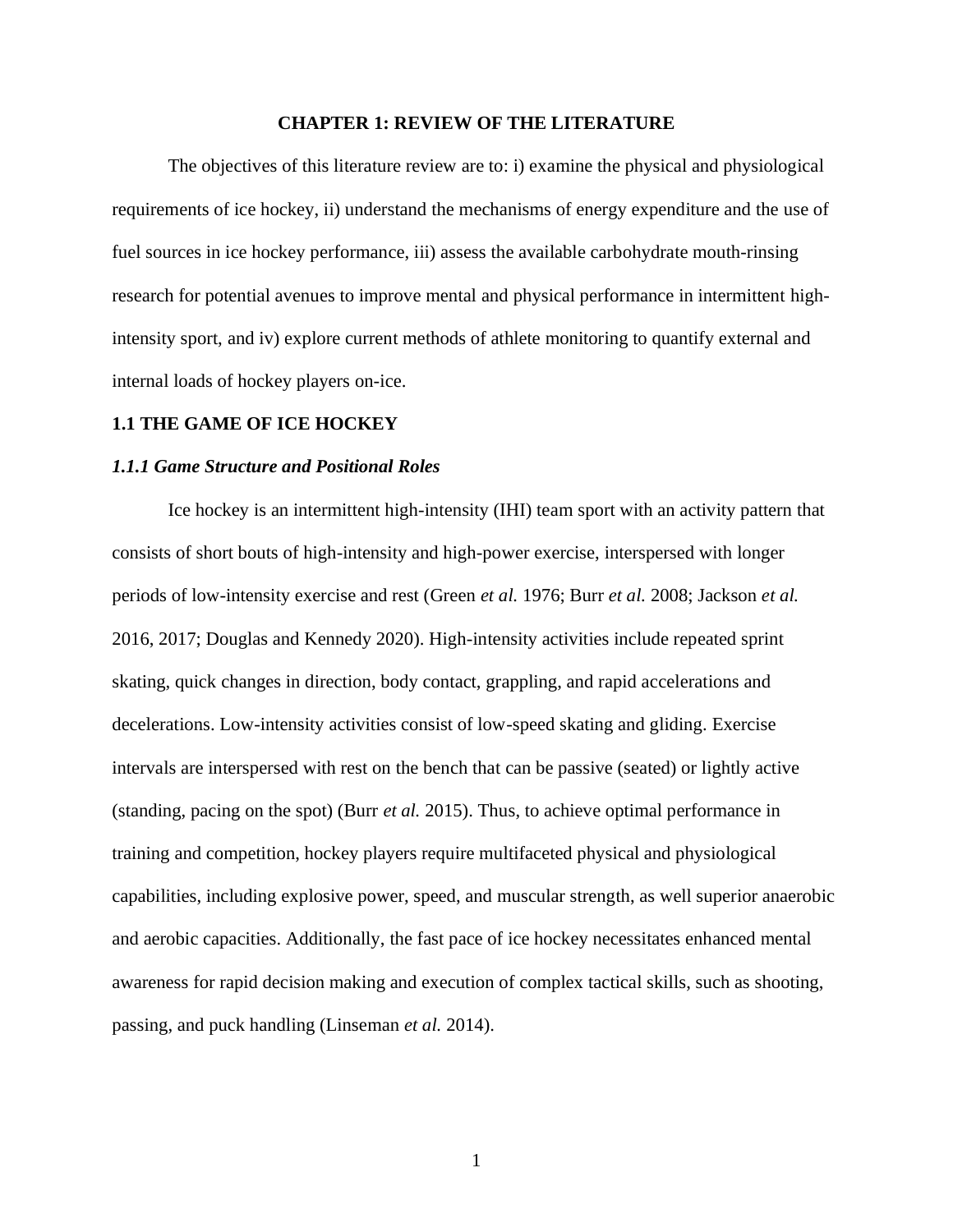Ice hockey is played on a large ice rink surrounded by boards  $(\sim 26-31 \times 61 \text{ m})$ . All players wear full body protective equipment and move around the surface by skating. Hockey sticks are used to maneuver, pass and shoot the puck on the opposition net in attempts to score goals. The object of the game is to score more goals than the opposing team within the given time frame. Standard competitions are 60-min in length, broken into three 20-min periods, separated by ~15-20 min intermissions (Jackson *et al.* 2016, 2017). However, it is common for games to extend past regulation time should an overtime (OT) period be required to determine the winner of a tied game (Rosenberg *et al.* 2021). Typically, teams dress 20-player rosters (12 forwards, 6 defence, 2 goaltenders) to allow for rotation of multiple lines. Players complete multiple short shifts per period and substitutions are often made on the fly (Lignell *et al.* 2018). During regulation game play, there are 5 skaters and 1 goaltender per side on the playing surface (5v5). In the event of special-teams circumstances, such as powerplays (PP) and penalty kills (PK), match-ups can be 5v4, 5v3, 4v4 and even 4v3 (Douglas and Kennedy 2020). In addition, multiple professional and amateur organizations have adopted 3-on-3 (3v3) structure for shortperiod OT (5-min).

Skaters are classified into two positional groups: forwards (centre, left wing, right wing) and defence (left defence, right defence) (Jackson *et el.* 2017). The primary role of the forwards is to advance the puck through means of skating, stickhandling and passing, with the eventual goal of shooting the puck into the opposition's net to score. The primary role of the defence is to tactically interfere with the opposition to strip them of the puck and prevent scoring. Given the small playing area and fast pace of competition though, all skater positions take part in the generation of offense and protective strategies of defence throughout the game.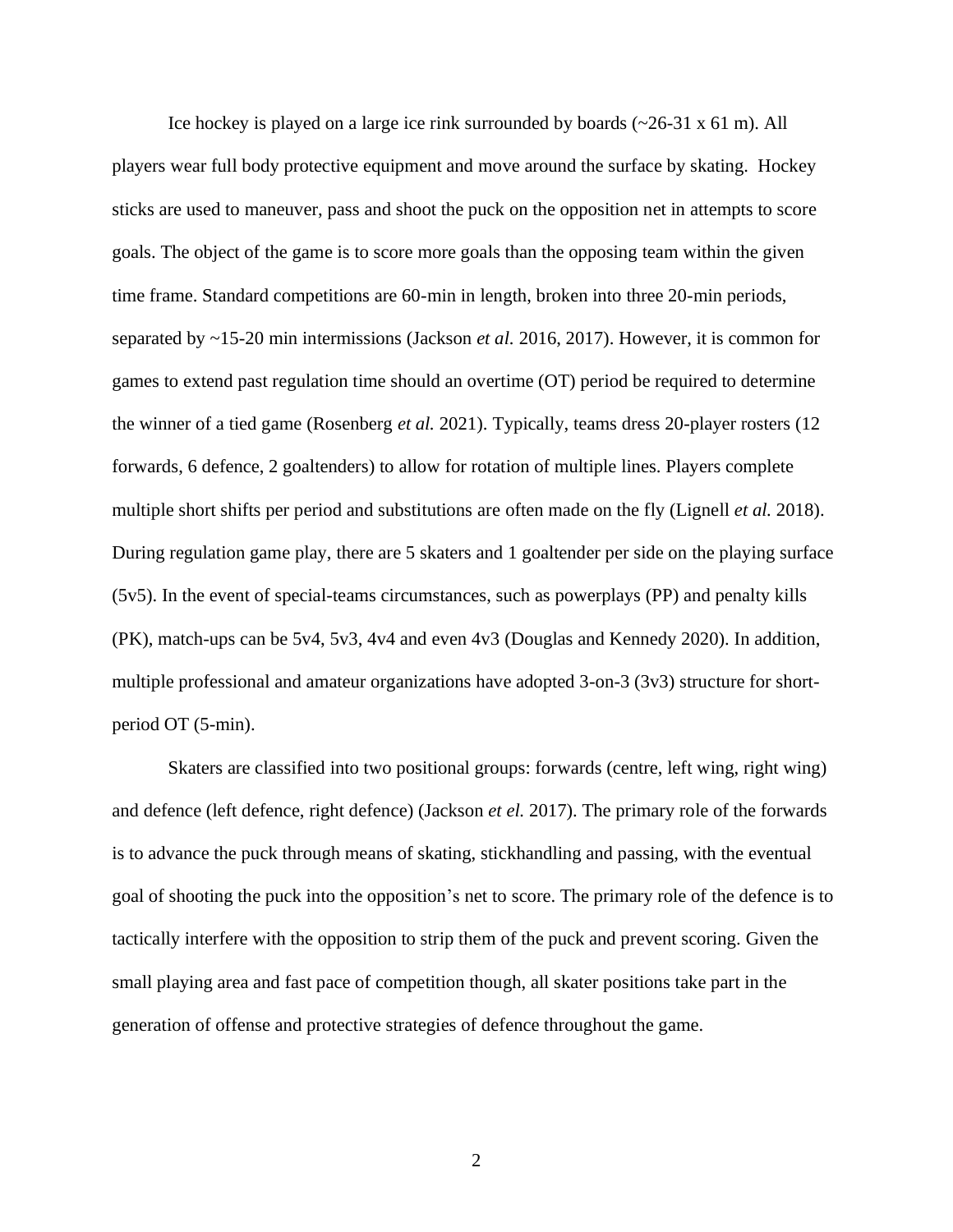The goaltender position is substantially different from skater positions in multiple aspects, as they are confined to a smaller area, wear larger protective equipment, and have the primary role of stopping or blocking the puck from entering the net (McCarthy *et al*. 2020). This produces a unique set of physiological requirements that, when combined with the low sample size per team  $(n = 2)$ , limits statistical power and relevance in the majority of existing ice hockey research. For these reasons, the majority of research examined throughout this review focuses on skaters only. The existing body of literature predominantly focuses on males, though there will be inclusion of female data in this review where relevant.

### *1.1.2 Physical and Physiological Demands*

Research attempting to quantify the physical and physiological demands of ice hockey dates back to the 1970's, though there has since been substantial progression in player development and competition, as well as the technologies available to measure athlete performance (Green *et al.* 1976; Green 1978; Jackson *et al*. 2017; Douglas and Kennedy 2020). In the last few decades male hockey players have become larger, leaner, stronger, and more aerobically fit than before, likely due to significant advancements in training and nutrition strategies (Montgomery 2006; Burr *et al.* 2008; Quinney *et al*. 2008; Sigmund *et al.* 2016). These trends tend to be most exaggerated at the professional level, where there is elevated quality and quantity of competition, although, they have also been observed in other elite cohorts, including male collegiate and junior teams (Sigmund *et al*. 2016; Jackson *et al*. 2017; Triplett *et al*. 2018).

Off-ice tests of strength, power and cardiovascular fitness are well established, but there are few protocols (squat jump, resisted linear sprint) that demonstrate the ability to effectively predict on-ice performance (Burr *et al.* 2007; Thompson *et al.* 2020). Comparisons between off-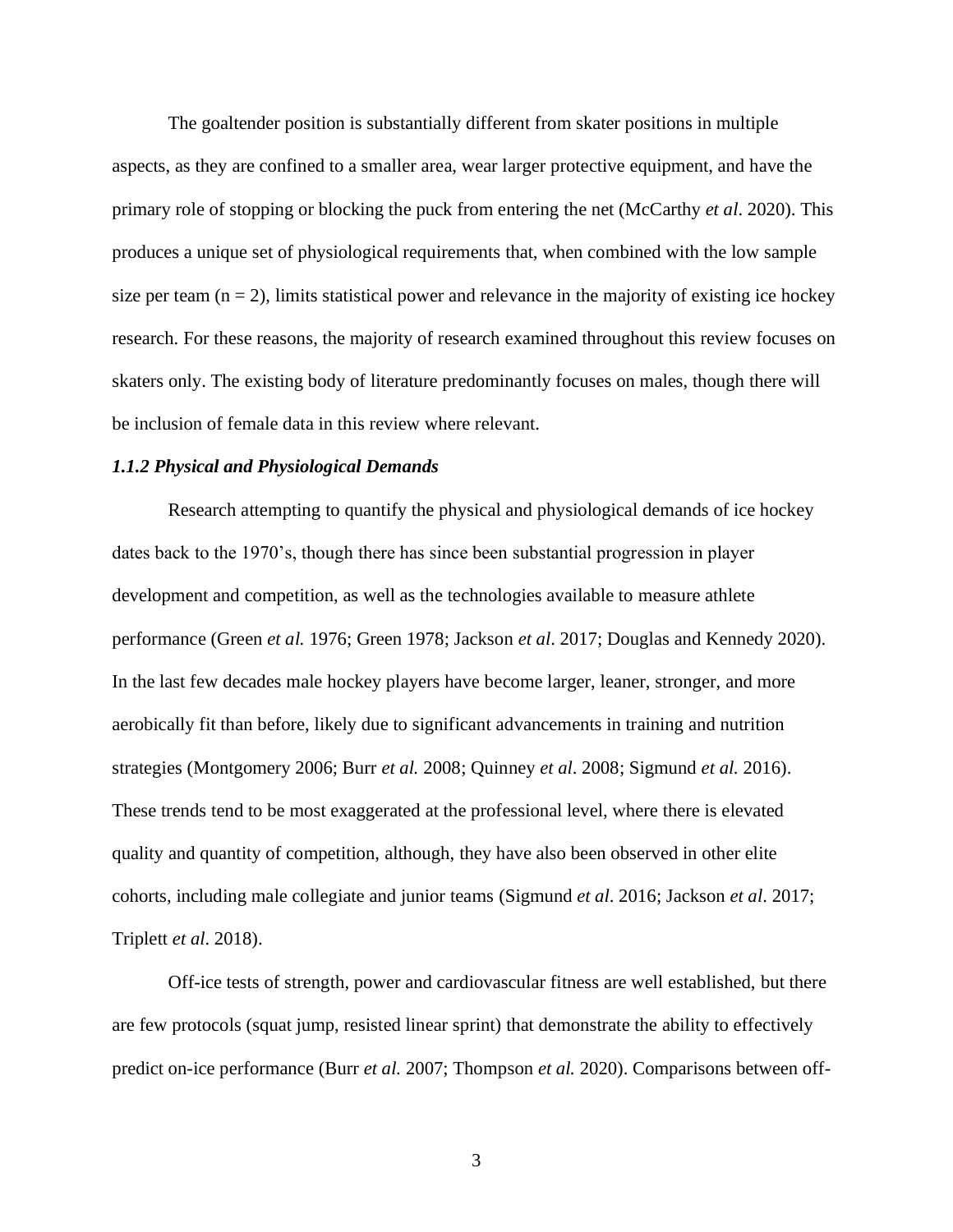ice to on-ice performance are typically limited by the prevalence of different surfaces (i.e. floor vs. ice), as well as the difficulty of replicating the unique biomechanics facilitated by skating (Burr *et al.* 2008; Stetter *et al*. 2019; Vigh-Larsen *et al*. 2019; Thompson *et al*. 2020). On-ice tests demonstrate greater validity, but are still restricted in their ability to reproduce the spontaneous movement patterns and unique skills that are characteristic to game play.

Researchers have employed on-ice athlete monitoring methods to accurately characterize and quantify the demands of individual hockey players in both 'real-world' training and competition scenarios (Brocherie *et al.* 2018; Lignell *et al.* 2018; Douglas and Kennedy 2020; Vigh-Larsen *et al*. 2020). Although early studies effectively described the intermittent activity pattern in ice hockey, findings were limited by low sample sizes and obsolete observation techniques (Dillman *et al.* 1984; Bracko *et al.* 1998). Consequently, it was incorrectly reported that hockey players spent the majority of their time on-ice performing low-to-moderate intensity activities, which failed to accurately describe the high physical and physiological demands experienced by these athletes (Lignell *et al*. 2018).

The high-intensity nature of ice hockey is best exemplified by the short duration of shifts, which typically last 30-80s for elite males, and are followed by 2-3 min of passive or lightly active rest on the bench (Burr *et al.* 2015; Brocherie *et al*. 2018; Lignell *et al*. 2018; Douglas and Kennedy 2020; Vigh-Larsen *et al*. 2020). At the professional level, male athletes perform an average of 7.4  $\pm$  1.8 shifts per period and 22.3  $\pm$  4.9 shifts per game, which slightly exceeds collegiate demands (Jackson *et al*. 2017; Brocherie *et al*. 2018). In competition, this activity pattern accumulates 15-25 min of time on ice (TOI), which is dramatically lower than playing time in other team sports (Brocherie *et al.* 2018; Lignell *et al.* 2018). It should be noted that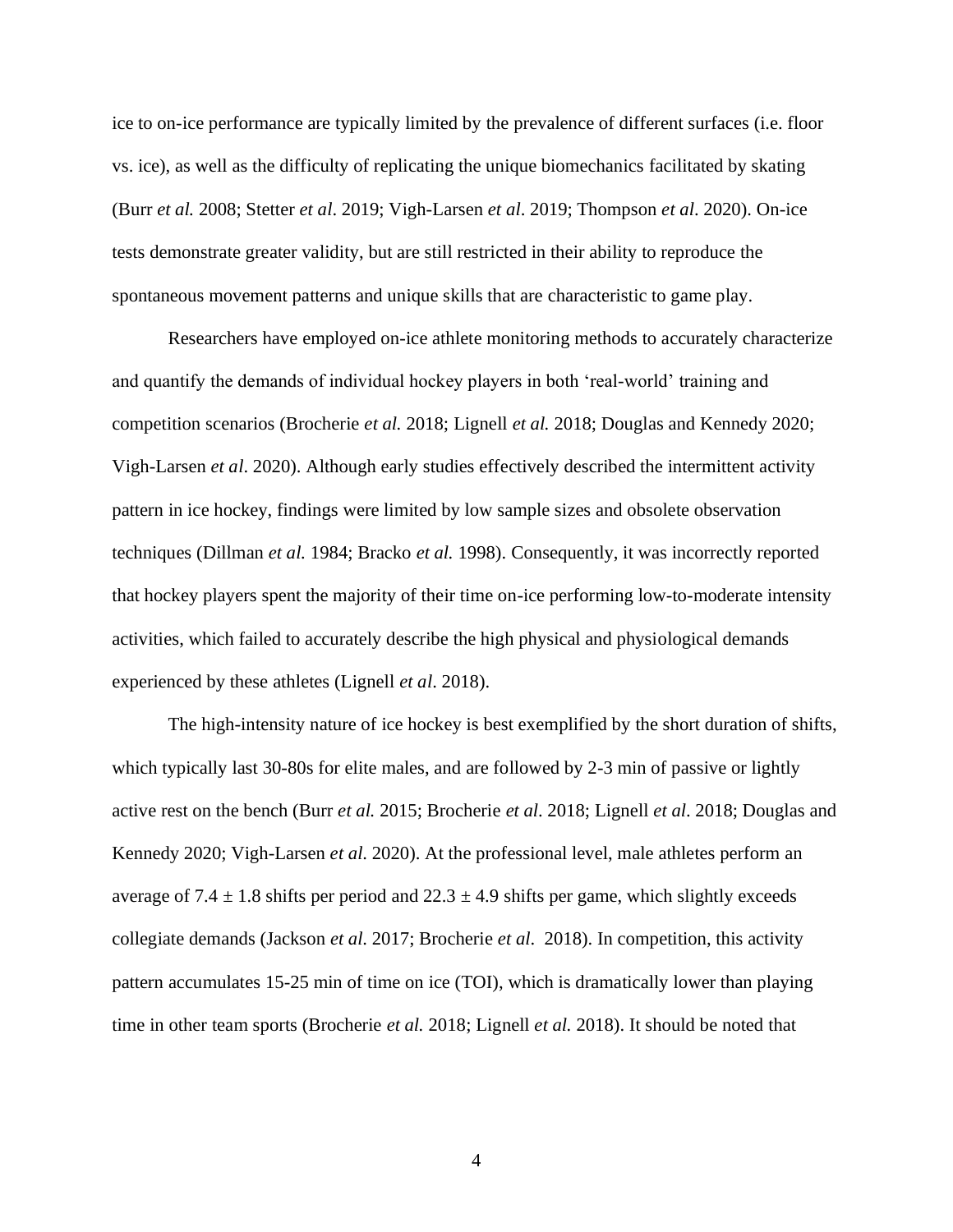several factors can influence TOI, including individual position, team role, coaching strategies, penalties/advantages, and game score (Jackson *et al.* 2016; Lignell *et al.* 2018).

Indeed, several groups have reported marked differences in positional exercise volumes, intensities and loads. In terms of volume, both Lignell *et al.* (2018) and Douglas and Kennedy (2020) have observed that elite male defence experience longer shifts than forwards, accumulating significantly more TOI and greater total distance per game. Across the body of ice hockey literature, however, average total distances during competition range from ~3500-6000 m for all male skaters (Brocherie *et al.* 2018; Lignell *et al.* 2018; Douglas and Kennedy 2020; Vigh-Larsen *et al.* 2020).

Regarding exercise intensity, in world-class U20 men's international hockey games defence cover significantly more distance at very slow (1.0-10.9 km·h<sup>-1</sup>), slow (11.0-13.9 km·h<sup>-1</sup>) <sup>1</sup>) and moderate speeds (14.0-16.9 km·h<sup>-1</sup>) relative to forwards (Douglas and Kennedy 2020). Meanwhile, forwards cover significantly greater distance at very fast  $(21.0\n-24.0 \text{ km} \cdot \text{h}^{-1})$  and sprint speeds  $(>24 \text{ km} \cdot \text{h}^{-1})$ . Findings from the National Hockey League (NHL) are similar, and forwards have been observed to perform 54% more high-intensity skating  $(\geq 17.0 \text{ km} \cdot \text{h}^{-1})$  per min than defence. However, these statistics should not undermine the efforts of defence, as it has been reported in several male studies that all skaters cover at least half of their total distance at high-intensity speeds (Lignell *et al*. 2018; Douglas and Kennedy 2020; Vigh-Larsen *et al*. 2020). Moreover, there are several intense actions that are difficult to objectively quantify since they occur at slow/static speeds and involve minimal change in on-ice position, such as grappling, battling and using body contact to gain puck possession (Jackson *et al.* 2016, 2017).

Further consequences of positional skating patterns have been observed in athlete load. PlayerLoad is an external performance variable developed by Catapult Sports (Melbourne,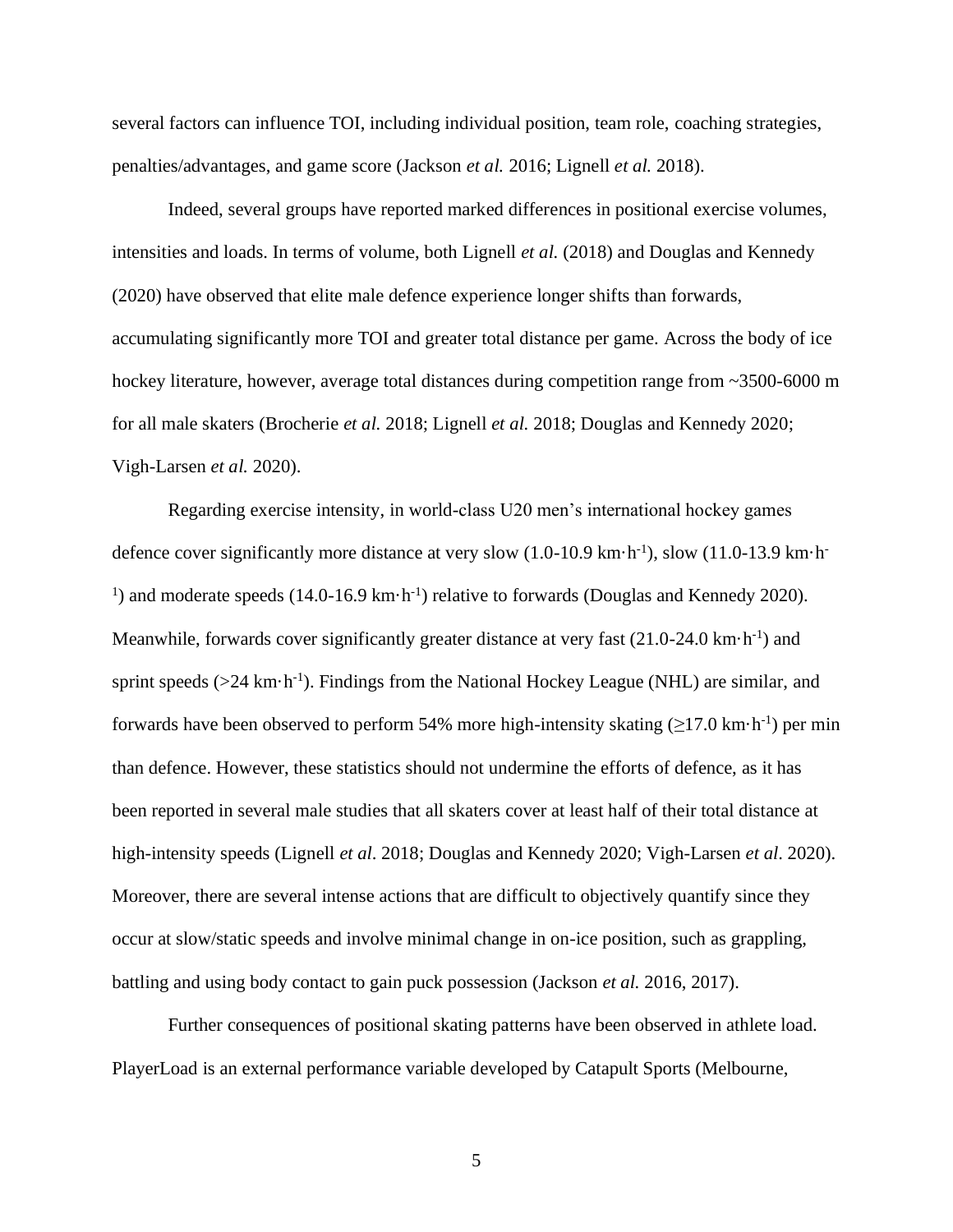Australia) that expresses gross mechanical load as a modified vector magnitude and can effectively capture high-fatiguing movements across three axes (anterior-posterior, mediolateral, and longitudinal) (Boyd *et al.* 2011). In addition to PlayerLoad, on-ice load can also be measured by the frequency and volume of explosive efforts, which include high-intensity movements such as accelerations, decelerations and changes in direction, as well as high-intensity skating and shots made by players (Douglas *et al.* 2019*a,b*). In world class women, forwards exhibit greater PlayerLoad and number of explosive efforts relative to defence in both training and competition (Douglas *et al.* 2019*a,b*). In competition relative to training, both skater positions demonstrated significant exacerbation of these load variables.

Unsurprisingly, on-ice competition can be physically fatiguing, which is apparent from decrements in player ability to maintain high-intensity activities over time (Brocherie *et al*. 2018; Lignell *et al.* 2018; Douglas and Kennedy 2020; Vigh-Larsen *et al*. 2020). In international U20 men's hockey, this arises as reduced sprint skating distance from the first (171.7  $\pm$  62.5 m) to third periods  $(122.1 \pm 9.1 \text{ m})$ , paired with simultaneous decrements in repeated sprint performance (Douglas and Kennedy 2020; Vigh-Larsen *et al*. 2020). Interestingly, this decline was not observed in NHL players, which implies that increased experience and/or fitness capacity possibly enhances athlete resistance to fatigue (Lignell *et al.* 2018). However, it could be argued that quality of sprints at the professional level is reduced with time, as sprint skating speed was significantly lower in period  $3(24.2 \pm 0.1 \text{ km} \cdot \text{h}^{-1})$  and OT  $(24.5 \pm 0.1 \text{ km} \cdot \text{h}^{-1})$ , compared to periods  $1 (26.2 \pm 01 \text{ km} \cdot \text{h}^{-1})$  and  $2 (25.8 \pm 0.1 \text{ km} \cdot \text{h}^{-1})$ . Evidence of player fatigue has also been reflected by decrements in load across time in international women's hockey (Douglas *et al.* 2019*a*). From the first to third periods, forwards displayed significantly reduced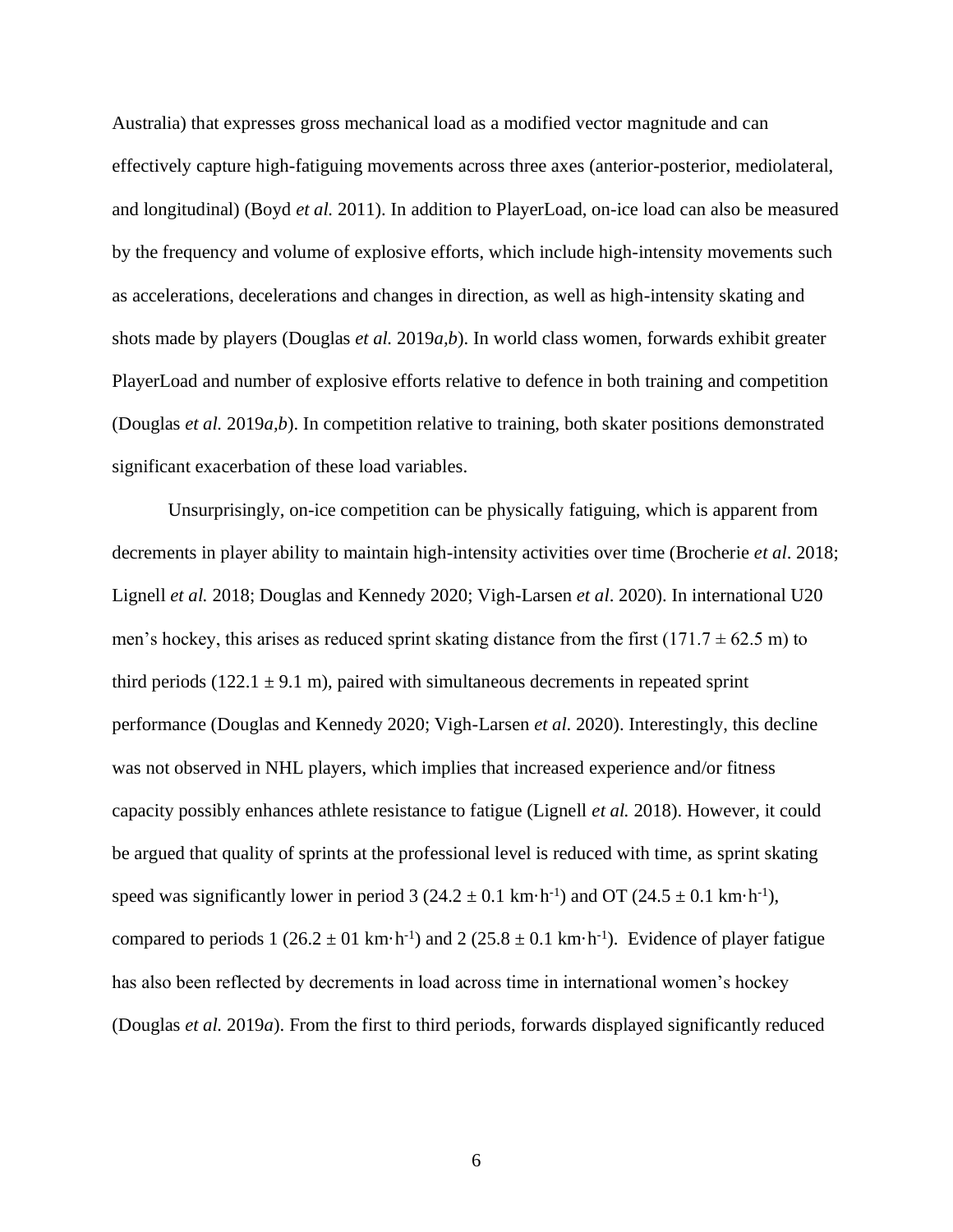peak accelerations, while defence exhibited decreased PlayerLoad. Additionally, both positions experienced significant decrements in total explosive efforts across all periods.

Despite the emphasis on external performance outcomes in much of the literature, measures of internal load are also important as they aid in understanding the link between physical activity, physiological load and fatigue (Ulmer *et al*. 2019; Gamble *et al*. 2019). The most common measures of internal load in ice hockey are heart rate  $(HR)$ , core temperature  $(T_c)$ and rating of perceived exertion (RPE).

The substantial cardiac demands of elite ice hockey have been characterized in men and women, and numerous studies have confirmed that HR quickly accelerates to near maximum when players engage in high-intensity activity during in-game shifts, and remains elevated above normal resting levels between shifts (Green *et al.* 1976; Montgomery 1988; Jackson *et al.* 2016, 2017; Vigh-Larsen *et al.* 2020). In varsity hockey, mean shift HRs of players corresponded to 92% of max in women, and 96% and 92% of max in men for forwards and defence, respectively (Jackson *et al.* 2016, 2017). Similar values have been reported in international competition, with elite males displaying average HRs of 82-87% max during shifts, and a mean peak HR of 97% max (Vigh-Larsen *et al*. 2020). In professional male ice hockey players, HR load (% HRmax) has demonstrated a positive relationship with skating performance (Lignell *et al*. 2018). Significant inverse correlations have been established between HR load in an on-ice physical capacity test (Yo-Yo Intermittent Recovery Ice-Hockey test, level 1 submaximal) and very fast skating distance ( $r = -0.50$ ), total high-intensity skating distance ( $r = -0.47$ ), and number of highintensity skating bouts ( $r = -0.55$ ) during competition. Considering the high HRs experienced onice, it is appropriate that elite male hockey players habitually exhibit relative maximal oxygen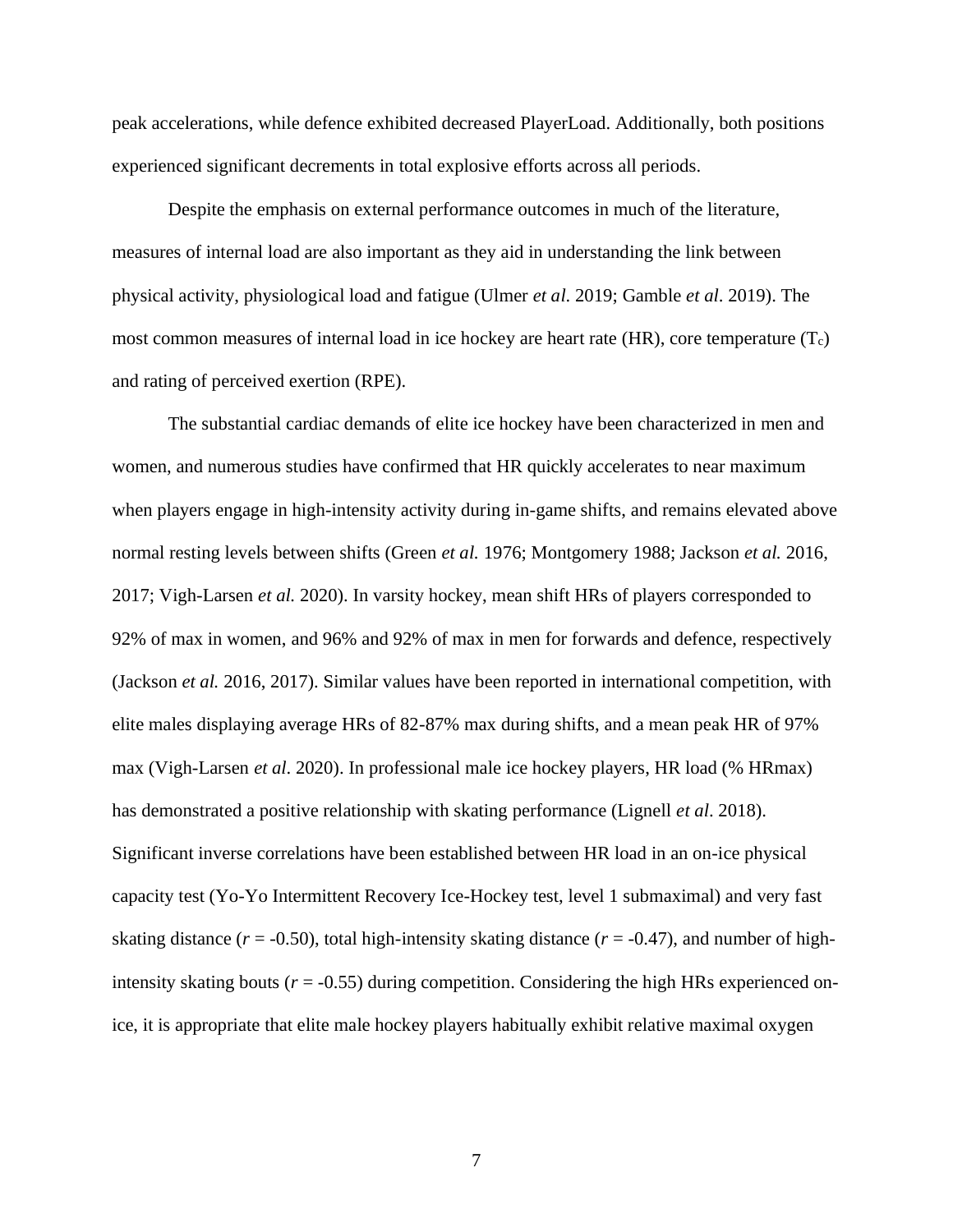uptakes (VO<sub>2</sub>max) in the range of 55-60 ml·kg<sup>-1</sup>·min<sup>-1</sup> (Montgomery 2006; Quinney *et al.* 2008; Peterson *et al.* 2015; Lignell *et al.* 2018; Triplett *et al.* 2018).

Since heat is a biproduct of muscle metabolism, it is understandable that hockey players regularly struggle with impaired thermoregulation during intense practices and games (Logan-Sprenger *et al.* 2011; Gamble *et al.* 2019). Consequently, mean T<sub>c</sub> in the range of 38.4–38.9 °C have been recorded during prolonged hockey activity in collegiate and recreational level men (Batchelder *et al.* 2010; Linseman *et al.* 2014; Palmer *et al.* 2017b; McCarthy *et al.* 2020) and women (Boville *et al*. 2015; Driscoll *et al.* 2020). This promotes fluid loss through sweating as a means to cool the athlete (Gamble *et al.* 2019). Despite the fact that hockey arenas are colder environments (typically  $\langle 10^{\circ}$ C), protective equipment impairs athletes' ability to effectively dissipate heat, and thus fluid loss is exacerbated (Noonan *et al.* 2007; Logan-Sprenger *et al.* 2011). In men, average sweat rates are highest at the professional  $(2.02 \pm 0.74 \mathrm{~L}\cdot\mathrm{hr}^{-1})$  and semiprofessional levels  $(2.03 \pm 0.62 \mathrm{L} \cdot \mathrm{hr}^{-1})$ , which are significantly greater than rates in junior hockey  $(1.63 \pm 0.58 \text{ L} \cdot \text{hr}^{-1})$  (Gamble *et al.* 2019). Women exhibit moderately lower sweat rates, with Olympians presenting significantly higher rates  $(0.99 \pm 0.08 \text{ L} \cdot \text{hr}^{-1})$  compared to university  $(0.67 \pm 0.05 \text{ L} \cdot \text{hr}^1)$  and recreational women  $(0.42 \pm 0.03 \text{ L} \cdot \text{hr}^1)$  (Bigg *et al.* 2019). An additional consequence of sweating is major loss of electrolytes such as sodium, which plays a key role in fluid retention and skeletal muscle contractility (Logan-Sprenger *et al.* 2011).

Moreover, high sweat rates increase the risk of mild dehydration, which is net fluid loss equivalent to ~1.5-2% body mass (BM) (Gamble *et al.* 2019). This condition is highly unfavourable as it can lead to increased cardiovascular and thermoregulatory strain, as well as intensify perceptions of fatigue (Logan-Sprenger *et al.* 2011; Palmer *et al.* 2017*a,b*; Gamble *et al*. 2019; Driscoll *et al.* 2020). In hockey specifically, mildly dehydrated (DEH) players exhibit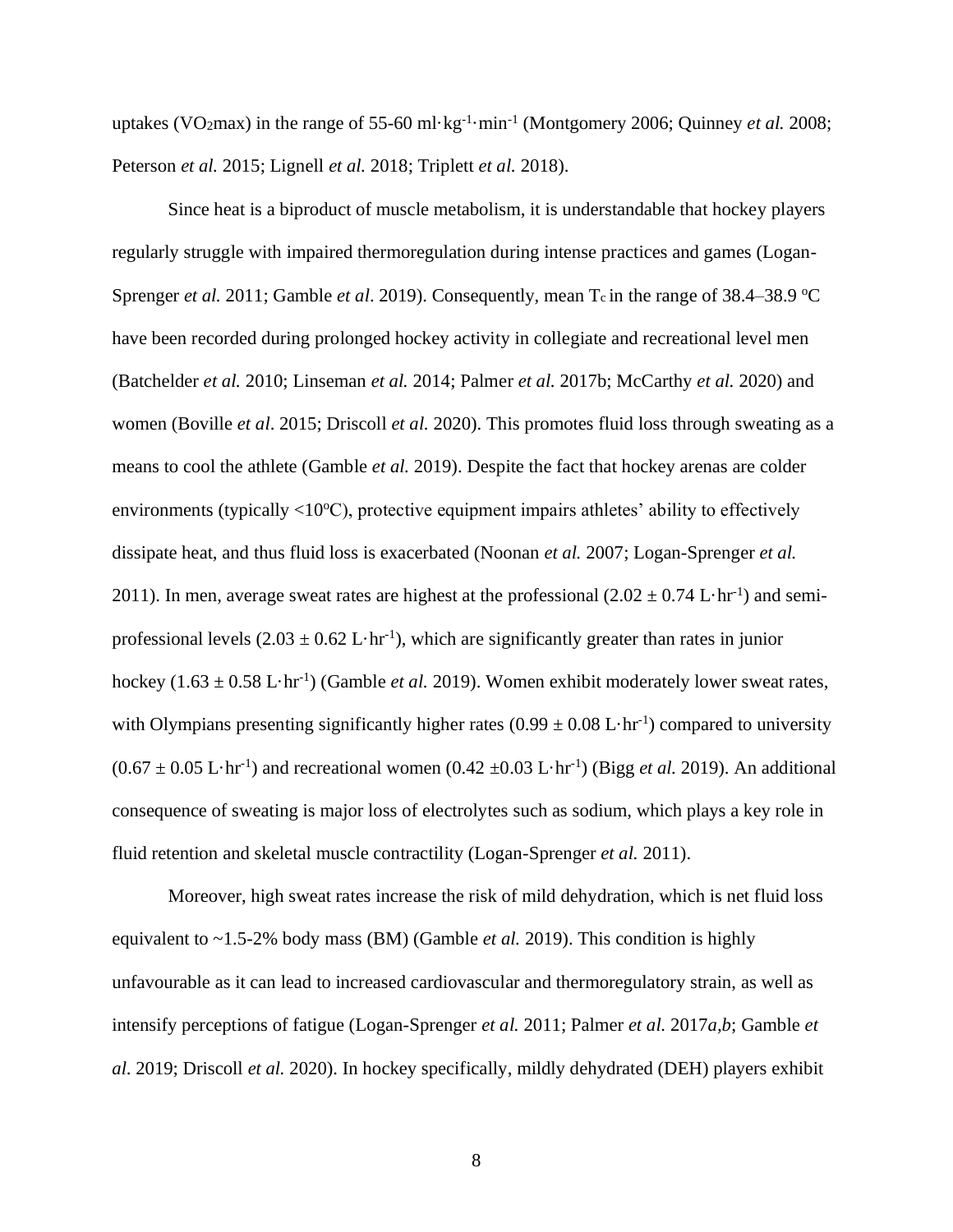decrements in late game exercise performance and execution of sport-specific skills compared to individuals who replaced fluid lost with through sweat with carbohydrate electrolyte solutions (CES) (Linseman *et al.* 2014; Palmer *et al.* 2017*b*; Driscoll *et al.* 2020; McCarthy *et al.* 2020). It was concluded that these effects were a consequence of fatigue, as significantly increased RPEs were observed in DEH conditions.

## *1.1.3 Summary*

Activity patterns in ice hockey are highly intermittent, and players typically accumulate 15-25 min of TOI per 60-min game. Though shifts are short, they contain several brief highintensity actions, and players routinely reach near maximum HRs. Forwards and defence display slight differences in exercise volume, intensity and load in training and competition, which are likely influenced by distinct positional roles and strategic game play. Nonetheless, the rigorous effort of physical performance induces substantial physiological demand in all skaters, resulting in considerable cardiovascular and thermoregulatory strain with prolonged playing time. This puts athletes at risk of mild dehydration and increases individual perceptions of effort, as well as renders decrements in physical performance and execution of sport-specific skills due to fatigue. Overall, it is important to understand the physical and physiological demands of ice hockey, as this information can be used to design targeted training and recovery strategies to help prepare athletes to achieve optimal performance in competition. However, there are several potential factors outside of external and internal loads that contribute to fatigue, such as energy requirements and fuel availability.

#### **1.2 ENERGY AND FUEL REQUIREMENTS FOR ICE HOCKEY**

There are several obstacles in obtaining accurate bioenergetic measurements for intermittent-intensity sport, as it is difficult to replicate the sporadic and rapid changes of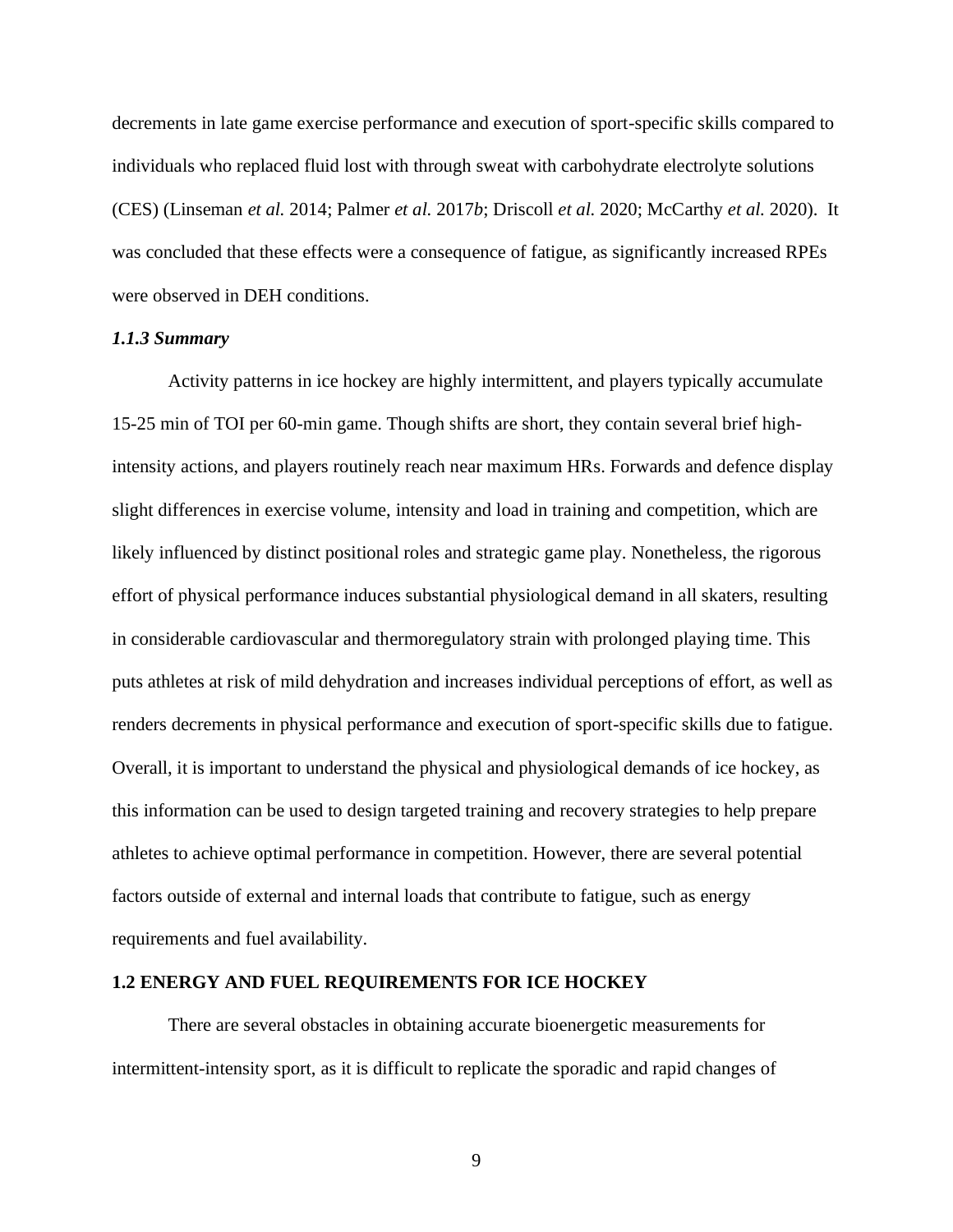direction and speed in a laboratory environment, and controlled tests often fail to incorporate sport-specific skills (Williams and Rollo 2015). There are even further challenges when it comes to measuring energy expenditure in ice hockey, as off-ice testing protocols cannot replicate the biomechanics and 360<sup>o</sup> movements of skating, while on-ice evaluation of respiratory kinetics is largely impractical (Peterson *et al.* 2015). Consequently, the available bioenergetic research literature in ice hockey remains rather limited, and thus, a variety of exercise protocols will be examined herein. Additionally, this section will explore fuel requirements for ice hockey with an emphasis on carbohydrate (CHO) metabolism and its subsequent effects on performance.

### *1.2.1 Anaerobic and Aerobic Metabolism*

Though there is difficulty in assessing on-field energy expenditure in ice hockey, the fundamental energetic processes are largely analogous to metabolism in IHI exercise. Energy for skeletal muscle contraction is simultaneously derived from both the anaerobic and aerobic energy systems in the form of adenosine triphosphate (ATP) (Hargreaves and Spriet 2020). However, relative contributions from each system are heavily influenced by the duration and intensity of exercise. The anaerobic system has a higher rate of ATP production and can increase flux within milliseconds of muscle contraction, whereas the aerobic system has a higher capacity to produce ATP, but depends on the function of the respiratory and cardiovascular systems (Hargreaves and Spriet 2020).

Hence, the anaerobic system is dominant in situations where energy demands exceed what the aerobic system can support, or there is a rapid need for energy provision, such as the onset of exercise or transitions to higher power outputs (Hargreaves and Spriet 2020). Also, anaerobic pathways can function with no oxygen supply. For these reasons, the anaerobic system is the primary producer of energy in ice hockey, as typical shifts involve several intermittent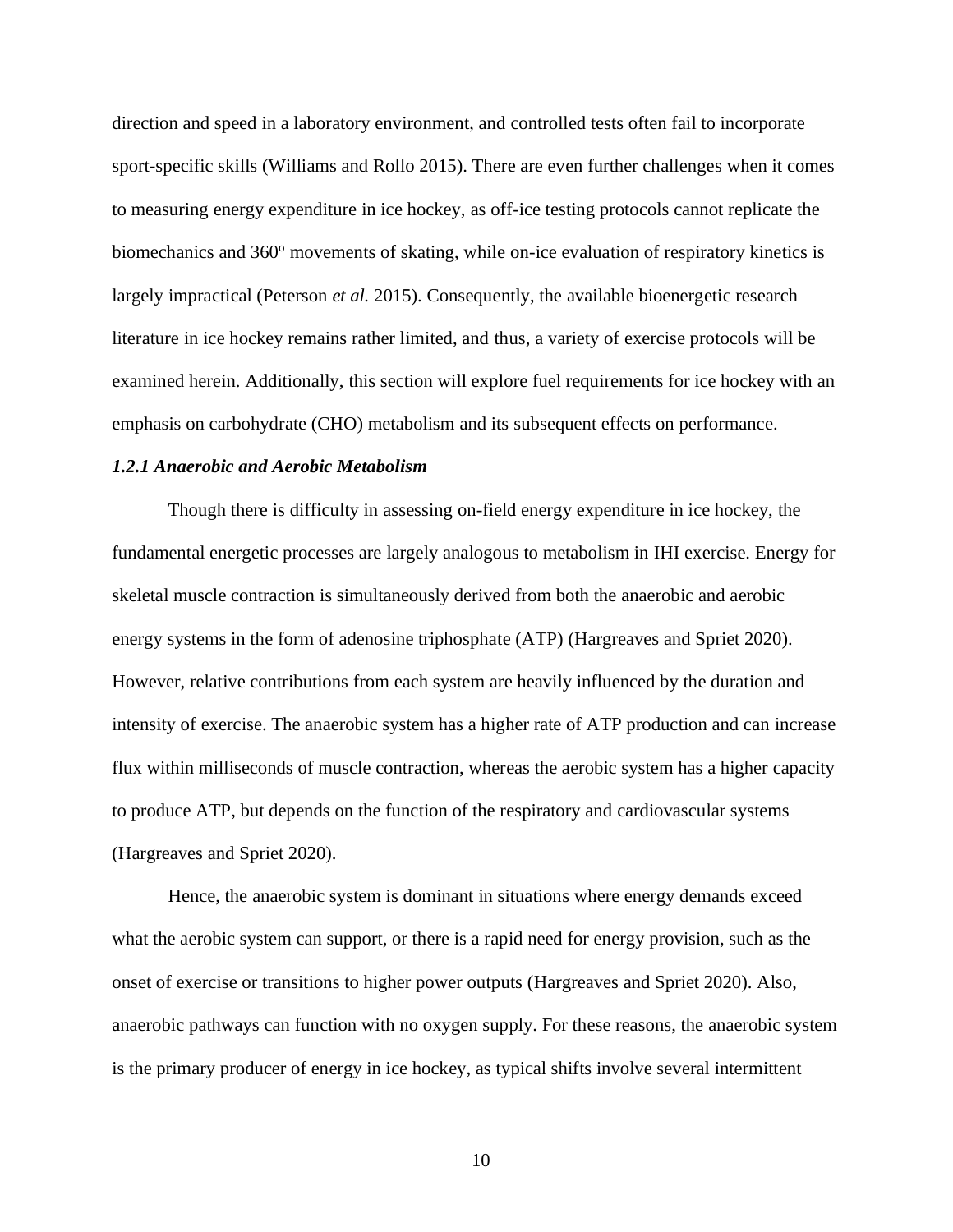bouts of activity (5-7) that are of short duration (2-3.5 s), but are very high-intensity ( $>100\%$ VO2max) (Brocherie *et al.* 2018).

Anaerobic production of ATP occurs through substrate level phosphorylation, which is enabled by the degradation of phosphocreatine (PCr) and muscle glycogen. In the first of several all-out sprints, energy requirements for the initial 6 s of exercise are predominantly fulfilled by PCr hydrolysis (~50%) and anaerobic glycolysis (~44%) (Gaitanos *et al.* 1993; Parolin *et al.* 1999). However, these reactions cannot be sustained indefinitely. At very high intensities, PCr exhibits rapid degradation (10-15 s), while anaerobic glycolysis produces a build-up of lactate, leading to eventual metabolic disruption (increased muscular acidity) (Hargreaves and Spriet 2020). The occurrence of these events is rapid in ice hockey. After a 1-min shift in an elite male hockey scrimmage, muscle lactate (70 mmol·kg<sup>-1</sup>·dry weight (d.w)) and PCr (35 mmol·kg<sup>-1</sup>·d.w) levels are dramatically changed from baseline values (6.9 ± 2.7) mmol·kg<sup>-1</sup>·d.w and 79.1  $\pm$  6.7 mmol·kg<sup>-1</sup>·d.w, respectively) (Vigh-Larsen *et al.* 2020). These values are reflective of those obtained at exhaustion from high-intensity running in soccer players (Krustrup *et al.* 2006*b*). Reduced capacity of anaerobic pathways can lead to fatigue and have negative consequences on performance, thus recovery is extremely important.

In addition to producing ATP throughout IHI exercise, the aerobic system facilitates the resynthesis of PCr and clearance of anaerobic metabolites during periods of lower-intensity exercise and rest (Hargreaves and Spriet 2020). This occurs through oxidative phosphorylation, which has the capacity to produce 12 x more ATP from glycogen than anaerobic pathways (Williams and Rollo 2015). Complete restoration of PCr takes ~60-120s, whereas recovery from sustained high-glycolytic flux can take several minutes (Hargreaves and Spriet 2020). The short frequency between ice hockey shifts combined with intermittent activity patterns on-ice means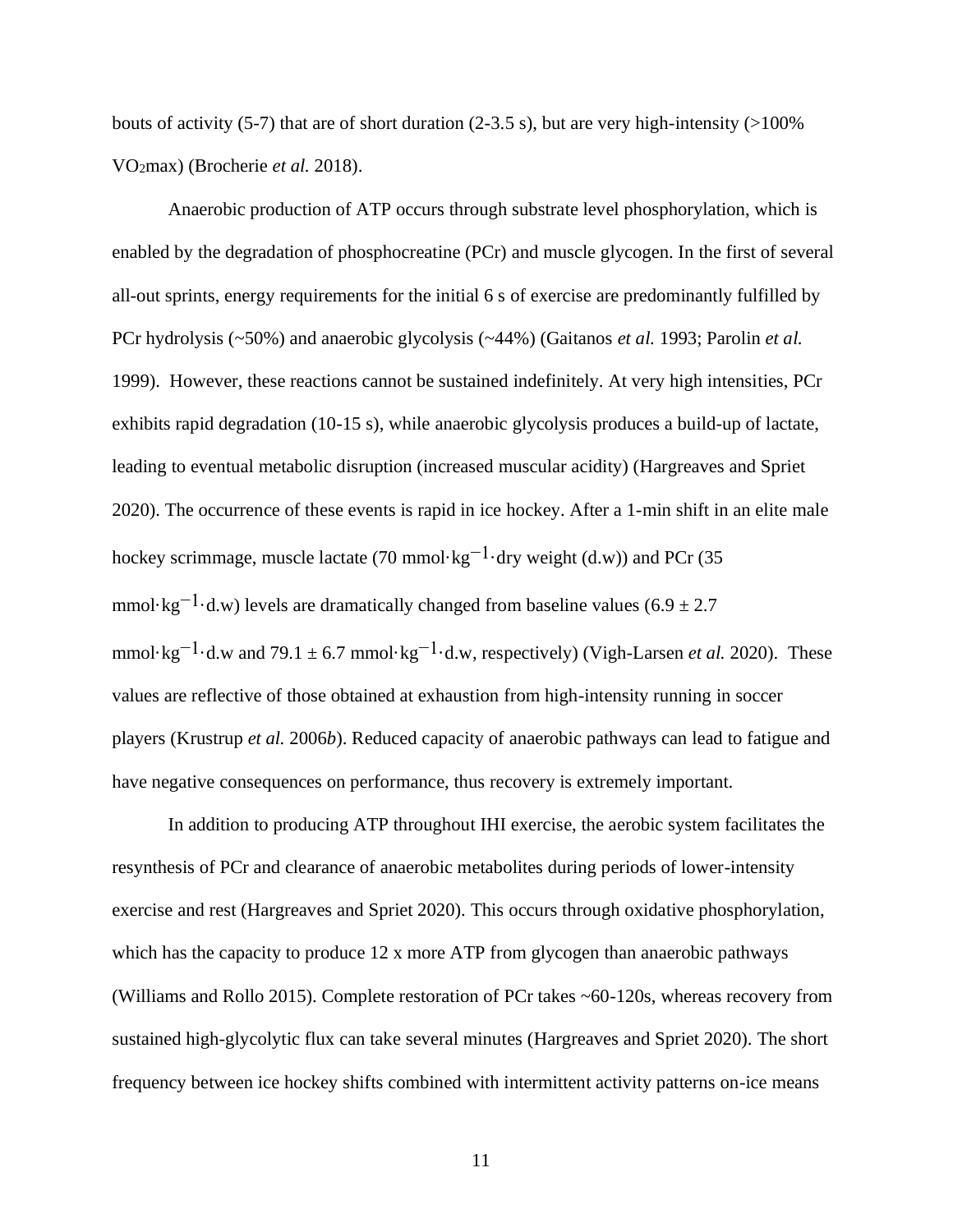that complete recovery of glycolytic flux may not be feasible during rest intervals. Hence, there is increased reliance on PCr and aerobic metabolism with repeated sprints and prolonged time in stop-and-go sports (Gaitanos *et al.* 1993; Hargreaves and Spriet 2020).

In a historical analysis by Green (1979), it was estimated that over the course of an icehockey game, 69% of energy production was derived from anaerobic pathways, while the remaining 31% was from aerobic pathways. The primary fuel for anaerobic glycolysis is CHO from muscle glycogen. In aerobic metabolism both CHO and free fatty acids (FFAs) are used as fuel, but there are reciprocal shifts in oxidation influenced by exercise intensity, as well as fuel availability (Williams and Rollo 2015). For example, reliance on CHO is increased when exercise intensity reaches levels  $\geq$  ~80% VO2max or CHO is more readily available in the muscle or the blood. Given that both male and female hockey players routinely approach maximal HRs during training and competition, it is evident that the aerobic system regularly experiences demands that exceed the ~80% VO2max threshold (Jackson *et al*. 2016; 2017; Vigh-Larsen *et al*. 2020).

Since hockey players engage in repeated patterns of IHI skating and explosive efforts over prolonged periods of time, successful performance and mitigation of fatigue requires both anaerobic production of power and aerobic facilitation of recovery (Montgomery 1988; Cox *et al.* 1995; Stanula *et al*. 2014). Given the immense physical effort of ice hockey, both systems depend on glycogen or its derivatives to produce ATP to meet energy requirements. Therefore, CHO is the dominant fuel in ice hockey.

#### *1.2.2 Glycogen Depletion and Fatigue*

In early research, it was observed that intermittent bouts of skating  $(10 \times 1 \text{ min} \cdot \textcircled{e} \sim 120\%$ VO2max) significantly exacerbated glycogen depletion by two-fold compared to continuous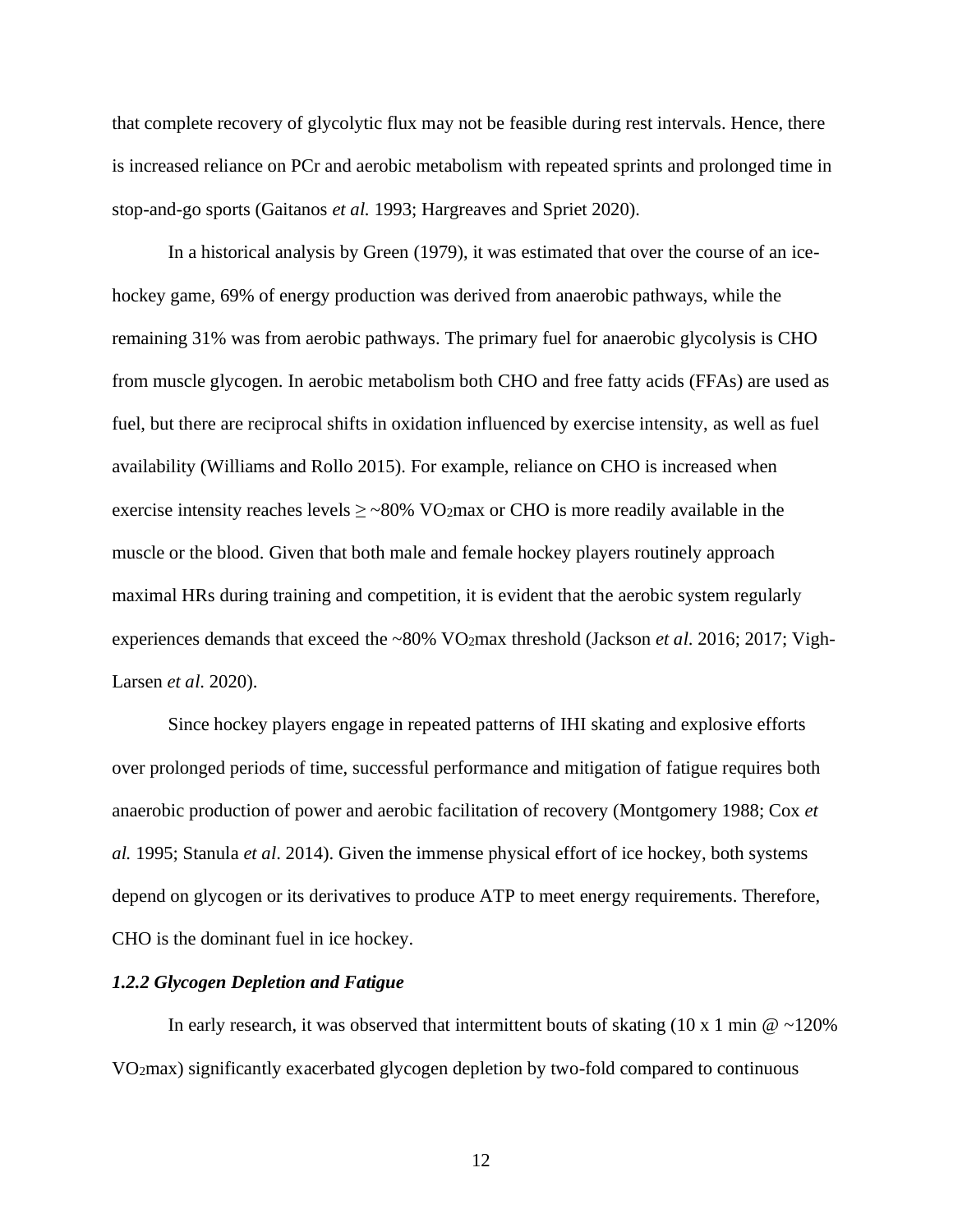steady state (SS) skating (60 min @ ~55% VO2max) (Green 1978). Between the two separate protocols, glycogen depletion was greatest in type II and type I fibres, respectively. Thus, it was reasonable to hypothesize that significant depletion of type II fibres would occur in game-like scenarios. However, the evidence presented in later investigations was conflicting, as type I fibres were reported to have the greatest glycogen depletion in on-ice competition over type II fibres (Green *et al*. 1978; Monpetit *et al*. 1979). There have been few analyses of the effects of on-ice competition on player muscle glycogen content in the decades since, but there has been a consensus that significant depletion (~50%) occurs from pre- to post-game (Simard *et al.* 1988; Akermark *et al.* 1996). Specific fibre-type utilization of glycogen in ice hockey was not reexamined until very recently.

In 2020, Vigh-Larsen and colleagues completed a novel study that measured muscle glycogen content and fatigue in elite men during a controlled hockey game. Three-periods of 5v5 on-ice scrimmage were played between two teams, each rotating three lines of players (n=15/team). Periods were adjusted in length so that each player performed eight 1-min shifts separated by 2-min of passive recovery, accumulating 24 min TOI across the entire game. Repeated skate sprint (RSS) tests (3 x 33.25 m maximal sprints; 25 s recovery) were also performed pre- and post-game, and during the 18-min intermissions between periods. The greatest advancements in this study were the use of wearable microtechnology (*section 1.4*) and the frequency and quantity of muscle sample collection. Unlike the historical research that only collected pre- and post-game samples, Vigh-Larsen's group were able to successfully perform biopsies (vastus lateralis) within ~30 s of the end of shifts, allowing for sample collection to occur across each period. Thus, glycogen depletion with respect to playing time could be examined with much greater precision.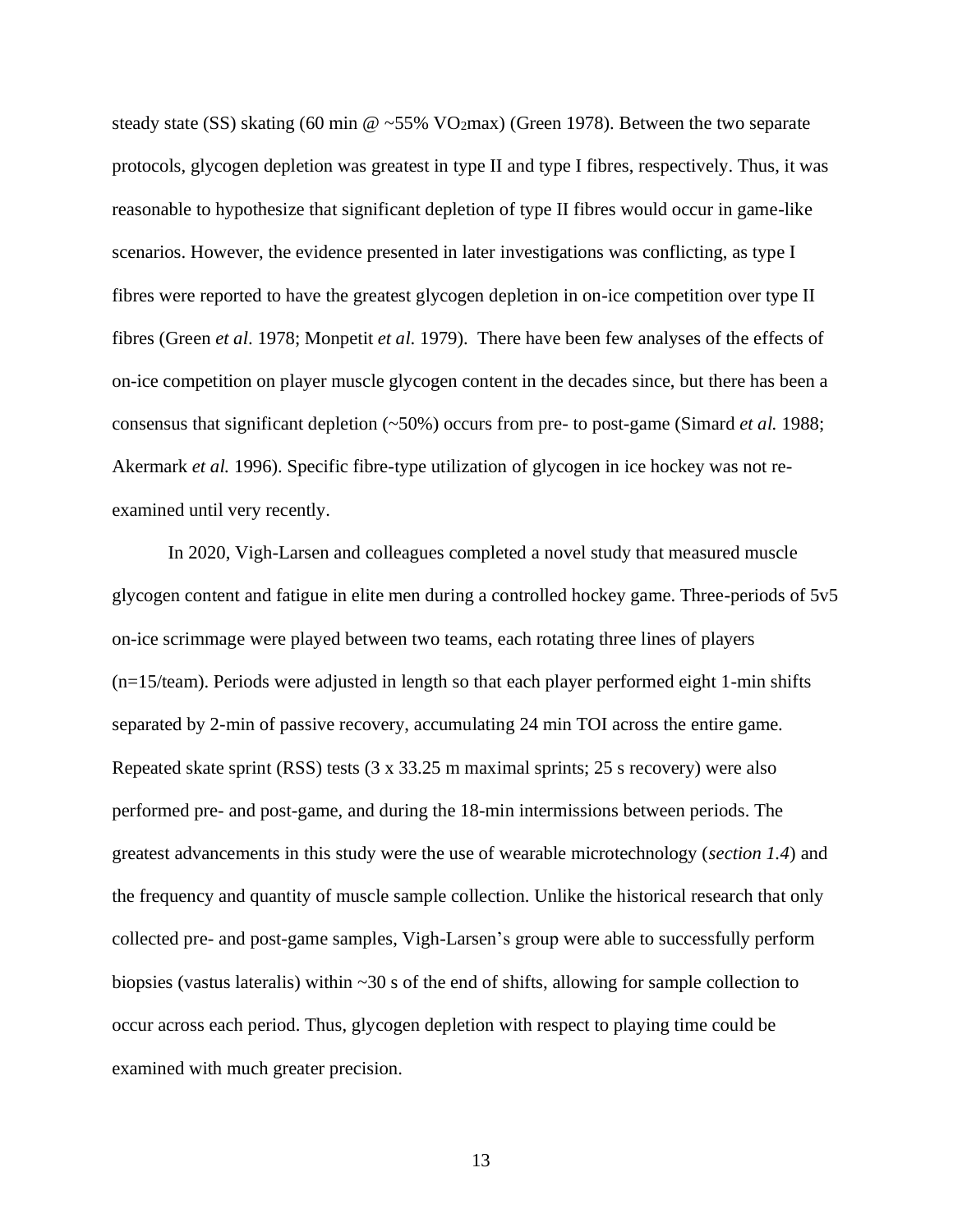Through biochemical analysis it was revealed that there was continual depletion of muscle glycogen with time, and that significant depletion from baseline  $(400 \pm 22)$ mmol·kg<sup>-1</sup>·d.w) occurred within the first period (302  $\pm$  81 mmol·kg<sup>-1</sup>·d.w). Further significant depletion from the first period was measured in the third period (207  $\pm$  71 mmol·kg<sup>-1</sup>·d.w) and post-game samples ( $188 \pm 43$  mmol·kg<sup>-1</sup>·d.w). These final values were similar to those reported in men after a soccer game, but notably, were achieved with 4-5-fold less playing time (Krustrup *et al*. 2006*a*). Furthermore, from pre- to post-game, histochemical analysis revealed that the number of muscle fibres categorized as full or partly full of glycogen dropped from 58% to 6% in fast-twitch fibres (type II), and 51% to 5% in slow-twitch fibres (type I). This resulted in 60% and 68% of fast- and slow-twitch fibres being categorized as empty post-game, with the majority of remaining fibres being partially empty. The results of this study demonstrated that glycogen is heavily depleted from both fibre types simultaneously during repeated bouts of IHI exercise in ice hockey. These findings are in contrast with earlier hockey research (Green 1978; Green *et al*. 1978; Monpetit *et al*. 1979) but are in-line with historical sprinting data that reported similar declines of muscle glycogen between fibre types following a 30 s maximal treadmill sprint (Greenhaff *et al.*1994).

Beyond identifying specific fibre-type glycogen depletion, another prominent finding from Vigh-Larsen *et al.*'s 2020 study was confirmation of the association between low muscle glycogen levels and athlete fatigue in ice hockey competition. From the athlete monitoring data it was established that as TOI increased, athletes performed fewer accelerations and decelerations, and traveled at slower speeds. These findings closely reflected the fatigue development observed in other recent hockey studies (Lignell *et al*. 2018; Brocherie *et al*. 2018; Douglas and Kennedy 2020). However, in the Vigh-Larsen *et al.* study (2020) there was proven glycogen depletion and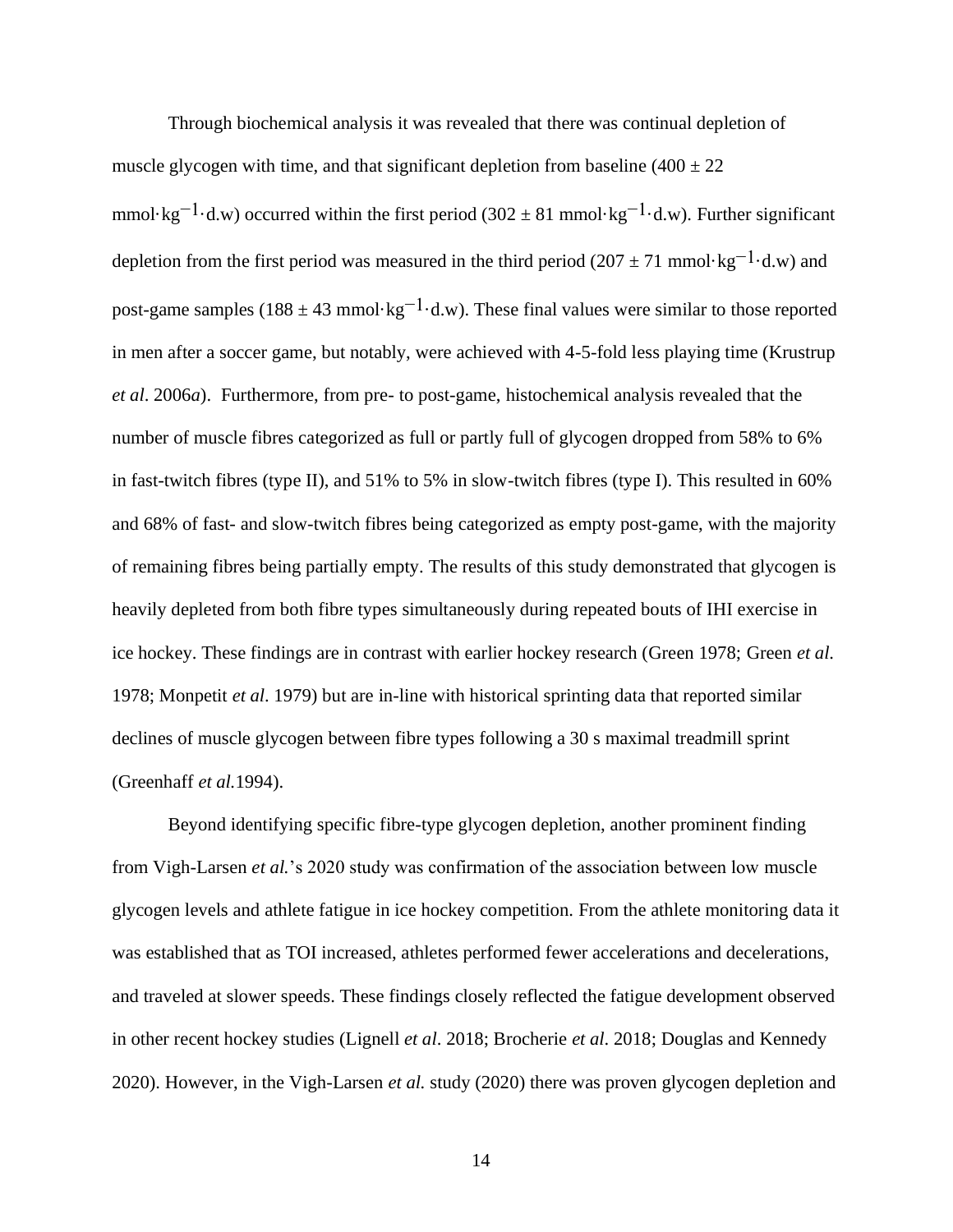it was concluded that low energetic states in skeletal muscle produced intolerance to repeated high-intensity exercise bouts in ice hockey. Additionally, it was speculated that low muscle glycogen may weaken muscular force production, possibly due to negative effects on glycolytic rate, sarcoplasmic reticulum calcium release, and muscle excitability (Ørtenblad *et al*. 2011; Vigh-Larsen *et al*. 2020). This could have detrimental effects on muscular power production, which would impair acceleratory and sprint skating actions (Cox *et al*. 1995).

#### *1.2.3 Carbohydrate and Exercise Performance*

It is well established that consumption of CHO before and during exercise can enhance performance. In prolonged SS exercise (>1 hr), ingestion of exogenous CHO improved endurance capacity by helping maintain CHO oxidation rates, and possibly by sparing liver and muscle glycogen (Coyle *et al.* 1986; Jeukendrup 2004; Jentjens *et al*. 2004). Several studies have also reported that ingestion of exogenous CHO solutions (6.0-7.0%) enhanced performance in IHI exercise compared to a PLA condition (Nicholas *et al*. 1995; Welsh *et al*. 2002; Foskett *et al*. 2008; Phillips *et al.* 2010). The exercise models implemented in these studies included multiple (4-6) 15-min periods of intermittent-shuttle running using the Loughborough Intermittent Shuttle Test (LIST) or a similar adapted protocol. The LIST was designed to replicate the movement patterns and exercise intensities observed in stop-and-go sport competition, such as soccer, rugby and field hockey games (Nicholas *et al.* 2000). Each 15-min cycle of the LIST involved 11 repetitions of the following:  $3 \times 20$  m walk,  $1 \times 20$  m max sprint,  $3 \times 20$  m cruise (~95%) VO2max), 3 x 20 m jog (~55% VO2max). Welsh and colleagues (2002) added vertical jumps to this protocol to replicate a basketball game. Following the cessation of the last period of LIST running in these studies, participants repeated intermittent shuttle-running (1:1 20 m jog and cruise intervals) to voluntary exhaustion. Compared to ingestion of PLA solution, CHO ingestion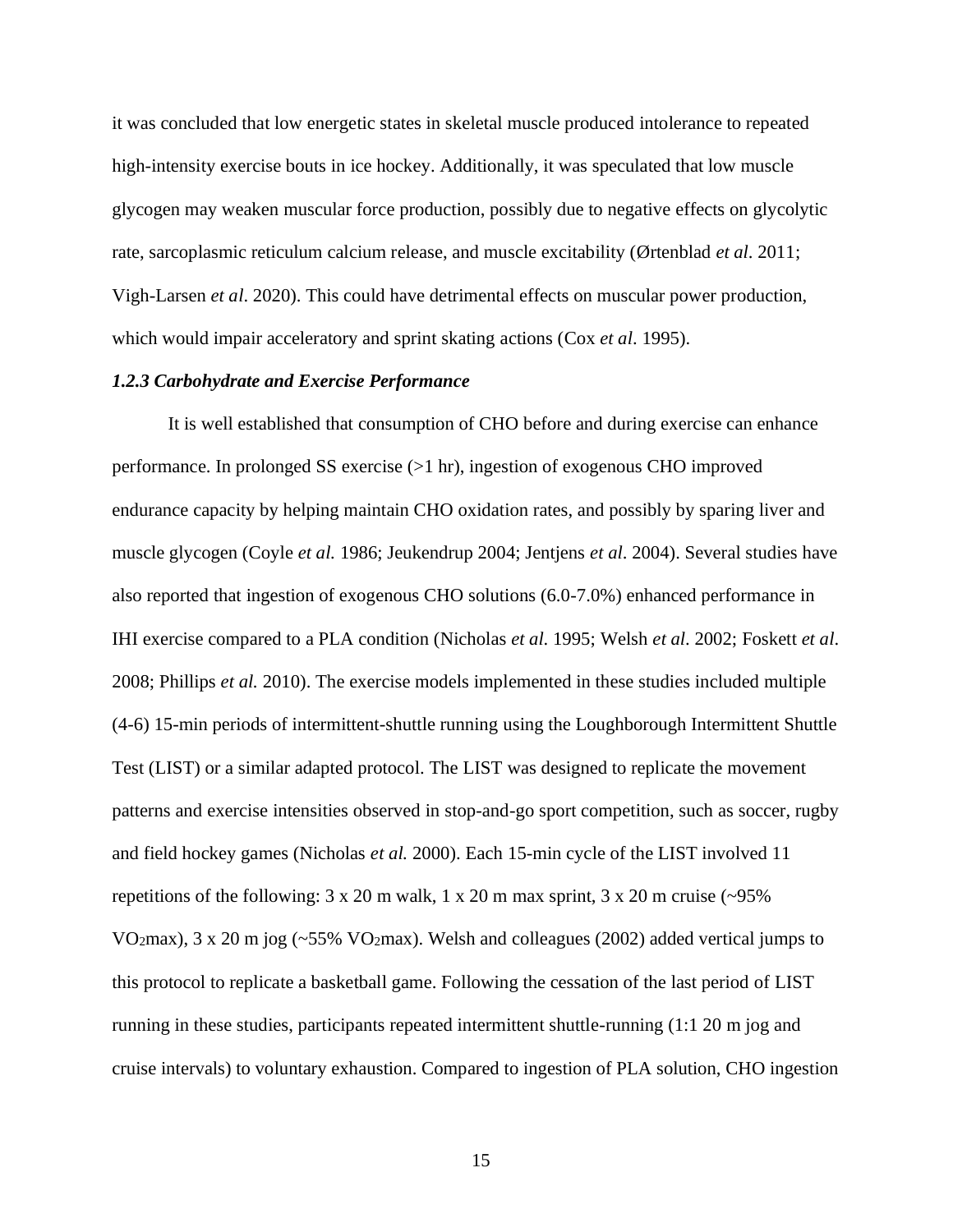was observed to significantly improve final period (45-60 min) sprint time (Welsh *et al.* 2002), as well as time to exhaustion in both adolescent and adult male and female IHI team sport athletes (Nicholas *et al*. 1995; Foskett *et al*. 2008; Phillips *et al.* 2010). However, the mechanisms responsible for these benefits have been debated, as there was evidence of muscle glycogen sparing with CHO vs. PLA ingestion in one study (Nicholas *et al.* 1999), but no difference in these levels between conditions in another (Foskett *et al.* 2008). Moreover, performance improvements were observed at varying time points (< 60 min, > 60 min, > 90 min). Increased blood insulin levels and muscle glucose uptake, as well as maintenance of central nervous system function and blood glucose levels were proposed as other potential mechanisms (Welsh *et al.* 2002; Foskett *et al.* 2008).

Performance improvements with CHO ingestion have also been observed in ice hockey. In one historic study, TOI and skating distance during a game were significantly improved when athletes consumed solutions with CHO (net 100 g) before (3.5, 2.75, 2.0, 1.25 hr) and during exercise (20, 40 min) (Simard *et al.* 1988). There was evidence of glycogen sparing (~10%) in CHO trials, but multiple dose timepoints made it impossible to discern whether this result was related to exogenous CHO. Alternatively, the results of more recent research have demonstrated that availability of exogenous CHO may enhance glycogen utilization. In a simulated ice hockey game (intermittent sprint cycling), third period glycogen use was significantly greater in trained males who consumed CES (177.5  $\pm$  31.1 mmol·kg<sup>-1</sup>·d.w) compared to no-fluid (NF; 103.5  $\pm$ 16.2 mmol·kg−1·d.w) (Palmer *et al*. 2017*b*). Additionally, in the same period CES significantly improved voluntary work performed and reduced RPE. Comparably, skating speed and time at high-effort during a 70-min on-ice scrimmage were significantly greater from 30-50 min, and post-scrimmage skating was improved, when CES was consumed compared to NF (Linseman *et*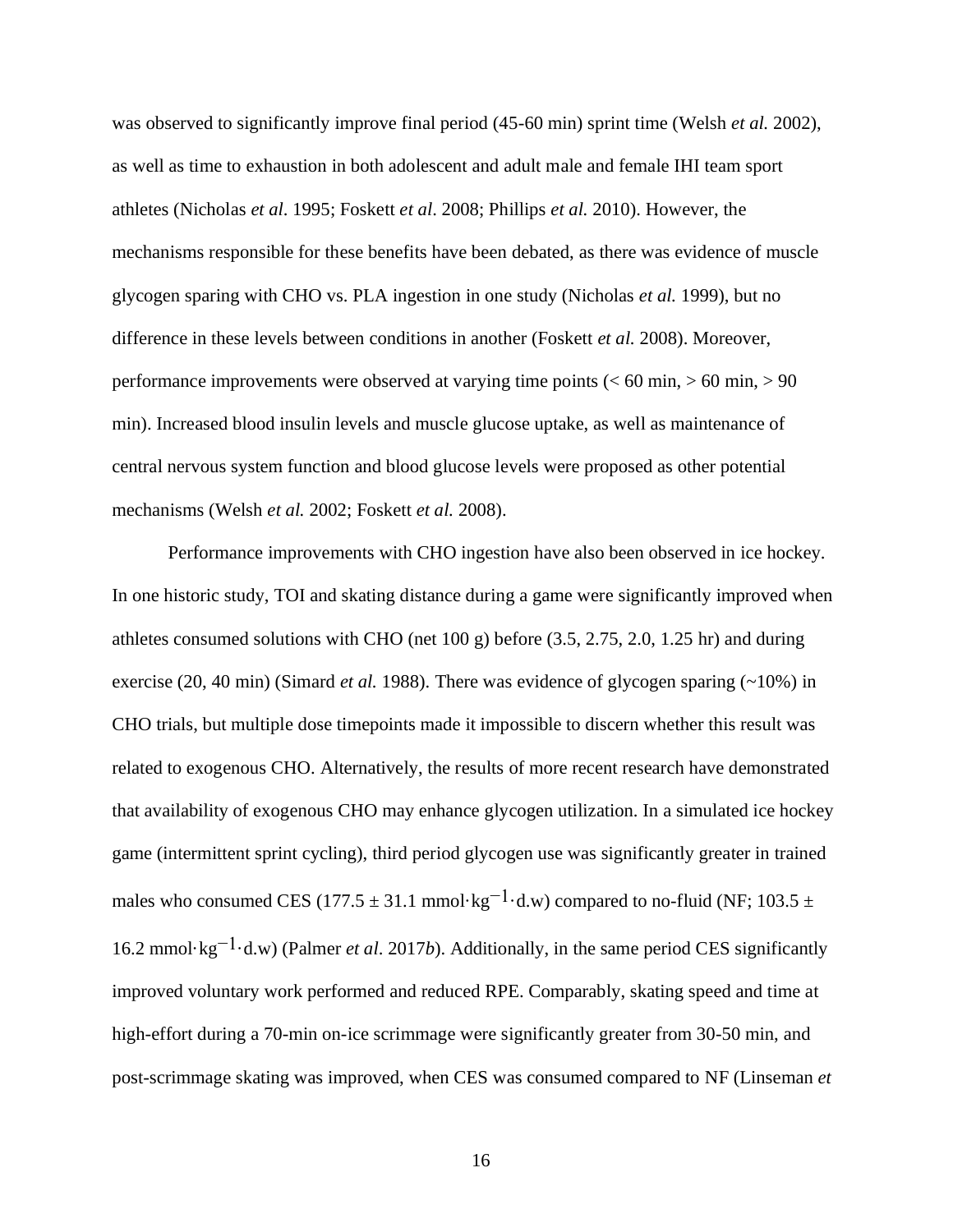*al*. 2014). As well, there were fewer puck turnovers and greater pass completion in the last 20 min of scrimmage and reduced post-scrimmage RPE during CES trials. From the results of these two latter studies, it has been speculated that consumption of CHO may have had a positive effect on mental acuity and central fatigue during hockey. However, these studies were limited by the absence of non-CES hydration trials, and thus it was impossible to distinguish whether performance enhancements were the result of consumption of exogenous CHO or the benefit of adequate hydration (Linseman *et al*. 2014; Palmer *et al*. 2017*b*).

Indeed, in a later study by McCarthy *et al.* (2020) hydration with either CES or water produced similar improvements in male recreational goaltender performance and attenuated markers of fatigue compared to NF during on-ice scrimmage and drills. Although, similar to the previous studies, there was some evidence that CHO may elicit additional benefits, as it was the only condition to significantly reduce perceptions of exertion during post-scrimmage drills. However, it remained uncertain whether the additive benefits with CES consumption were the result of CHO ingestion, oral exposure to CHO, or a combination of both. Therefore, the exact mechanisms responsible for enhanced performance with consumption of exogenous CHO in ice hockey remain unknown.

## *1.2.4 Summary*

Since ice hockey involves numerous repeated bouts of IHI exercise, players require high anaerobic and aerobic capacities to maximize performance. Both systems contribute energy in the form of ATP throughout the activity, but have separate roles due to differences in system power and capacity. In ice hockey, the primary role of the anaerobic system is to facilitate rapid provision of energy at the onset of exercise or during transitions to higher power outputs. It is also essential when exercise demands exceed what the aerobic system can support. Meanwhile,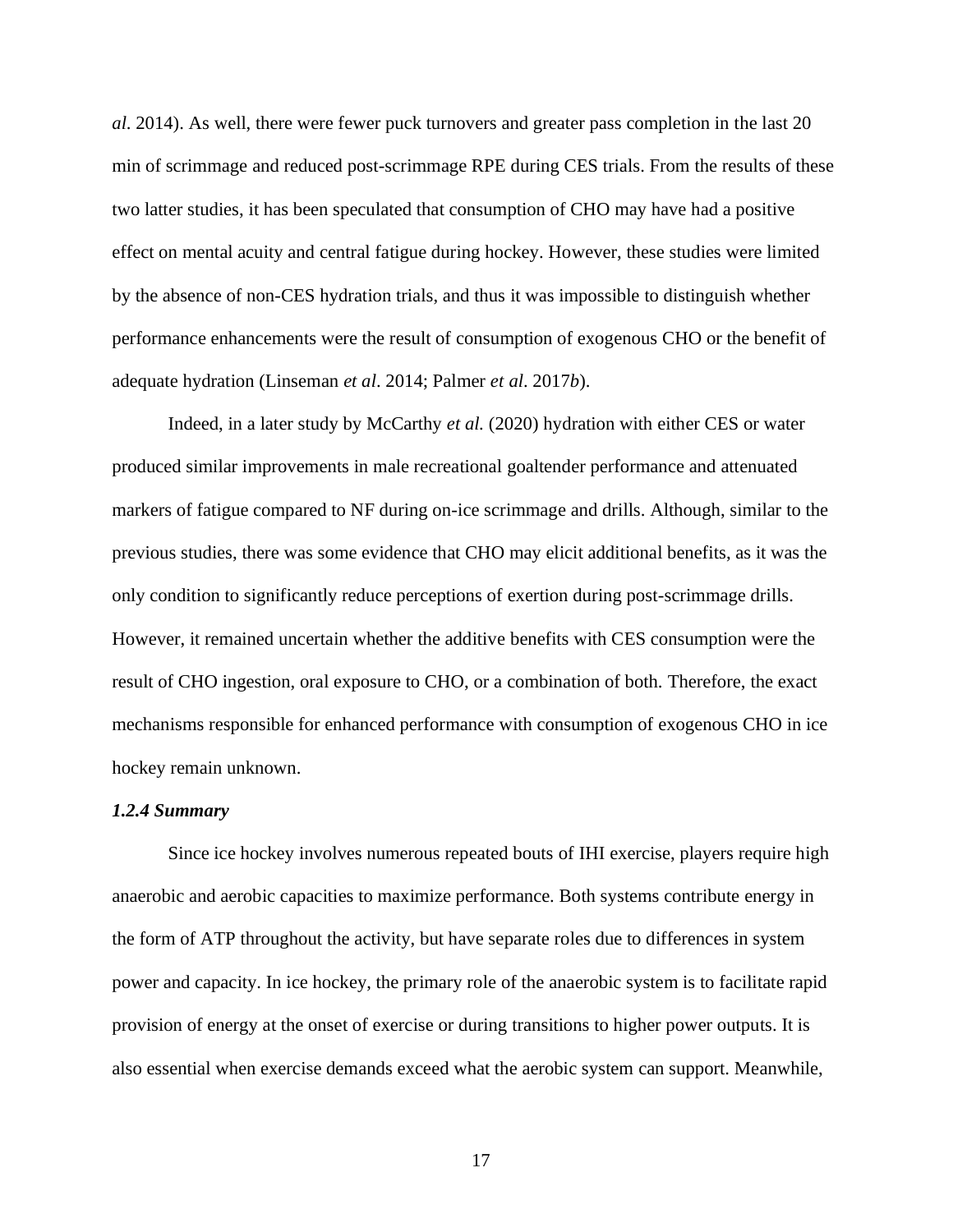the primary roles of the aerobic system are to continually provide fuel and facilitate the recovery of anaerobic pathways during lower-intensity exercise bouts and rest. Elevated flux through anaerobic pathways produces a metabolic disturbance over time, hence there is increased reliance on aerobic metabolism as players accumulate TOI. Given the very high intensity of game play, CHO is the dominant fuel for ice hockey and is primarily obtained from skeletal muscle glycogen stores. Across playing periods there is significant depletion of these stores, which invokes fatigue and yields observable decrements in hockey performance. Nevertheless, it has been established that consumption of CHO during IHI sport can induce significant performance enhancements. In hockey specifically, CHO consumption has improved work performed, skating speed, time at high effort, sport-specific skills and perceptions of fatigue. However, the exact origins of these improvements remain unclear.

# **1.3 CARBOHYDRATE MOUTH-RINSING**

#### *1.3.1 Background*

It was previously established that ingestion of CHO during short-term (<1 hr) highintensity exercise  $(>75\%$  VO<sub>2</sub>max) had minimal effect on blood glucose levels, and contributions of exogenous CHO to oxidation and muscle metabolism were considered to be negligible (McConnel *et al.* 2000; Carter *et al.* 2004*a*). Thus, researchers speculated that the mechanism responsible for performance enhancements observed with CHO ingestion was possibly nonmetabolic in nature, and potentially related to increased CHO availability (Carter *et al*. 2004*a*). However, when exogenous CHO was administered via blood-glucose infusion during a 1-hr cycle time trial (TT), there was no change in performance relative to the control, despite increased muscle glucose uptake (Carter *et al.* 2004*a*). Therefore, it was proposed that the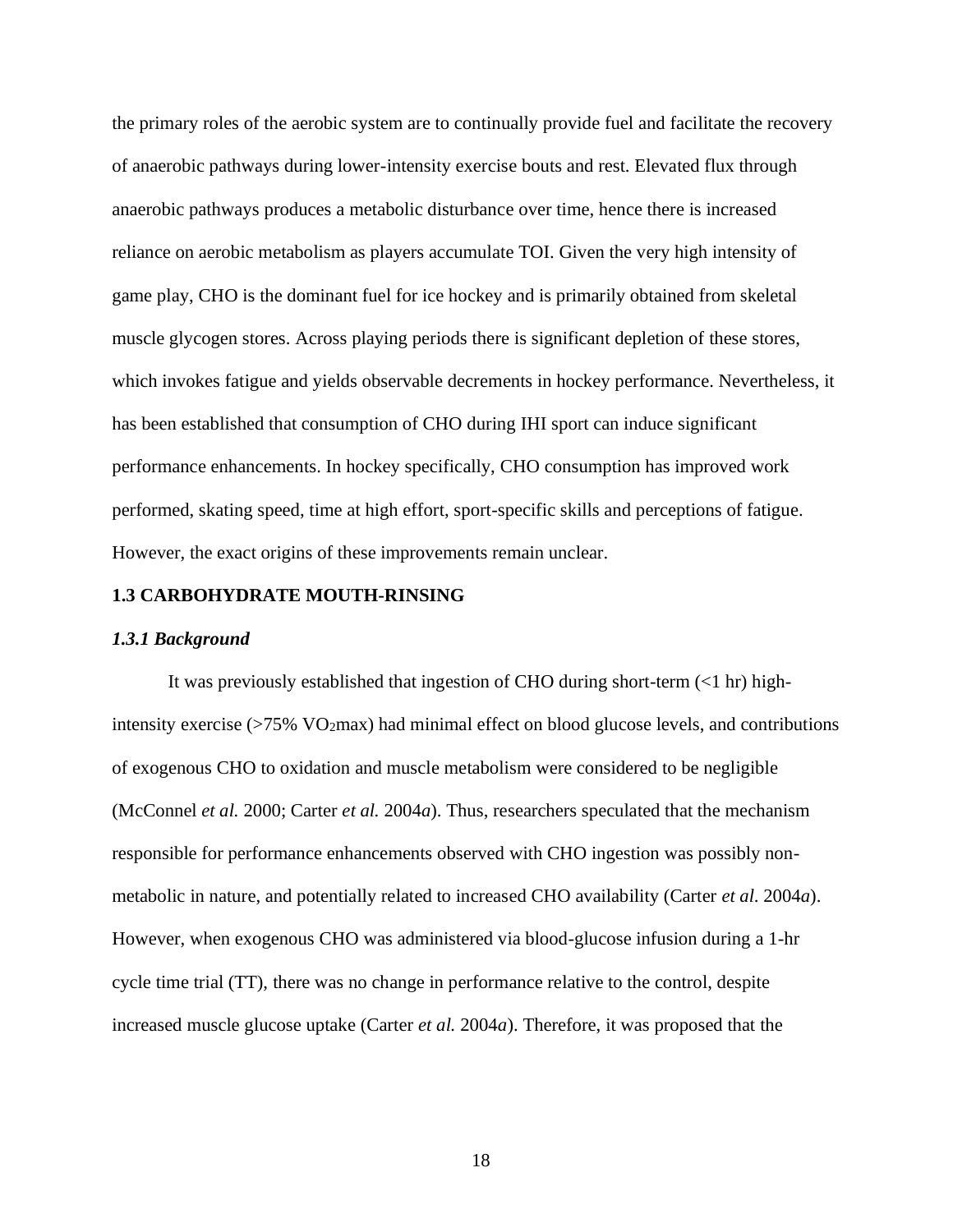mechanism of action may be mediated by oral and/or gastrointestinal (GI) tract carbohydrate receptors.

Accordingly, the mouth-rinsing (MR) protocol was developed to isolate oral exposure to CHO, while eliminating ingestion and GI tract exposure (Carter *et al.* 2004*b*). MR requires participants to swish small aliquots ( $\approx$ 25 mL) of solution around the oral cavity for 5-10 s, before promptly expectorating (Burke and Maughan 2015). Rinses typically have a concentration of 6- 14% CHO (glucose; maltodextrin), while placebo (PLA) rinses are usually water that has been taste-matched and artificially sweetened (saccharin; sucralose; non-caloric). However, across the literature there is great inconsistency in the solution concentration, length, frequency and number of MRs.

The first MR study was conducted by Carter and colleagues (2004*b*) and it investigated the impact of oral CHO exposure on  $\sim$ 1 hr cycle TT performance. Trained participants (2F; 7M) were instructed to complete a set amount of work (equivalent of 1 hour @ 75% VO2max) as fast as possible and MR with either CHO (6.4% maltodextrin) or PLA was performed after every 12.5% of TT completed. Remarkably, participants completed TTs significantly faster when they MR with CHO (59.6  $\pm$  1.5 min) as opposed to PLA (61.4  $\pm$  1.6 min). There was also a significant attenuation in decrement of power with CHO MR. RPE increased over time but there was no difference between conditions. Since performance improvements were obtained in the absence of CHO ingestion and GI exposure, it was therefore speculated that the mechanism responsible was related to central control (Carter *et al.* 2004*b*).

#### *1.3.2 Mouth-Brain Connection*

The role of the brain in exercise performance and fatigue has been proposed for over a century, but has gained substantial recognition in the last ~20 years (Burke and Maughan 2015).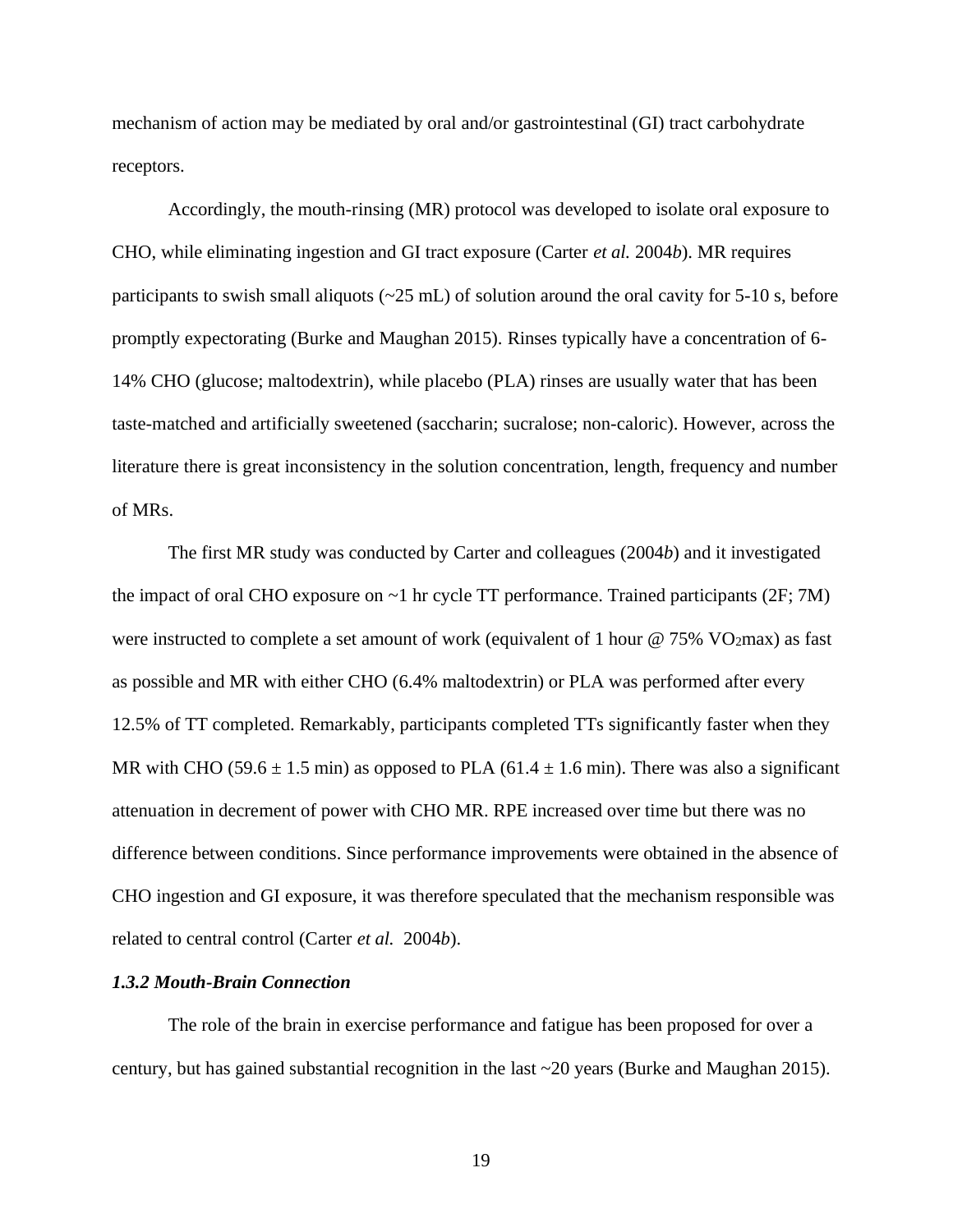The existence of a functional entity, coined the 'central governor', has been theorized to facilitate exercise performance through collection and integration of afferent signals (ventilation, muscular effort, etc.), which are communicated to the motor cortex (Kayser 2003). The motor cortex then generates efferent instructions for the peripheral systems detailing the intensity, duration and termination of exercise (Kayser 2003). Thus, the central nervous system has the ultimate control over commencement and cessation of exercise.

In an attempt to explain the novel findings of Carter *et al.* (2004*b*), the above model was combined with slightly earlier research that revealed activation of the brain primary taste cortex in response to oral glucose exposure (O'Doherty *et al.* 2001). The primary taste cortex has projections to areas of the brain which facilitate emotion and behavior in response to reward (Kringelbach 2004). Thus, it was hypothesized that there might be a specialized class of oral receptors with the ability to activate neural pathways in response to CHO, which could potentially modulate central control of exercise (O'Doherty *et al.* 2001; Kringelbach 2004; Carter *et al.* 2004*a,b*).

To test this hypothesis, Chambers and colleagues (2009) conducted a mutli-part study that explored the impact of oral sensing of different substances on brain activity and exercise performance. In the one part of the study, functional magnetic resonance imaging (fMRI) was used to characterize brain activity in response to isolated oral exposure to isocaloric sweet (glucose) and tasteless CHO (maltodextrin), as well as non-caloric sweetener (saccharin). Profoundly, oral sensing of all sweet substances produced excitation of the primary taste cortex, but only caloric substances were able to generate activity in regions of the brain associated with reward-response and motivational circuits (secondary putative taste cortex, dorsolateral prefrontal cortex, right caudate, striatum). Therefore, the results of the first experiment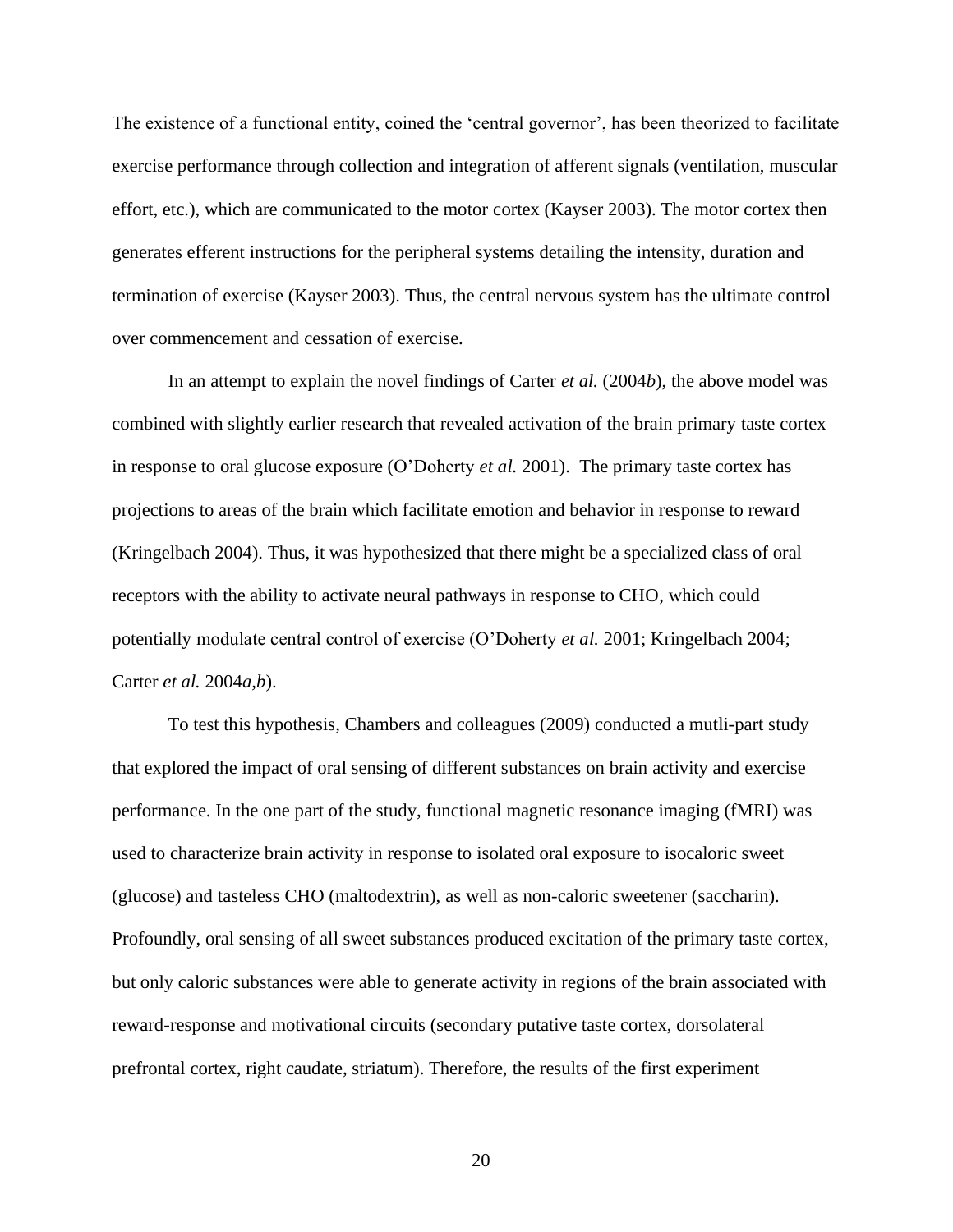confirmed the presence of oral receptors that respond specifically to the energy/caloric content of CHO independent of sweetness.

The other experiment used a double-blind protocol to examine exercise performance when the subjects MR the three different solutions used in part 1 (Chambers *et al.* 2009). In a set-work cycle TT ( $\sim$ 1 hr at  $\sim$ 75% W<sub>max</sub>), performance was significantly improved when MR with CHO (glucose or maltodextrin) relative to PLA (saccharin). It was concluded that performance improvements were the product of increased excitability in brain regions associated with reward, motivation and motor control, mediated by the activation of oral CHO receptors.

# *1.3.3 Central and Peripheral Effects*

Following the seminal MR studies, many groups examined the effects of oral sensing of CHO on central control and fatigue during exercise (Burke and Maughan 2015; Peart 2017; Brietzke *et al.* 2018). The most prevalent central effects identified in the literature are enhanced decision making, increased motivation, and decreased perceptions of effort. Central effects have notable impacts on physical performance and peripheral fatigue.

Decision making is an important efferent control, as it influences strategic pacing of exercise intensity and effort across time, which can help maximize efficiency (Burke and Maughan 2015). In ice hockey game play, this could influence the frequency at which individuals initiate line changes to minimize fatigue. Additionally, enhanced decision making would be advantageous to make appropriate judgements under split-second time constraints, such as when to pass versus shoot the puck. In stop-and-go sport, heightened awareness and mental clarity can have substantial impact on game play and match outcomes (Welsh *et al.*  2002).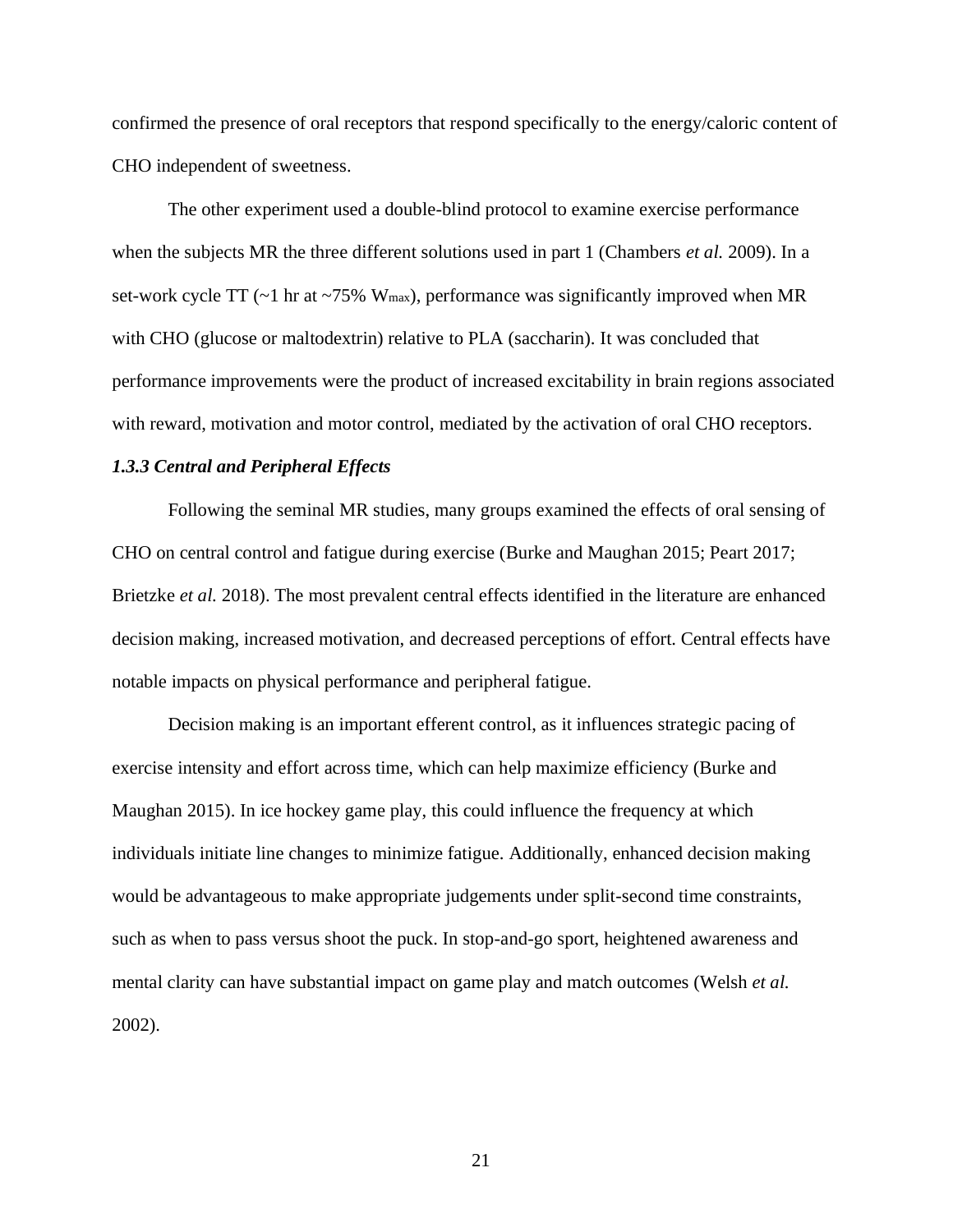Increased motivation and reduced discomfort with CHO MR are closely tied to athlete perceptions of effort and physical signs of fatigue. There are some studies wherein individuals who MR with CHO display reduced RPEs compared to PLA MR (Fares and Kayser 2011; Che Muhanmed *et al.* 2014). In most studies though, it was observed that individuals who MR with CHO produced greater power, performed at higher intensities, and continued for longer durations whilst they reported similar levels of exertion to PLA MR conditions (Carter et al. 2004*b*; Rollo *et al.* 2008, 2010; Chambers *et al.* 2009; Jeukendrup 2013).

It was proposed that oral sensing of CHO induces subconscious perceptions of energy availability which facilitates increased corticomotor and sensorimotor activity (Gant *et al.* 2010; Turner *et al.* 2014; Burke and Maughan 2015). This in turn, manipulates efferent motor outputs and mitigates effects of peripheral fatigue, such as reductions in skeletal muscle potentiation and contraction. There is evidence of reduced RPEs and enhanced performance with CHO ingestion in ice hockey (Linseman *et al.* 2014; Palmer *et al.* 2017*b*; McCarthy *et al.* 2020), thus it is possible that oral exposure to CHO could mediate the attenuation of performance decrements across game play.

## *1.3.4 Exercise Performance*

The effects of CHO MR on performance have been examined in several different exercise modalities, however very little data have been collected in stop-and-go sports (Burke and Maughan 2015; Peart 2017). Since no studies have been performed in ice hockey, this section of the review will focus on IHI exercise protocols. However, it is challenging to make comparisons between analyses, as research has been conducted across a range of training levels and exercise modalities.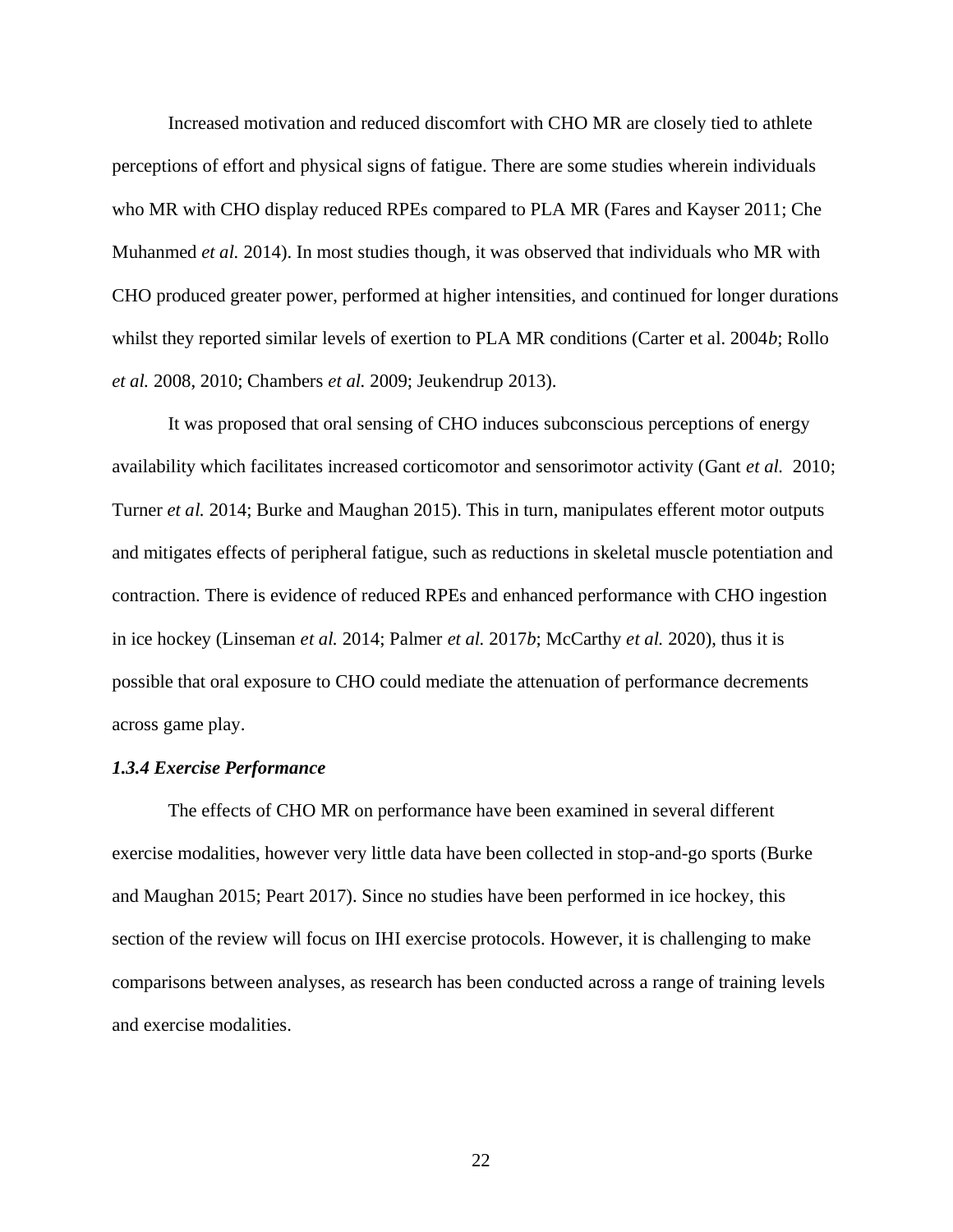Previously, it has been suggested that the brief nature of MR could be favourable to IHI activities, since opportunities to refuel/consume CHO during competition are infrequent or of short duration (Jeukendrup 2013; Burke and Maughan 2015). Additionally, CHO MR could provide an outlet for performance improvement in athletes who are prone to GI discomfort, or in situations where ingestion is not desirable or feasible (Whitham and McKinney 2007). When working with professional hockey players, it has been a frequent personal observation that several athletes per team chose to abstain from CHO ingestion during training and competition out of fear of discomfort. This is understandable, given that skaters frequently approach maximum exercise intensity during shifts (Jackson *et al.* 2016, 2017; Vigh-Larsen *et al.* 2020). Lastly, individual playing times in several IHI sports, including hockey, are  $\leq 60$  min, which is a time frame that has previously displayed meaningful performance enhancements with CHO MR in continuous high-intensity activities (Peart 2017).

The potential ergogenic effects of CHO MR in IHI exercise were first observed in a double-blind study that had recreationally trained males MR with CHO (6%) or PLA for 5 s before each of 5 repeated sprints (6 s max effort, 10% BM resistance; 24 s passive rest) (Beaven *et al.* 2013). In the first sprint, CHO MR produced significant improvements over PLA for peak  $(22.1 \pm 19.5 \text{ W})$  and mean power  $(39.1 \pm 25.8 \text{ W})$ . By the end of the protocol though, performance was worse under the CHO condition, which possibly indicated a detrimental metabolic cost associated with the initial improvement.

Similar short-term benefits have been observed in single sprint protocols in recreationally trained males. In one double-blind study, serial MR (8 x 5 s; 1 rinse every 2 min) was performed prior to a 30 s maximal cycle sprint (Phillips *et al.* 2014). Peak power output was significantly increased with CHO MR  $(13.51 \pm 2.19 \text{ W} \cdot \text{kg}^{-1})$ ; 6.4% maltodextrin) compared to PLA MR  $(13.20 \text{ m})$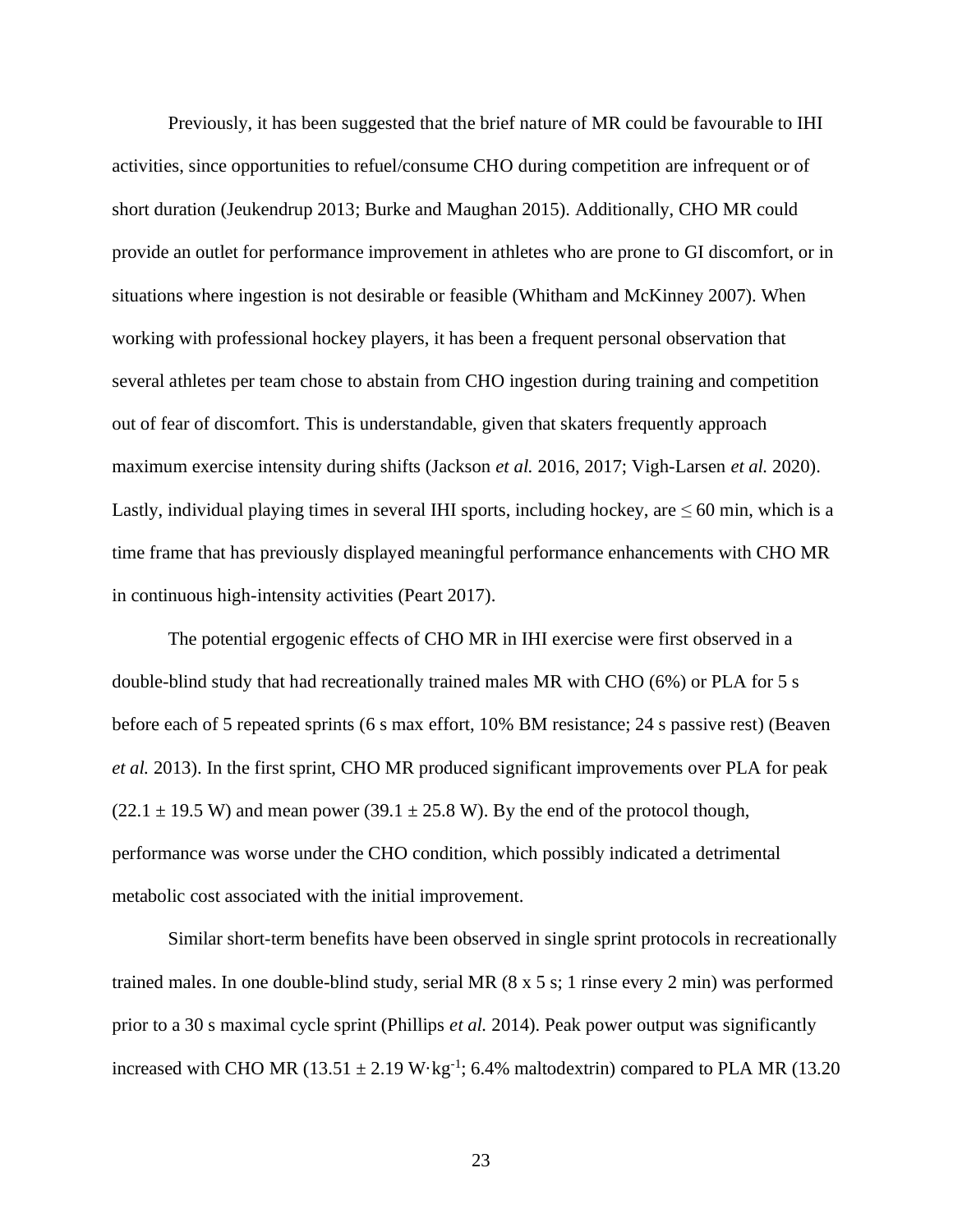$\pm$  2.14 W·kg<sup>-1</sup>). In a separate study, 10 m sprint speed was significantly improved when subjects MR with CHO versus PLA for 10 s prior to exercise (Clarke *et al*. 2017). Though the time frames of these performance improvements are extremely short, they are relevant to ice hockey. In elite men, it has been observed that players perform an average of  $\sim$ 5-7 very short (2-3.5 s) but extremely high-intensity bouts of activity per shift (Brocherie *et al.* 2018; Lignell *et al.* 2018). Moreover, the ability to rapidly increase peak power and speed is especially impactful, as movement patterns in competition involve a high number of transitions and explosive efforts (sprints, accelerations, declarations, changes of direction). In elite women for example, skaters performed an average of over 300 explosive efforts per game (Douglas *et al.* 2019*b*). Likewise, elite men have been observed to perform  $113 \pm 7$  high-intensity skating bouts ( $\geq 17$  km·h<sup>-1</sup>) in a single game, with the average distances ranging from ~15-26 m (Lignell *et al.* 2018).

To maximize the effectiveness of explosive actions across multiple periods in hockey, the capacity to maintain power would be a useful attribute. In trained males, mean power across 6 rounds of IHI exercise (total 48 min) was significantly improved when subjects MR with CHO (6%) compared to PLA (Simpson *et al.* 2018). Each round consisted of 5-min SS cycling (50% VO2max) immediately followed by 3 repeated short Wingate-like sprints (10 s maximal effort; 50 s active recovery). MR was performed ~30 s prior to each initial sprint. Though it is highly unlikely that hockey players ever experience SS exercise, the occurrence of 3 maximal sprints within a single shift is entirely plausible. Hence, CHO MR prior to on-ice shifts could be a beneficial practice, particularly as TOI is accumulated. In Simpson *et al.*'s study (2018) the ergogenic influence of CHO appeared to be greatest with accumulating fatigue, and individual significance between conditions was achieved in the  $6<sup>th</sup>$  exercise bout (CHO: 10.5  $\pm$  0.75; PLA:  $10.22 \pm 0.92$  W $\cdot$ kg<sup>-1</sup>).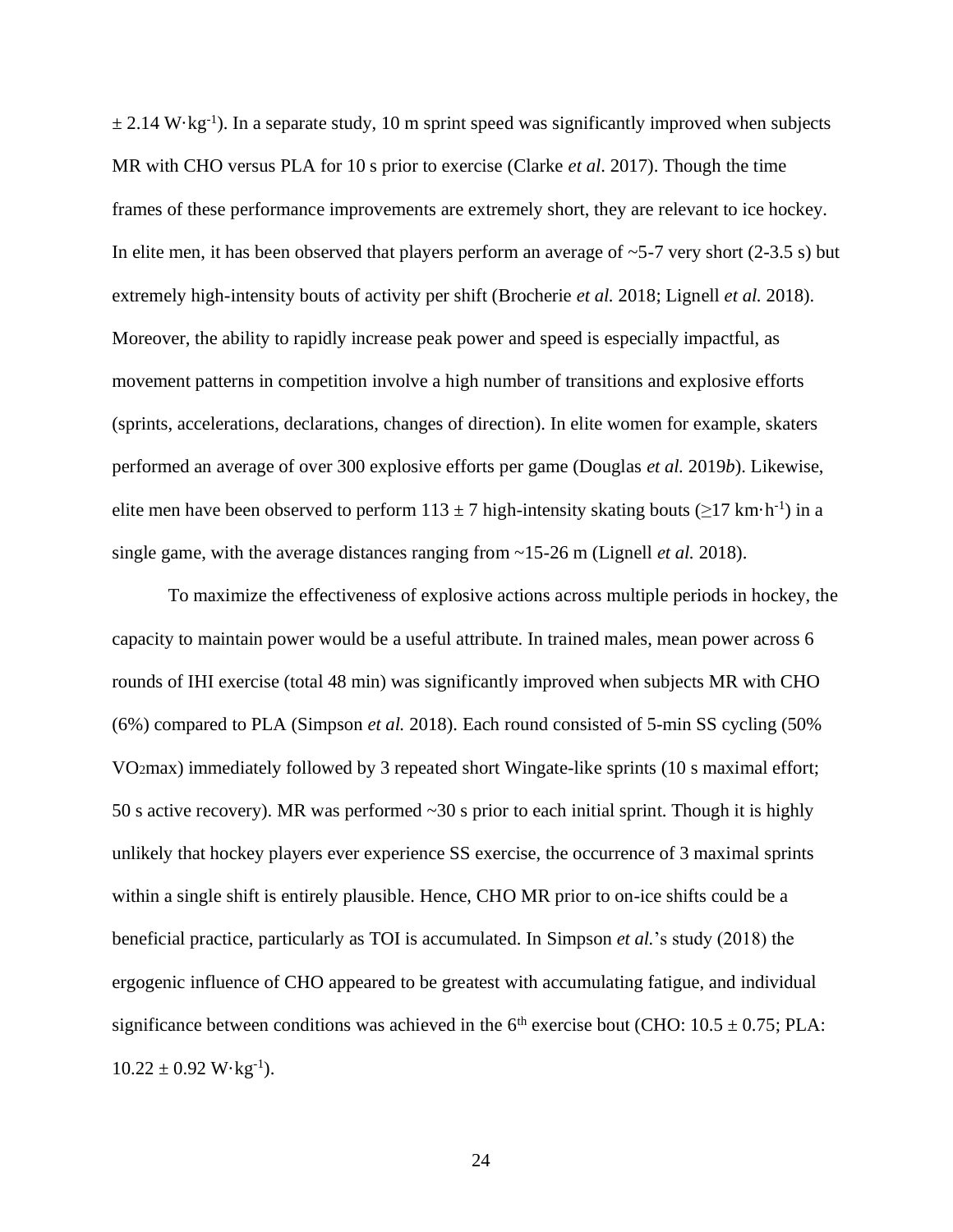To achieve a more ecologically valid interpretation of the effects of CHO MR in IHI sport performance, data should ideally be collected from trained athletes in their respective field settings. To date, there are only three studies that have attempted this (Dorling and Earnest 2013; Přibyslavská *et al.* 2016; Dolan *et al.* 2017). However, none of these studies used the same protocol, and the findings do not meet a consensus.

In male field sport athletes (rugby, soccer), the effects of CHO MR were investigated in a exercise protocol that combined 4 x 15-min cycles of the LIST, interspersed with 3 repeated sprint ability (RSA) tests at the start, middle and end of exercise (Dorling and Earnest 2013). The RSA test involved 4 x 20-m sprints, each separated by 20 s of active recovery. Short periods (2-3) min) of rest were allotted between LIST and RSA sections. A total of 27 MR with either CHO (6.4%) or taste-matched PLA solution were performed during periods of rest and low-intensity activity. Fastest and average sprint times for RSA tests were relatively unchanged with CHO MR. Indications of performance improvements across this short distance would be promising for ice hockey, as game sprints ( $\geq 24$  km·h<sup>-1</sup>) in elite men are an average length of  $26 \pm 1$  m, and range from 17-34 m (Lignell *et al.* 2018).

Another CHO MR study increased sport-specificity through the inclusion of scrimmage in the exercise protocol (Přibyslavská *et al.* 2016). In this study, female collegiate soccer players repeated three rounds of: 5-min high-intensity 3v3 scrimmage, 1.5 min rest and MR with CHO (6%) or taste and colour-matched PLA, a vertical jump test, a 18 m sprint and a 72 m shuttle run (SR72: 4 x 9 m, 2 x 18 m). RPE and thirst sensation (TS) were monitored in addition to exercise performance throughout the protocol. Overall, no main effect of rinse condition was observed in any physical performance measure, nor was there statistical improvement in RPE or TS between conditions. Although, there was minor evidence of CHO MR mediated benefits during the first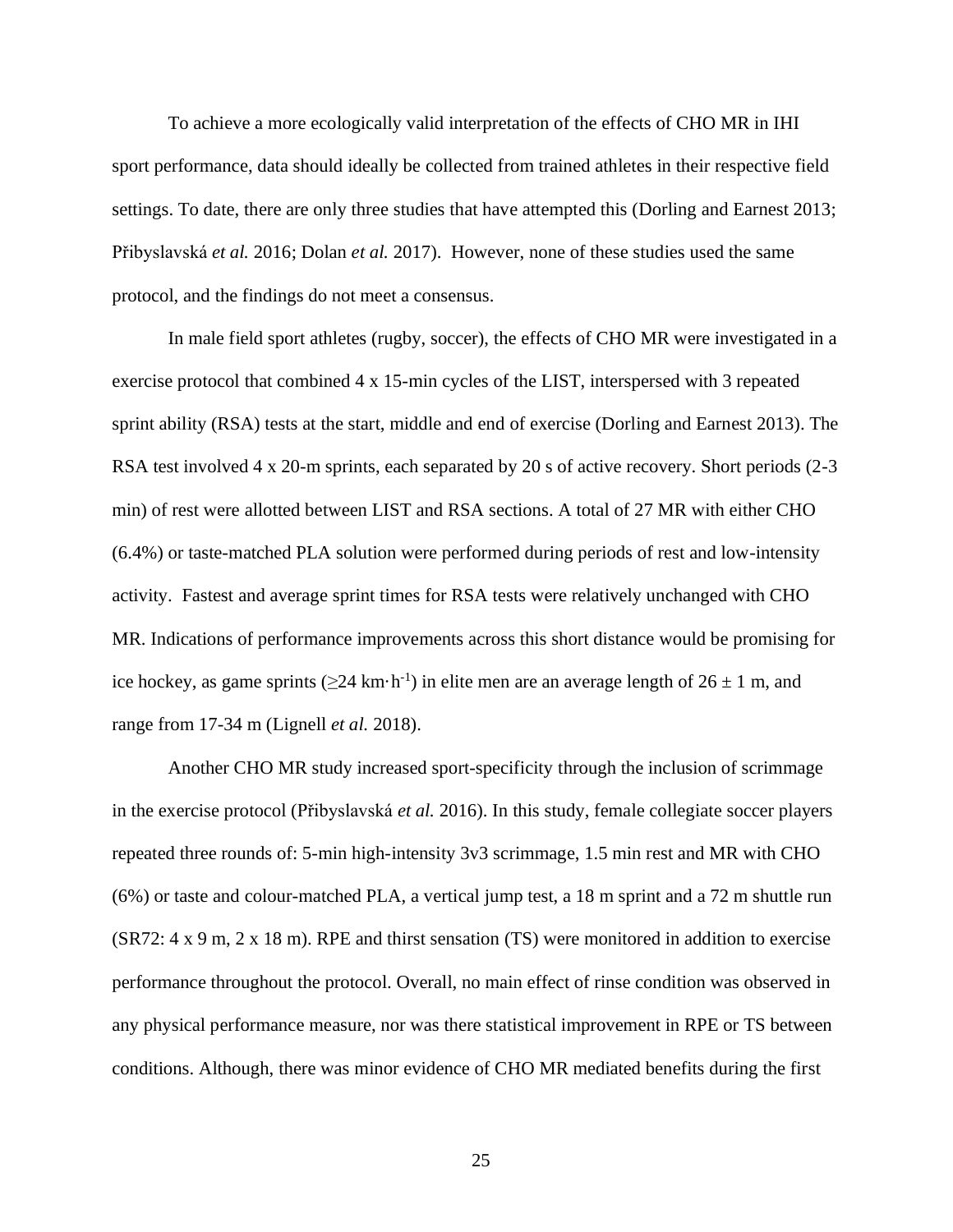round of exercise, as SR72 sprint time and TS in CHO compared to PLA trials approached significance. Again, enhanced performance in short, repeated movements would be beneficial in ice hockey (Brocherie *et al.* 2018; Lignell *et al.* 2018; Douglas *et al.* 2019b).

Greater ergogenic effects of CHO MR in short repeated bouts of exercise have been observed more recently in a study that monitored the effects of four separate taste-matched rinse conditions (CHO, PLA, PLA + caffeine (CAF),  $CAF + CHO$ ) and one no-rinse control on performance during the Yo-Yo Intermittent Recovery Test Level-1 (Yo-Yo IRT-1) in male collegiate lacrosse players (Dolan *et al.* 2017). The Yo-Yo IRT-1 has participants repeat two 20 m shuttle runs at increasing speeds, with 10 s of rest between each run, until failure. This protocol was designed to simultaneously challenge anaerobic and aerobic energy systems (Krustrup *et al.* 2003), which reflects the energy demands evoked in ice hockey (Green *et al.*  1979; Cox *et al.* 1995). In addition to test performance, RPE was recorded after the warm-up, the first sprint of each new stage (at progressively faster speeds), and the termination of the test. It was found that CHO MR repeatedly presented the lowest RPE values after every stage, reaching significance after level 11 ( $p = 0.03$ ). Also, average Yo-Yo IRT-1 levels achieved with CHO MR (37.0  $\pm$  6.3) were higher than all groups (34.4  $\pm$  7.8). Thus, it is possible that CHO MR might reduce perceptions of fatigue between shifts or repeated on-ice bouts of high-intensity activity in ice hockey (Linseman *et al.* 2014). By prolonging the onset of fatigue, players may be able to preserve skating speed and high-intensity distance. It should be noted that only a single mouth rinse was performed per trial in this study, despite exercise duration of  $\sim$  12-16 min. Therefore, greater performance enhancements might be attainable with increased MR frequency.

Lastly, there are two additional studies that exhibit enhanced resistance to fatigue in recreationally trained males with CHO MR during an exercise protocol where subjects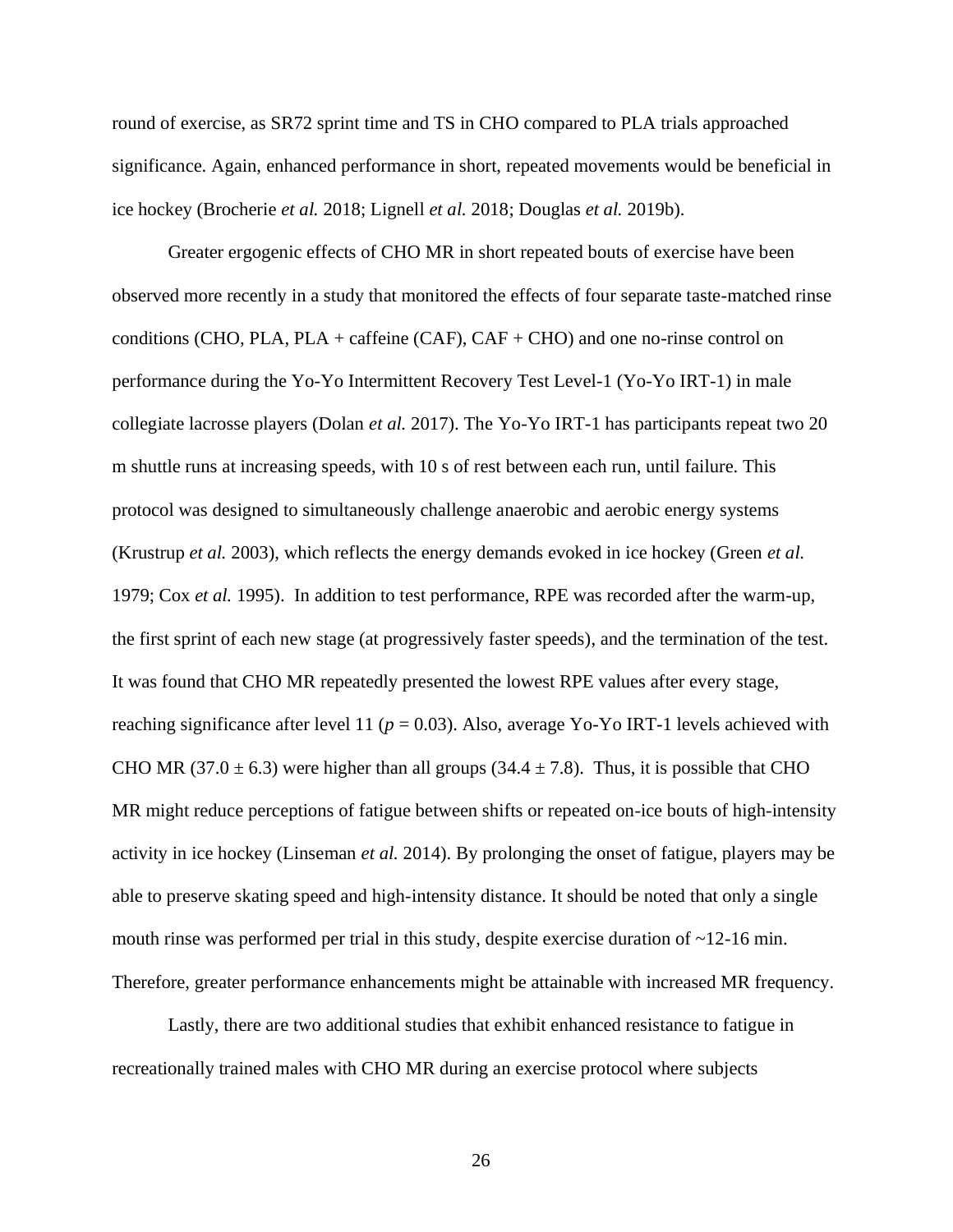performed 45 min of SS treadmill running (65% VO2max), followed by high-intensity interval training (HIIT; 1 min @ 80-90% VO<sub>2</sub>max, 1 min active rest @ 6 km·h<sup>-1</sup>) to exhaustion (Kasper *et al.* 2016; Devenney *et al.* 2018). HIIT time and distance to exhaustion were greater with CHO MR compared to PLA MR in fed (Devenney *et al.* 2018) and fasted states (Kasper *et al.* 2016). The exercise protocol used in these studies had less practical relevance to ice hockey, nonetheless, the findings demonstrate enhanced performance with repeated CHO MR in prolonged IHI exercise.

### *1.3.5 Summary*

Consumption of exogenous CHO has been observed to improve physical performance, sport-specific skill, and mental acuity in IHI sport, including ice hockey. However, there has been speculation regarding the mechanistic origins of performance enhancement, as ergogenic effects were demonstrated in short-term  $(< 1 \text{ hr})$  high-intensity ( $> 75\%$  VO<sub>2</sub>max) exercise independent of changes in blood glucose, CHO oxidation, or muscle metabolism. Seminal work demonstrated that exogenous CHO improved performance when ingested, but not when infused. Thus, it was hypothesized and later confirmed that oral sensing of exogenous CHO was able to manipulate cortical activity associated with reward, motivation and motor control. This was proposed to mediate efferent information and mitigate the effects of fatigue during exercise. CHO MR is a practice that has been observed to reliably improve performance in prolonged endurance exercise, but its effects in intermittent high-intensity exercise are underreported and inconclusive. There is some evidence that CHO MR could potentially enhance power production, explosive movements and speed, as well as decrease perceptions of fatigue in ice hockey. However, the ecological validity of these findings remains limited until further research is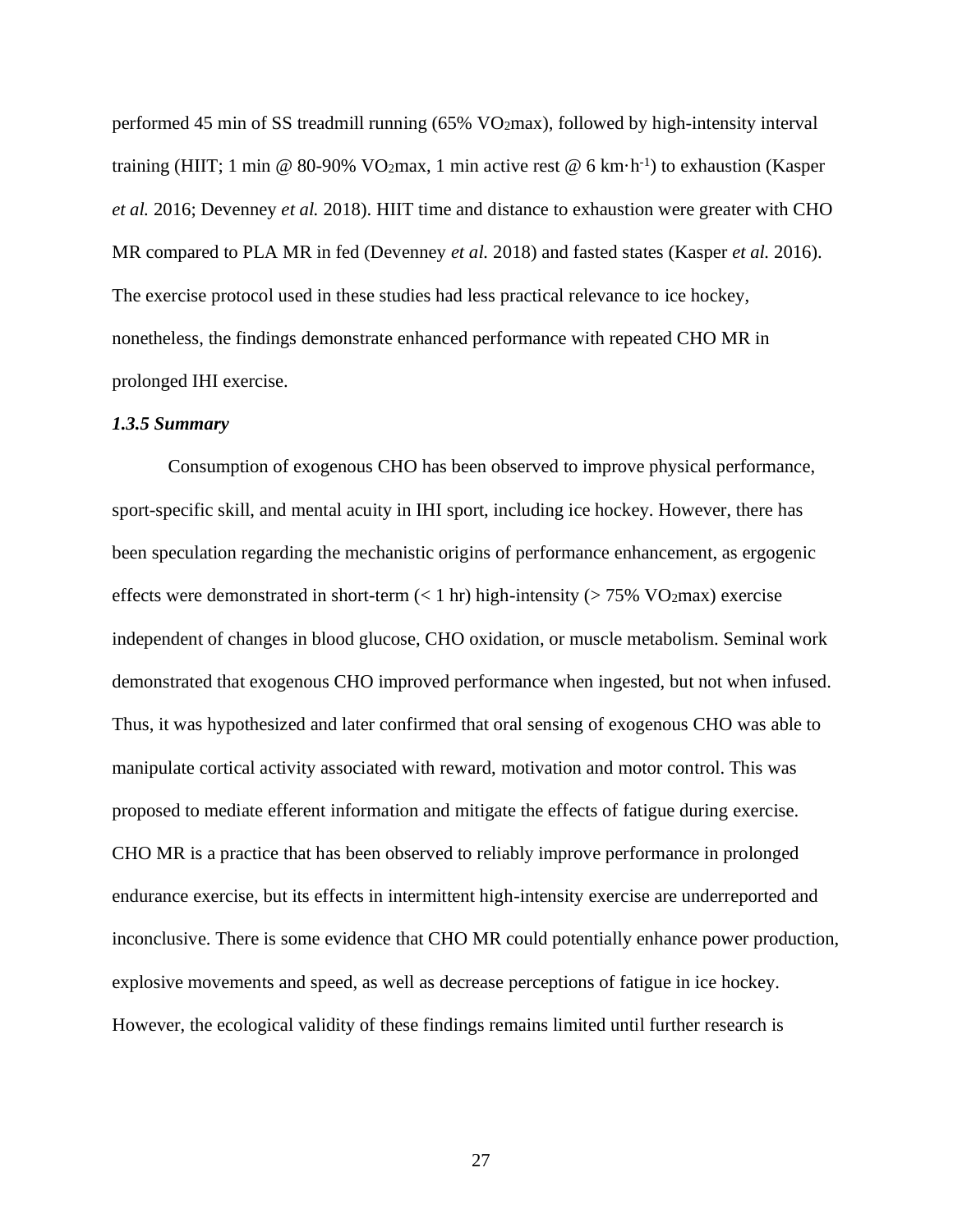conducted in trained stop-and-go sport athletes in their respective field settings. To date, no research on CHO MR has been conducted in ice hockey.

### **1.4 ATHLETE MONITORING**

The practice of athlete monitoring developed as a means to quantify and understand the physical and physiological demands experienced by athletes in sport-specific settings (Van Iterson *et al*. 2017; Douglas *et al*. 2019*a,b*). Collection of these data can be a valuable tool to tailor training prescriptions and increase training specificity to better prepare athletes for competition. This can enhance performance outcomes, as well as mitigate risks of injury and fatigue.

# *1.4.1 External Load*

Measurements of external load describe the physical movement demands of athletes, and pertain to the volume and intensity of work performed (Douglas *et al*. 2019*a*). Typically, measured variables include: distance, speed, changes in direction, accelerations and decelerations. Until recently, time-motion analysis (TMA) was the prevailing method to measure workload in ice hockey (Dillman *et al*. 1984; Bracko *et al*. 1998; Jackson *et al*. 2016, 2017; Brocherie *et al*. 2018; Lignell *et al.* 2018). TMA is a vision-based tracking method that requires either live observation, or more commonly, retrospective video analysis of athlete movements (Barris and Button 2008). Though it is a relatively practical and inexpensive monitoring method, TMA has questionable validity and reliability. It can be easily influenced by several factors including camera position and quality of footage, as well as the number and expertise of observers (Barris and Button 2008). Moreover, TMA has been criticized for its lack of accuracy in measuring quick and explosive maneuvers, which are prevalent in ice hockey. For these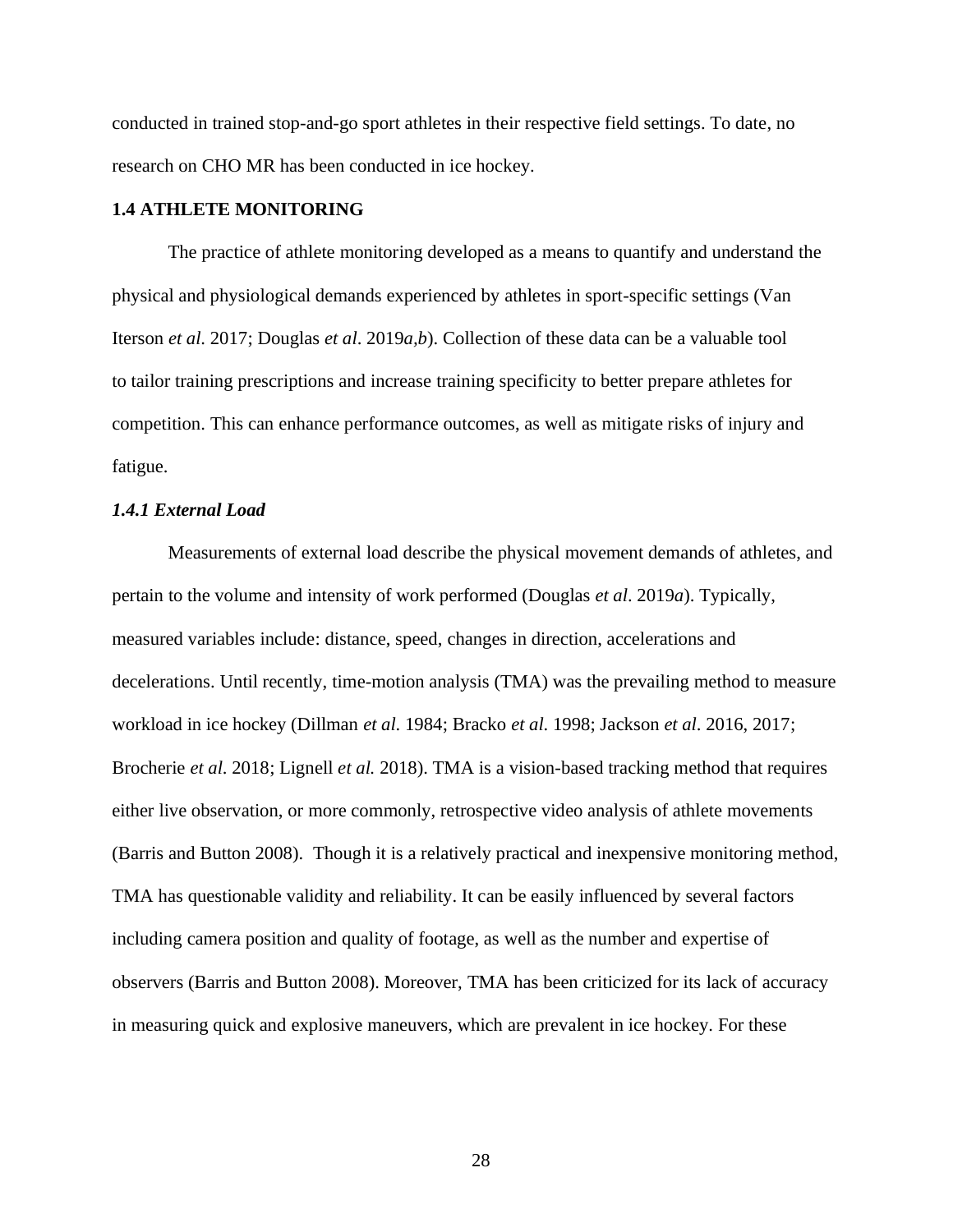reasons, the use of TMA in ice hockey is being phased out as more sophisticated and accurate wearable microtechnologies emerge.

Microtechnologies use a combination of triaxial devices to precisely identify direction and magnitude of movement in three plains (mediolateral; anteroposterior; transverse) (Douglas *et al*. 2019*b*). Types of triaxial devices include: accelerometers to quantify linear motion in all directions, gyroscopes to measure angular motion and rotation, and magnetometers to measure direction and orientation of body position. These devices have much higher sampling rates than historical TMA, and eliminate subjective biases.

For outdoor use, triaxial devices are incorporated into global position systems (GPS). These systems have confirmed validity and reliability, and are well used in team field sports (Scott *et al*. 2016). However, the inability to obtain strong satellite signals indoors has impeded the use of these devices in several sports, including ice hockey (Serpiello *et al*. 2018). Hence, the development of local positioning systems (LPS), which use a network of antennas ('anchors') that output radio or ultra-wideband (UWB) signals to create an indoor frame of reference to track athlete movement. Devices that combine LPS and triaxial technology provide an accurate method to monitor the external loads of indoor sports. The validity and reliability of UWB LPS has previously been confirmed in comparison to motion capture systems, as well as GPS (Van Iterson *et al*. 2017; Hoppe *et al*. 2018; Serpiello *et al*. 2018). Moreover, recent unpublished data from our laboratory demonstrated that LPS is reliable and accurate for measuring on-ice external load in hockey (Gamble *et al*. 2021).

The precision and practicality offered by wearable microtechnology makes it a far superior method for tracking on-ice performance compared to historical methods. This is particularly true for competition, where it is not feasible to use visual body markers, timing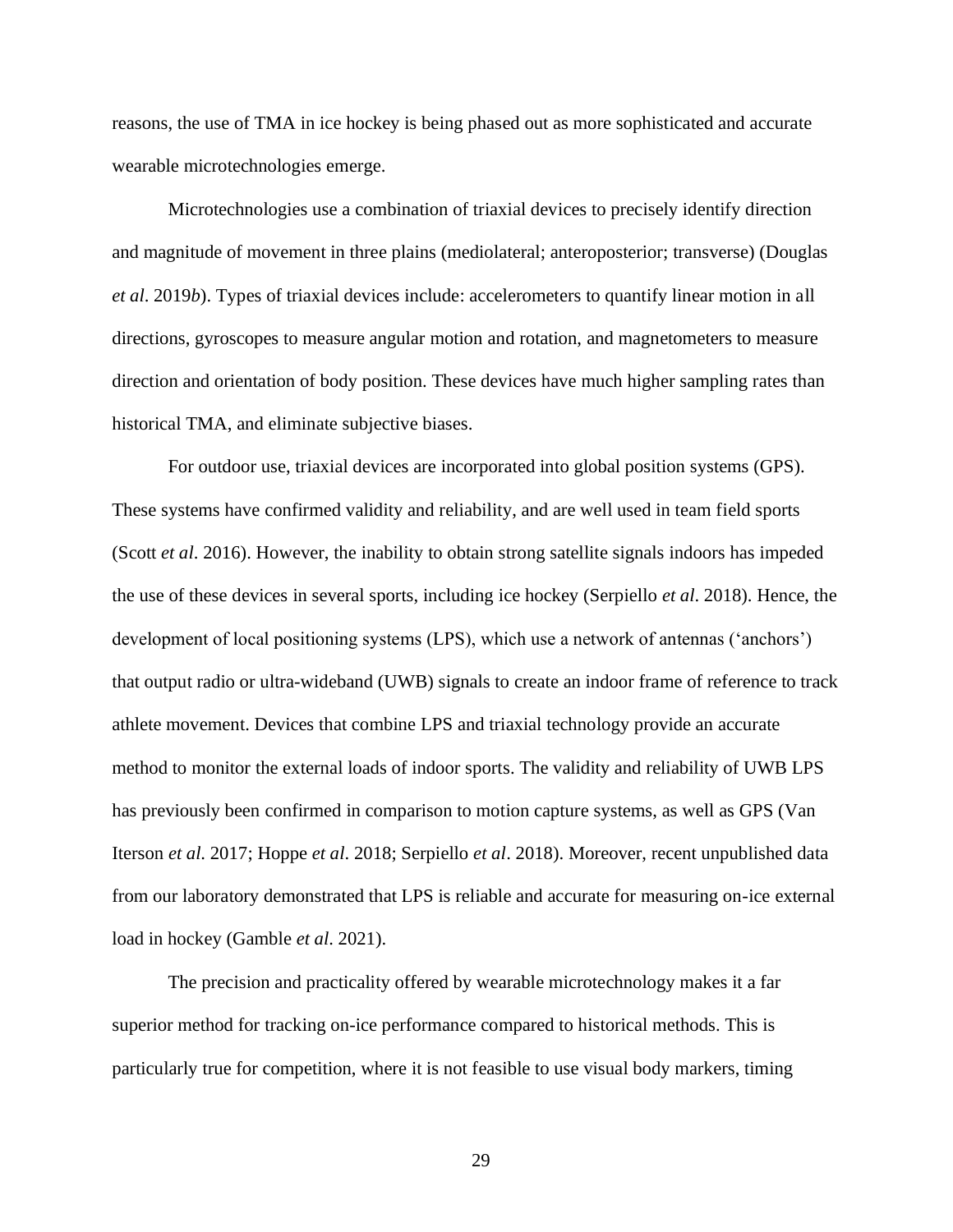gates, and/or complex multiple camera set-ups. However, the prevalence of LPS in ice hockey research is limited by high costs and fixed installation (Roell *et al*. 2018). To date, only a handful of groups have successfully implemented this technology, including our laboratory (Douglas *et al*. 2019*a,b*; Vigh-Larsen *et al*. 2020; Gamble *et al.* 2021).

# *1.4.2 Internal Load*

Internal loads are indicative of the physiological and psychophysiological stress that accompanies physical actions (Van Iterson *et al*. 2017; McLaren *et al*. 2018). This information can be used to prescribe and periodize training programs to develop desired fitness adaptations, and is also important for monitoring fatigue and risk of injury/illness. Direct measurement of internal load is highly complex, as it can be influenced by biochemical, biomechanical, and emotional factors. Researchers often rely on associations between internal and external loads when it comes to assessment in athletic performance. In a 2018 meta-analysis of training load in intermittent-intensity sport, McLaren and colleagues established that perceived-exertion and HR derived measures of internal load demonstrated the most consistent and reliable relationships to external loads and exercise intensities. However, the size of these relationships can be manipulated my measurement technique and exercise modality.

RPE is a subjective psychophysiological measure used to assess effort and fatigue that can be recorded within acute periods/drills, or across entire sessions (sRPE) (Laurent *et al*. 2014). In team sports, sRPE exhibits a very strong relationship to total distance  $(r = 0.79)$ , a possibly large relationship with accelerometer load ( $r = 0.63$ ), and a moderate relationship to high-speed distance (*r* = 0.47) (McLaren *et al.* 2018). While there are some considerations when using a subjective measure, the ease of collection (no equipment) and validity of RPE/sRPE in intermittent activity make it a worthwhile performance measurement in ice hockey.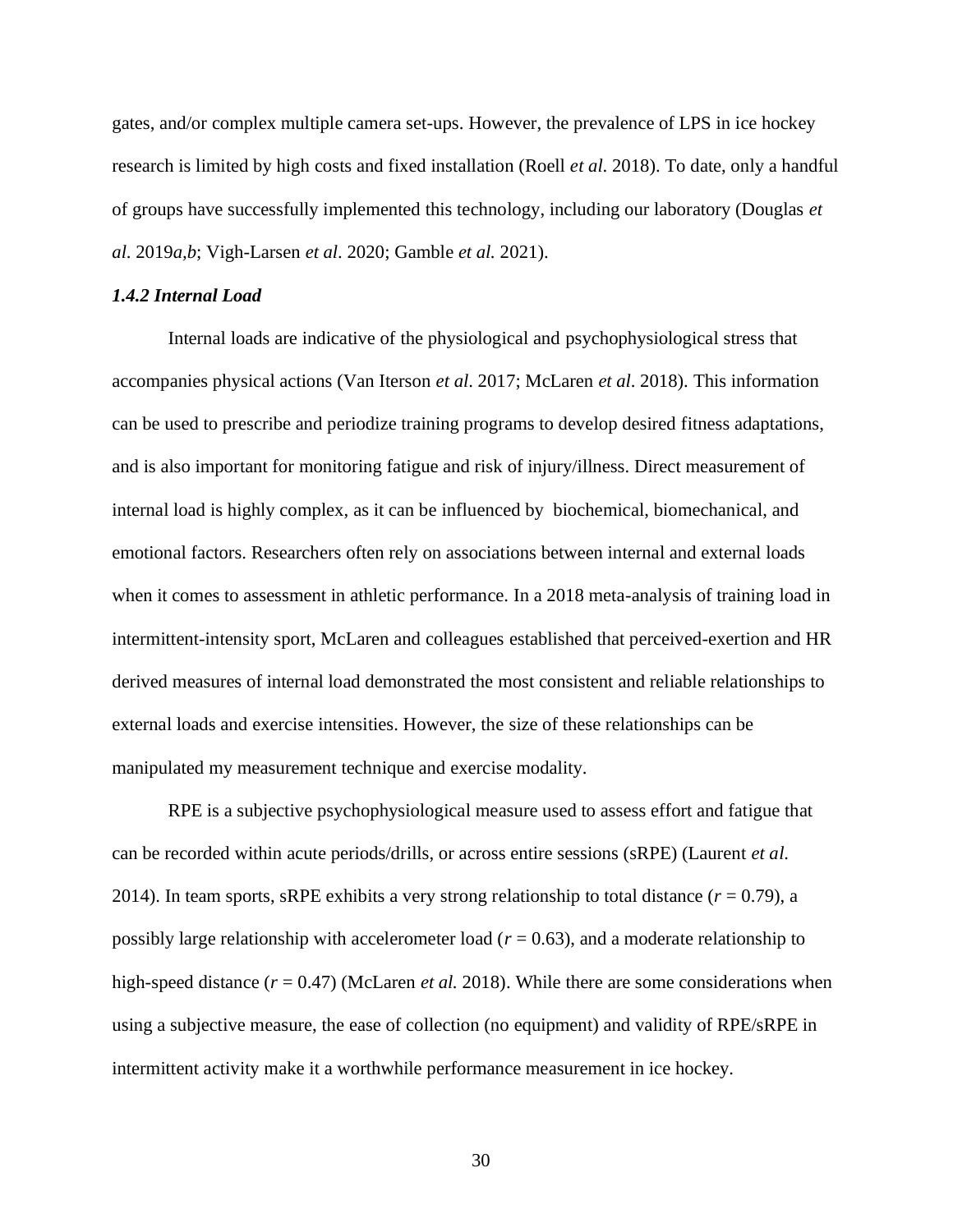HR is an objective physiological measure that provides continuous feedback regarding athlete response to workload, and is often viewed as an indicator of exercise intensity (Jackson *et al*. 2016, 2017; Ulmer *et al*. 2018). In early research, on-ice collection of these data was highlyimpractical, as it required HR telemetry with surface electrodes and bulky radio transmitters (Green *et al*. 1976). Fortunately, modern HR sensors are small and light-weight, and use either electrocardiogram (ECG) or photoplethysmography technology to accurately record HR (Plews *et al*. 2017). These sensors are typically worn in a strap around the chest or upper arm, though some recent LPS/GPS devices include built-in HR sensors. Data can be passively stored or actively transmitted via Bluetooth for live observation.

HR derived training impulse (TRIMP) is a measure of internal load that combines exercise time, intensity, and relative weighting of intensity (Ulmer *et al.* 2018). TRIMP is calculated using Banister's equation:  $[TRIMP = \Sigma(D \times HR_r \times 0.64e^y)]$ , where D is the duration of exercise in min,  $HR_r$  is heart rate as a fraction of HR reserve, and y is  $HR_r$  multiplied by a sexdependent factor (1.92 male; 1.67 female) (Bannister and Calvert 1980). In a mixed training model, TRIMP presented a possibly very large relationship with accelerometer load ( $r = 0.72$ ) (McLaren *et al.* 2018). In ice hockey specifically, TRIMP is considered a suitable measurement for quantifying internal load during on-ice activity (Ulmer *et al*. 2018).

Lasty, there are some reports of  $T_c$  measurements in ice hockey literature, collected by ingestible thermistor pills (Batchelder *et al*. 2010; Linseman *et al*. 2014; Boville *et al*. 2015; Palmer *et al.* 2017*a,b*; Driscoll *et al.* 2020; McCarthy *et al*. 2020). Under most circumstances though, this would be a costly and unnecessary method for daily athlete monitoring, as sweat loss and urine specific gravity (USG) can be used to as indicators of hydration status, which influences T<sub>c</sub>.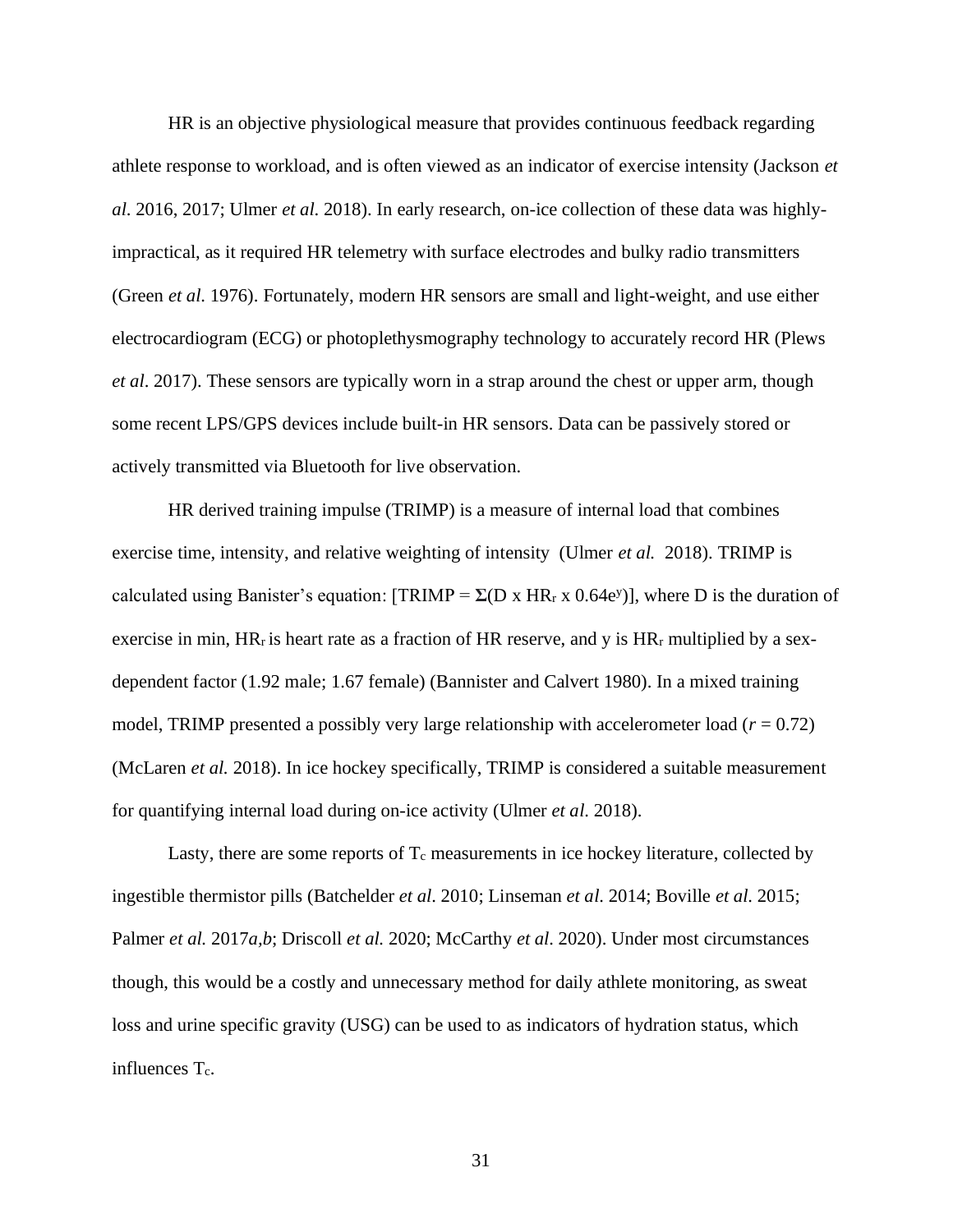Overall, measures of internal load are by no means perfect, but when combined with external load data, their associations to physiological and psychophysiological stress help provide a more complete understanding of individual athlete fitness and responses to different workloads (Jackson *et al*. 2017; Ulmer *et al*. 2018).

# **1.5 CONCLUSIONS**

With recent advancements in wearable microtechnology, the physical and physiological requirements of skaters in ice hockey have been well reported. Positional differences have been observed in training and competition, but both forwards and defence experience very high exercise volumes, intensities and loads on-ice.

The intermittent high-intensity activity pattern exhibited by skaters requires immense energy contributions from the anaerobic and aerobic systems, with CHO from skeletal muscle glycogen serving as the predominant fuel. As exercise duration is prolonged, hockey players display substantial glycogen depletion and are prone to mild dehydration and impaired thermoregulation. These effects contribute to fatigue, which leads to decrements in physical and mental performance.

Consumption of exogenous CHO had been observed to attenuate the negative effects of fatigue in IHI sport, including ice hockey. However, CHO oxidation and muscle metabolism were relatively unchanged between CHO and PLA conditions. As well, there was lack of agreement in the literature regarding the role of blood glucose levels and muscle glucose uptake on performance, as ergogenic effects of exogenous CHO were observed with ingestion, but not infusion. Thus, it was proposed that the mechanisms responsible for performance improvements could be related to central control, and were possibly mediated by oral sensing of CHO.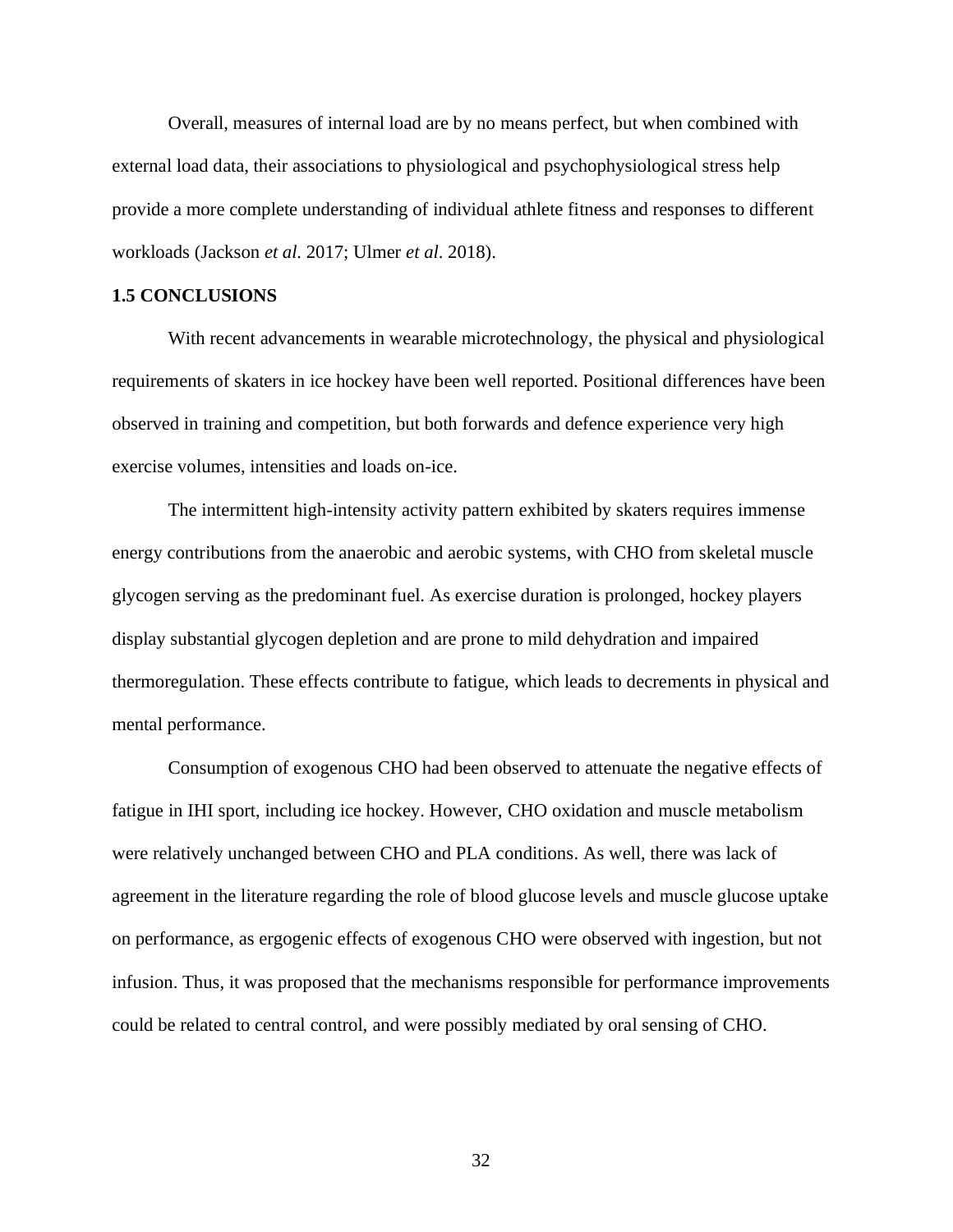Isolated oral exposure to CHO was established to activate cortical regions of the brain associated with reward, motivation and motor control. This was proposed to mediate efferent outputs which could influence peripheral fatigue during exercise. Indeed, isolated oral exposure to CHO through MR has demonstrated significant ergogenic effects in multiple exercise protocols. To date, few studies have examined the effects of CHO MR in IHI exercise and sport. No research has been conducted in ice hockey. However, evidence has demonstrated that CHO MR might preserve speed and power production over short durations or distances. This would be beneficial to ice hockey since players perform multiple rapid and high-intensity transitions and explosive actions. In addition, reduced perceptions of fatigue have been reported with CHO ingestion in ice hockey, and CHO MR in stop-and-go sport. Thus, it is possible that CHO MR in ice hockey might help skaters mitigate exhaustion across repeated bouts of high-intensity effort within shifts and periods.

CHO MR could be a favourable practice for hockey players to enhance performance in addition to CHO ingestion, when ingestion of CHO is not desirable or feasible, or in situations that require rapid and immediate mitigation of fatigue. However, until further ecologically valid research is conducted in IHI sport, the potential benefits of CHO MR on performance in ice hockey will remain unknown.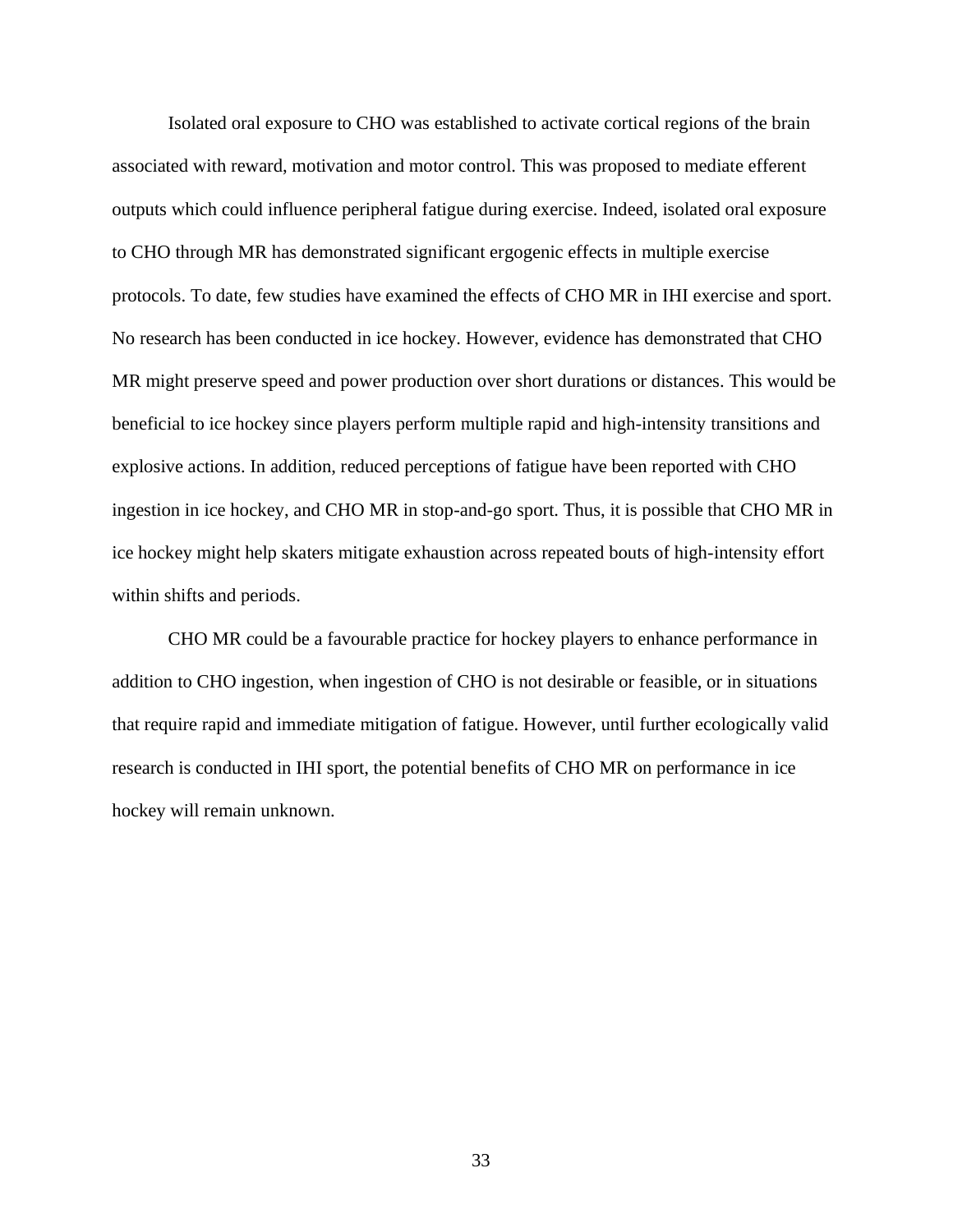### **CHAPTER 2: AIMS OF THESIS**

## **2.1 Rationale**

Since the seminal mouth-rinsing (MR) studies of the early 2000's, there has been considerable research conducted that explored the potential beneficial or ergogenic effects of oral sensing of carbohydrate (CHO) on performance and fatigue during exercise. However, the majority of the literature has examined prolonged duration  $(>1 \text{ hr})$ , low-intensity  $(< 75 \%$ VO2max), or steady state exercise. Several of these studies have demonstrated performance benefits with CHO MR, though some have found no change. There is a paucity of CHO MR research in intermittent high-intensity (IHI) exercise, and only three studies that have examined performance in stop-and-go sport protocols. No research has been conducted in ice hockey.

The results of existing IHI exercise research demonstrated that CHO MR can potentially improve sport performance through preservation of speed and power production in short, repeated bouts of IHI activity, and mitigate fatigue across time. These effects could be beneficial in ice hockey, where players perform multiple very-short duration, but extremely high-intensity, actions per minute. These actions include transitions between different speeds, sudden changes in direction, and explosive efforts such as rapid accelerations, decelerations, and sprints.

Indeed, earlier ice hockey research has demonstrated significant attenuation of physical performance decrements and perceptions of effort, and enhanced hockey-specific skills, when players have ingested exogenous CHO through consumption of CHO electrolyte solutions (CES). However, these experiments compared the effects of CES to mild dehydration, which is known to cause impaired thermoregulation and increase athletes' ratings of perceived exertion (RPE). Based on the existing experiment models it has been impossible to determine whether the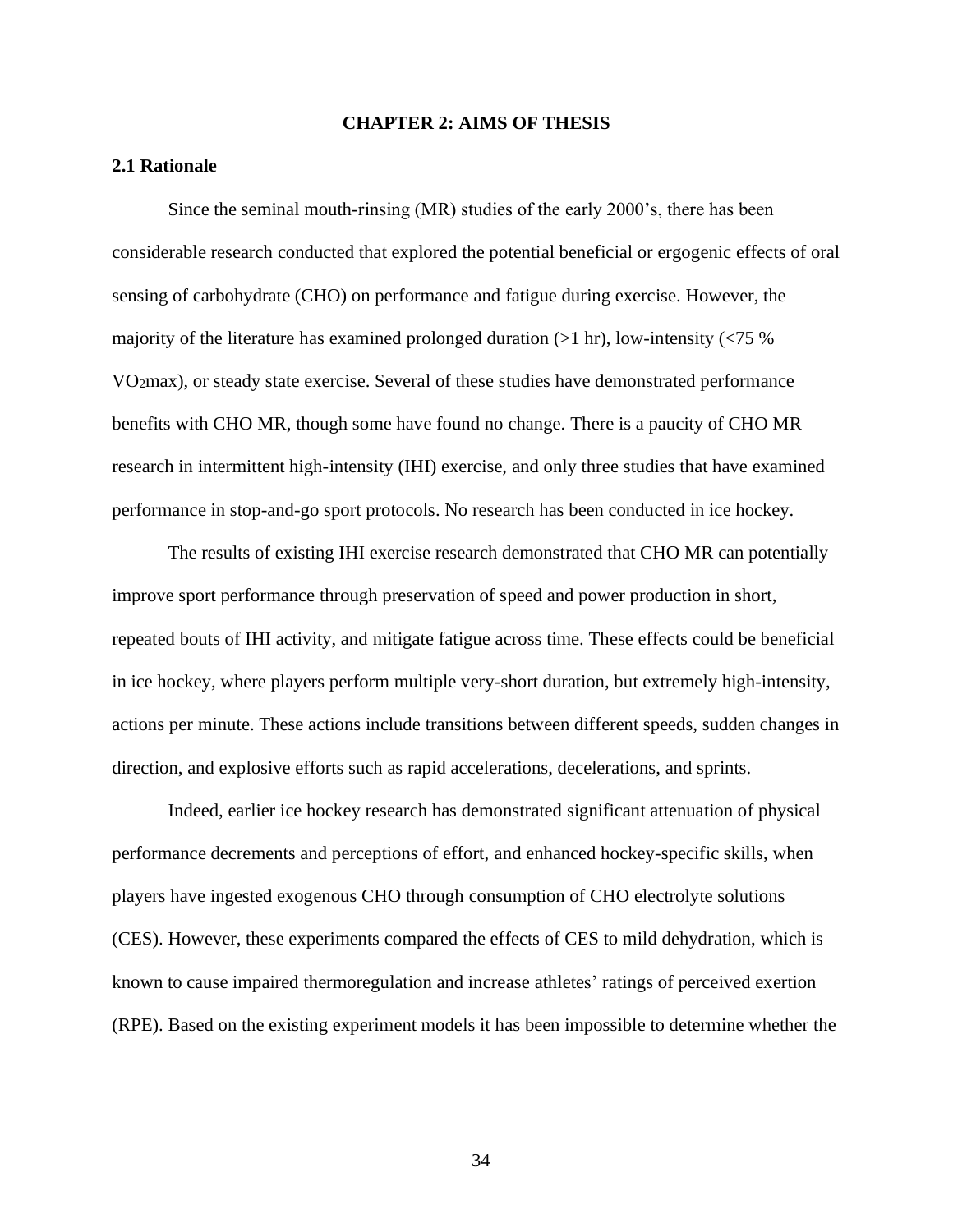enhanced performance observed in ice hockey was the result of adequate hydration, CHO ingestion, oral sensing of CHO, or some combination of these factors.

Until the last few years, accurate analysis of external and internal loads in ice hockey were limited by the inability to replicate the unique movement patterns and sport-specific skills in a controlled laboratory setting, and the impracticality of measuring athletes in on-ice training and competition scenarios. Recent advancements in wearable microtechnology including local positioning systems and heart rate (HR) sensors have increased the feasibility of measuring athletes in their respective field settings. In ice hockey these technologies have been used predominantly in longitudinal cohort studies without experimental interventions. However, they could improve the ecological validity of performance research in ice hockey players, and should therefore be used for the analysis of potential performance enhancing strategies and substances.

#### **2.2 Purpose**

The purpose of this thesis was to use wearable microtechnology to examine the effects of MR a CHO solution versus placebo (PLA) solution on external and internal loads in hydrated male ice hockey players during three regulation periods and one overtime (OT) period of smallsided, 3-on-3 on-ice hockey scrimmages. As a secondary purpose, hockey-specific metrics including goals, assists and shots were analyzed in the same protocol.

### **2.3 Hypotheses**

1) MR with CHO will attenuate decrements in external load and exacerbations of internal load (increases in HR and RPE) relative to PLA MR from period 1 to periods 2 and 3.

2) MR with CHO will attenuate decrements in external load and exacerbations of internal load relative to PLA MR in OT.

3) Hockey-specific metrics will be increased with CHO versus PLA MR in regulation and OT.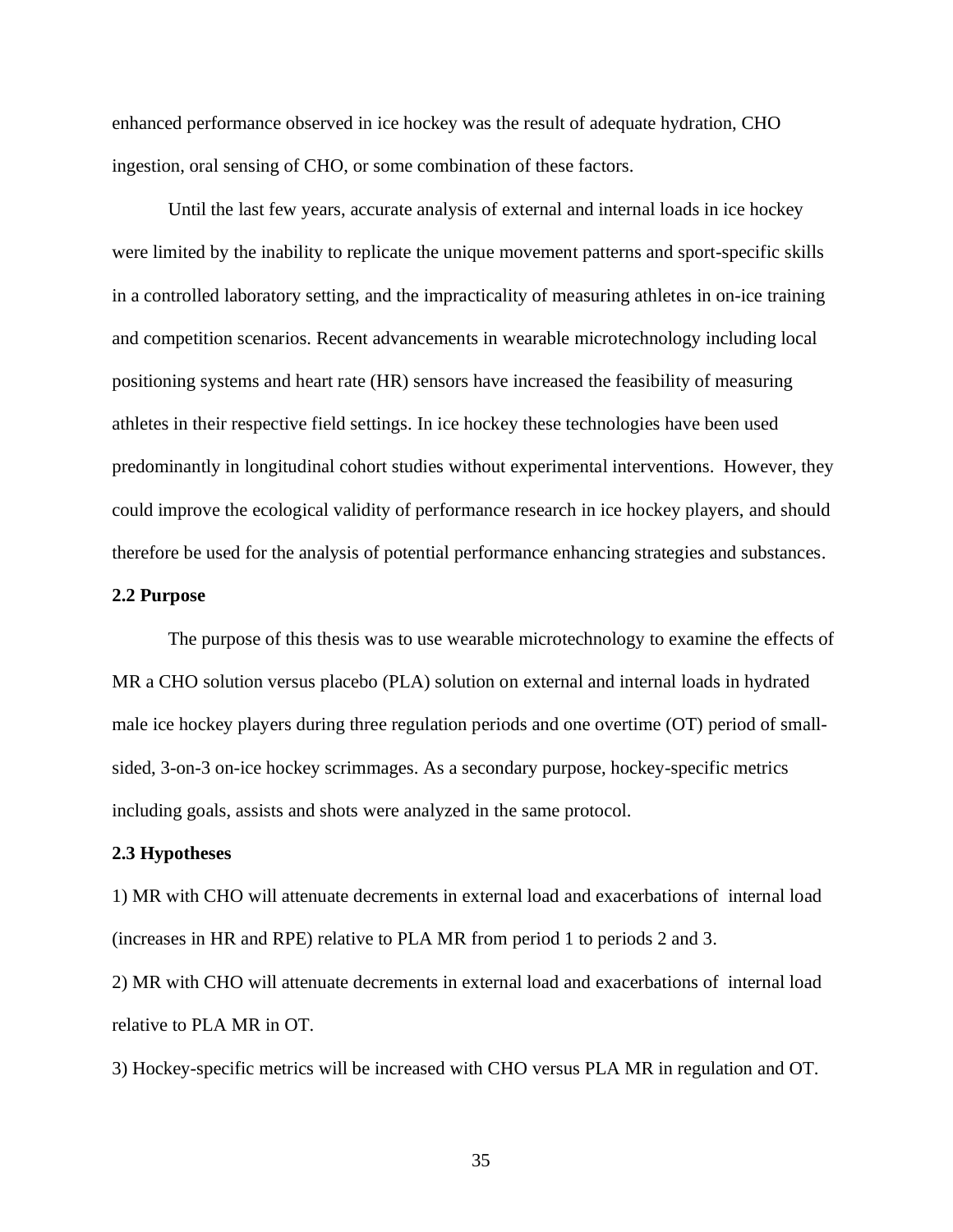#### **CHAPTER 3: METHODS**

### **3.1 Subjects:**

Twelve male (age:  $22.6 \pm 3.4$  yr, height:  $178.9 \pm 4.7$  cm; BM:  $84.0 \pm 6.5$  kg) highlevel ice hockey players (U18 AA- University Varsity) volunteered to participate in this study. All participants were regularly active  $(-1.5 \text{ hrs/day}, 5 \text{ days/week})$  and had played organized competitive hockey within the last 12 months. Five skilled goaltenders (U18 AA- NCAA D1) also volunteered throughout the study (2 per trial), but data were collected from skaters only. The experimental protocols, subject requirements, and potential risks and benefits of this study were explained in detail to all players orally and in writing before oral and written consent were obtained. This study was approved by the Research Ethics Board of the University of Guelph (REB# 20-02-005).

### **3.2 Study Design:**

All microtechnology equipment used in this project were sourced from a longitudinal varsity ice hockey athlete monitoring project conducted through 2019-2020 by JL Bigg and ASD Gamble. However, the present work was original and all data collection was independent of the aforementioned project. The current study a had a double-blind, randomized, crossover design. Each participant took part in one familiarization trial and four experimental trials across three weeks. Trials were ~2.5 hr in length and occurred at the Gryphon Centre Arena (1.5  $\pm$  0.9 °C, 56.4  $\pm$  4.2 % humidity) at the same time daily (1:00-3:30 pm). There was a minimum of 48 hrs between trials. Skaters were instructed to maintain the same dietary habits on the day of each trial. Caffeine intake was not restricted, but participants were told to refrain from alcohol consumption and strenuous exercise in the 24 hrs preceding each skate. The morning of each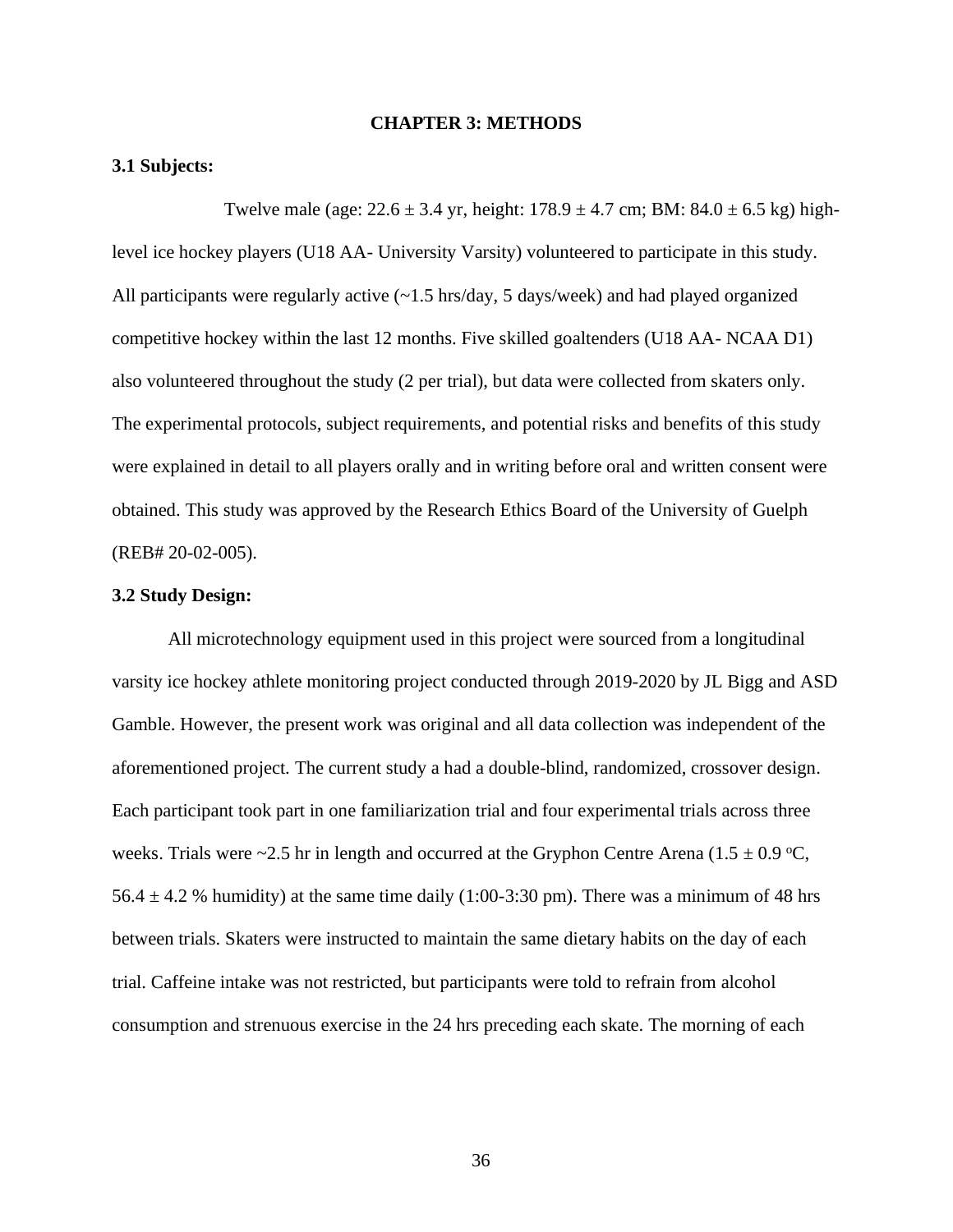skate, participants were reminded via text message to consume 500 mL of water 1 hr prior to their arrival at the arena to ensure adequate hydration.

Skaters arrived 30-45 min before the scheduled ice-time (1:40 pm) to provide a urine sample (~100 mL), measure BM, and put equipment on (Figure 1A).



**Figure 1:** Timelines depicting the **A)** trial day overview, and the **B)** specific on-ice scrimmage protocols including shifts, rating of perceived exertion (RPE; Borg-10 scale) measurements and mouth-rinsing (MR). Scrimmage was 3v3 and played between two teams. Each team had two lines (A and B) of three players. Lines rotated every 2 min. There were three 20-min regulation periods (P1, P2, P3), and one 12-min overtime period (OT), separated by 2-min intermissions. RPE was recorded immediately after a player's third and last shifts in P1-P3, and last shift in OT. MR occurred at the start of every period, and midpoint of P1-P3, ~30 s before a player's next shift.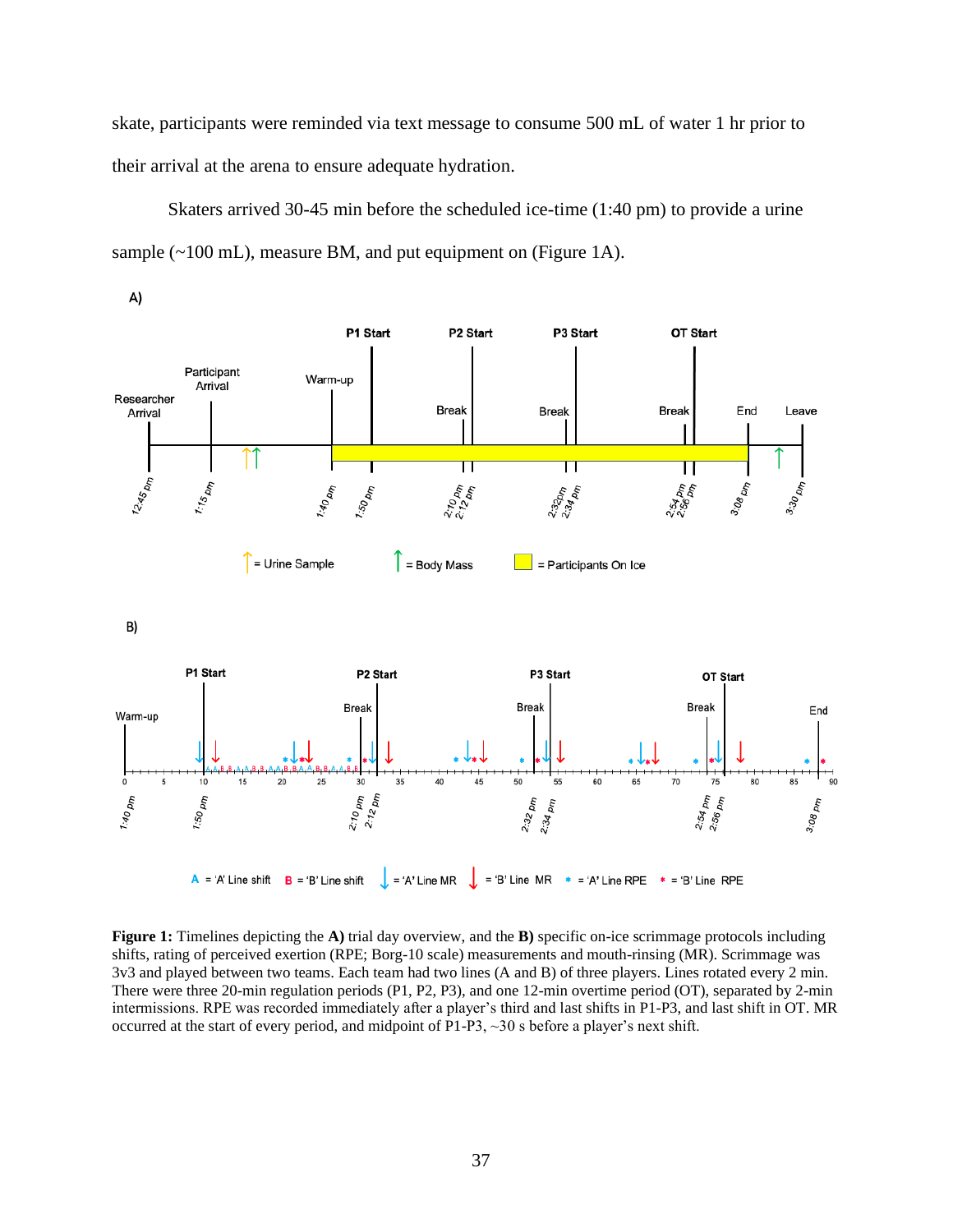Each trial consisted of  $\sim 90$  min of ice-time, which included 10-min of warmup, followed by a 72-min controlled 3-on-3 (3v3) small-sided across the ice scrimmage with goaltenders. During each scrimmage, skaters hydrated with water and performed MR every ~10 min with either a commercially available electrolyte solution that contained CHO (CHO MR; Gatorade: 6 % CHO, 19 mM sodium, 11 mM chloride, 3 mM potassium), or a non-caloric, artificially sweetened, taste and electrolyte-matched PLA (PLA MR; Gatorade Zero: 19 mM sodium, 11 mM chloride, 3 mM potassium) (Figure 1B).

### **3.3 Athlete Monitoring:**

Player on-ice movements and external loads were tracked using a tri-axial local positioning system (LPS) installed in the arena (Kinexon Sports & Media, New York, NY, USA). The LPS system (Figure 2) operated through a combination of specific local network access, one Power over Ethernet switch, one server (located in the media booth), 16 anchors (secured to the arena rafters), and individual player sensors (~40 x 35 x 20 mm). The sensors were placed into a pouch sewn onto the exterior upper-middle portion of the shoulder pads, positioned between the scapulae.

Each player also wore a heart rate (HR) sensor (Polar OH1, Polar Electro OY, Kempele, Finland) in a band around the mid-bicep which connected via Bluetooth to the player LPS sensor. This HR sensor placement was chosen over the conventional chest strap to minimize interference by upper body protective equipment (chest and shoulder pads). Participants were assigned the same LPS and HR sensors for the duration of the study to limit inter-device variability. Commencement and cessation of data collection from individual sensors occurred automatically as players entered and exited the ice surface. Ultrawideband (UWB) channels (3244.88-4742.40 MHz) allowed for communication between player sensors and LPS anchors,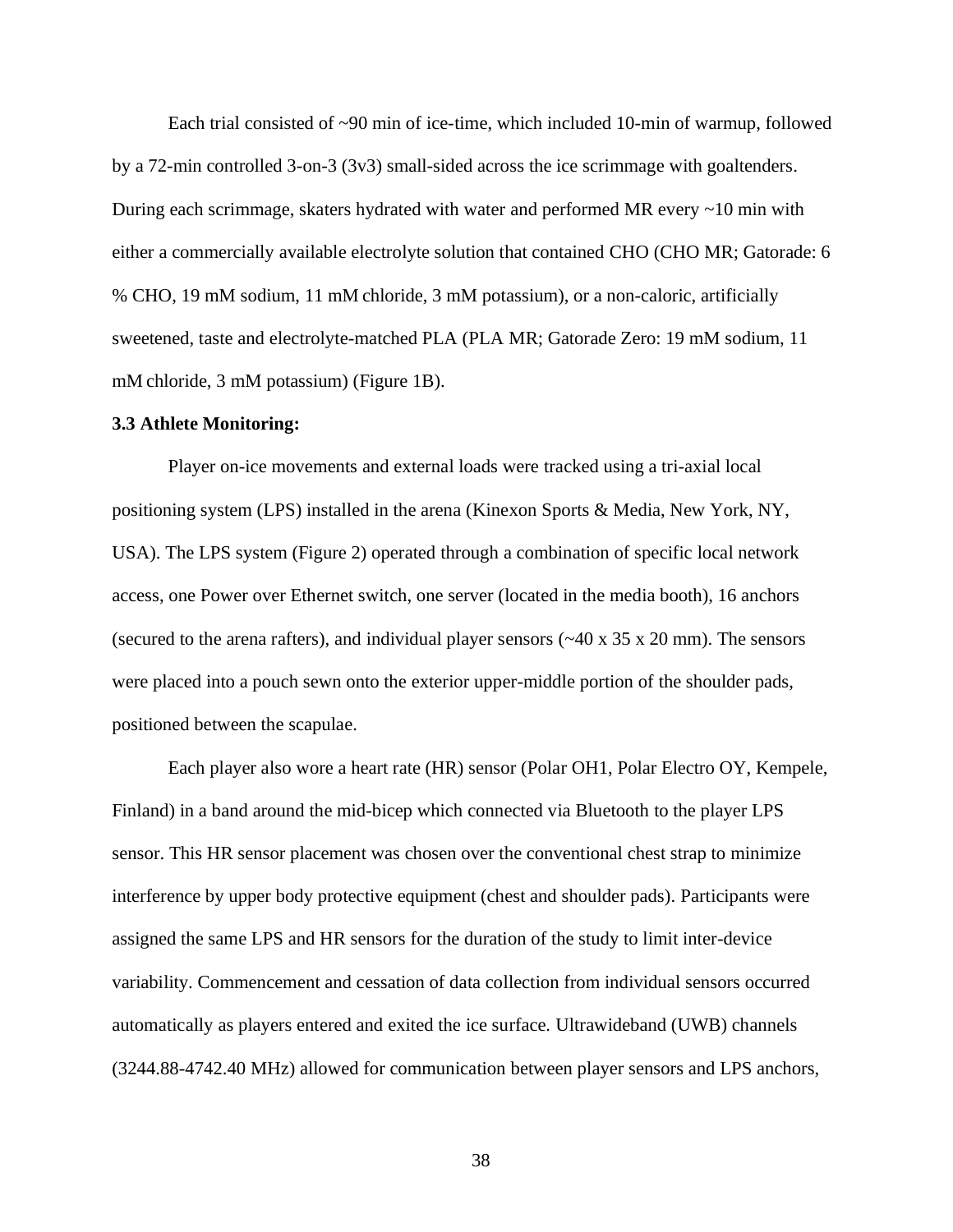enabling real-time collection of data (sampling rate of 20 Hz) which was transmitted to the server via hardwired connection. Data were stored on the LPS platform and could be retrieved on a secure tablet or computer for either live or retrospective analysis. Additionally, each scrimmage was video-recorded (HDR-CX405BKIT, Sony, Toronto, ON) to allow retrospective analysis of hockey-specific performance metrics (e.g. goals, assists, shots).



**Figure 2:** Schematic diagram outlining the location of one server and 16 anchors of an ultra-wideband local positioning system (LPS; Kinexon, Munich, Germany) used to measure on-ice movements of skaters during hockey scrimmage (Gamble *et al.* 2021).

#### **3.4 Scrimmage Protocol:**

All trials took place on an Olympic-sized rink, with the surface set up to contain two smaller playing areas to accommodate small-sided 3v3 scrimmages (Figure 3). Each area was used for only two scrimmage periods to mitigate poor ice conditions. Scrimmages were played across the ice between the blueline and end boards. Nets were set up  $\sim$  2 m from the boards on the midline of the area. The space between the two blue lines (neutral zone) was used as a rest area for players. Each participant had an assigned rest station with a chair, water bottles and MR supplies (syringes, collection bucket).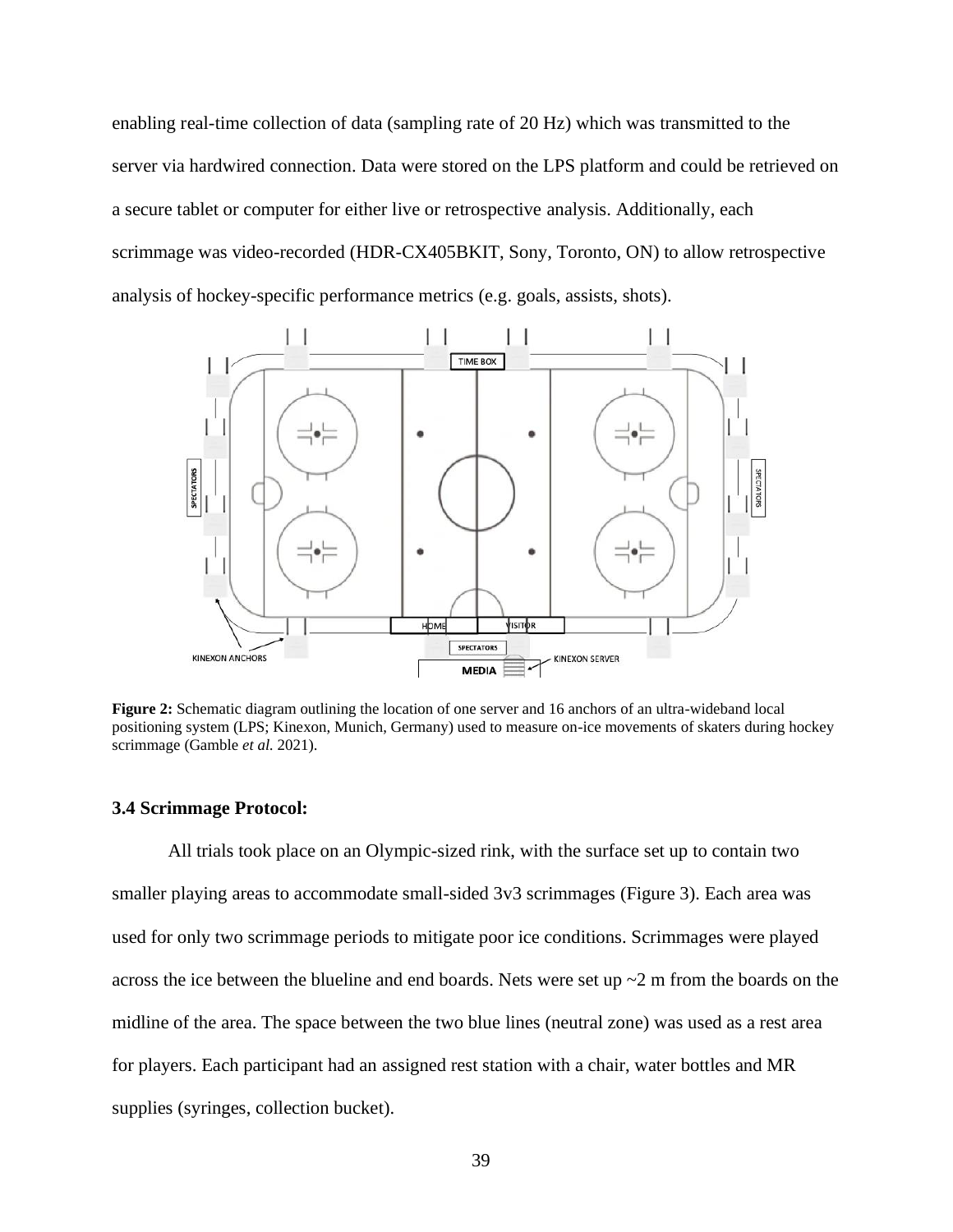This 'small-sided game' set-up had previously been observed to elicit high-intensity game play which mimicked the demands of standard 5v5 competition (Lauchaume *et al.* 2017). Moreover, the limited space provided by this set-up encouraged player battling and enforced quick decision making. However, in the present study the 3v3 structure was primarily an adaptation to COVID-19, as it maximized the number of skaters that could be tested safely and effectively at one time and within a short time frame.



**Figure 3:** Ice rink set-up for multiple periods of small-sided 3v3 hockey scrimmage between 2 teams. Scrimmages were played across Olympic sized ice, between the blue-line to end boards (30 x 21.7 m). Nets were placed on the midline of these areas,  $\sim$  2 m from the boards. To minimize poor ice conditions, period 1 (P1) and period 2 (P2) were played in one end, while period 3 (P3) and overtime (OT) were played in the other end. The extra space between blue lines (neutral zone) housed player rest stations (orange squares). Stations were assigned to individual skaters and contained a chair, water bottles and MR supplies (syringes, collection bucket). Pink circles represent researchers with the roles of scorekeeper (A), team monitor (B), and referee/puck passer (C).

For each trial, players were on the ice for ~90 min. The first 10 min of ice time were allocated to self-led warmup, where players were allowed to lightly skate, stretch, and shoot. This was followed by 72 min of small-sided 3v3 scrimmage, which was divided into three 20 min regulation periods and one 12-min OT period, each separated by a 2-min intermission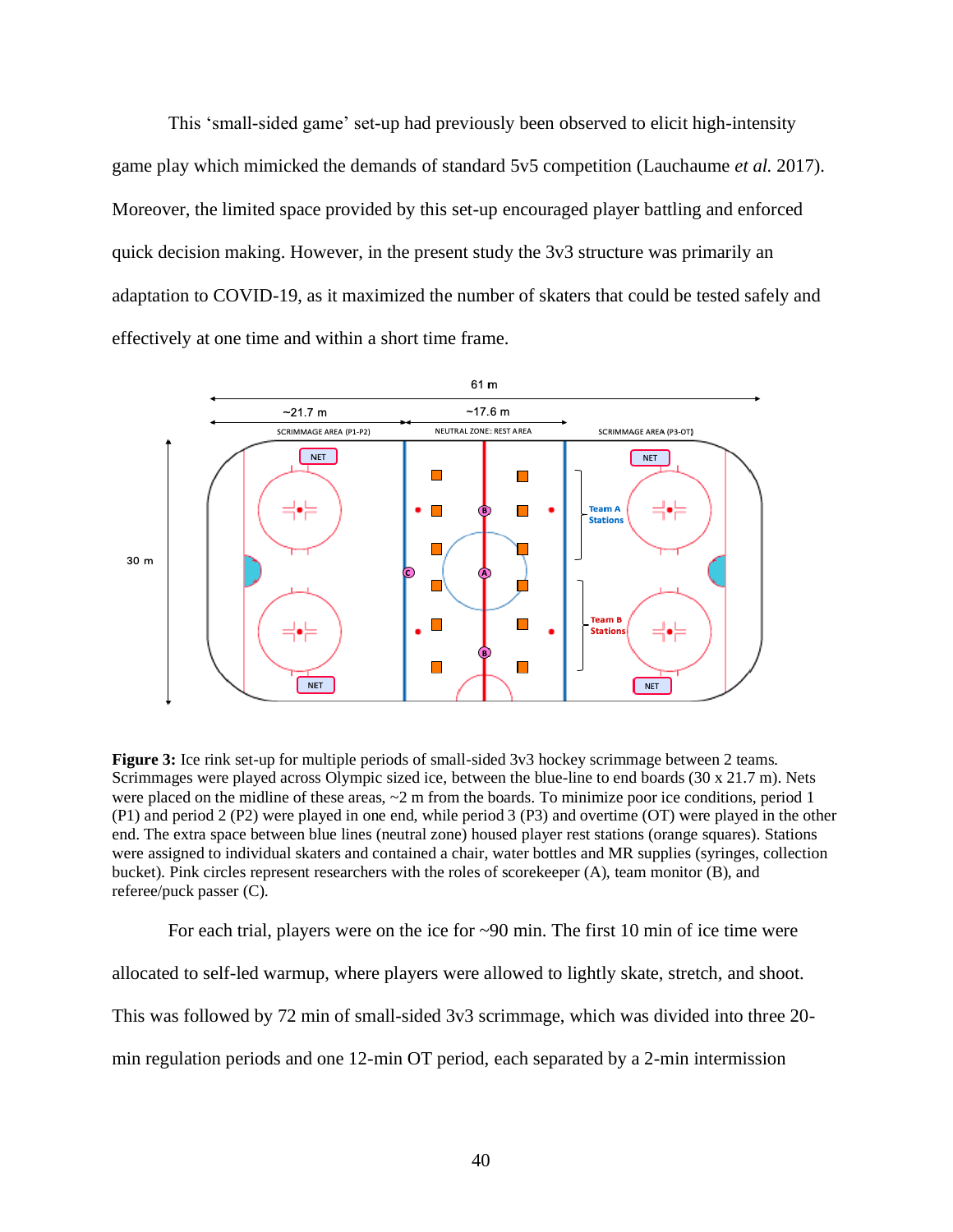(Figure 1A). In this protocol, OT was treated as a separate game, and unless tied at the end of regulation, scores were reset at the start of this period.

The scrimmage was played between two teams of 6 players, who rotated two talentmatched lines of 3 players. To normalize individual playing time and work/rest ratio between participants, shifts were timed and lines changed on a whistle. Players repeated a pattern of 2 min of playing time with 2-min of rest between shifts (Figure 1B). Each skater played 5 shifts per period in regulation, and 3 shifts in OT, for a total of 18 shifts across the entire scrimmage. Throughout the scrimmage, each team was monitored by a researcher who gave instructions and ensured that skaters remained at their assigned station and did not partake in unnecessary skating during rest phases. Goaltenders played the entire scrimmage, but switched teams halfway through regulation and OT to limit their influence on a single team's performance.

Each period commenced with both teams lined up at the centre of the playing area to battle for possession of the puck, which was passed in by a researcher on a whistle. At the end of shifts, lines simultaneously entered/exited the playing area, and the game would continue immediately. In the event the puck exited the playing area, it was considered out of bounds, and a researcher would immediately pass a new puck to the non-responsible team for possession. Likewise, if a goal was scored, or the goaltender covered the puck, the defensive party gained puck possession. At the researcher's discretion, minor penalties rewarded the opposing team with puck possession. Body checking was forbidden, however body contact in the form of grappling/battling was permitted.

A designated researcher kept score throughout the scrimmage and players were regularly made aware of the score. To encourage and maintain a high level of competition amongst participants and across trials, two monetary awards were offered every scrimmage. The first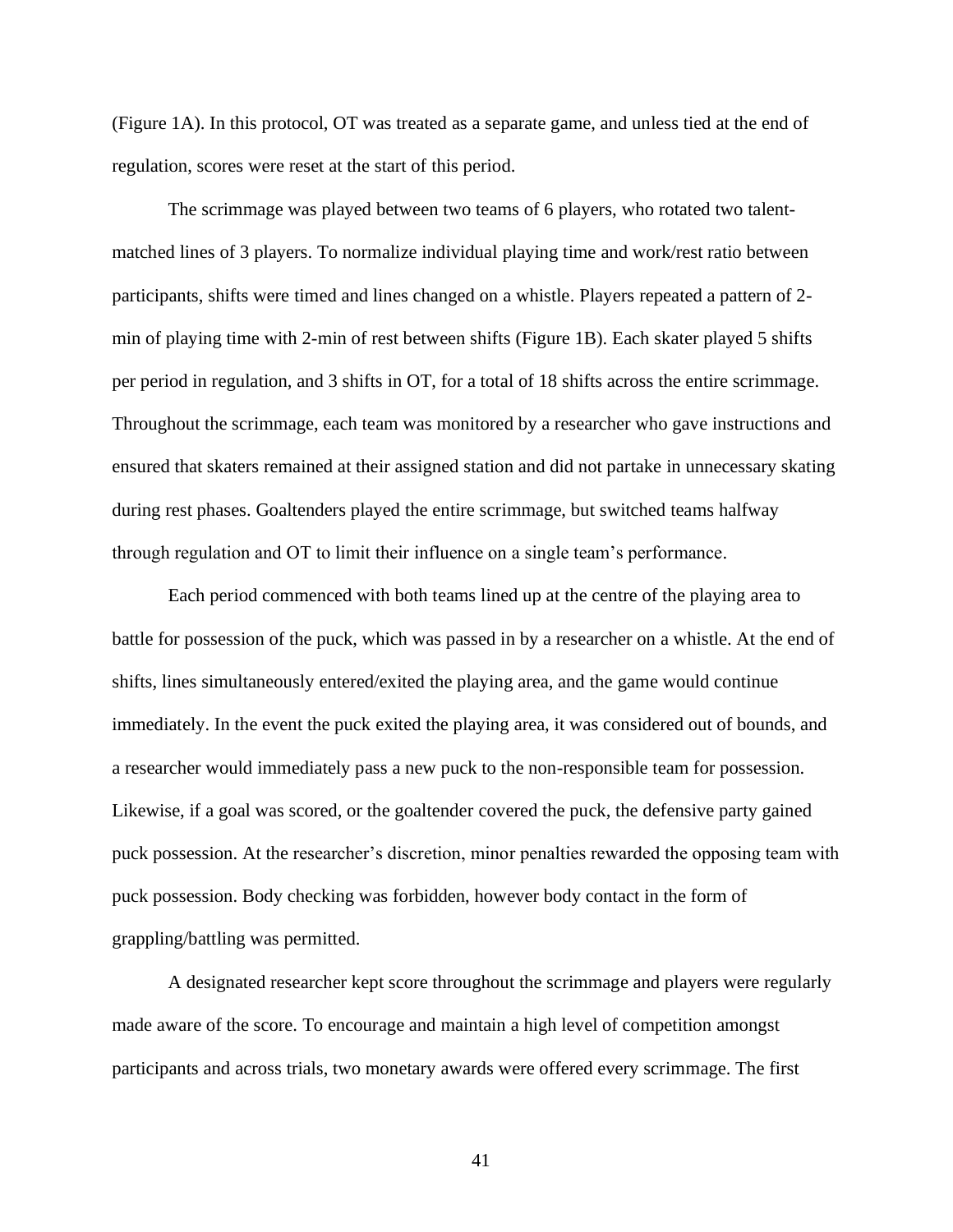award (\$10/player) was granted to each player of the winning team at the end of regulation. A second smaller monetary reward (\$5/player) was granted to each player of the winning team in OT. In the event of a tie at the end of regulation, OT was used to decide the winner of both awards. There were no situations wherein teams remained tied following OT. Both goaltenders were compensated (\$15/player) at the end of each trial.

### **3.5 Familiarization Trial:**

All skaters took part in one familiarization trial to adjust to the scrimmage format and to learn the MR protocol. This trial was also used to assess athlete skills in order to ensure equal assignment of talent between teams for upcoming scrimmages. Net fluid loss was recorded and sweat amounts were calculated across the scrimmage. This information was used to establish the fluid intake parameters necessary to prevent mild dehydration in experimental trials.

Prior to every skate, each participant provided a urine sample  $(\sim 100 \text{ mL})$  to identify prescrimmage hydration status. Urine specific gravity (USG) was determined using a hand-held 'pen' refractometer (ATAGO USA Inc., Bellevue, WA, USA), and values >1.020 were considered indicative of mild dehydration. Participants were then weighed on a digital scale wearing dry, minimal clothing to determine their pre-scrimmage BM. Following weigh-in, participants were not permitted to drink until they were on the ice. On-ice, players were provided with two full bottles of water (~2 L), and instructed to drink *ad libitum*. These bottles had been weighed pre-skate with a food scale (Starfrit, Atlantic Promotions Inc., QC, Canada). Following scrimmage, players removed their equipment, and then weighed-out in the same dry clothes as before. Water bottles were collected and mass values were recorded. Percent body mass loss was calculated as  $[(pre-BM - post-BM)/(pre-BM) \times 100]$ . Body mass loss >1.5% was recognized as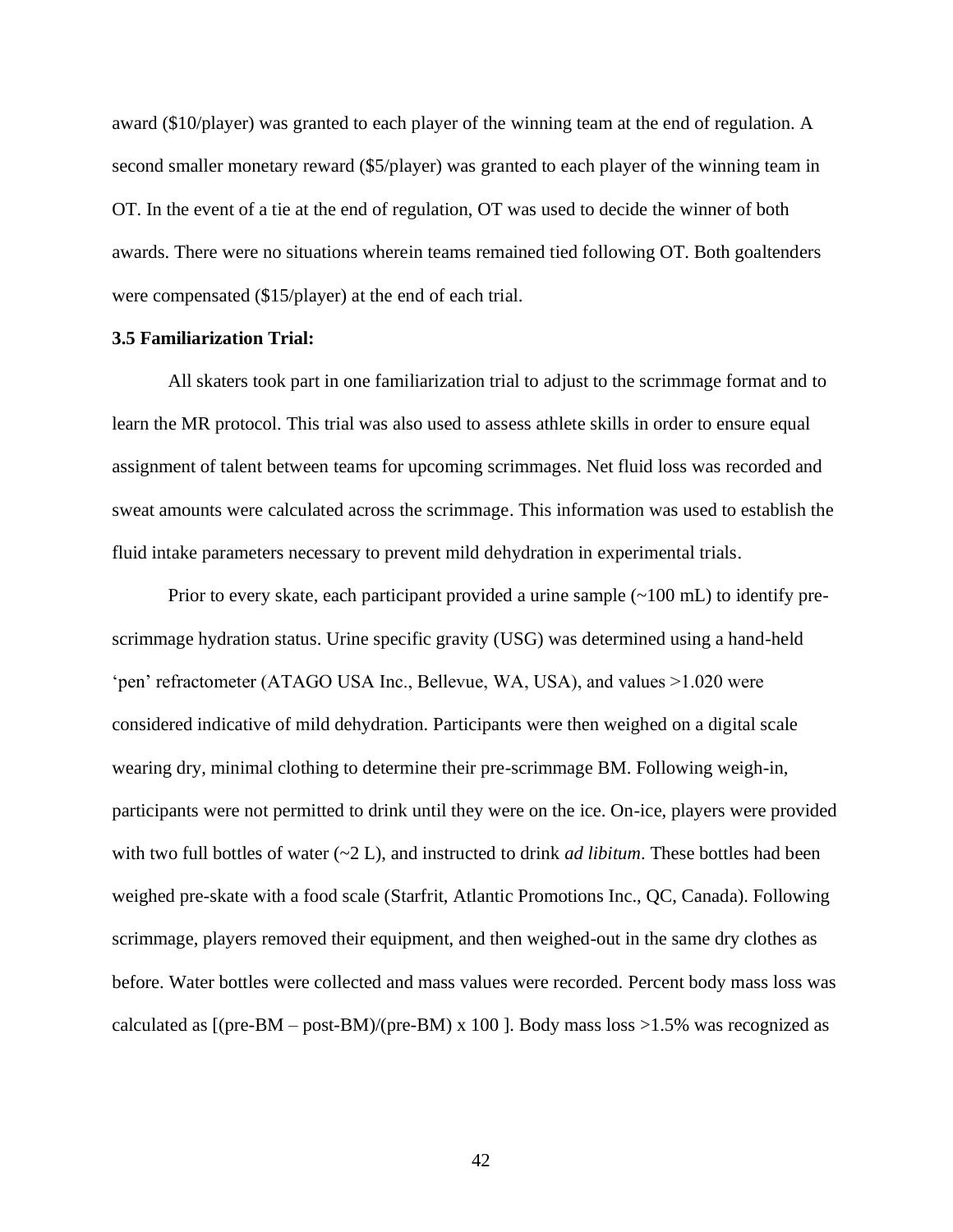mild dehydration. Sweat amount was equal to  $[(pre-BM - post-BM) + (fluid intake - urine$ output)].

#### **3.6 Experimental Trials and Mouth-Rinse Protocol:**

Participants followed the same off-ice pre- and post-scrimmage routines as the familiarization trial. On-ice, each player was provided with two bottles that together contained a volume of water that was approximately equivalent to their individual sweat amount. Players were instructed to consume one bottle per half scrimmage, and were given verbal reminders to drink when resting. Drinking was allowed only from these bottles and spitting/spraying/rinsing were not permitted.

MR was performed at rest in the final 30 s before the first shift of every period, and the fourth shift of the three regulation periods (Figure 1B). This resulted in one MR every ~10 min, and seven MRs total. Each rinse aliquot was premeasured (25 mL) and administered orally via a plastic syringe (Air-Tite All Plastic Norm-Ject Syringe-30 mL, Fisher Scientific, ON, Canada). Researchers verbally led the players through every MR, which required vigorous swishing of the rinse solution around the oral cavity for 10 s before expectorating into a bucket. Participants were instructed not to drink any water in the remaining time after their MR, before the next shift. Individuals received a single MR condition for the duration of each trial, however, CHO and PLA MR conditions were randomized within teams and lines as to not confound scrimmage outcome. Over the course of the study, all participants performed duplicate trials of each condition.

### **3.7 Measured Variables:**

Hydration status was monitored with pre-skate USG and change in BM from pre- to postscrimmage. Blinding effectiveness was assessed via a post-skate questionnaire that asked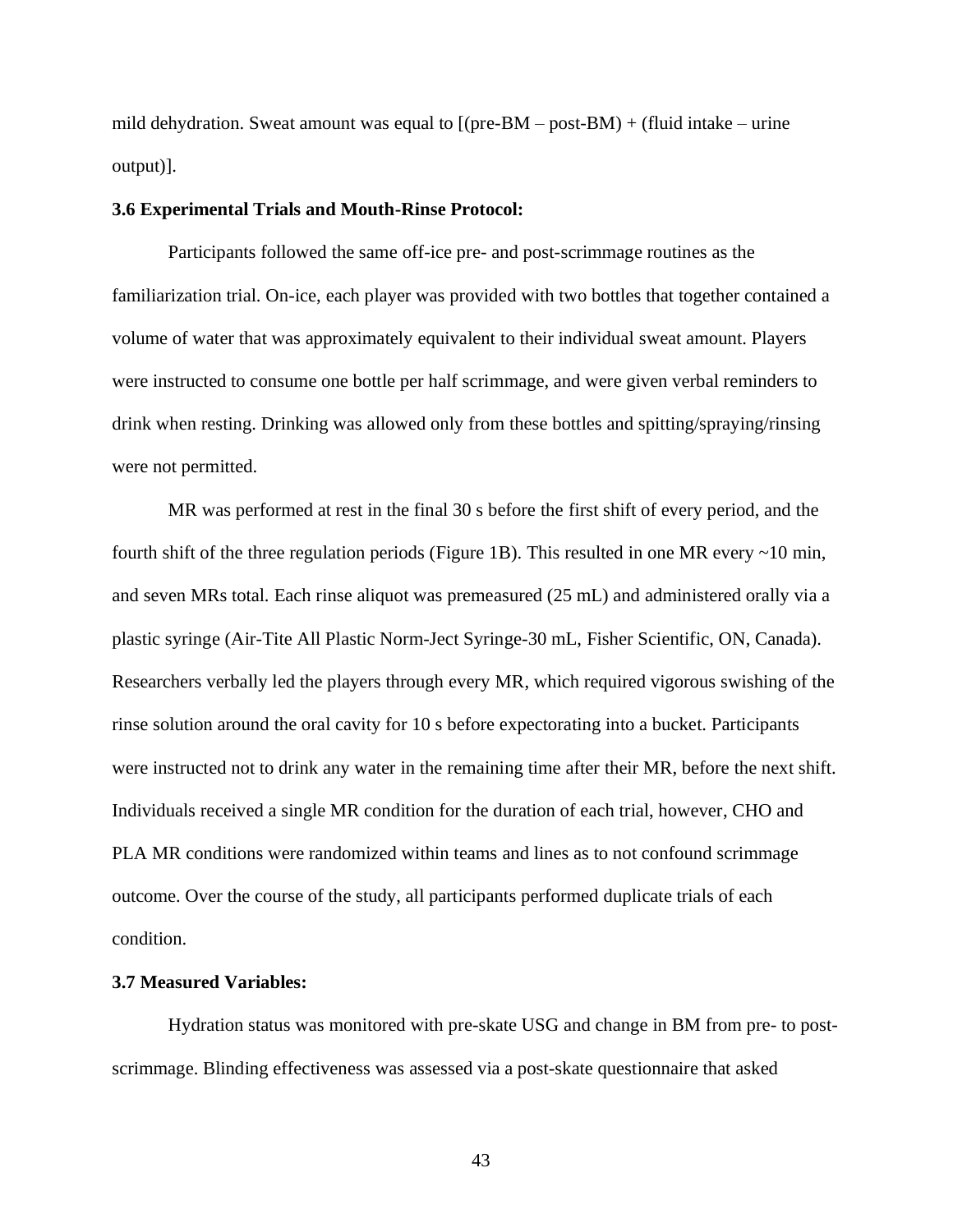participants whether they felt they knew which rinse condition they received after each trial. If the participants answered 'yes' to this question, they were asked to identify which condition they thought they had received and why.

All on-ice external load variables were derived from LPS data. Definitions of these metrics were adapted from One & Media - KNX ONE Hockey Metrics (Kinexon, Munich, Germany). In addition to total distance, distance skated in each period was measured and categorized according to 6 specific speed zones with defined thresholds: zone 1–very slow = 1.0- 10.9 km·h<sup>-1</sup>, zone 2-slow = 11.0-13.9 km·h<sup>-1</sup>, zone 3-moderate = 14.0-16.9 km·h<sup>-1</sup>, zone 4-fast  $= 17.0 - 20.9$  km·h<sup>-1</sup>, zone 5–very fast = 21.0-24.0 km·h<sup>-1</sup>, zone 6–sprint = >24.0 km·h<sup>-1</sup> (Lignell *et al.* 2018). Distances traveled at low-intensity (<17 km·h<sup>-1</sup>) and high-intensity ( $\geq$ 17 km·h<sup>-1</sup>) speeds were also reported (Vigh-Larsen *et al.* 2020). Average and peak speeds (km·h<sup>-1</sup>) were determined from instantaneous changes in position and time. Explosive movements were categorized as sprints, accelerations, and decelerations. Sprints were the number of movements that occurred  $\geq$ 22 km·h<sup>-1</sup> and were maintained for at least 1 s. Accelerations were defined by positive rates of change of velocity ( $> 2.0$  m·s<sup>-2</sup>), while decelerations were defined by negative rates of change of velocity ( $\langle$  -2.0 m·s<sup>-2</sup>), with respect to time. The peak magnitudes and number of accelerations and decelerations were also recorded.

Physiological indicators of internal load were captured by HR, measured in beats per min (bpm), and used to calculate HR derived training impulse (TRIMP). TRIMP was calculated using Banister's equation: [TRIMP =  $\Sigma(D \times HR_r \times 0.64e^y)$ ], where D is the duration of exercise in min,  $HR_r$  is heart rate as a fraction of HR reserve, and y is  $HR_r$  multiplied by a sex-dependent factor (1.92 for males) (Banister and Calvert 1980). Average and peak HR were recorded each period. However, it is important to note that, unlike external load metrics, HR could not be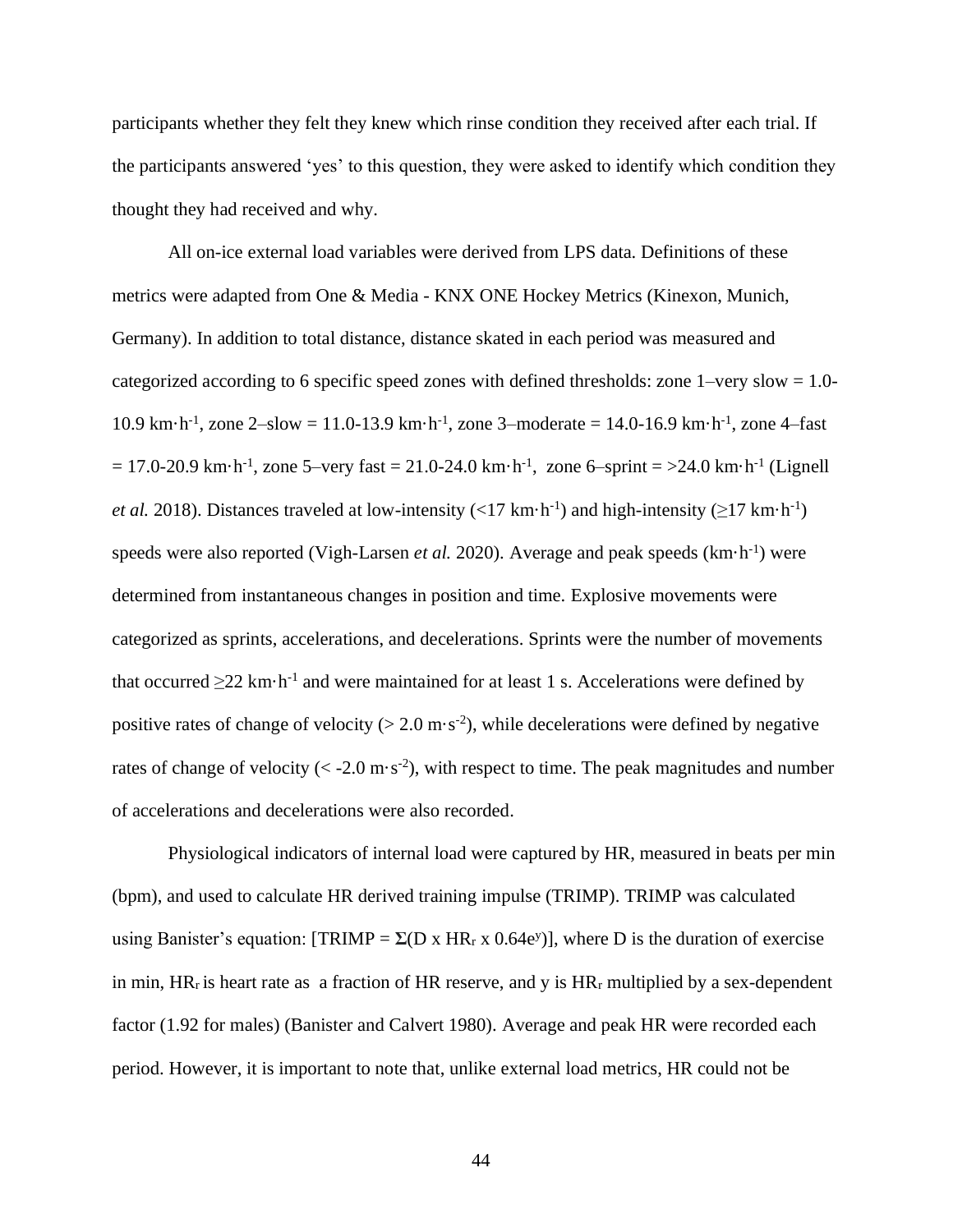controlled during rest phases. Incumbent on player tracking software, HR was analyzed across the entire period instead of a shift by shift basis observed in earlier hockey research.

A psychophysiological measure of internal load and fatigue during scrimmage was RPE (Borg-10 scale). This was recorded immediately following a player's third and last shifts in periods 1-3, and the last shift in OT (Figure 1B). Players were provided with a visual scale and prompted to verbally score their current RPE.

Metrics of hockey-specific performance were goals, assists and shot attempts. To be credited with an assist, the player(s) had to have direct involvement in the play immediately before the goal. Shot attempts encompassed shots on goal, missed shots, and blocked shots. A shot on goal was any shot directed at the net that would have entered the net if not for the actions of the goaltender. A missed shot was any shot directed at the net that went high or wide of the net or hit a post or cross bar. A blocked shot was any shot directed at the net that was blocked or deflected by an opponent besides the goaltender. These variables were recorded live by a designated researcher. However, due to the fast pace of game play, video from each trial was reviewed by experienced analysts (10+ years hockey experience) to ensure accuracy of the reported metrics.

#### **3.8 Statistical Analysis:**

Data are presented as mean  $\pm SD$ . Differences in all variables in the three regulation periods were analyzed with two-way repeated measures ANOVAs (condition x period). Effect sizes (ES) were reported as partial  $\eta^2$ . When a significant *F* ratio was found, a *post hoc* analysis was performed using Tukey's multiple comparisons test with adjusted *p* values. Paired t-tests were used to compare the effects of CHO vs PLA MR in all measured variables in OT. All statistical analyses were performed with GraphPad Prism 9.1.0 for Mac (Graphpad Software,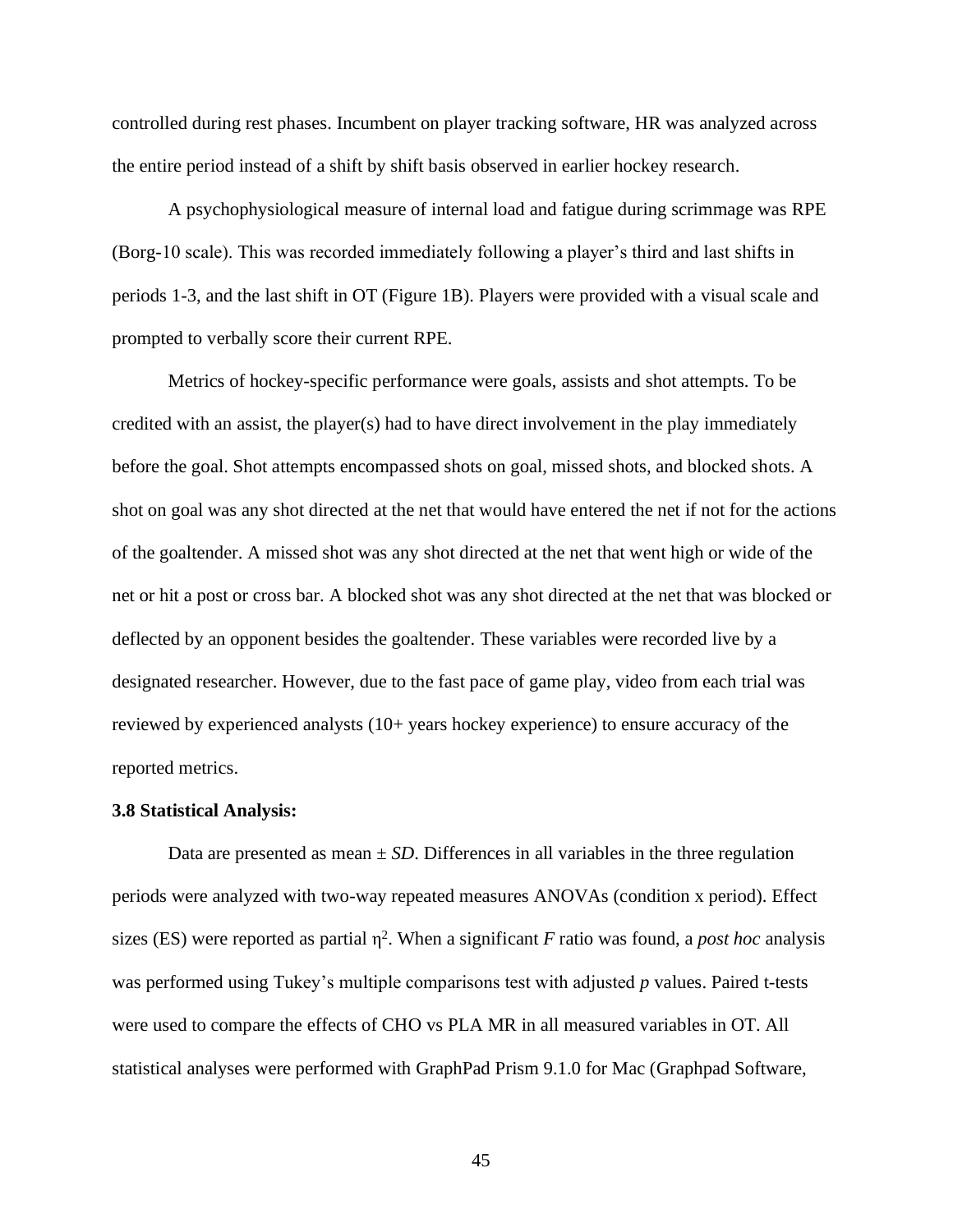LLC, San Diego, CA). Significance was accepted at  $p \le 0.05$ , with confidence intervals (CI) of 95%.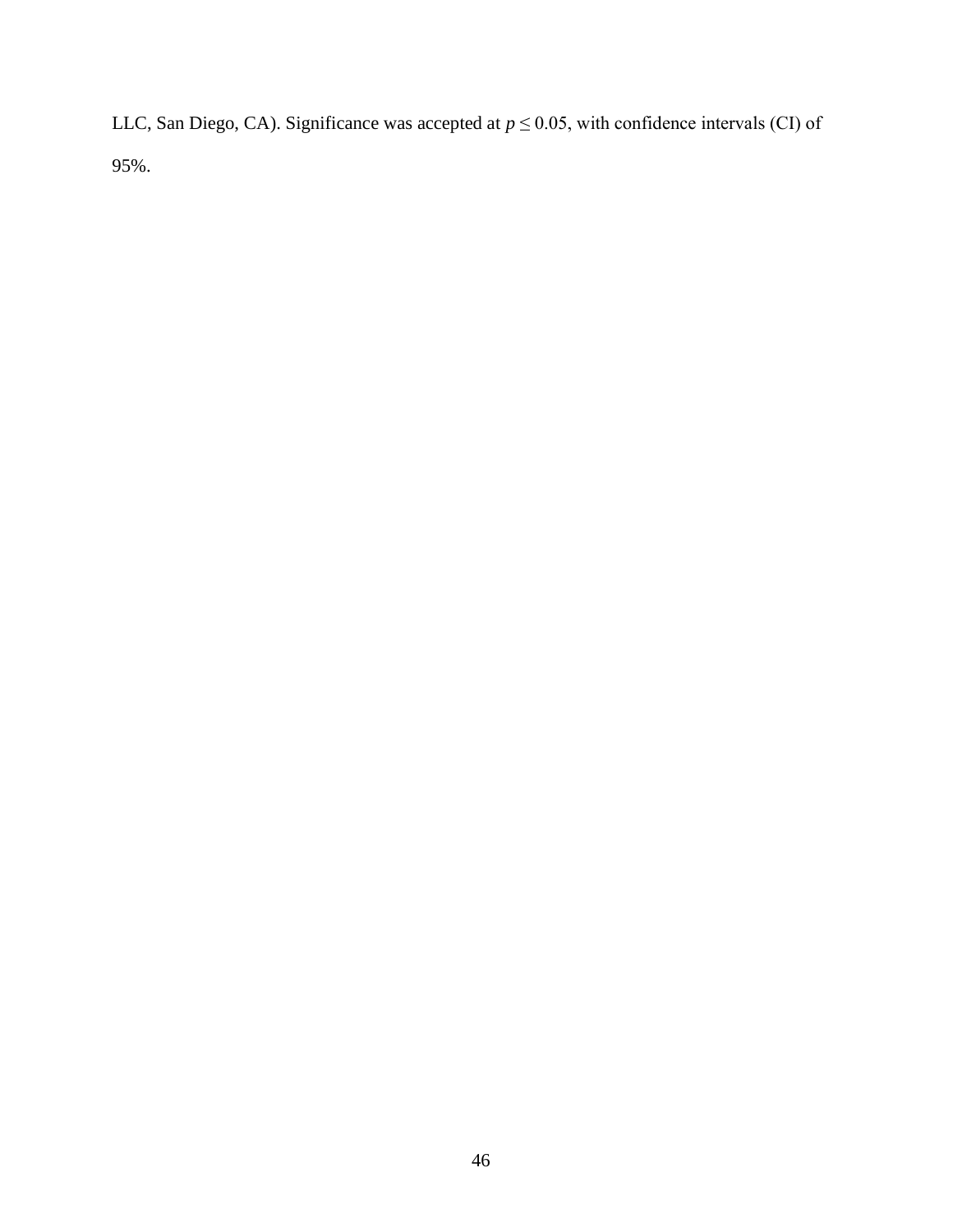#### **CHAPTER 4: RESULTS**

#### **4.1 BLINDING EFFECTIVENESS**

Few participants felt they could correctly identify their rinse condition, and out of 48 trials there were only 10 instances where players  $(n = 5)$  were confident that they knew which MR solution they used. Out of these 10 trials, players correctly identified their condition 50% of the time. Thus, blinding was highly effective, as MR solution was correctly identified a mere 5/48 times  $(-10\%)$ .

#### **4.2 HYDRATION STATUS**

The average pre-scrimmage USG for all trials was  $1.007 \pm 0.006$ , and there were no instances where a player had a USG above 1.020, which indicated that participants arrived adequately hydrated for all trials. Average player sweat loss was  $1.38 \pm 0.31$  L, and average calculated sweat rate was  $0.97 \pm 0.22$  L $\cdot$ h<sup>-1</sup>. Participants were effective at hydrating throughout the scrimmages and lost an average of  $0.32 \pm 0.01\%$  and  $0.33 \pm 0.01\%$  BM during CHO and PLA MR trials, respectively.

#### **4.3 EXTERNAL LOAD**

#### *4.3.1 Total Distance*

*Regulation*— There was no difference in total distance skated between MR conditions (CHO:  $6176 \pm 287$  m, PLA:  $6292 \pm 402$  m). However, there was a main effect of period for total distance skated per period  $(F(2,22) = 6.45, p = 0.006,$  partial  $\eta^2 = 0.71$ ). Across both conditions, total distance in period 1 (2130  $\pm$  19 m) was significantly greater than periods 2 (2062  $\pm$  11 m, *p*  $= 0.008$ ) and 3 (2072  $\pm$  29 m,  $p = 0.024$ ).

*Overtime*— There was no difference in total distance skated in OT between CHO MR  $(1229 \pm 78 \text{ m})$  and PLA MR  $(1225 \pm 99 \text{ m})$ .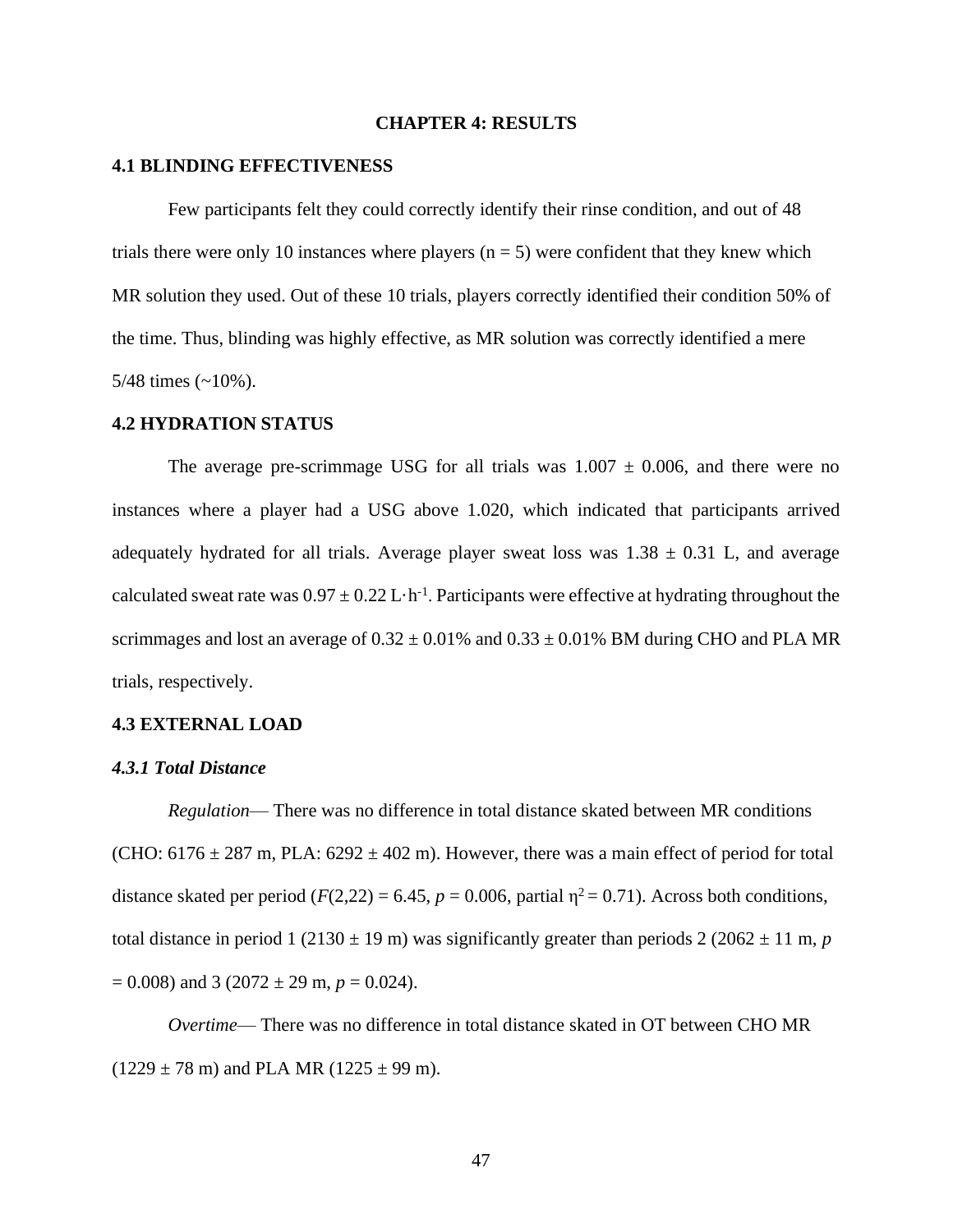### *4.3.2 Distance Per Speed Zone*

*Regulation*—In zone 1–very slow speed, there was a statistically significant two-way interaction between period and MR condition ( $F(2,22) = 5.07$ ,  $p = 0.015$ , partial  $\eta^2 = 0.46$ ) (Figure 4A). *Post-hoc* analysis revealed a simple main effect of MR condition in period 2, and significantly less distance was skated with CHO MR (695  $\pm$  108 m) compared to PLA MR (737  $\pm$  92 m,  $p = 0.005$ ). As well, a simple main effect of period was found within the PLA MR condition, and significantly greater distance was skated in period 2 (737  $\pm$  92 m) compared to period 1 (677  $\pm$  108 m,  $p < 0.001$ ) and period 3 (701  $\pm$  116 m,  $p = 0.21$ ).

In zone 2–slow speed there was a main effect of period  $(F(2,22) = 4.58, p = 0.022,$  partial  $\eta^2$  = 0.93). Across both conditions, more distance was traveled in period 1 (581  $\pm$  1 m) than period 2 (540  $\pm$  7 m,  $p = 0.018$ ) (Figure 4B).

In zone 3–moderate speed there was a main effect of period  $(F(2,22) = 3.58, p = 0.045,$ partial  $\eta^2$  = 0.53), and across both MR conditions distance in period 2 (450  $\pm$  15 m) was less than period 1 (496  $\pm$  10 m,  $p = 0.037$ ) (Figure 4C).

In zone 4–fast speed there was a main effect of period  $(F(2,22) = 9.15, p = 0.001,$  partial  $\eta^2$  = 0.79), and across both MR conditions distance in period 3 (264  $\pm$  6 m) was less than period 1 (307  $\pm$  9 m,  $p < 0.001$ ) (Figure 4D).

No significance was observed for distance skated in zone 5–very fast speed or zone 6– sprint speed (Figure 4E,F).

*Overtime*— In zone 2, significantly greater distance was skated with PLA MR (336  $\pm$  47 m) compared to CHO MR (300  $\pm$  33 m,  $p = 0.034$ ) (Figure 5). Within the other 5 speed zones, distance skated was comparable between MR conditions.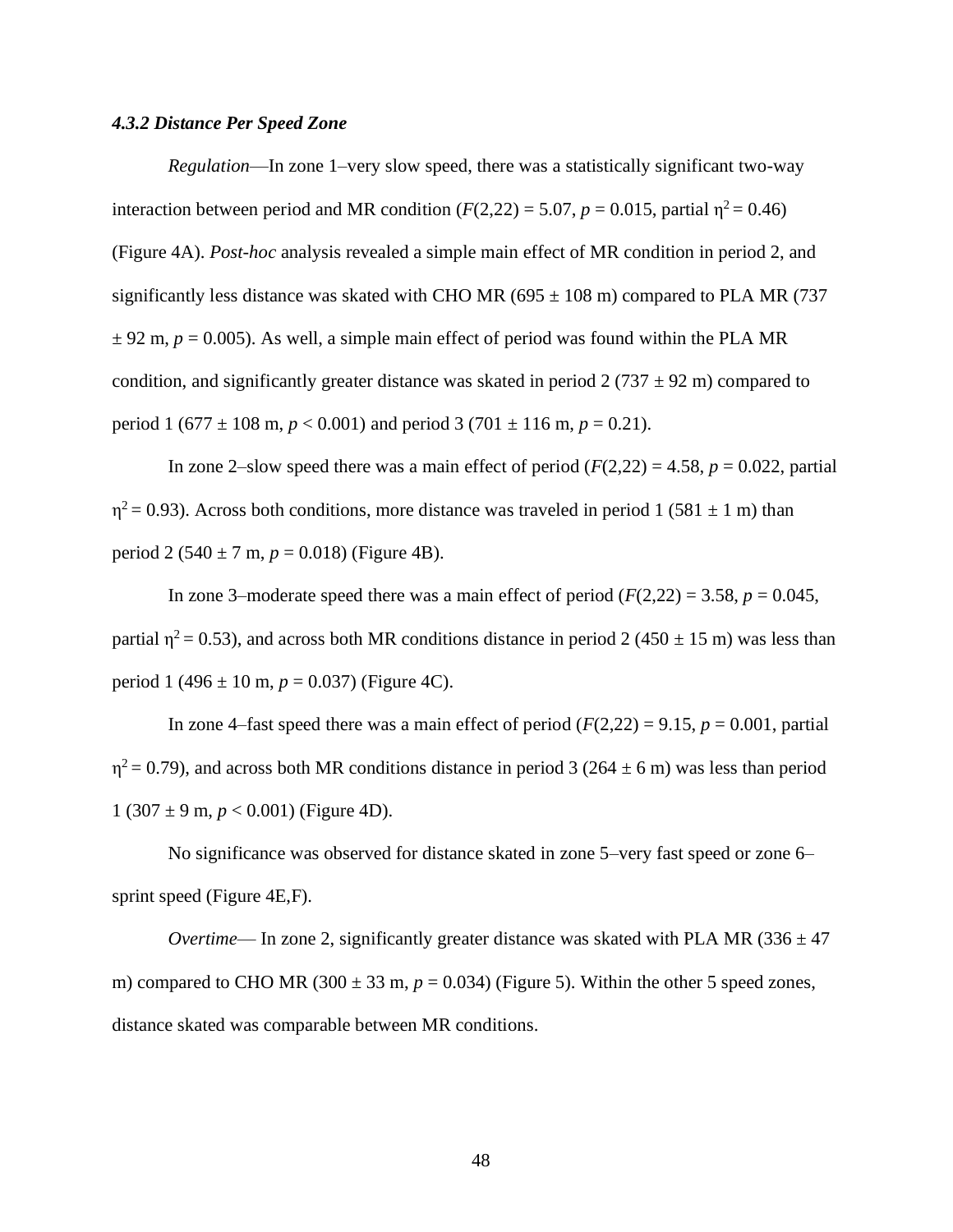

**Figure 4:** Distance traveled by male high-level hockey players (n=12) in **A)** very slow (1.0-10.9 km·h-1 ), **B)** slow (11.0-13.9 km·h-1 ), **C)** moderate (14.0-16.9 km·h-1 ), **D)** fast (17.0-20.9 km·h-1 ), **E)** very fast (21.0-24.0 km·h-1 ), and **F**) sprint  $(>24.0 \text{ km} \cdot \text{h}^{-1})$  speed zones when mouth-rinsing (MR) with carbohydrate (CHO) or placebo (PLA) solution during three 20-min regulation periods of small-sided 3v3 ice hockey scrimmage. Data are presented as mean  $\pm$  SD. \*Main effect of period, significantly lower than period 1. <sup>a</sup>Significantly greater than period 1, same condition. <sup>b</sup>Significantly lower than period 2, same condition. #Signifcantly greater than other MR condition, same period. Significance accepted at  $p \le 0.05$ .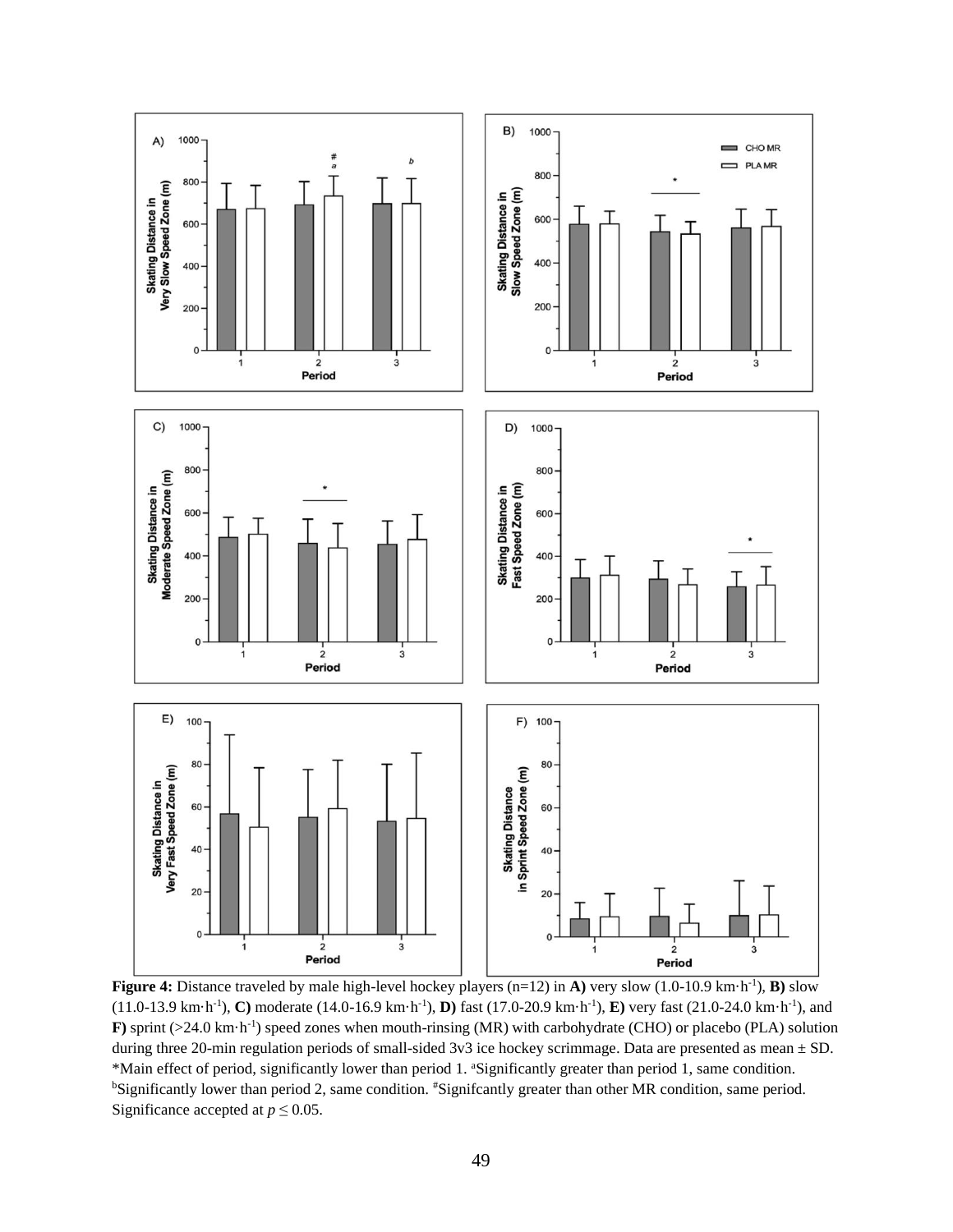

**Figure 5:** Distance traveled by male high-level hockey players  $(n=12)$  in very slow  $(1.0-10.9 \text{ km} \cdot \text{h}^{-1})$ , slow  $(11.0-10.9 \text{ km} \cdot \text{h}^{-1})$ 13.9 km·h<sup>-1</sup>), moderate (14.0-16.9 km·h<sup>-1</sup>), fast (17.0-20.9 km·h<sup>-1</sup>), very fast (21.0-24.0 km·h<sup>-1</sup>), and sprint (>24.0 km·h<sup>-1</sup>) speed zones when mouth-rinsing (MR) with carbohydrate (CHO) or placebo (PLA) solution during one 12min overtime period of small-sided 3v3 ice hockey scrimmage. Data are presented as mean  $\pm$  SD. \*Significantly greater than other MR condition, same zone ( $p \le 0.05$ ).

### *4.3.3 Low- and High-Intensity Distance*

*Regulation*— There was a main effect of period for distance skated at high-intensity speed  $(F(2,22) = 6.04, p = 0.008$ , partial  $\eta^2 = 0.40$ ), and across both conditions it was found that distance in period 3 (328  $\pm$  7 m) was significantly less than period 1 (370  $\pm$  5 m, *p* = 0.006) (Figure 6). No effects were observed for distance skated at low-intensity speed.

*Overtime*— Significantly greater distance was skated at high-intensity speed with CHO MR (224  $\pm$  77 m) relative to PLA MR (185  $\pm$  66 m,  $p = 0.042$ ) (Figure 7). Greater distance was skated at low-intensity speed with PLA MR (1035  $\pm$  87 m) compared to CHO MR (999  $\pm$  54 m), but did not reach significance ( $p = 0.176$ ).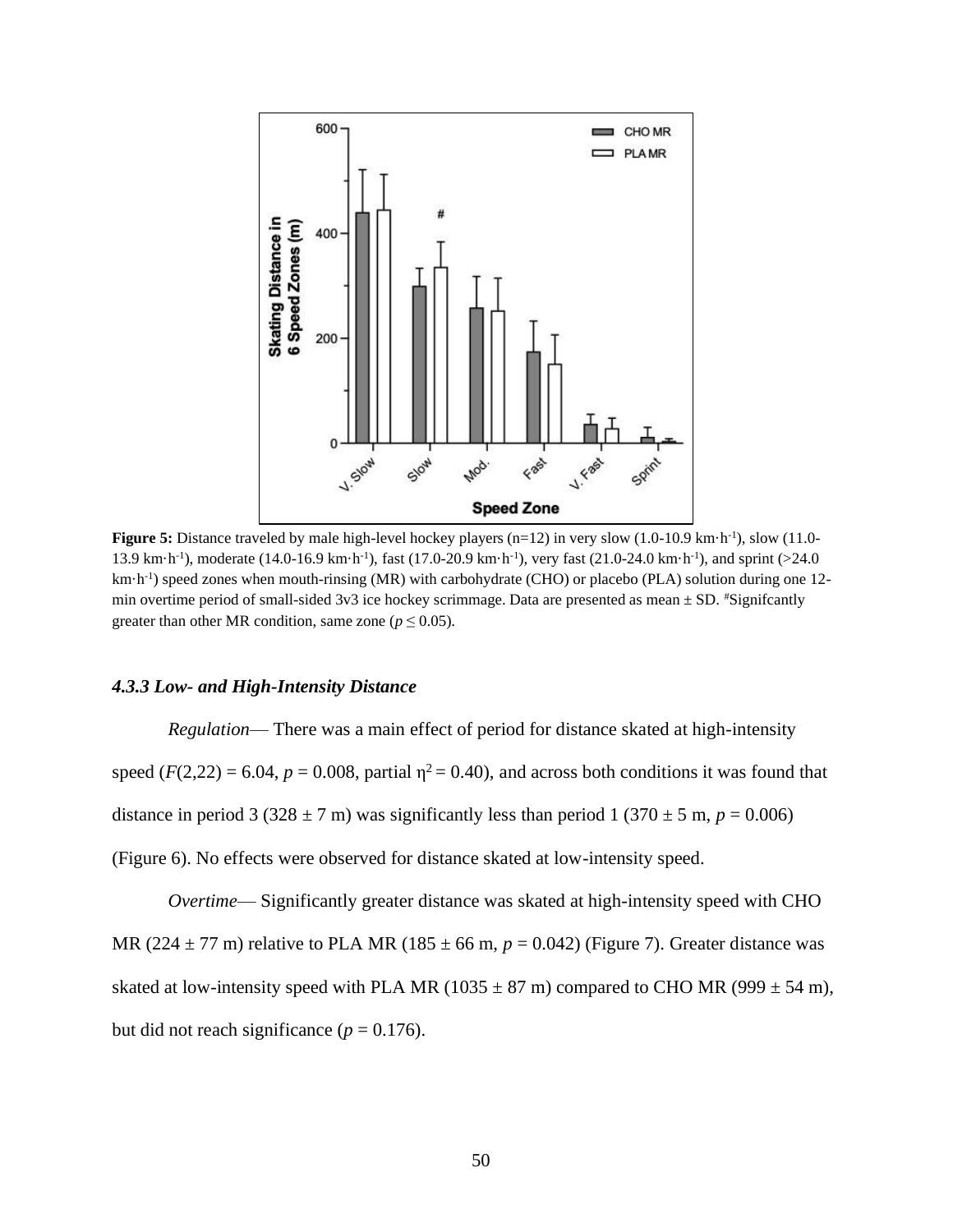

Figure 6: Distance traveled by male high-level hockey players (n=12) at low-intensity (<17 km·h<sup>-1</sup>) and highintensity  $(\geq 17 \text{ km} \cdot \text{h}^{-1})$  speeds when mouth-rinsing (MR) with carbohydrate (CHO) or placebo (PLA) solution during three 20-min regulation periods of small-sided 3v3 ice hockey scrimmage. Data are presented as mean  $\pm$  SD. \*Main effect of period, significantly lower than period 1 ( $p \le 0.05$ ).



**Figure 7:** Distance traveled by male high-level hockey players ( $n=12$ ) at low-intensity (<17 km·h<sup>-1</sup>) and highintensity  $(\geq 17 \text{ km} \cdot \text{h}^{-1})$  speeds when mouth-rinsing (MR) with carbohydrate (CHO) or placebo (PLA) solution during one 12-min overtime period of small-sided 3v3 ice hockey scrimmage. Data are presented as mean ± SD. <sup>#</sup>Signifcantly greater than other MR condition, same speed ( $p \le 0.05$ ).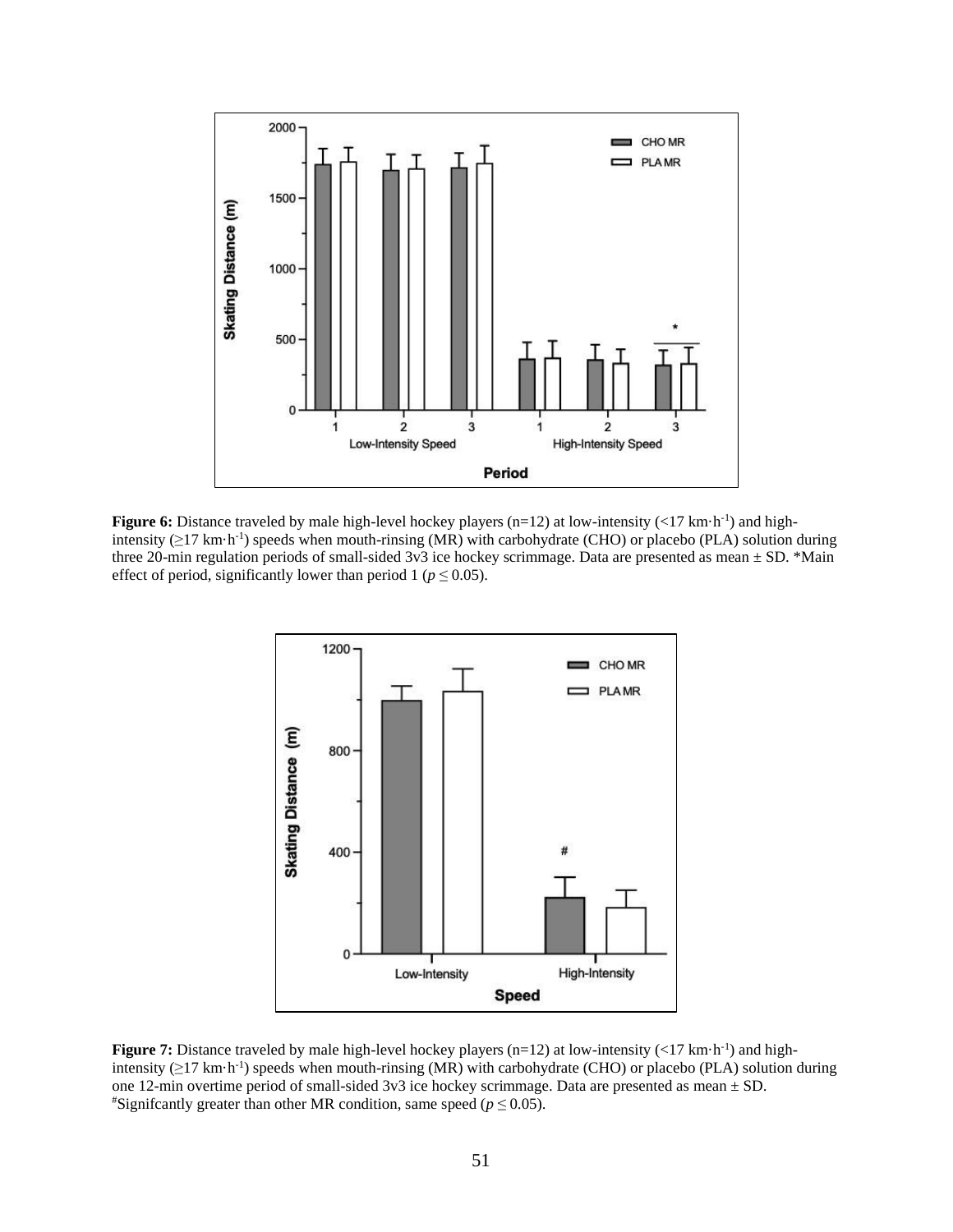## *4.3.4 Speed*

*Regulation*— There was no significance found for peak speed (Table 1). A main effect of period was observed for average speed  $(F(2,22) = 5.73, p = 0.010,$  partial  $\eta^2 = 0.41$ ), which decreased across both MR conditions from period 1 ( $12.7 \pm 0.1$  km·h<sup>-1</sup>) to period 2 ( $12.3 \pm 0.9$ km $\cdot$ h<sup>-1</sup>,  $p = 0.12$ ) and period 3 (12.4  $\pm$  0.2 km $\cdot$ h<sup>-1</sup>,  $p = 0.41$ ) (Table 1).

*Overtime*— Peak speed was significantly higher with CHO MR  $(24.6 \pm 1.6 \text{ km} \cdot \text{h}^{-1})$  over PLA MR  $(23.7 \pm 1.3 \text{ km} \cdot \text{h}^{-1}, p = 0.016)$  (Figure 8). There was no difference in average speed between MR conditions.



**Figure 8:** Peak and average speeds of male high-level hockey players when mouth-rinsing (MR) with carbohydrate (CHO) or placebo (PLA) solution during one 12-min overtime period of small-sided 3v3 ice hockey scrimmage. Data are presented as mean  $\pm$  SD. <sup>#</sup>Signifcantly greater than other MR condition, same variable ( $p \le 0.05$ ).

### *4.3.5 Explosive Movements*

*Regulation*— There was a main effect of period on number of decelerations  $(F(2,22) =$ 17.39,  $p < 0.001$ , partial  $\eta^2 = 1.93$ ), which significantly decreased across both MR conditions from period 1 to periods 2 and 3 (*p* < 0.001 for both) (Table 1). No significance was observed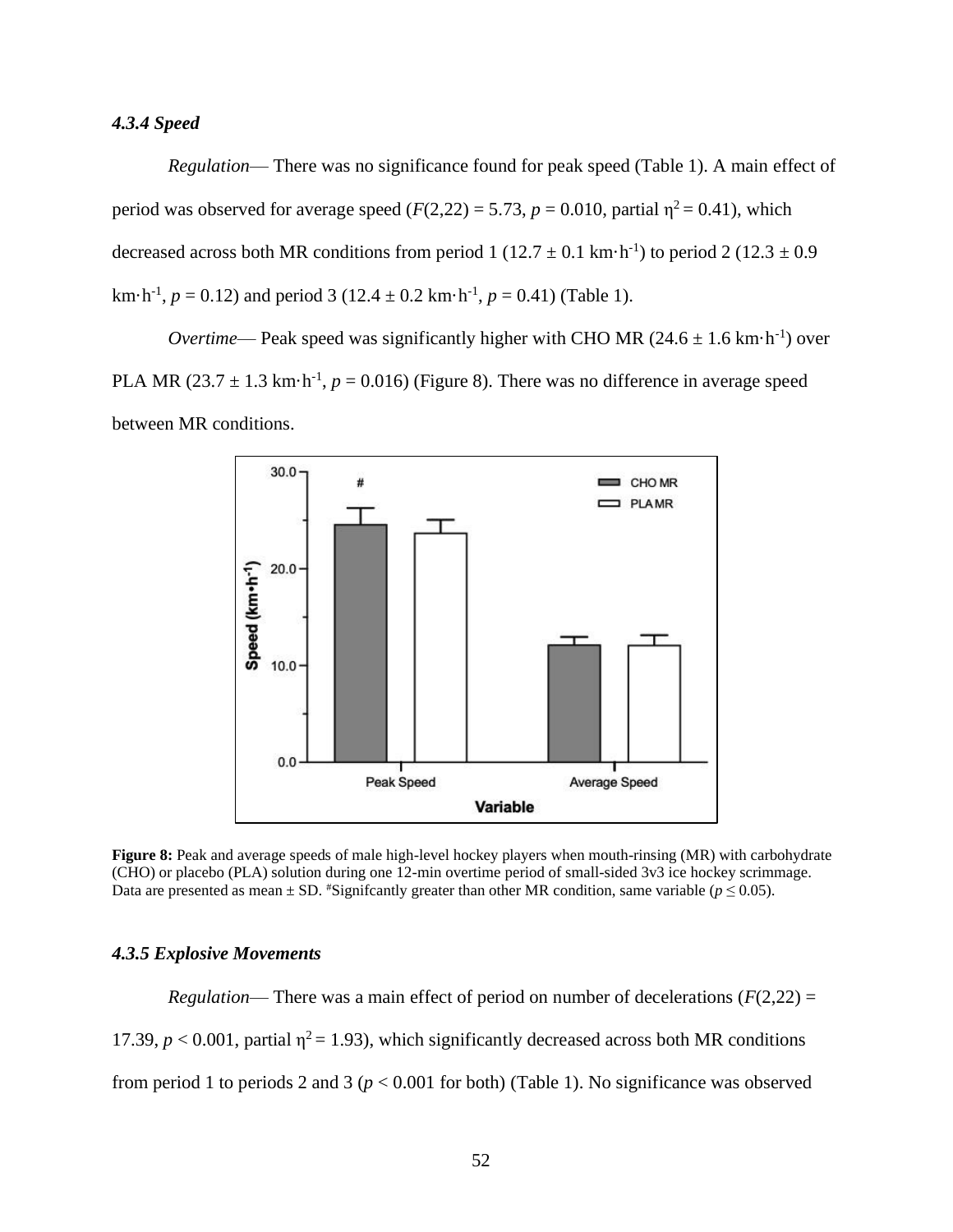between periods or MR conditions for number of sprints and number of accelerations performed, or peak acceleration and peak deceleration recorded (Table 1).

*Overtime*— Individuals performed a significantly greater number of sprints when MR with CHO (1.9  $\pm$  1.2) as opposed to PLA (1.2  $\pm$  0.9, *p* = 0.011) (Figure 9). No significance was found in any acceleration or deceleration variables (Table 2).



**Figure 9:** Number of sprints performed by male high-level hockey players when mouth-rinsing (MR) with carbohydrate (CHO) or placebo (PLA) solution during one 12-min overtime period of small-sided 3v3 ice hockey scrimmage. Values are an average from 2 trials per condition. A sprint is a movement at any speed  $\geq 22$  km·h<sup>-1</sup>, maintained for at least 1 second. Circles represent individual values. Bars present data as mean  $\pm$  SD. #Signifcantly greater than other MR condition ( $p \le 0.05$ ).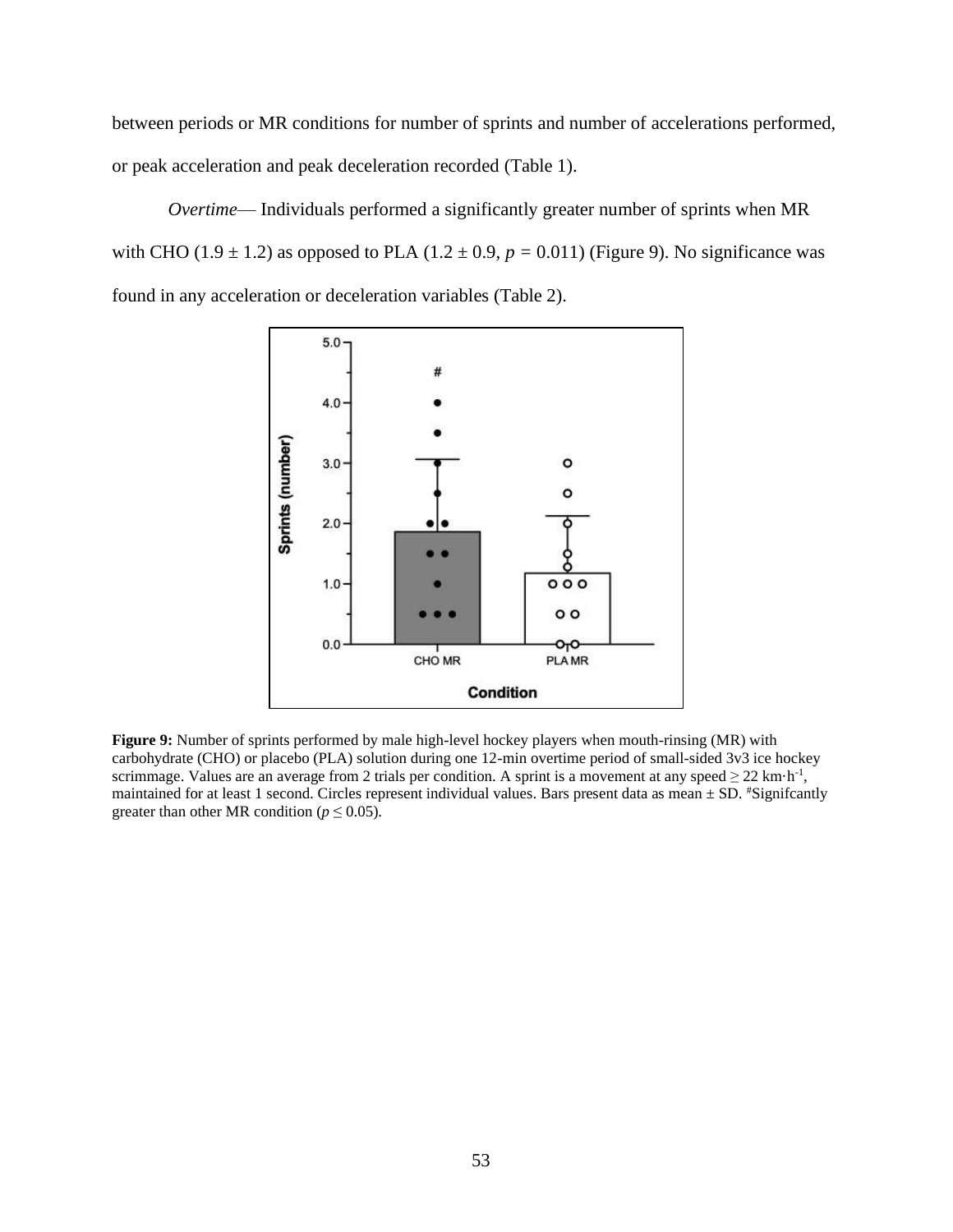**Table 1:** Speed and explosive movement external load variables of male high-level hockey players (n =12) when mouth-rinsing (MR) with carbohydrate (CHO) or placebo (PLA) solution during three 20-min periods of small-sided 3v3 ice hockey scrimmage. A sprint is a movement at any speed  $\geq 22$  km·h<sup>-1</sup>, maintained for at least 1 second. Accelerations ( $> 2.0$  m·s<sup>-2</sup>). Decelerations ( $< -2.0$  m·s<sup>-2</sup>). Values are presented as mean  $\pm$  SD. \*Main effect of period, significantly lower than period 1 ( $p \le 0.05$ )

| <b>Variable</b>                                | <b>Condition</b> | Period 1       | Period <sub>2</sub> | Period 3        |
|------------------------------------------------|------------------|----------------|---------------------|-----------------|
| <b>Peak Speed</b><br>$(km \cdot h^{-1})$       | <b>CHO MR</b>    | $24.3 \pm 1.3$ | $24.2 \pm 1.3$      | $24.4 \pm 1.6$  |
|                                                | PLA MR           | $24.5 \pm 1.2$ | $24.4 \pm 1.4$      | $24.6 \pm 1.7$  |
| <b>Average Speed</b><br>$(km\cdot h^{-1})$     | <b>CHO MR</b>    | $12.6 \pm 0.9$ | $12.4 \pm 0.9*$     | $12.3 \pm 0.7*$ |
|                                                | PLA MR           | $12.8 \pm 0.7$ | $12.3 \pm 0.9*$     | $12.6 \pm 1.0*$ |
| <b>Sprints</b><br>(number)                     | <b>CHO MR</b>    | $2.7 \pm 1.9$  | $2.5 \pm 1.5$       | $2.4 \pm 1.6$   |
|                                                | PLA MR           | $1.9 \pm 1.1$  | $2.4 \pm 1.1$       | $2.3 \pm 1.2$   |
| <b>Peak Acceleration</b><br>$(m \cdot s^{-2})$ | CHO MR           | $3.5 \pm 0.3$  | $3.4 \pm 0.3$       | $3.3 \pm 0.3$   |
|                                                | PLA MR           | $3.5 \pm 0.2$  | $3.6 \pm 0.2$       | $3.6 \pm 0.2$   |
| <b>Accelerations</b><br>(number)               | CHO MR           | $12.8 \pm 4.8$ | $12.0 \pm 3.9$      | $11.5 \pm 3.9$  |
|                                                | PLA MR           | $13.3 \pm 4.6$ | $12.4 \pm 3.7$      | $12.5 \pm 4.4$  |
| <b>Peak Deceleration</b><br>$( m \cdot s^2 )$  | <b>CHO MR</b>    | $4.7 \pm 0.5$  | $4.6 \pm 0.5$       | $4.4 \pm 0.4$   |
|                                                | <b>PLA MR</b>    | $4.6 \pm 0.4$  | $4.7 \pm 0.3$       | $4.4 \pm 0.5$   |
| <b>Decelerations</b><br>(number)               | <b>CHO MR</b>    | $19.3 \pm 4.2$ | $15.6 \pm 4.1*$     | $15.7 \pm 3.8*$ |
|                                                | PLA MR           | $19.9 \pm 5.9$ | $16.0 \pm 3.5*$     | $15.8 \pm 5.2*$ |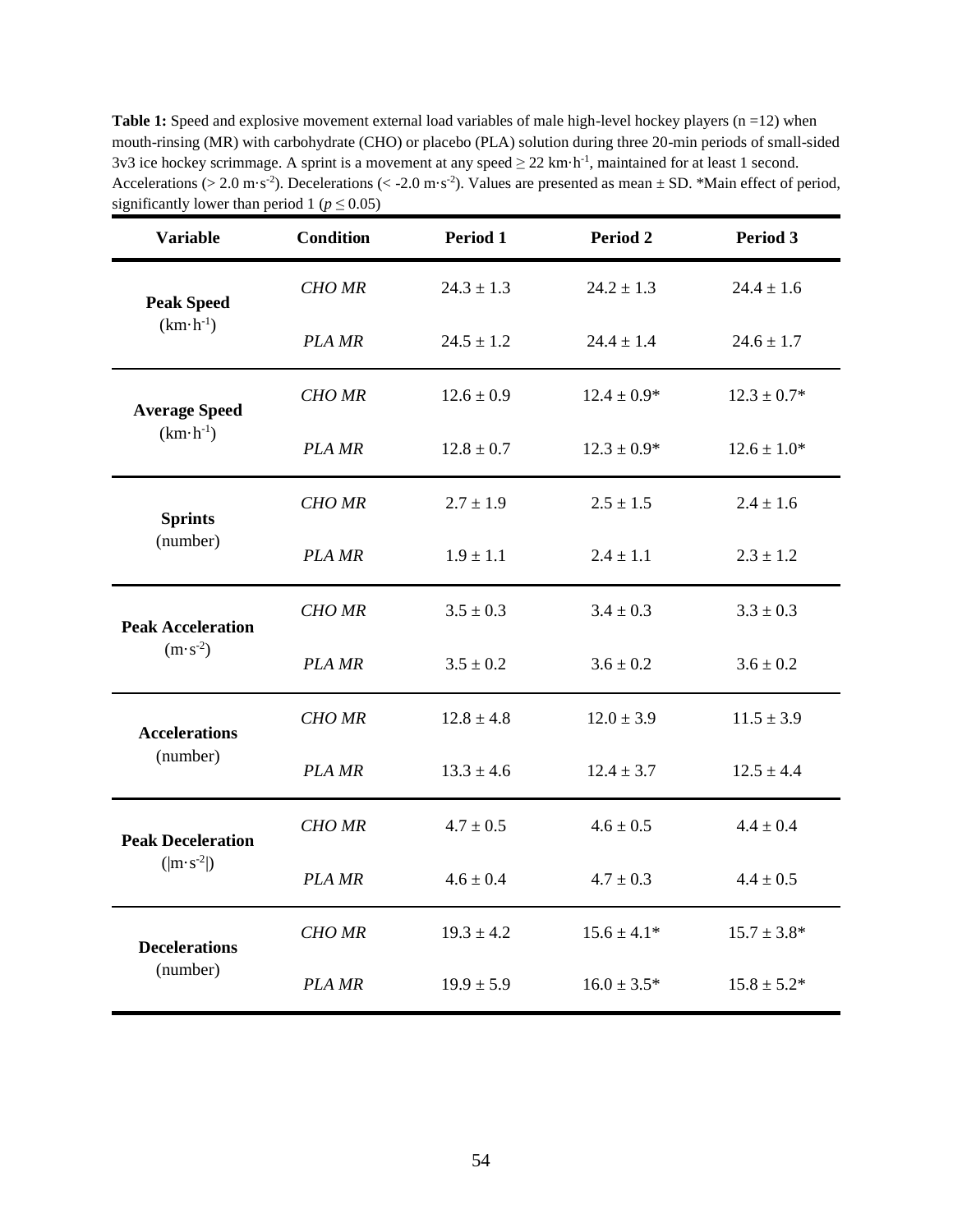| SD.                      |                  | $383$ ice noticely scriminage. Accelerations (> 2.0 m/s) ). Decelerations (< -2.0 m/s) ). Values are presented as ineall $\pm$ |
|--------------------------|------------------|--------------------------------------------------------------------------------------------------------------------------------|
| <b>Variable</b>          | <b>Condition</b> | <b>Overtime Period</b>                                                                                                         |
| <b>Peak Acceleration</b> | <b>CHO MR</b>    | $3.4 \pm 0.4$                                                                                                                  |
| $(m \cdot s^{-2})$       | PLA MR           | $3.5 \pm 0.4$                                                                                                                  |
| <b>Accelerations</b>     | <b>CHO MR</b>    | $8.5 \pm 3.5$                                                                                                                  |
| (number)                 | PLA MR           | $7.7 \pm 2.1$                                                                                                                  |
| <b>Peak Deceleration</b> | <b>CHO MR</b>    | $4.4 \pm 0.5$                                                                                                                  |
| $( m \cdot s^{-2} )$     | PLA MR           | $4.0 \pm 0.5$                                                                                                                  |

*CHO MR* 9.7  $\pm$  3.5

*PLA MR*  $10.3 \pm 2.8$ 

**Table 2:** Select explosive movement external load variables of male high-level hockey players (n =12) when mouthrinsing (MR) with carbohydrate (CHO) or placebo (PLA) solution during one 12-min overtime period of small-sided 3v3 ice hockey scrimmage. Accelerations (> 2.0 m·s<sup>-2</sup>). Decelerations (< -2.0 m·s<sup>-2</sup>). Values are presented as mean  $\pm$ 

### **4.4 INTERNAL LOAD**

### *4.4.1 Heart Rate and TRIMP*

**Decelerations** (number)

*Regulation*— A main effect of time was found for peak HR ( $F(2,22) = 11.94$ ,  $p < 0.001$ , partial  $\eta^2 = 0.79$ ), which was significantly lower across both MR conditions in period 1 (183.6  $\pm$ 1.2 bpm) compared to periods 2 (187.5  $\pm$  0.4 bpm,  $p < 0.001$ ) and 3 (186.9  $\pm$  1.7 bpm,  $p =$ 0.002). Within periods, peak heart rate was not different between MR conditions (Table 3).

A significant two-way interaction between period and MR condition was observed for average HR  $(F(2,22) = 5.09, p = 0.015$ , partial  $\eta^2 = 0.46$ ). *Post hoc* analysis revealed simple main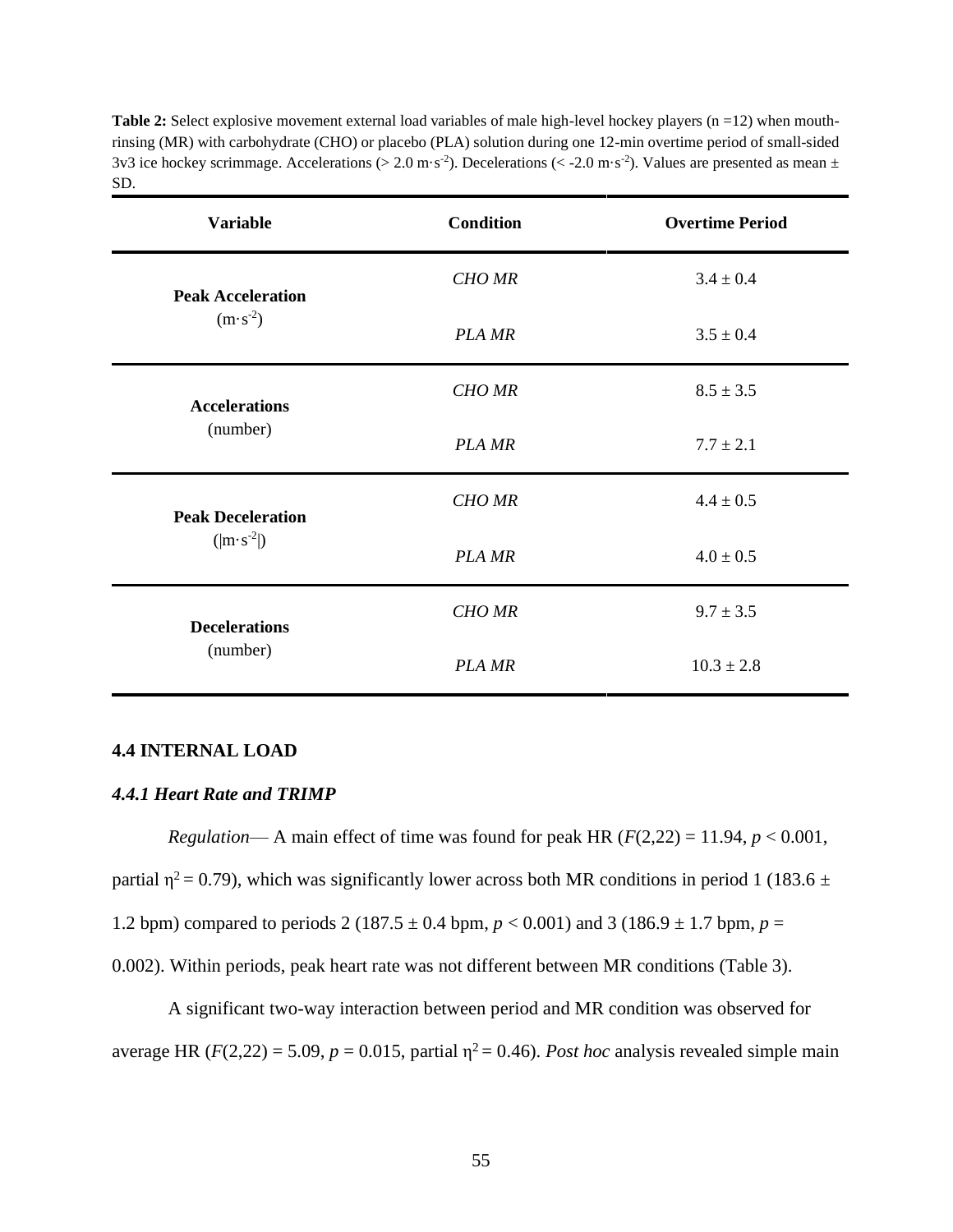effects of period within each MR condition independently, and for CHO and PLA MR, HR in period 1 was significantly lower than periods 2 and 3 ( $p < 0.001$  for all) (Table 3).

A significant two-way interaction between period and MR condition was also observed for TRIMP  $(F(2,22) = 4.11, p = 0.030,$  partial  $p^2 = 0.37$ ). Simple main effects of period were observed within each MR condition independently. For CHO MR, period 1 was significantly lower than periods 2 (*p* = 0.002) and 3 (*p* = 0.016) (Table 3). For PLA MR, TRIMP in period 1 was lower than periods 2 and 3 ( $p < 0.001$  for both).

*Overtime*— No statistical differences were found between MR conditions for HR. For CHO and PLA MR, peak HRs were  $183.3 \pm 9.1$  and  $185.7 \pm 9.0$  bpm, average HRs were 153.7  $\pm$ 11.8 and  $155.2 \pm 11.3$  bpm, and TRIMP values were  $24.9 \pm 8.5$  and  $26.4 \pm 8.2$  AU, respectively.

**Table 3:** Heart rate (HR) internal load variables of male high-level hockey players (n =12) when mouth-rinsing (MR) with carbohydrate (CHO) or placebo (PLA) solution during three 20-min periods of small-sided 3v3 ice hockey scrimmage. HR measured in beats per min (bpm). Training derived impulse (TRIMP) calculated using Banister's exponential HR scaling equation. Values are presented as mean  $\pm$  SD. \*Main effect of period, significantly greater than period 1 ( $p \le 0.05$ )

| <b>Variable</b>            | <b>Condition</b> | Period 1         | Period 2           | Period 3          |
|----------------------------|------------------|------------------|--------------------|-------------------|
| Peak HR<br>(bpm)           | <b>CHO MR</b>    | $184.5 \pm 7.5$  | $187.2 \pm 7.5^*$  | $185.7 \pm 8.8^*$ |
|                            | PLA MR           | $182.8 \pm 9.8$  | $187.8 \pm 8.2^*$  | $188.1 \pm 8.3*$  |
| <b>Average HR</b><br>(bpm) | <b>CHO MR</b>    | $147.8 \pm 11.1$ | $155.3 \pm 10.3^*$ | $155.0 \pm 10.9*$ |
|                            | <b>PLA MR</b>    | $145.6 \pm 11.1$ | $156.9 \pm 10.4*$  | $157.4 \pm 11.3*$ |
| <b>TRIMP</b><br>(AU)       | <b>CHO MR</b>    | $36.6 \pm 11.4$  | $43.4 \pm 13.2^*$  | $42.1 \pm 14.8^*$ |
|                            | <b>PLA MR</b>    | $34.6 \pm 11.7$  | $45.2 \pm 12.4*$   | $46.1 \pm 15.4*$  |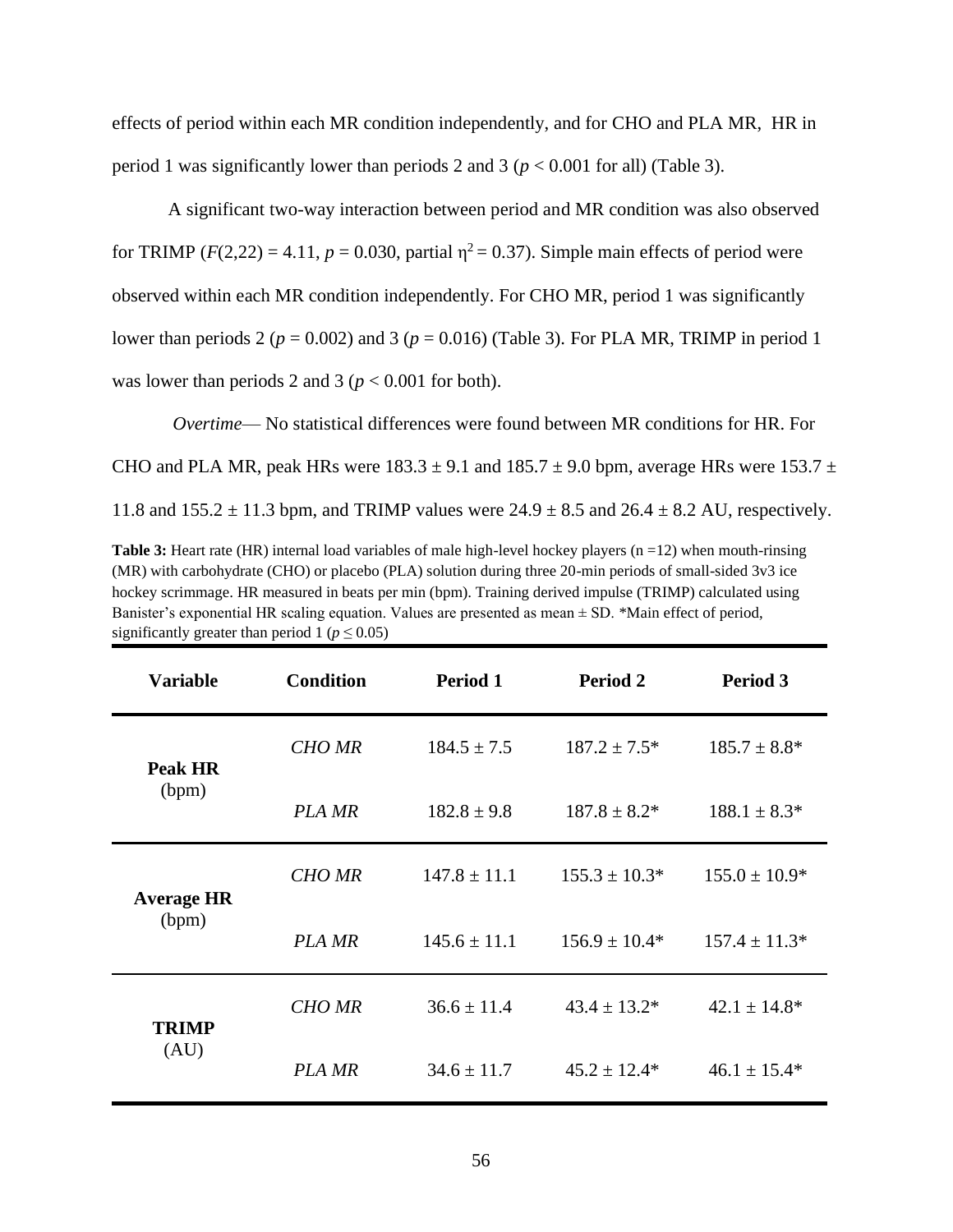### *4.4.2 Ratings of Perceived Exertion*

*Regulation*— A main effect of period was observed ( $F(5,55) = 8.28$ ,  $p < 0.001$ , partial  $\eta^2$  $= 1.01$ ), and across both conditions average RPE values were significantly lower in period 1 (6.7)  $\pm$  0.03) versus periods 2 (7.3  $\pm$  0.1, *p* = 0.001) and 3 (7.2  $\pm$  0.4, *p* = 0.007) (Figure 10A). There was no significance found for MR condition, however, there was a trend for RPE to be lower with CHO compared PLA MR within all 3 periods.

*Overtime*— There was no significance in RPE values between rinse conditions, although CHO MR was slightly higher than PLA MR ( $p = 0.55$ ) (Figure 10B).



**Figure 10:** Average rating of perceived exertion (RPE; Borg-10 scale) of male high-level hockey players during **A)**  three 20-min periods and **B)** one 12-min overtime period of 3v3 ice hockey scrimmage while mouth-rinsing (MR) with carbohydrate (CHO) or placebo (PLA) solution. RPE was recorded immediately after 2-min shifts at the mid and end points of periods 1-3, at the end of overtime (every  $\sim$ 10 min). Data are presented as mean  $\pm$  SD. \*Main effect of period, significantly higher than period 1 ( $p \le 0.05$ ).

# **4.5 HOCKEY-SPECIFIC METRICS**

*Regulation*— No significance was observed between MR conditions for goals, assists, or any type of shots (on goal, blocked, missed), or when the latter were combined as shot attempts

(Table 4).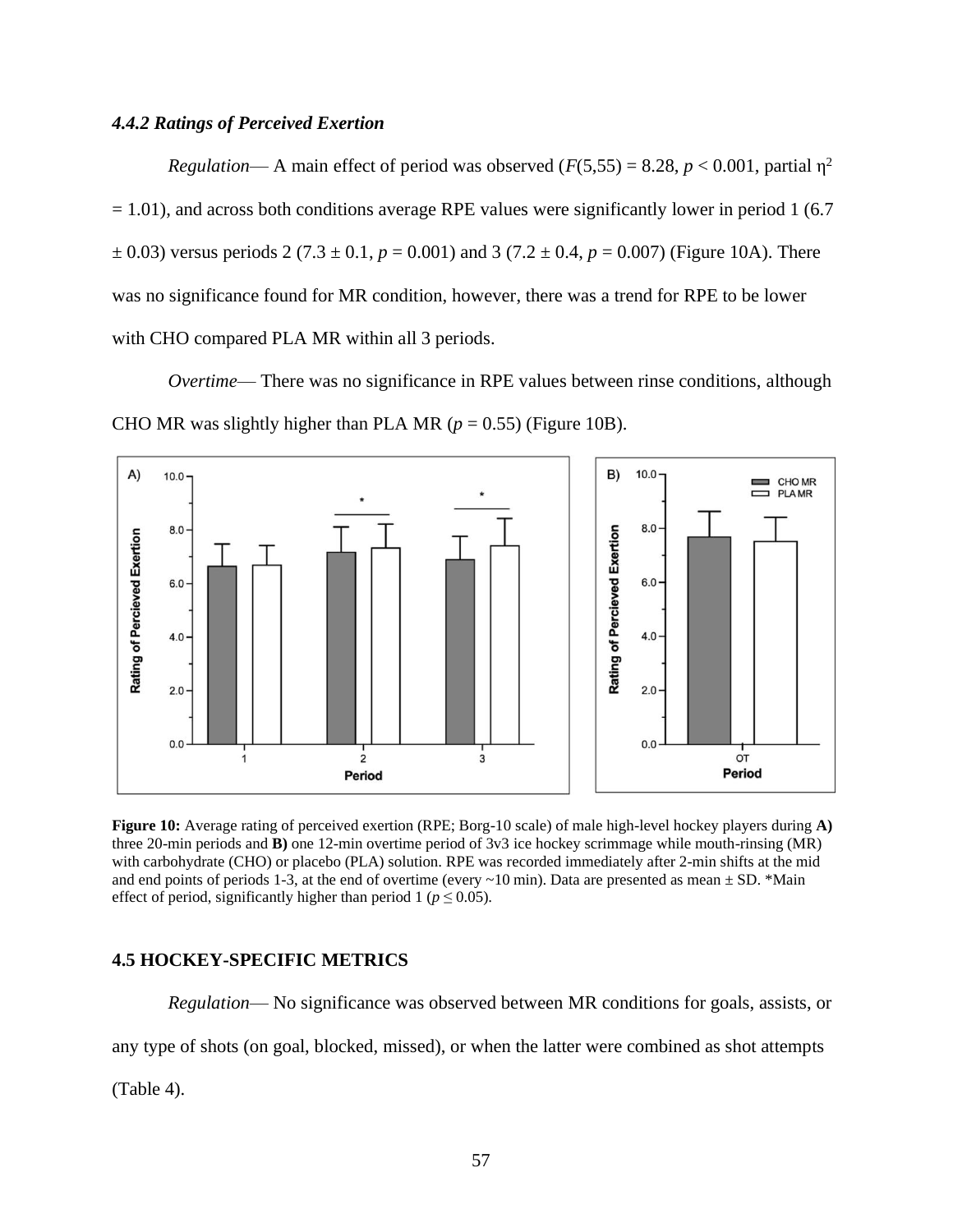*Overtime*— Number of assists was significantly greater with CHO MR  $(0.9 \pm 0.6)$ 

compared to PLA MR ( $0.4 \pm 0.3$ ,  $p = 0.021$ ). There were no differences between CHO and PLA

MR for goals  $(0.5 \pm 0.6 \text{ vs. } 0.8 \pm 0.8)$  or shot attempts  $(3.6 \pm 1.3 \text{ vs. } 3.3 \pm 1.4)$ .

**Table 4:** Hockey-specific performance variables for high-level male hockey players ( n =12) during three 20-min periods of small-sided 3v3 ice hockey scrimmage when mouth-rinsing (MR) with carbohydrate (CHO) or placebo (PLA) solution. Shot attempts are the sum of blocked shots, missed shots and shots on goal. Values are presented as mean  $\pm$  SD.

| <b>Variable</b>      | <b>Condition</b> | Period 1      | Period 2      | <b>Period 3</b> |
|----------------------|------------------|---------------|---------------|-----------------|
| Goals                | <b>CHO MR</b>    | $1.1 \pm 0.9$ | $1.1 \pm 0.7$ | $1.0 \pm 0.6$   |
|                      | <b>PLA MR</b>    | $1.2 \pm 0.8$ | $1.3 \pm 0.7$ | $1.4 \pm 1.6$   |
| <b>Assists</b>       | <b>CHO MR</b>    | $1.2 \pm 0.7$ | $0.7 \pm 0.7$ | $1.0 \pm 0.6$   |
|                      | <b>PLA MR</b>    | $1.2 \pm 0.7$ | $1.1 \pm 1.0$ | $1.1 \pm 0.6$   |
| <b>Shot Attempts</b> | <b>CHO MR</b>    | $5.2 \pm 1.8$ | $5.1 \pm 2.0$ | $6.1 \pm 1.7$   |
|                      | <b>PLA MR</b>    | $5.5 \pm 1.4$ | $6.7 \pm 1.7$ | $6.3 \pm 2.1$   |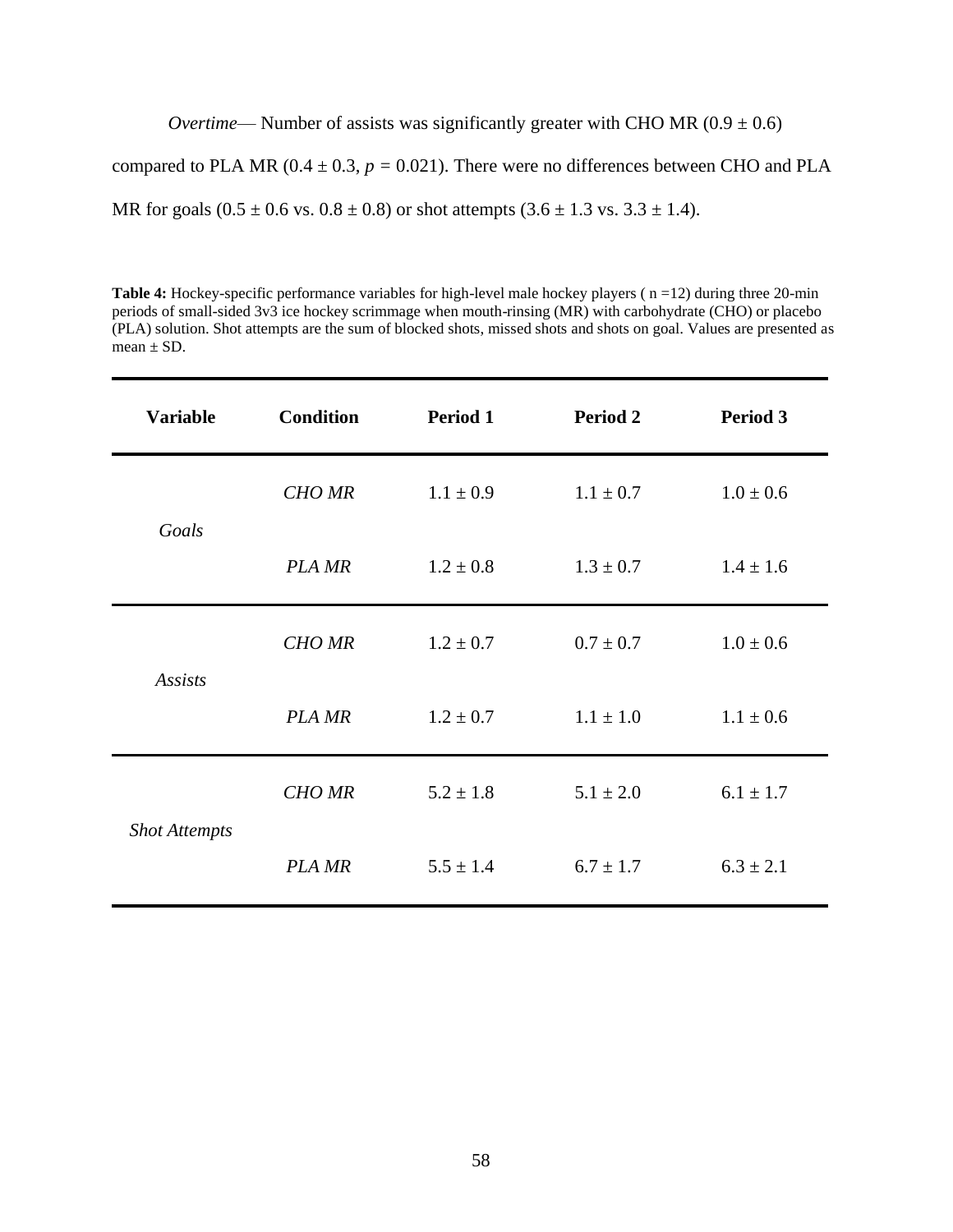### **CHAPTER 5: DISCUSSION**

The purpose of this research was to examine the potential benefits of CHO MR on external and internal loads in hydrated male ice hockey players in three regulation periods and one OT period during small-sided, 3v3 on-ice hockey scrimmages. The principle findings of this study were that: a) in regulation, there was similar development of fatigue across both MR conditions observed as decreases in external load metrics of total distance, high-intensity distance, number of decelerations and average speed, and increases in internal load metrics of peak HR, average HR, TRIMP and RPE, from period 1 to periods 2 and 3, b) in OT, CHO MR increased peak speed, high-intensity distance and number of sprints compared to PLA MR, c) in OT there were no differences in HR, TRIMP, or RPE between conditions, despite increases in external load, and d) CHO MR had no effect on hockey-specific metrics in regulation and minimal effect in OT. Therefore, the results of this study reject the first hypothesis that CHO MR would attenuate decrements in external load and exacerbations of internal load in regulation, but accept the second hypothesis that CHO MR would attenuate decrements in external load and exacerbations of internal load in OT. The third hypothesis that CHO MR would increase hockeyspecific metrics in regulation and OT is partially true, as one hockey-specific metric improved with CHO MR in OT.

#### **5.1 EXTERNAL LOAD**

To the best of the author's knowledge, there are two studies that have assessed loads in 3v3 ice hockey (Lachaume *et al.* 2017; Lignell *et al.* 2018). Only one of these studies included direct assessment of external loads, which were recorded during a full-ice 3v3 OT period (5-min) in a National Hockey League (NHL) game (Lignell *et al.* 2018). The remaining body of athlete monitoring research in ice hockey examined external load in 5v5 scrimmages and competition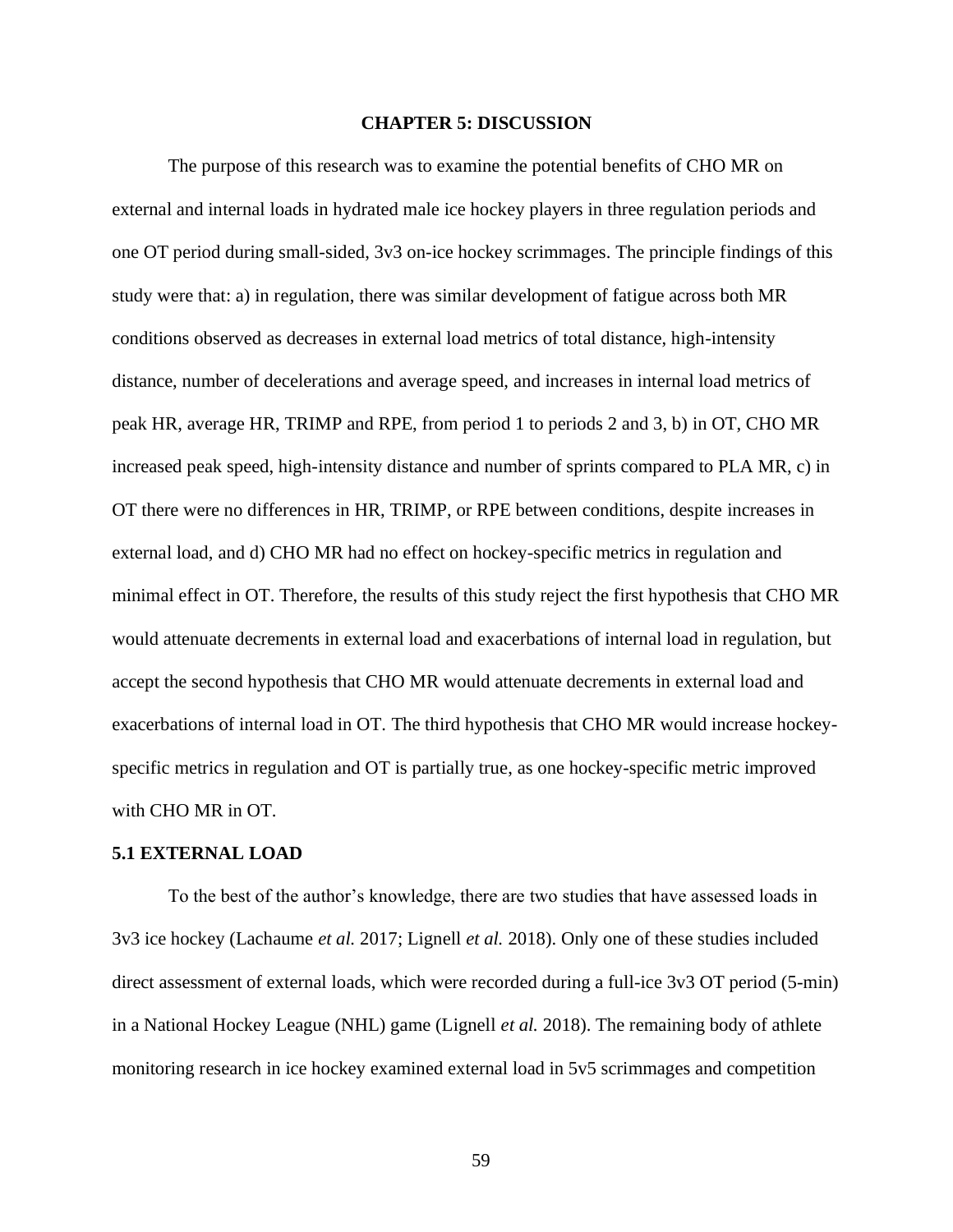(Brocherie *et al.* 2018; Lignell *et al.* 2018; Douglas et al. 2019*a,b*; Douglas and Kennedy 2020; Vigh-Larsen *et al.* 2020).

The ability to make comparisons between the present and existing research is limited by numerous factors. First, the playing area in small-sided 3v3 hockey is approximately one-third  $(-22 \times 30 \text{ m})$  of the full-ice surface  $(-26-31 \times 61 \text{ m})$ . Next, skaters in the present study accumulated greater time on ice (TOI; 36 min) than professional (16-17 min) and U20 males (24 min) (Brocherie *et al.* 2018; Lignell *et al.* 2018; Vigh-Larsen *et al.* 2020). In addition, shift length in this study was 2-min as opposed to 30-80 s. Lastly, movement patterns and game play strategies in small-sided 3v3 hockey vary from 5v5 competition, and typically rely more heavily on technical skills (e.g. passing, shooting) than skating (e.g. breakaways, odd man rushes) to generate offensive chances (Lachaume *et al.* 2017).

In addition to the existing differences within ice hockey literature, there has also been no CHO MR research in hockey. To date, only the effects of CHO ingestion on performance in ice hockey have been studied. There is some MR research in IHI exercise, but there is a paucity of work in stop-and-go athletes.

#### *5.1.1 Regulation*

In the present study, players demonstrated similar evidence of fatigue within both MR conditions as TOI increased. Total distance skated per period decreased from period 1 to periods 2 and 3, predominantly due to decrements in speed zones 2, 3 and 4. The only difference between conditions in regulation occurred within period 2, where players skated further distance in zone 1—very slow, when MR with PLA versus CHO MR. There were no between period differences observed in zone 5 or zone 6. However, very little distance was covered in these zones within any period, likely due to the difficulty of reaching and maintaining high speeds in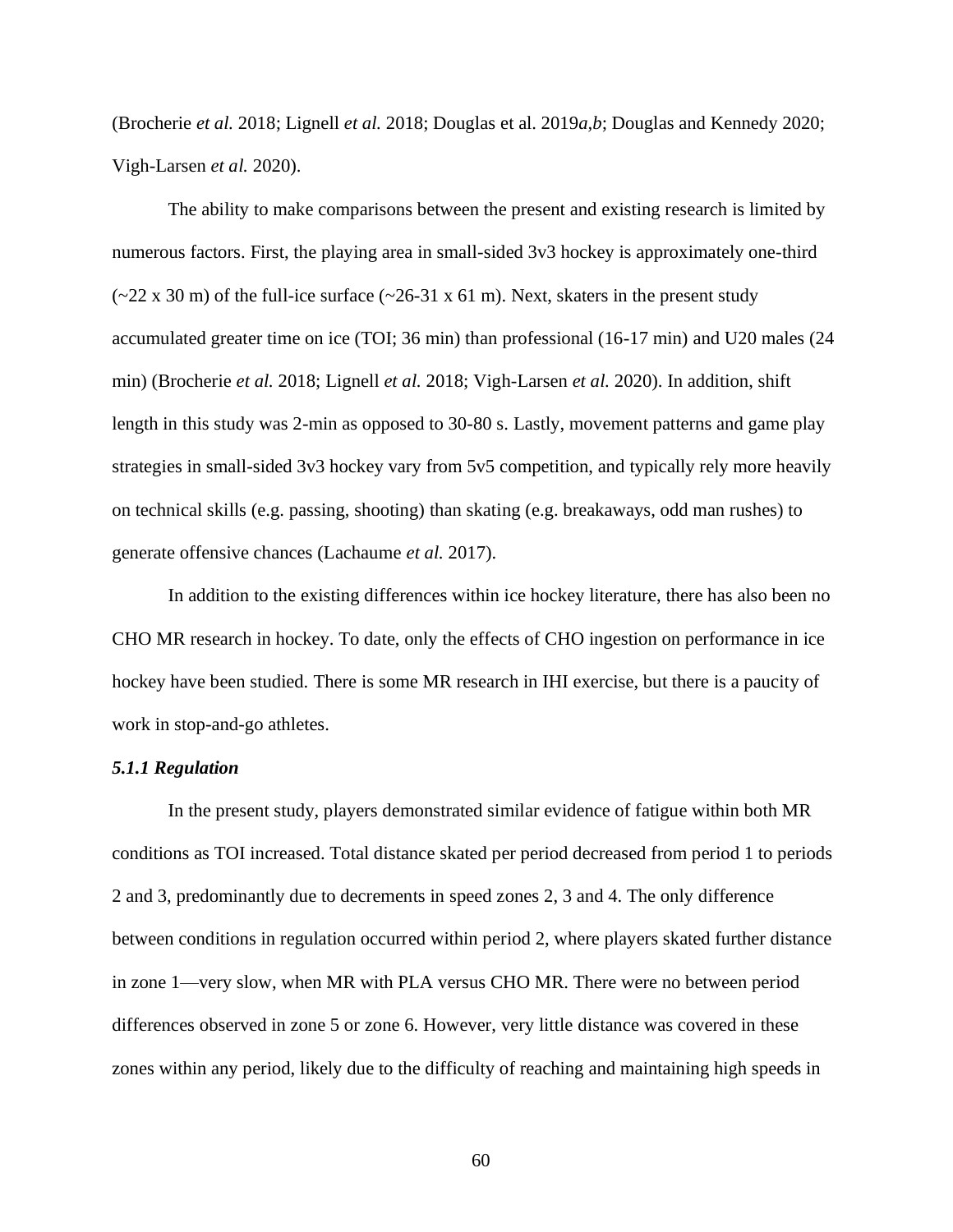such a small area. Even in full-ice 5v5 hockey, no change in distance has been reported in the top speed zone between periods (Lignell *et al.* 2018).

In addition to decreased distances, player fatigue in small-sided 3v3 hockey also manifested as reduced capacity to perform at high-intensity effort. Compared to period 1, players traveled at slower speed in periods 2 and 3, and covered less high-intensity distance in the latter. Likewise, fewer decelerations were performed in periods 2 and 3 compared to 1. Difficulty maintaining high speed and performing explosive efforts with increased playing time is a shared observation with elite men's 5v5 competition (Lignell *et al.* 2018; Vigh-Larsen *et al.* 2020).

In ice hockey, anaerobic metabolism is the primary source of energy for high-intensity skating, transitions to higher speeds, and explosive efforts, such as accelerations, decelerations, and sprints (Hargreaves and Spriet 2020). CHO in the form of muscle glycogen is the dominant fuel source and is depleted at much higher rates in anaerobic versus aerobic pathways. Recently, Vigh-Larsen and colleagues (2020) established that marked skating fatigue was associated with the significant depletion of muscle glycogen. The greatest rate of depletion occurred within the first period of 5v5 scrimmage, after players skated approximately ~900 m of high-intensity distance. In the present study, players traveled approximately ~1000 m at high-intensity speed across regulation. In addition, small-sided  $3v3$  players accumulated more total distance ( $\sim 6200$ ) m) than the 5v5 players (~6000 m). Therefore, it is proposed that the development of fatigue from period 1 to periods 2 and 3 in the current investigation was due to significant depletion of muscle glycogen stores from baseline and did not appear to be affected by MR condition in regulation.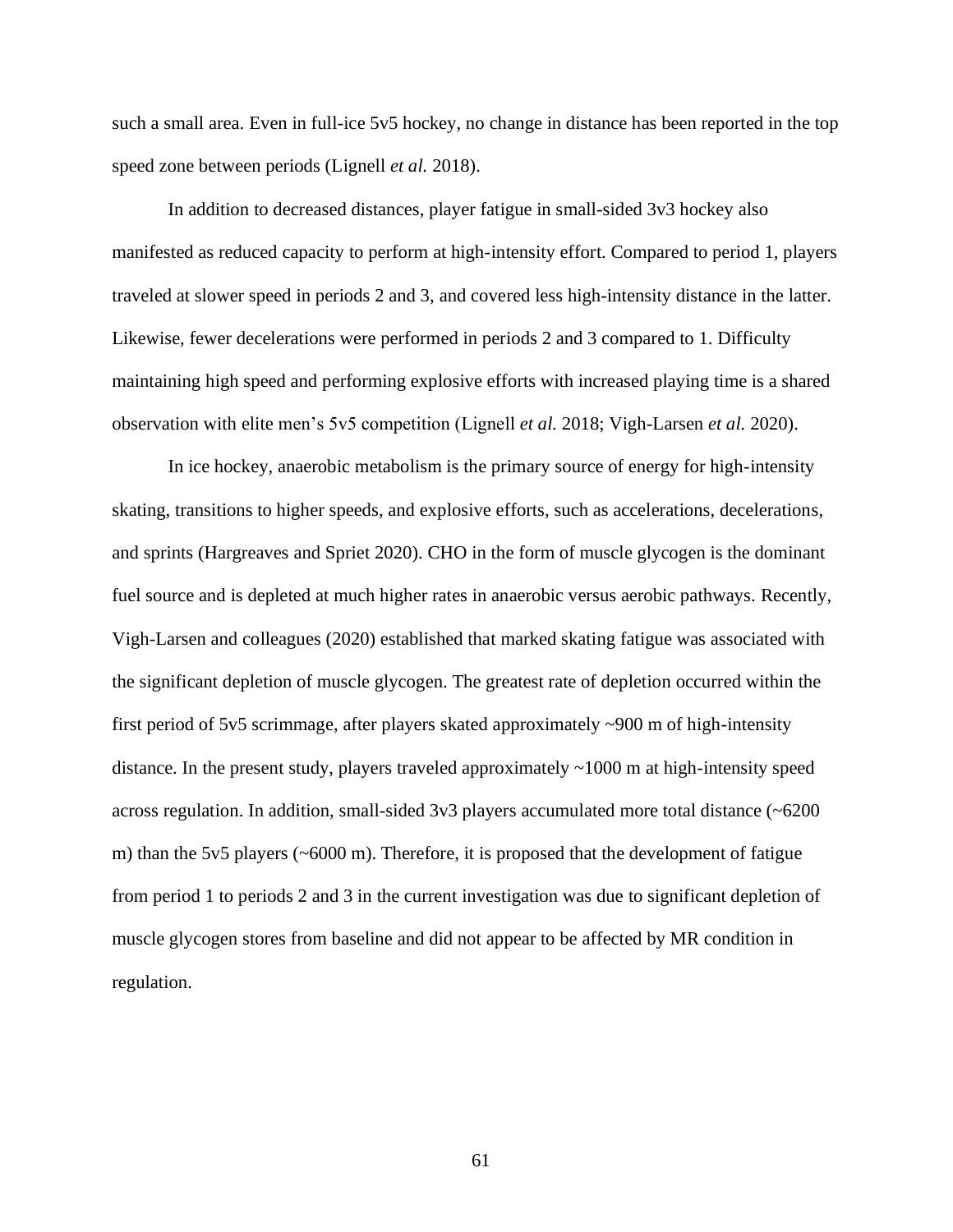## *5.1.2 Overtime*

In the present study, beneficial effects of CHO MR were observed in skating intensity, skating speed and explosive efforts in OT. There was no difference in total distance skated, but the distribution of distance within low- and high-intensity speeds varied between conditions. Players traveled less distance in zone 2, but greater distance at high-intensity, when MR with CHO versus PLA MR. In addition, peak speed was faster and a greater number of sprints were performed with CHO MR.

There is practical relevance in these findings, as measured values indicated performance enhancement with CHO MR in small-sided 3v3 scrimmage, and these values resemble those recorded in both 5v5 regulation play and 3v3 OT in a full-ice NHL hockey game (Lignell *et al.* 2018). In 5v5 play, average sprint distances ranged from 17-34 m, which in some cases is greater than the space athletes had to move in the present investigation. In NHL 3v3 OT, players skated less high-intensity distance (118  $\pm$  17 m) than was observed in small-sided 3v3 OT (CHO: 224  $\pm$ 77 m, PLA:  $185 \pm 66$  m). Likewise, average NHL OT sprint speed  $(24.5 \pm 0.1 \text{ km} \cdot \text{h}^{-1})$  was remarkably similar to the average peak speed  $(24.6 \pm 1.7 \text{ km} \cdot \text{h}^{-1})$  in the present study attained with CHO MR in small sided 3v3 scrimmage. Players have additional room to maneuver and accelerate in the former situation, thus it is feasible that the disparity between MR conditions in measures of external load could be even greater in a full-ice environment.

Outside of ice hockey, numerous earlier studies displayed evidence of enhanced performance with CHO MR in IHI exercise. In recreational men, CHO MR significantly increased peak and mean power in short (< 30 s), maximal cycle sprints (Beaven *et al* 2013; Phillips *et al.* 2014). In trained men, 10 m sprint running time was significantly faster (Clarke *et al.* 2017), and mean power over 48 min of IHI cycle exercise was significantly greater (Simpson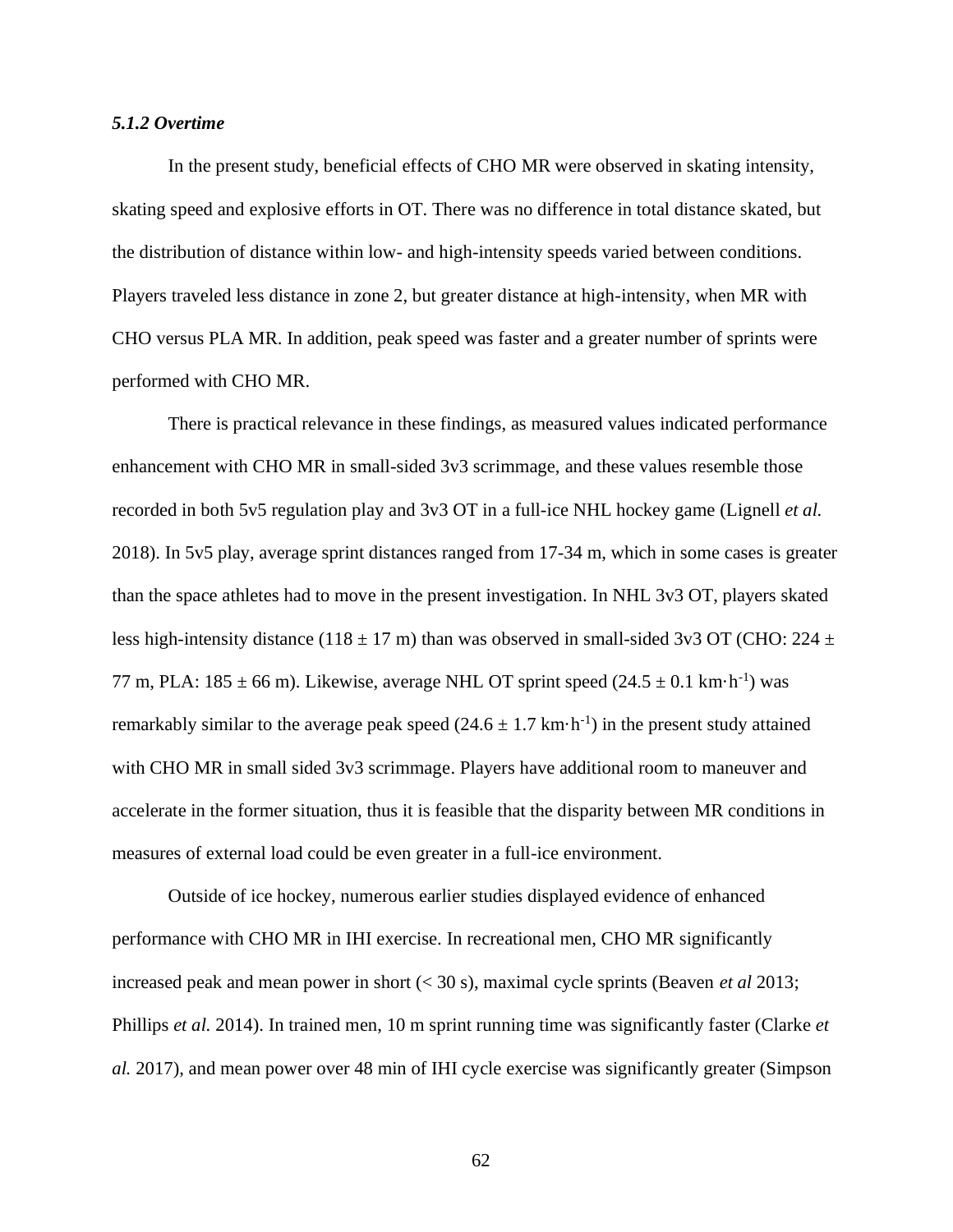*et al.* 2018), when subjects MR with CHO. Findings with greater ecological validity to stop-andgo sport have been presented in three studies in field sport athletes. In female soccer players, CHO MR improved speed in short shuttle sprint performance  $(4 \times 9 \text{ m}, 2 \times 18 \text{ m})$  and approached significance (*p* = 0.069) (Přibyslavská *et al.* 2016). CHO MR did not affect repeated sprint performance in male soccer and rugby players (Dorling and Earnest 2013), but prolonged the onset of fatigue and reduced perceptions of effort in increasing-speed shuttle running (2 x 20 m) to exhaustion in male lacrosse players (Dolan *et al.* 2017).

The present findings along with others provide evidence that CHO MR may enhance muscular power production, which is required to facilitate rapid propulsion of skaters, and aid the transition to and acquisition of higher speeds (Cox *et al.* 1995). CHO MR may also help maintain power, which is equally important in ice hockey as players repeat several high-intensity bouts of activity per minute (Brocherie *et al.* 2018; Lignell *et al.* 2018; Douglas *et al.* 2019*a,b*). Due to frequent line changes, this intermittent pattern of work is continued across the entire game, making the ability to sustain external loads with minimal exhaustion highly favourable.

Additionally, the results of the present research demonstrated that earlier improvements in ice hockey performance observed with exogenous CHO ingestion may have been at least partially related to oral exposure to CHO. In recreational males, hydration with CES during 5v5 hockey significantly increased time at high effort and skating speed late in scrimmages (30-50) min), as well as improved post-scrimmage maximal shuttle sprint performance (total 126 m) (Linseman *et al.* 2014). In a cycling protocol designed to simulate the shifts in ice hockey games, exogenous CES improved voluntary work performed across three periods of hockey (Palmer *et al.* 2017*b*).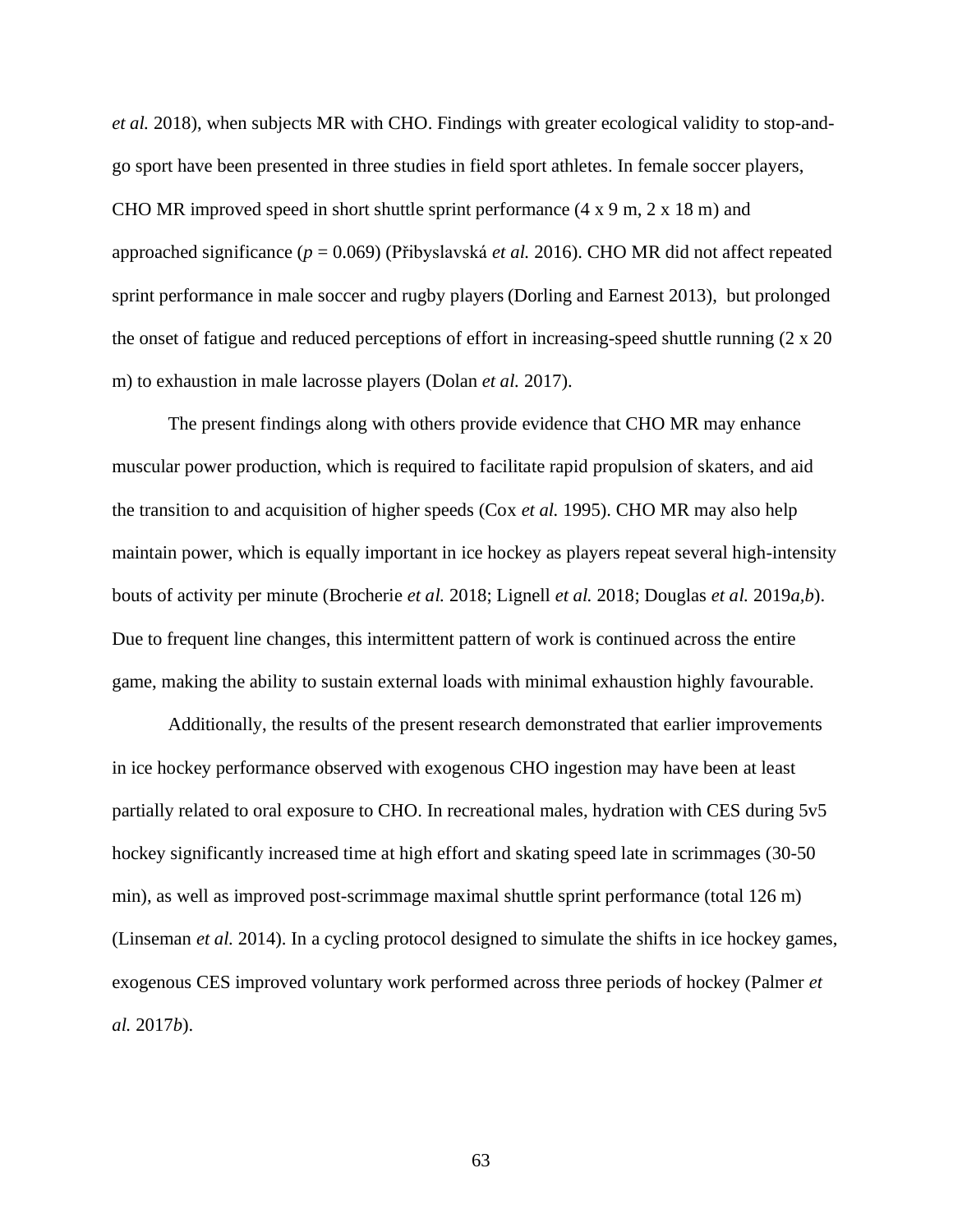Though the present performance improvements induced with CHO MR in OT were not large, it is proposed that the collective effects could have a worthwhile impact on the outcome of ice hockey games that extend past regulation. In high-level hockey competition, OT is a common occurrence and the game is immediately won and ended by the team that scores first (Rosenberg *et al.* 2021). This structure is unforgiving to mistakes, which makes maximal effort and superior performance over the opponent compulsory for success. Therefore, the use of CHO MR as a potential physical performance aid could be extremely valuable in situations that extend past regulation.

### *5.1.3 Possible Explanation for External Load Improvements*

Consumption of exogenous CHO has been established to enhance exercise performance prior to contributions of peripheral substrate availability being limiting in contracting muscle (Juekendrup *et al.* 1997; Carter *et al.* 2004a). Thus, it was theorized that afferent information pertaining to imminent fuel availability had the capability to modify efferent motor information (Gant *et al.* 2010; Turner *et al.* 2014). A special class of oral receptors that sense the energy content of CHO were identified and proven to facilitate increased excitability of brain neural regions involved with reward, motivation, and motor control during voluntary contraction and task-specific actions (Chambers *et al.* 2009; Gant *et al.* 2010; Turner *et al.* 2014; Lim *et al.* 2019). Essentially, the presence of CHO in the mouth increases sensorimotor cortex activity, which attenuates declines in motor function and neural drive to contracting muscle that are associated with fatigue (Taylor *et al.* 2006; Hargreaves *et al.* 2008; Gant *et al.* 2010; Turner *et al.* 2014). Notably, this response appears to be greatest when energy status is low (Gant *et al.* 2010; Turner *et al.* 2014; Durkin *et al.* 2021)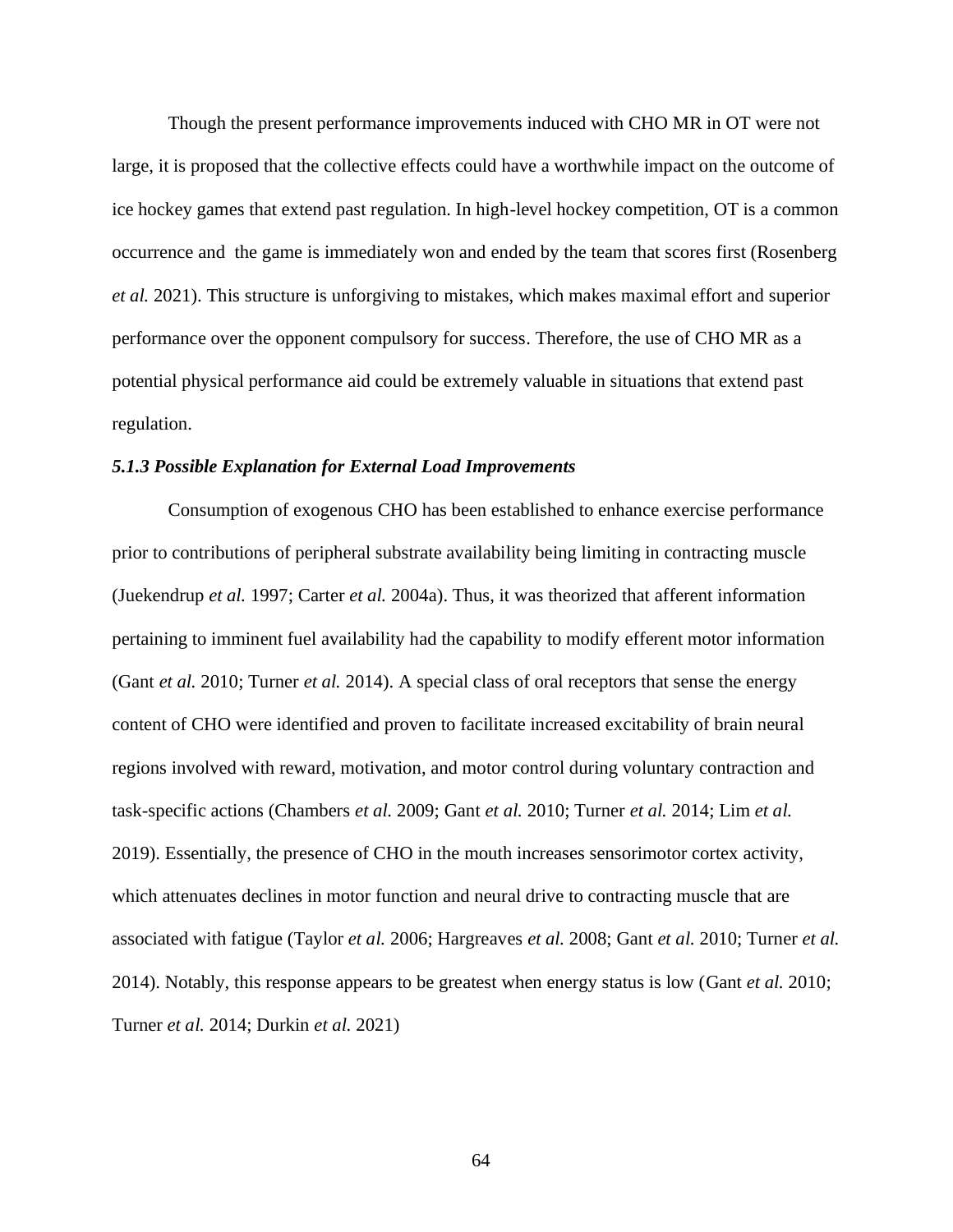## **5.2 INTERNAL LOAD**

#### *5.2.1 Heart Rate and TRIMP*

In the present study, there was no difference between MR conditions in peak HR, mean HR or TRIMP within the three regulation periods. However, all three metrics were greater in the second and third periods compared to the first, indicating the development of fatigue. In U18 AAA males, 3v3 was determined to be the most demanding small-sided game protocol (vs. 1v1, 2v2, 4v4), and based on HR, produced similar physiological intensity to regular 5v5 game shifts (Lauchame *et al.* 2017).

There were no differences in peak HR, mean HR or TRIMP between MR conditions in OT, despite a greater external load with CHO MR. So, in spite of more work being done with CHO MR, HR responses were not increased, and oral sensing of CHO did not appear to have an effect on physiological measures of internal load. However, dependent on LPS software, HR was observed across entire periods instead of a shift-by-shift basis. As a result, average HR and TRIMP were reflective of both active and rest time. It is possible that this could have confounded effects between MR conditions. Thus, future research should examine mean shift and recovery HRs separately (Jackson *et al.* 2016, 2017).

## *5.2.2 Ratings of Perceived Exertion*

In regulation, RPE was higher in periods 2 and 3 compared to period 1, but there was no difference between MR conditions. There was also no difference between conditions in OT, despite enhanced physical performance with CHO MR.

In previous hockey research, ingestion of exogenous CHO effectively mitigated increasing RPE values over time while also enhancing physical performance (Linseman *et al.* 2014; Palmer *et al.* 2017*b*; Driscoll *et al.* 2020; McCarthy *et al.* 2020). However, in most cases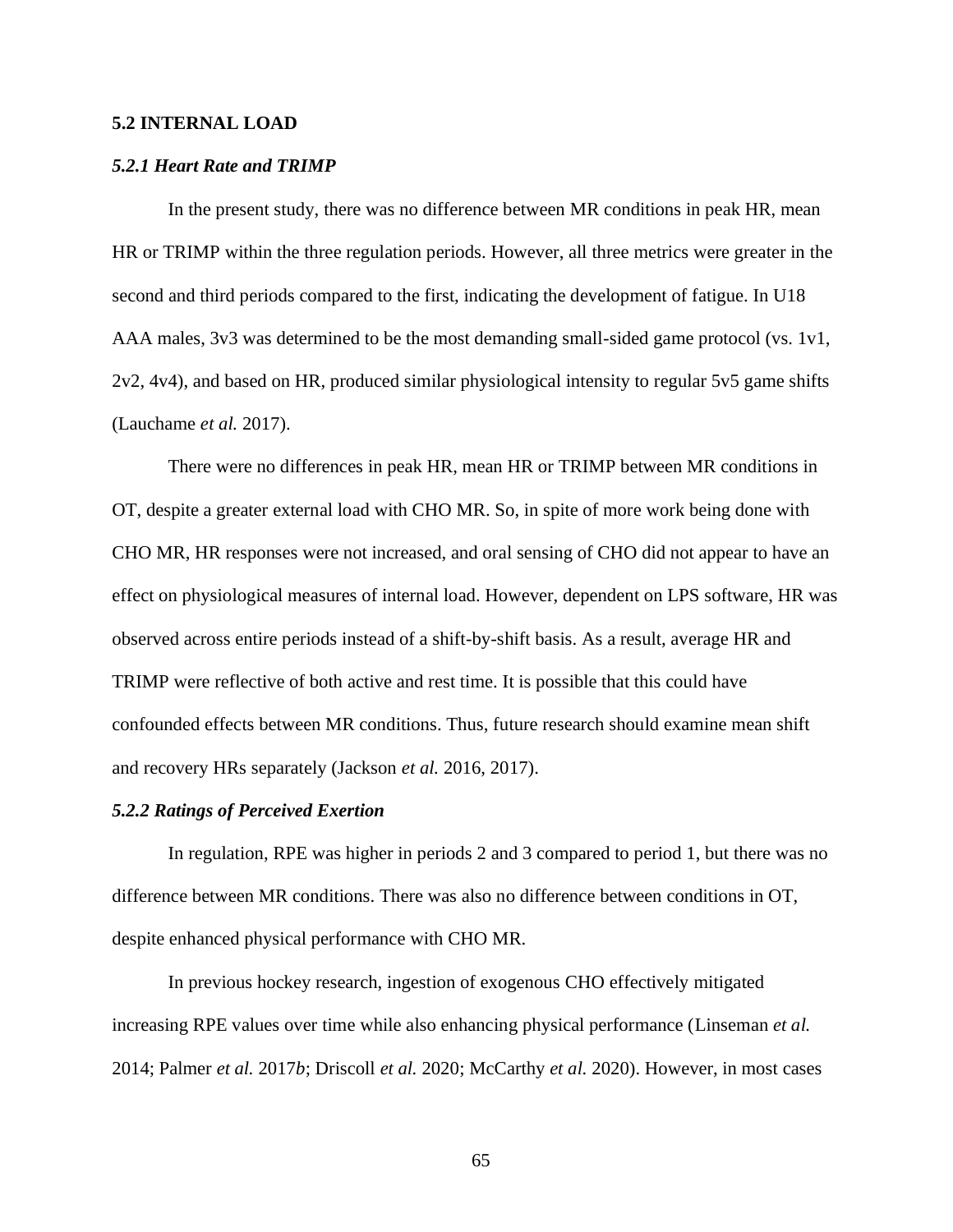this was in comparison to mild dehydration. Only one study has shown further benefit with CHO compared to hydration with water, but this was in goaltenders (McCarthy *et al.* 2020).

Nonetheless, the results of the present study in OT with the same RPE for greater work are a common observation in the majority CHO MR exercise research (Carter *et al.* 2004*b*; Chambers *et al.* 2009; Jeukendrup 2013). It has been known that oral sensing of CHO activates areas of the brain associated with reward and motivation. Thus, earlier studies proposed that CHO MR decreases athlete perceptions of effort and fatigue, which allows them to perform more work while identifying similar rates of exertion to PLA conditions. This effect may have contributed to the observable performance improvements with CHO MR in small-sided 3v3 ice hockey.

### **5.3 HOCKEY-SPECIFIC METRICS**

MR conditions were randomized within lines and teams for every scrimmage. This limited the ability to make meaningful observations regarding hockey-specific metrics, as it is possible that one player's performance could have had a negative or positive effect on other players. In future, it may be advantageous to have one team perform MR with the same condition and the other team be a no MR control. This way the collective effects of CHO versus PLA MR on hockey-specific metrics could be compared between scrimmages.

No differences were found in goals, assists, or shot attempts between MR conditions within any regulation period in this study. In OT, players had a higher number of assists when MR with CHO versus PLA.

In previous work by our lab, it had been discovered that consumption of exogenous CES reduced the number of turnovers and improved pass completion in 5v5 scrimmage, indicating a possible central effect of exogenous CHO on mental acuity and decision making (Linseman *et al.*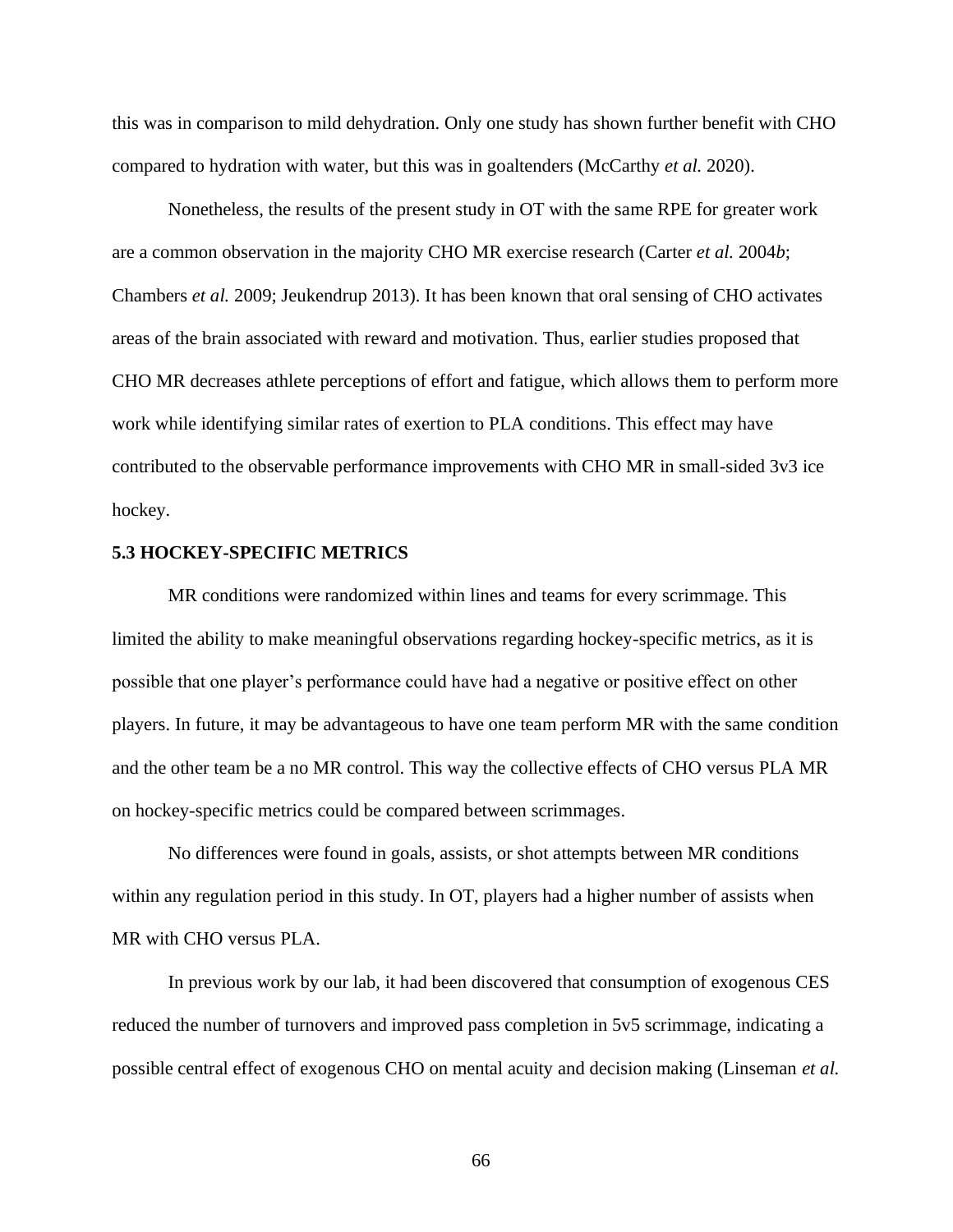2014). This was in comparison to a no-fluid condition, which made it impossible to determine whether these effects were due to increased cortical activity from oral sensing of CHO, provision of CHO as fuel for the brain, mitigation of dehydration, or some combination of these factors. However, in male and female basketball players, mental function measured by performance in a motor-skills test was significantly improved when CES was consumed compared to PLA during a modified LIST protocol (4 x 18 min; walking, jogging, running, jumping) (Welsh *et al.* 2002). Thus, it appears that exogenous CHO has at least some effect on sport-specific skills.

In addition to having better MR controls, it would be worthwhile to conduct further MR research in hydrated skaters in 5v5 hockey scrimmage to determine whether the oral-sensing of CHO might improve hockey-specific metrics when fatigue is exacerbated.

## **5.4 PRACTICAL APPLICATIONS**

CHO MR is a simple practice that can easily be added to athlete nutrition and hydration regimes during ice hockey to facilitate heightened physical performance, maintain perceptions of effort and possibly improve decision making in situations where fatigue is greatest, such as the third period, OT, and shootouts. For similar reasons, CHO MR might also be a valuable practice prior to power plays and penalty kills. The ability to enhance speed and power production in these situations would be particularly advantageous, as the uneven number of players on the ice awards greater space and opportunities for offensive chances (Douglas and Kennedy 2020).

Though the results of this study demonstrated that ingestion of CHO is not necessary to attain beneficial effects, swallowing after MR may be a more realistic practice for many athletes in real-world competitions (Burke and Maughan 2015). Drinking a CES throughout IHI sport is simple way to introduce oral CHO exposure, but it can also help prevent or alleviate the negative effects of dehydration by replenishing fluids and electrolytes lost through sweat (Williams and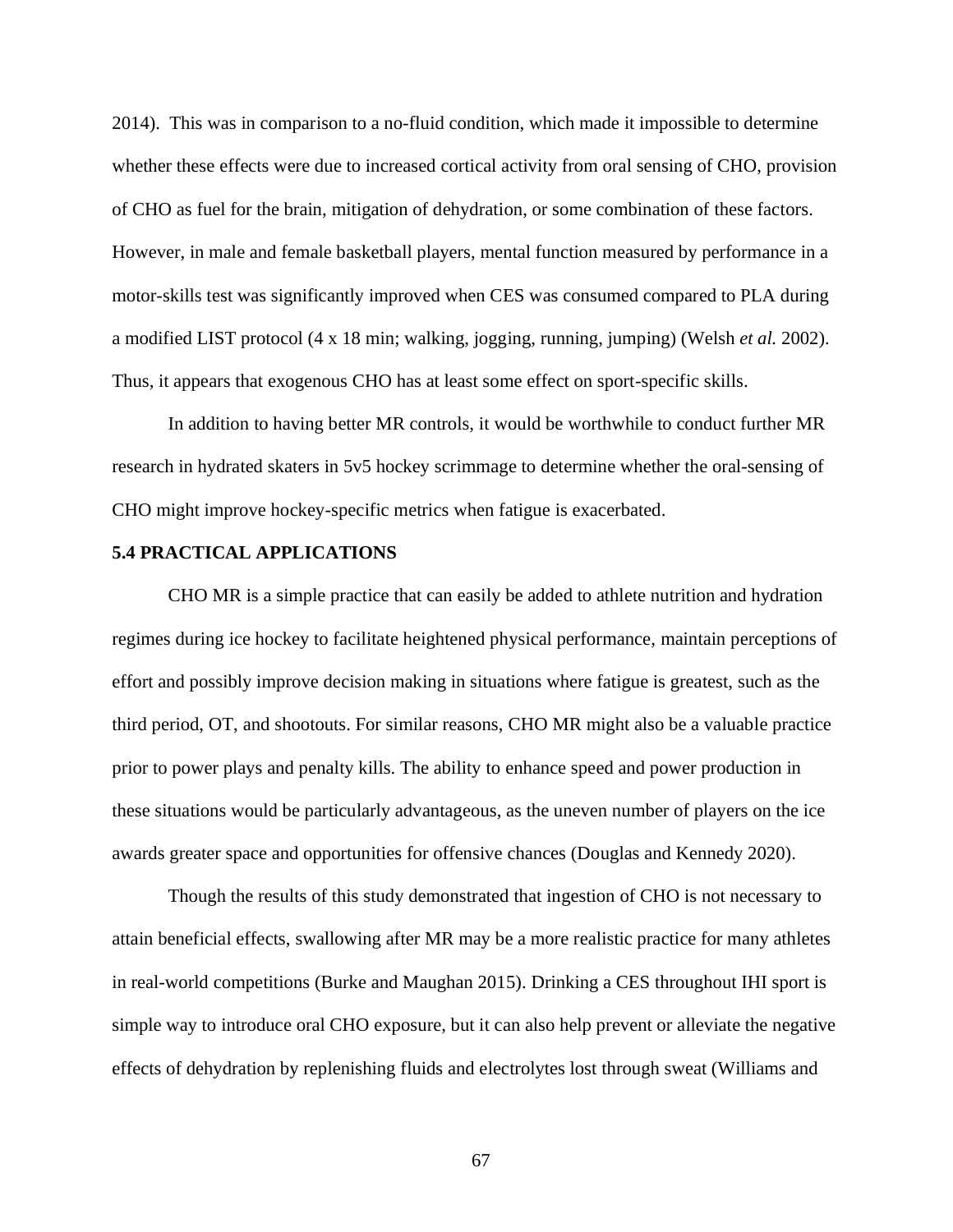Rollo 2015). In addition, several IHI team sports have matches that exceed 60 min, at which point consumption of exogenous CHO would be an additional fuel source and contribute to CHO oxidation rates (Krings *et al.* 2017). It is possible that exogenous CHO could be beneficial before this time point in ice hockey, as there was extreme glycogen depletion across only 24 min of TOI in international 5v5 competition (Vigh-Larsen *et al.* 2020).

In spite of these benefits, there are still some instances where expectoration of MR solutions may be a favourable practice for some individuals. Although exercising under fasted conditions is generally discouraged in real-life competition scenarios, the behaviour was frequently observed at early morning practices in the college athlete demographic (Přibyslavská *et al.* 2016; Clarke *et al.* 2017; Dolan *et al.* 2017). Common reasons for athletes to avoid CHO consumption before or during training and competition include time constraints and fear of experiencing GI discomfort. CHO MR therefore provides an outlet to attain the benefits of oral CHO exposure whilst ingesting minimal or no CHO.

There are not any clear performance decrements associated with carbohydrate MR identified in IHI exercise or sport literature. Ideally, carbohydrate supplementation practices (MR and/or ingestion) should be customized based on individual preferences and designed to meet the needs of each athlete (Burke *et al.* 2011). Regimes should be tailored frequently to correspond to the requirements of daily training and anticipated workloads.

#### **5.5 LIMITATIONS AND FUTURE DIRECTIONS**

The majority of limitations in this thesis were a product of the COVID-19 pandemic. Social distancing guidelines and restrictions on in-person gatherings affected study length, number of trials, trial size and scrimmage protocol.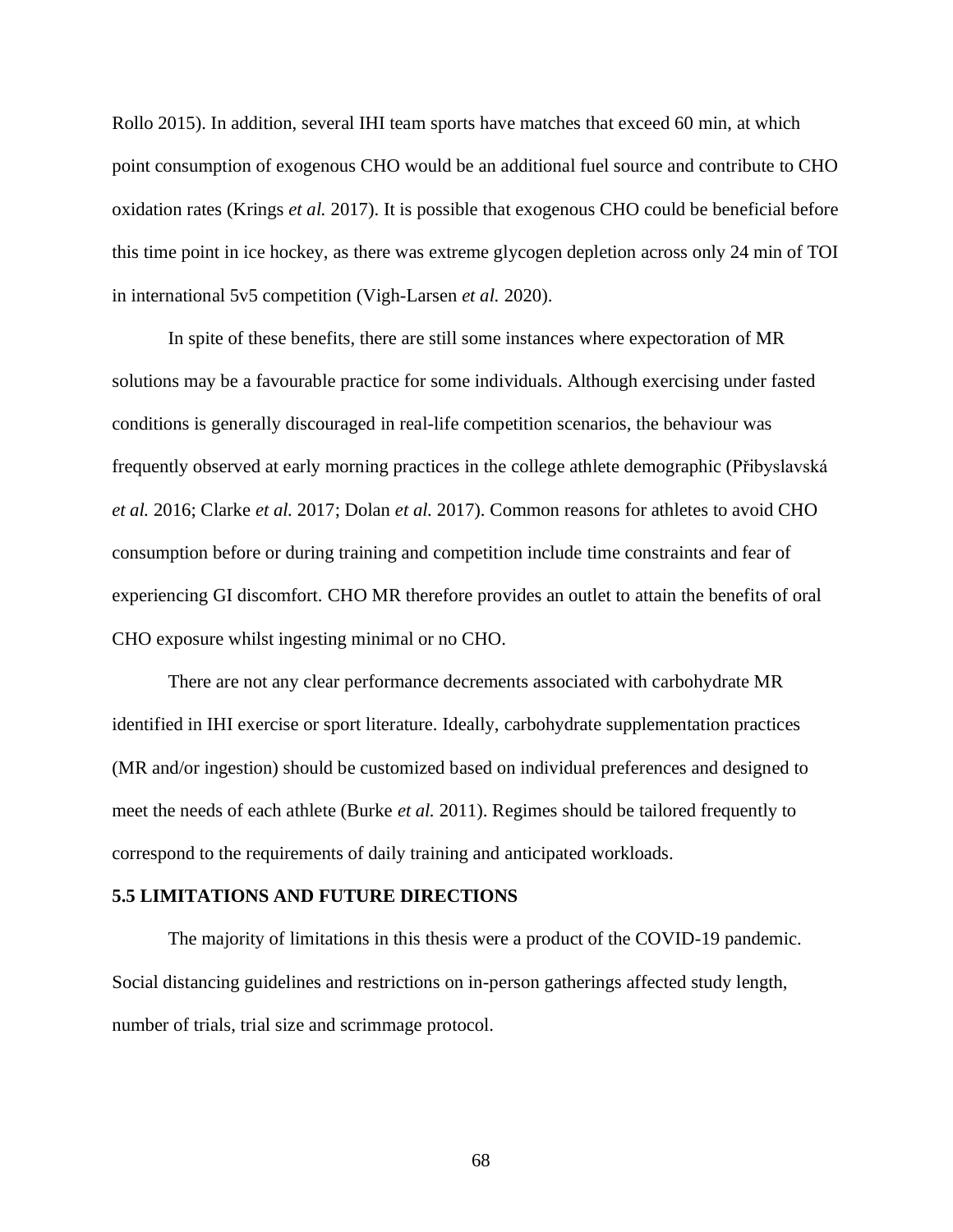In the initial design for this study, scrimmages were meant to replicate elite male competition and take place on full-ice. Regulation periods would have been the same duration, but 5v5. OT periods would have been 3v3 and shortened to ~6 min instead of 12 min, since OT in the elite male population is typically  $\leq$  5 min. Teams would still rotate two lines, but shift and rest length would be only 1 min.

Though small-sided 3v3 hockey is played at high-intensity, the protocol has less ecological validity as movement patterns and game play strategies vary from conventional 5v5 competition (Lachaume *et al.* 2017). Increased proximity between skaters meant there was rarely opportunities for breakaways and odd-man rushes compared to full-ice hockey. In addition, reduced space may have prevented several athletes from achieving their true maximum skating speed and limited the distance and duration of high-intensity actions.

The values of many external load variables may have also been manipulated by shiftlength (2 min), which was substantially longer than typical shift length (30-80 s) in elite male 5v5 competition (Brocherie *et al.* 2018; Lignell *et al.* 2018; Vigh-Larsen *et al.* 2020). In international U20 males, significant disruption of anaerobic energy pathways occurred within 1 minute of playing time (Vigh-Larsen *et al.* 2020). Thus, it is plausible that by the second minute of shifts skaters in the present study were heavily reliant on the aerobic system, and under these circumstances skating at low-intensities would be most feasible (Hargreaves and Spriet 2020).

For these reasons future research should adopt a 5v5 scrimmage protocol and a work-torest ratios that mimics competition to strengthen the validity of the present study findings. Tailoring the original study design, teams should have 3 lines each. This would allow for 2 min of rest between shifts, which is more characteristic of elite male game-play (Vigh-Larsen *et al.* 2020). The inclusion of an OT period would remain beneficial, as it is a common occurrence in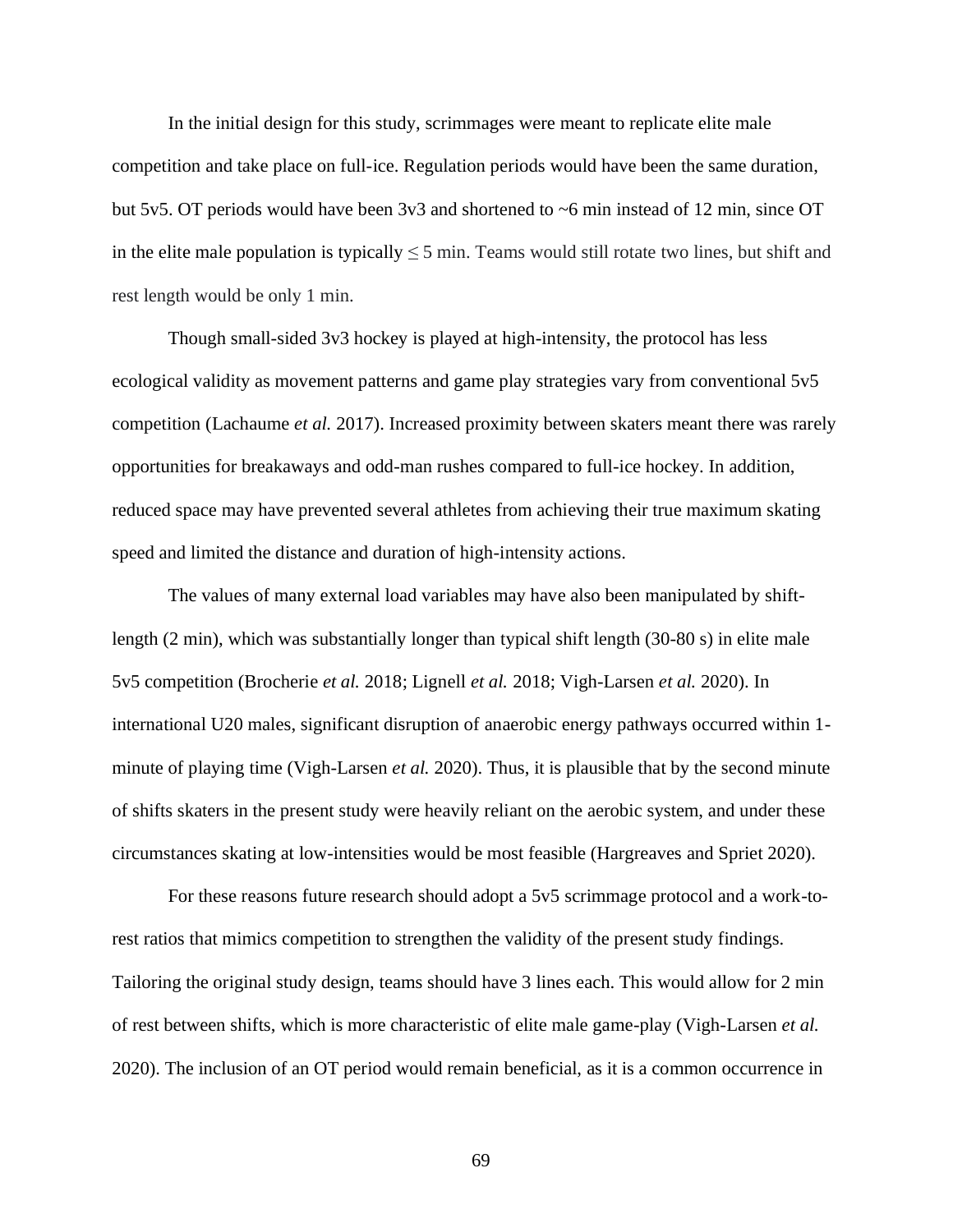professional hockey (Rosenberg *et al.* 2021). However, there are two possible approaches to take. The first adheres to the original study protocol, which mimics regular season OT in elite males. The second approach would be to have a fourth 20-min period of 5v5 hockey, as this is the OT period structure used in playoffs. Performance in the latter is especially important, as games have particularly high-stakes, and loss can lead to elimination of a team from the postseason.

Another component of the initial design that was modified was the number of conditions. In addition to CHO and PLA MR, there was supposed to be CHO and PLA ingestion in trials. This would have targeted the findings of previous hockey research, which questioned whether the performance benefits observed with ingestion of exogenous CHO were due to oral exposure to CHO alone, or if there might be an additive effect with MR and ingestion (Linseman *et al.* 2014; Palmer *et al.* 2017b; McCarthy *et al.* 2020). Future research should include parameters of CHO MR alone, CHO ingestion alone, and combination of CHO MR and ingestion in hydrated players to gain a better understanding of how to optimally administer exogenous CHO to enhance ice hockey performance.

Since the effects of CHO MR were not apparent until late in the scrimmage protocol, oral sensing of CHO in the first and second period may have no value. This was a similar observation in CES ingestion trials in earlier research (Linseman *et al.* 2014). The magnitude of effects invoked from oral sensing of CHO appear to be related to state of fatigue (Gant *et al.* 2010; Turner *et al.* 2014; Durkin *et al*. 2021). Moving forward, it should be examined whether similar performance enhancements can be induced when MR is performed only in the third and OT periods. If this protocol is effective, it would be a more efficient practice in real world competitions.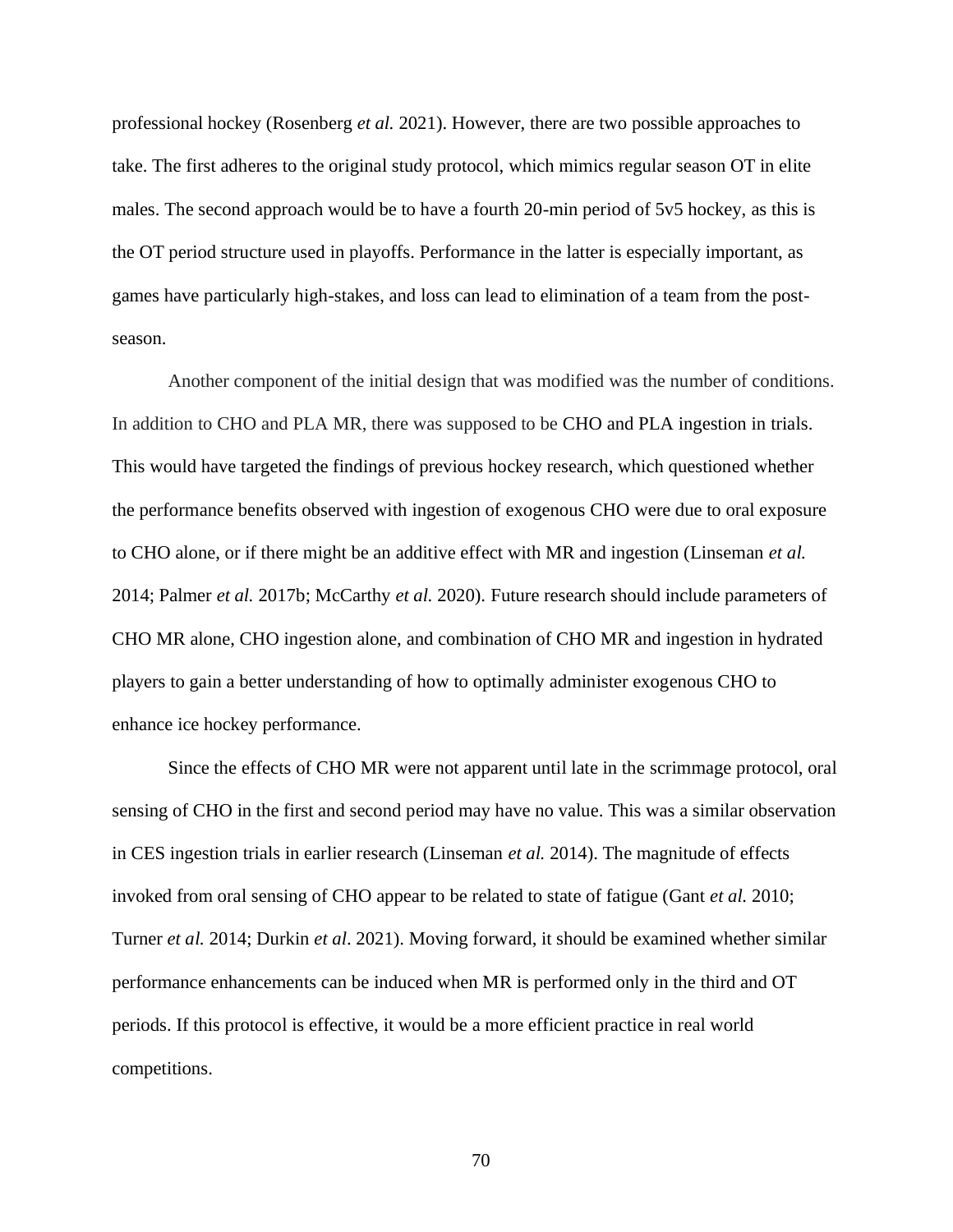A strength of the current protocol was its sport-specificity, but it could be advantageous to include controllable performance tests between scrimmage periods in future studies. This would permit analyses of the effects of CHO MR on external load without movement pattern biases from game score or opposition skill. This protocol has previously been implemented in other ice hockey research (Linseman *et al.* 2014; Vigh-Larsen *et al.* 2020).

In addition to the above recommendations, future ice hockey and MR research would benefit considerably from the inclusion of female participants. There is a paucity of MR research that includes female participants, including only one IHI sport study (Přibyslavská *et al.* 2016). There was evidence in the latter that CHO MR could improve performance in female athletes, but this cannot be confirmed until further research is performed in this population. In the general pool of ice hockey literature, there is slightly greater number of studies that examine the female population (Jackson *et al.* 2016; Douglas *et al.* 2019*a,b*). However, these are predominately characterization studies, which therefore identifies a gap in the literature pertaining to the use of performance enhancing strategies and substances in female ice hockey players.

## **5.6 CONCLUSIONS**

This is the first study to demonstrate multiple significant physical performance enhancements with CHO MR in a real-world, IHI sport scrimmage, and the only study to examine CHO MR in ice hockey. There was considerable development of fatigue in regulation, but benefits of CHO MR were not observed until OT. In the latter, distance skated at highintensity, peak speed and number of sprints were higher, and distance skated at very slow speed was lower, when players MR with CHO compared to PLA. It is proposed that improvements in external load were associated with increased motor function stemming from alteration of central control by oral CHO receptors. Despite greater external load in OT with CHO MR, there were no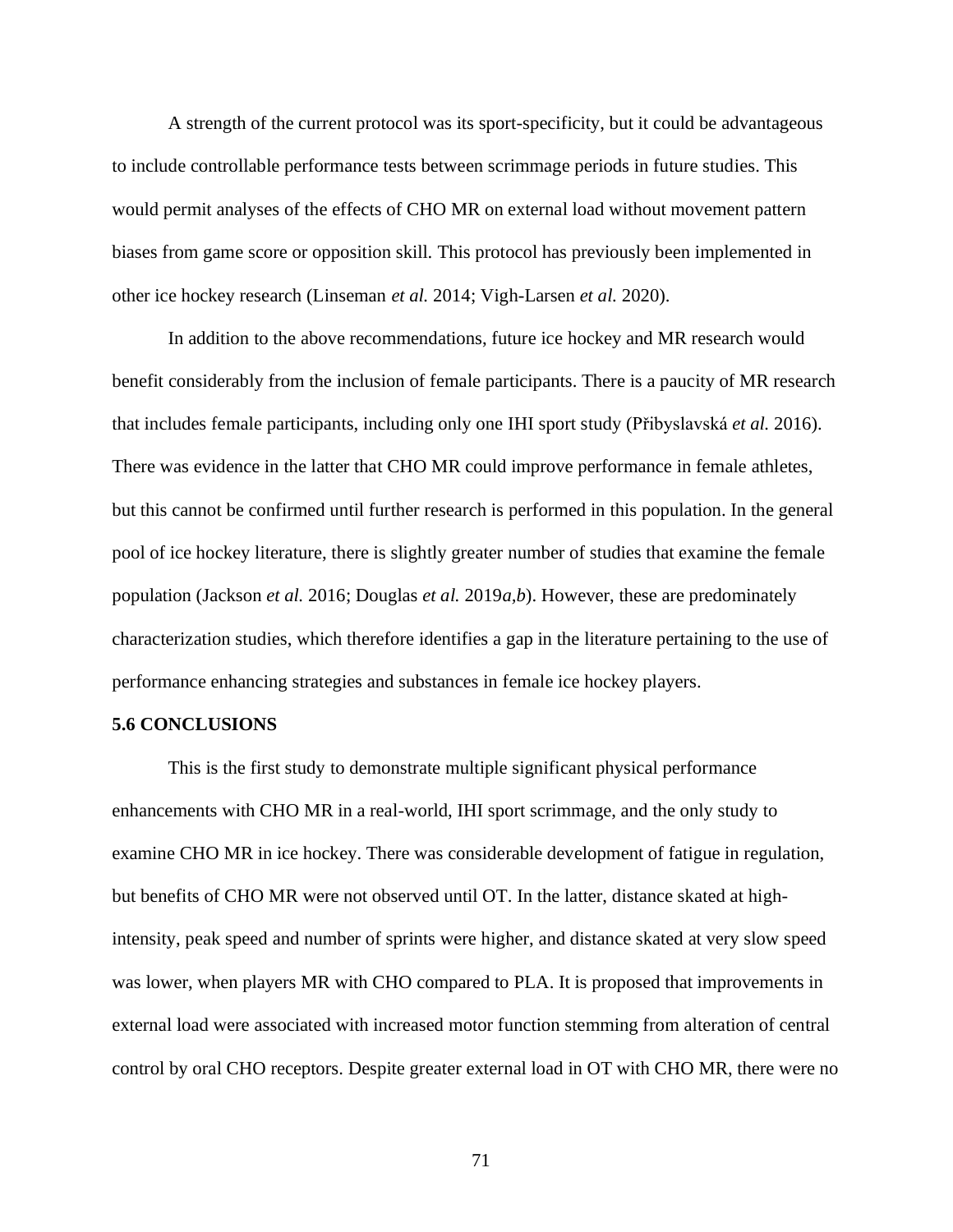differences in physiological or psychophysiological measures of internal load between MR conditions. However, evidence suggests that CHO MR may have decreased athlete perceptions of effort, allowing them to perform at higher workloads while identifying similar levels of exertion to PLA. The number of assists in OT were also increased with CHO MR, but randomization of subject conditions within lines makes it difficult to confirm whether CHO MR might improve other aspects of hockey-specific performance. The movement patterns and strategies of small-sided 3v3 hockey vary greatly from standard 5v5 competition, therefore future MR research is warranted in this area. Nonetheless, there is apparent improvement in speed and power production across short distances and durations with CHO MR, which is advantageous in any style of scrimmage. In conclusion, the results of this study suggest that CHO MR may be a valuable practice to protect against decrements in external load with increased playing time in ice hockey.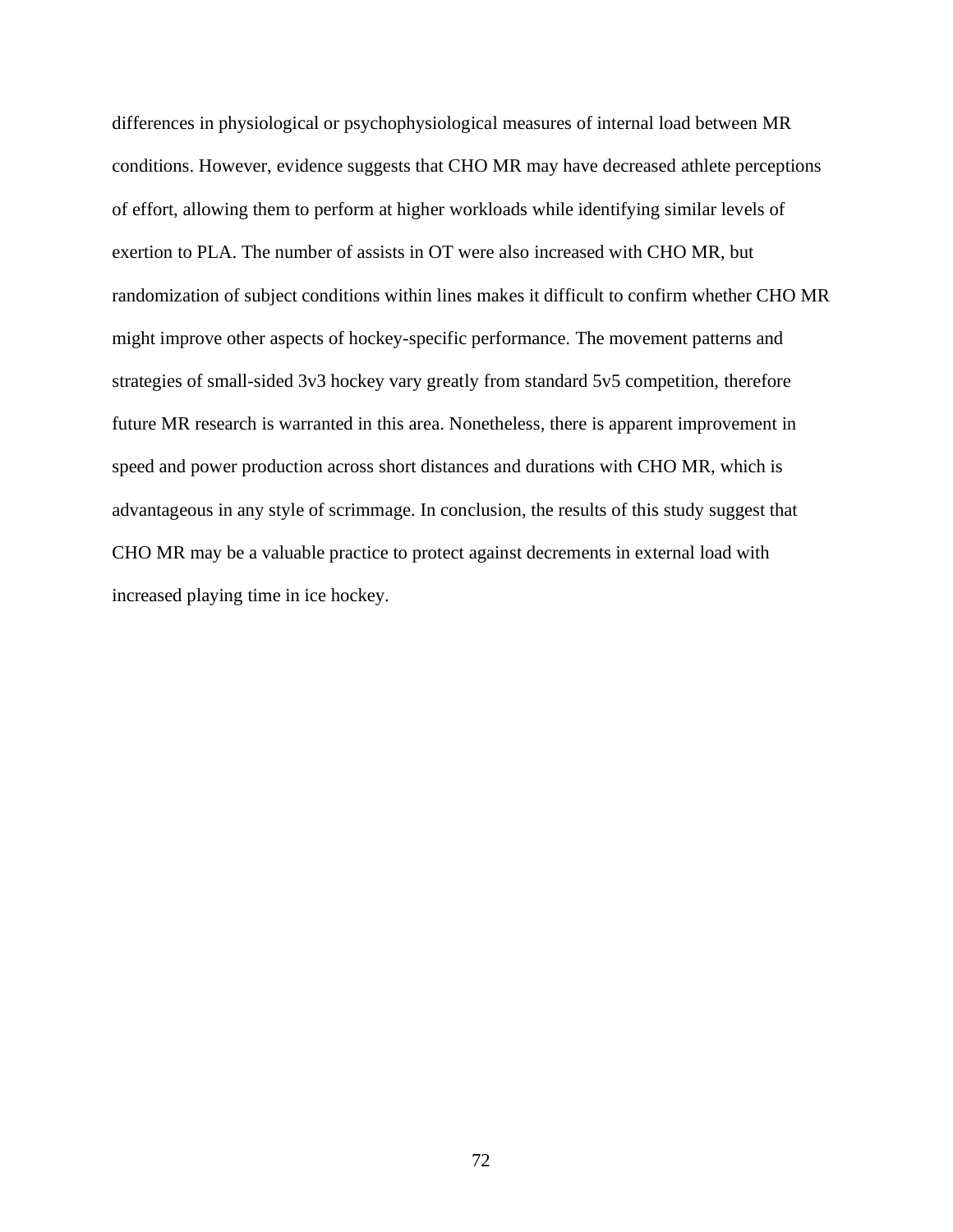# **REFERENCES**

Akermark C, Jacobs I, Rasmusson M, Karlsson J. Diet and muscle glycogen concentration in relation to physical performance in Swedish elite ice hockey players. *Int J Sports Nutr*. 1996;6(3):272–284.

Banister EW, Calvert TW. Planning for future performance: implications for long term training. *Can J Appl Sports Sci.* 1980;5(3):170-176.

Barris S, Button C. A review of vision-based motion analysis in sport. *Sports Med*. 2008;38(12):1025-1043.

Batchelder BC, Krause AB, Seegmiller JG, Starkey CA. GI temp increases and hypohydration exists after collegiate men's ice hockey participation. *J Strength Cond Res.* 2010;24(1):68–73.

Beaven CM, Maulder P, Pooley A, Kilduff L, Cook C. Effects of caffeine and carbohydrate mouth rinses on repeated sprint performance. *Appl Physiol Nutr Metab.* 2013; 38(6):633-637.

Bigg JL, Gamble AS, Vermeulen TF, Boville SM, Eskedjian GS, Palmer MS, Spriet LL. Sweat loss and hydration habits of female Olympic, varsity and recreational ice hockey players. *Int J Sports Med.* 2019;40(06):416-422.

Boville S. Effects of on-ice mild dehydration on thermoregulation, performance and mental fatigue in female ice hockey players. MSc Thesis, University of Guelph; 2015.

Boyd LJ, Ball K, Aughey RJ. The reliability of MinimaxX accelerometers for measuring physical activity in Australian football. *Int J Sports Physiol Perform.* 2011;6(3):311-321.

Bracko MR, Fellingham GW, Hall LT, Fisher AG, Cryer W. Performance skating characteristics of professional ice hockey forwards. *Res Sports Med: Int J.* 1998;8(3):251-263.

Brietzke C, Franco-Alvarenga PE, Coelho-Júnior HJ, Silveira R, Asano RY, Pires FO. Effects of carbohydrate mouth rinse on cycling time trial performance: a systematic review and metaanalysis. *Sports Med.* 2019;49(1):57-66.

Brocherie F, Girard O, Millet GP. Updated analysis of changes in locomotor activities across periods in an international ice hockey game. *Biol Sport*. 2018;35(3):261–267.

Burke LM, Maughan RJ. The Governor has a sweet tooth–mouth sensing of nutrients to enhance sports performance. *Eur J Sports Sci*. 2015;15(1):29-40.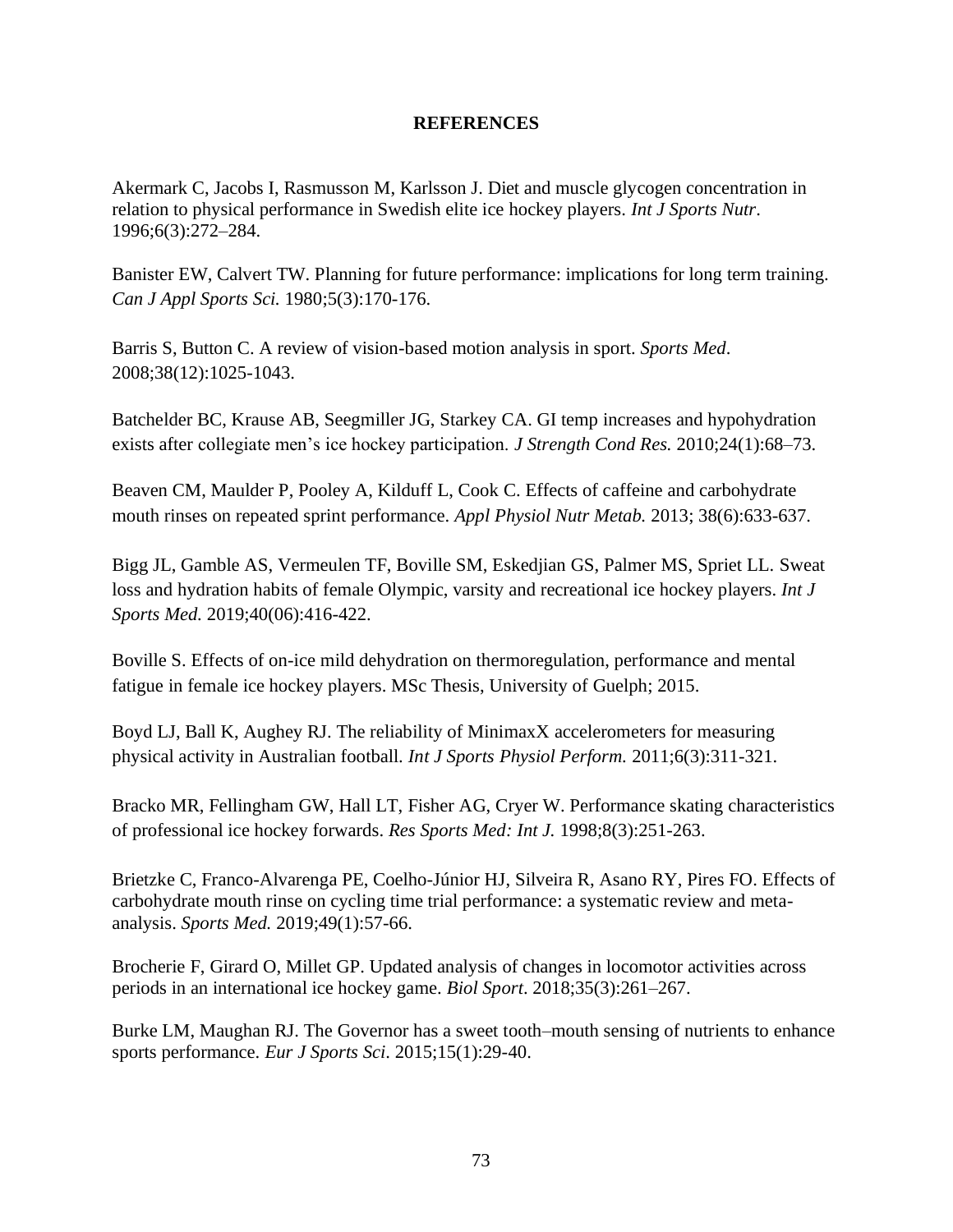Burr JF, Jamnik VK, Dogra S, Gledhill N. Evaluation of jump protocols to assess leg power and predict hockey playing potential. *J Strength Cond Res*. 2007;21(4):1139-1145.

Burr JF, Jamnik RK, Baker J, Macpherson A, Gledhill N, McGuire EJ. Relationship of physical fitness test results and hockey playing potential in elite-level ice hockey players. *J Strength Cond Res*. 2008;22(5):1535-1543.

Burr JF, Slysz JT, Boulter MS, Warburton DER. Influence of active recovery on cardiovascular function during ice hockey. *Sports Med-Open.* 2015;1(27):1-8.

Carter JM, Jeukendrup AE, Mann CH, Jones DA. The effect of glucose infusion on glucose kinetics during a 1-h time trial. *Med Sci Sports Exerc.* 2004a;36(9):1543-1550.

Carter JM, Jeukendrup AE, Jones DA. The effect of carbohydrate mouth rinse on 1-h cycle time trial performance. *Med Sci Sports Exerc.* 2004b;36(12):2107-2111.

Chambers ES, Bridge MW, Jones DA. Carbohydrate sensing in the human mouth: effects on exercise performance and brain activity. *J Physiol*. 2009;587(8):1779-1794.

Che Muhamed AM, Mohamed NG, Ismail N, Aziz AR, Singh R. Mouth rinsing improves cycling endurance performance during Ramadan fasting in a hot humid environment. *Appl Physiol Nutr Metab*. 2014;39(4):458-464.

Clarke ND, Hammond S, Kornilios E, Mundy PD. Carbohydrate mouth rinse improves morning high-intensity exercise performance. *Eur J Sports Sci.* 2017;17(8):955-963.

Coyle EF, Coggan AR, Hemmert MK, Ivy JL. Muscle glycogen utilization during prolonged strenuous exercise when fed carbohydrate. *J Appl Physiol*. 1986;61(1):165-172.

Cox MH, Miles DS, Verde TJ, Rhodes EC. Applied physiology of ice hockey. *Sports Med*. 1995;19(3):184–201.

Devenney S, Mangan S, Shortall M, Collins K. Effects of carbohydrate mouth rinse and caffeine on high-intensity interval running in a fed state. *Appl Physiol Nutr Metab.* 2018;43(5):517-521.

Dillman CJ, Stockholm AJ, Greer N. Movement and velocity patterns of ice hockey players during a game. In: *Sports Biomechanics Proceedings of the international symposium of biomechanics in sports*; Colorado Springs, CO.1984;189-194.

Dolan P, Witherbee KE, Peterson KM, Kerksick CM. Effect of carbohydrate, caffeine, and carbohydrate+ caffeine mouth rinsing on intermittent running performance in collegiate male lacrosse athletes. *J Strength Cond Res.* 2017;31(9):2473-2479.

Dorling JL, Earnest CP. Effect of carbohydrate mouth rinsing on multiple sprint performance. *J Int Soc Sports Nutr.* 2013;10(1):1-8.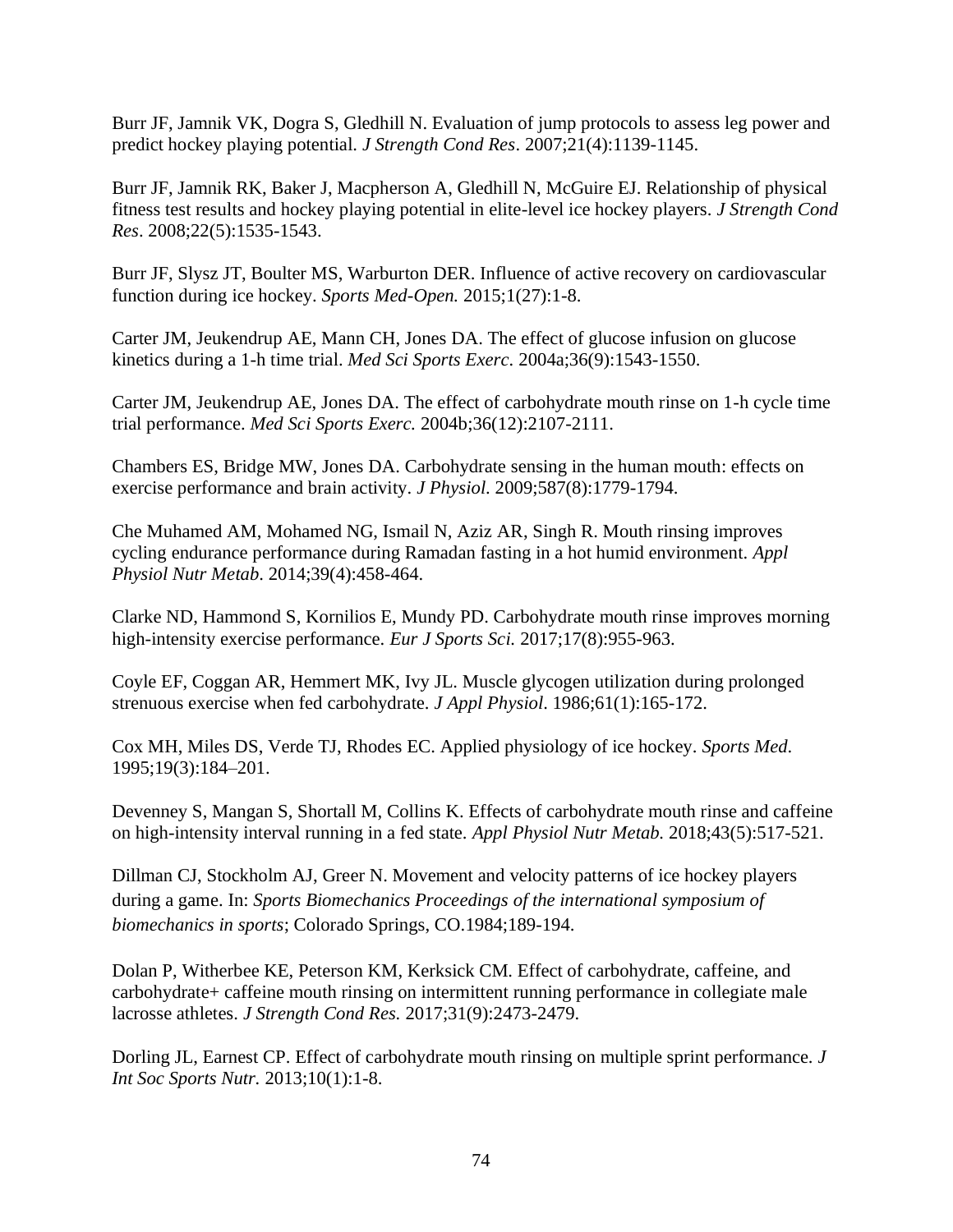Douglas A, Johnston K, Baker J, Rotondi MA, Jamnik VK, Macpherson AK. On-ice measures of external load in relation to match outcome in elite female ice hockey. *Sports*. 2019*a*;7(7):173.

Douglas A, Rotondi MA, Baker J, Jamnik VK, Macpherson AK. On-ice physical demands of world-class women's ice hockey: from training to competition. *Int J Sports Physiol Perf.*  2019*b*;14(9):1227-1232.

Douglas AS, Kennedy CR. Tracking in-match movement demands using local positioning system in world-class men's ice hockey. *J Strength Cond Res.* 2020;34(3):639-646.

Driscoll RL, McCarthy DG, Palmer MS, Spriet LL. Mild dehydration impaired intermittent sprint performance and thermoregulation in females. *Appl Physiol Nutr Metab.* 2020;45(9):1045- 1048.

Durkin M, Akeroyd H, Holliday A. Carbohydrate mouth-rinse improves resistance exercise capacity in glycogen lowered state. *Appl Physiol Nutr Metab.* 2021;46(2):126-132.

Fares EJ, Kayser B. Carbohydrate mouth rinse effects on exercise capacity in pre-and postprandial States. *J Nutr Metab.* 2011;1-6.

Foskett A, Williams C, Boobis L, Tsintzas K. Carbohydrate availability and muscle energy metabolism during intermittent running. *Med Sci Sports Exerc.* 2008;40(1):96-103.

Gaitanos GC, Williams C, Boobis LH, Brooks S. Human muscle metabolism during intermittent maximal exercise. *J Appl Physiol.* 1993;75(2):712-719.

Gamble ASD, Bigg JL, Vermeulen TF, Boville SM, Eskedjian GS, Jannas-Vela S, Whitfield J, Palmer MS, Spriet LL. Estimated sweat loss, fluid and carbohydrate intake, and sodium balance of male major junior, AHL, and NHL players during on-ice practices. *Int J Sports Nutr Exerc Metab*. 2019;29(6):612-619.

Gamble ASD, Bigg JL, Pignanelli C, Nyman DLE, Burr JF, Spriet LL. Reliability and validity of an indoor local positioning system for measuring external load in ice hockey players. *Unpublished;* 2021.

Gant N, Stinear CM, Byblow WD. Carbohydrate in the mouth immediately facilitates motor output. *Brain Res*. 2010;1350:151-158.

Green H, Bishop P, Houston M, McKillop R, Norman R, Stothart P. Time-motion and physiological assessments of ice hockey performance. *J Appl Physiol.* 1976;40(2):159-163.

Green HJ. Glycogen depletion patterns during continuous and intermittent ice skating. *Med Sci Sports*. 1978;10(3):183-187.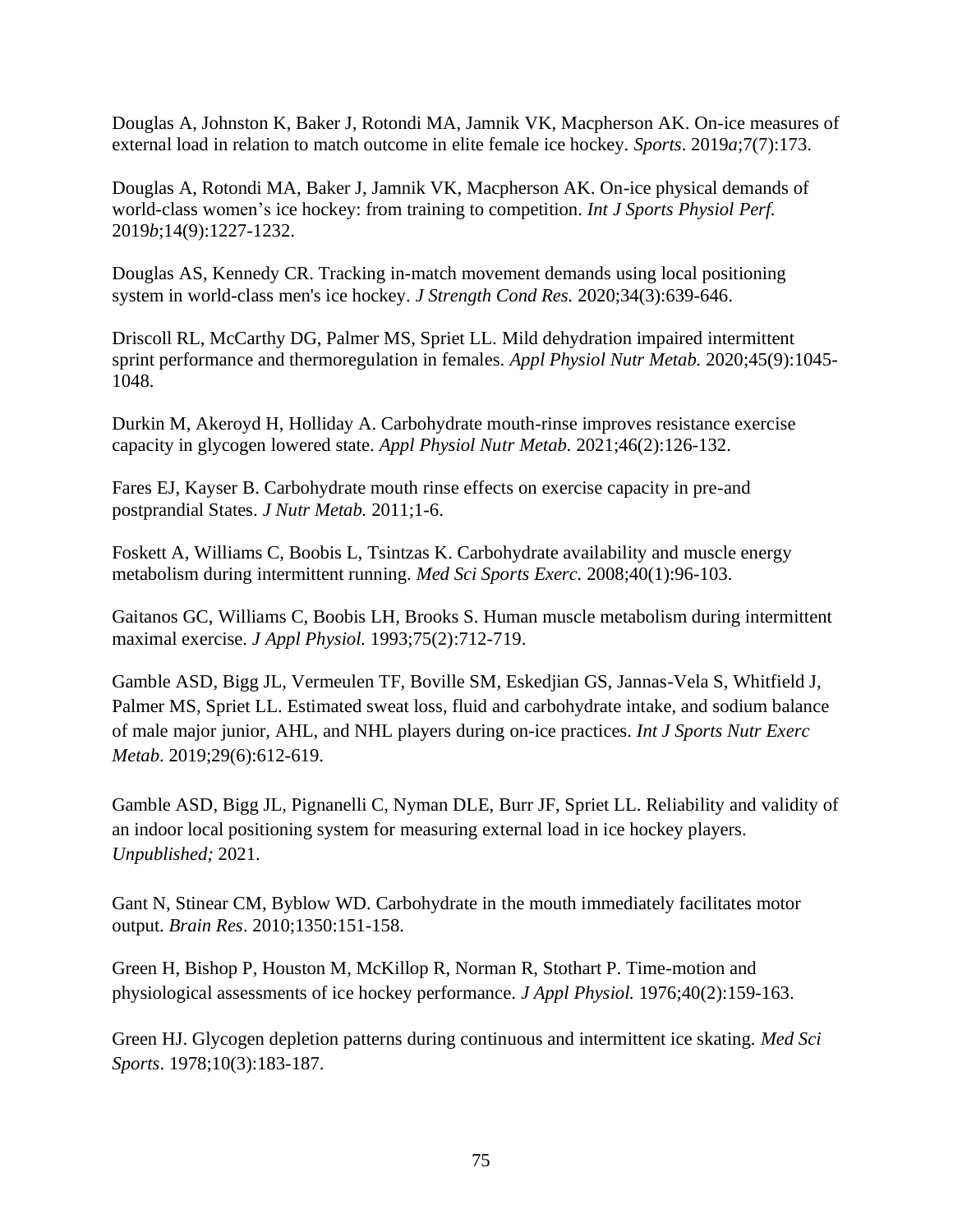Green HJ, Daub BD, Painter DC, Thomson JA. Glycogen depletion patterns during ice hockey performance. *Med Sci Sports*. 1978;10(4):289–293.

Green HJ. Metabolic aspects of intermittent work with specific regard to ice hockey. *Can J Appl Sport Sci.* 1979 Mar 1;4(1):29-34.

Greenhaff PL, Nevill ME, Soderlund K, Bodin K, Boobis LH, Williams C, Hultman E. The metabolic responses of human type I and II muscle fibres during maximal treadmill sprinting. *J Physiol.* 1994;478(1):149-155.

Hargreaves M. Fatigue mechanisms determining exercise performance: integrative physiology is systems biology. *J App Physiol*. 2008;104(5):1541-1542.

Hargreaves M, Spriet LL. Skeletal muscle energy metabolism during exercise. *Nat Metab*. 2020;2(9):817-828.

Hoppe MW, Baumgart C, Polglaze T, Freiwald J. Validity and reliability of GPS and LPS for measuring distances covered and sprint mechanical properties in team sports. *PloS One*. 2018;13(2):e0192708.

Jackson J, Snydmiller G, Game A, Gervais P, Bell G. Movement characteristics and heart rate profiles displayed by female university ice hockey players. *Int J Kin Sports Sci.* 2016;4(1):43-54.

Jackson J, Snydmiller G, Game A, Gervais P, Bell G. Investigation of positional differences in fitness of male university ice hockey players and the frequency, time spent and heart rate of movement patterns during competition. *Int J Kin Sports Sci.* 2017;5(3):6-15.

Jeukendrup AE. Carbohydrate intake during exercise and performance. *Nutrition*. 2004;20(7- 8):669-677.

Jeukendrup AE. Oral carbohydrate rinse: placebo or beneficial. *Curr Sports Med Rep.*  2013;12(4):222-227.

Jeukendrup A, Brouns FJ, Wagenmakers AJ, Saris WH. Carbohydrate-electrolyte feedings improve 1 h time trial cycling performance. *Int J Sports Med.* 1997;18(2):125-129.

Jentjens RL, Achten J, Jeukendrup AE. High oxidation rates from combined carbohydrates ingested during exercise. *Med Sci Sports Exerc.* 2004;36(9):1551-1558.

Kasper AM, Cocking S, Cockayne M, Barnard M, Tench J, Parker L, McAndrew J, Langan-Evans C, Close GL, Morton JP. Carbohydrate mouth rinse and caffeine improves high-intensity interval running capacity when carbohydrate restricted. *Eur J Sports Sci.* 2016;16(5):560-568.

Kayser B. Exercise starts and ends in the brain. *Eur J Appl Physiol.* 2003;90(3):411-419.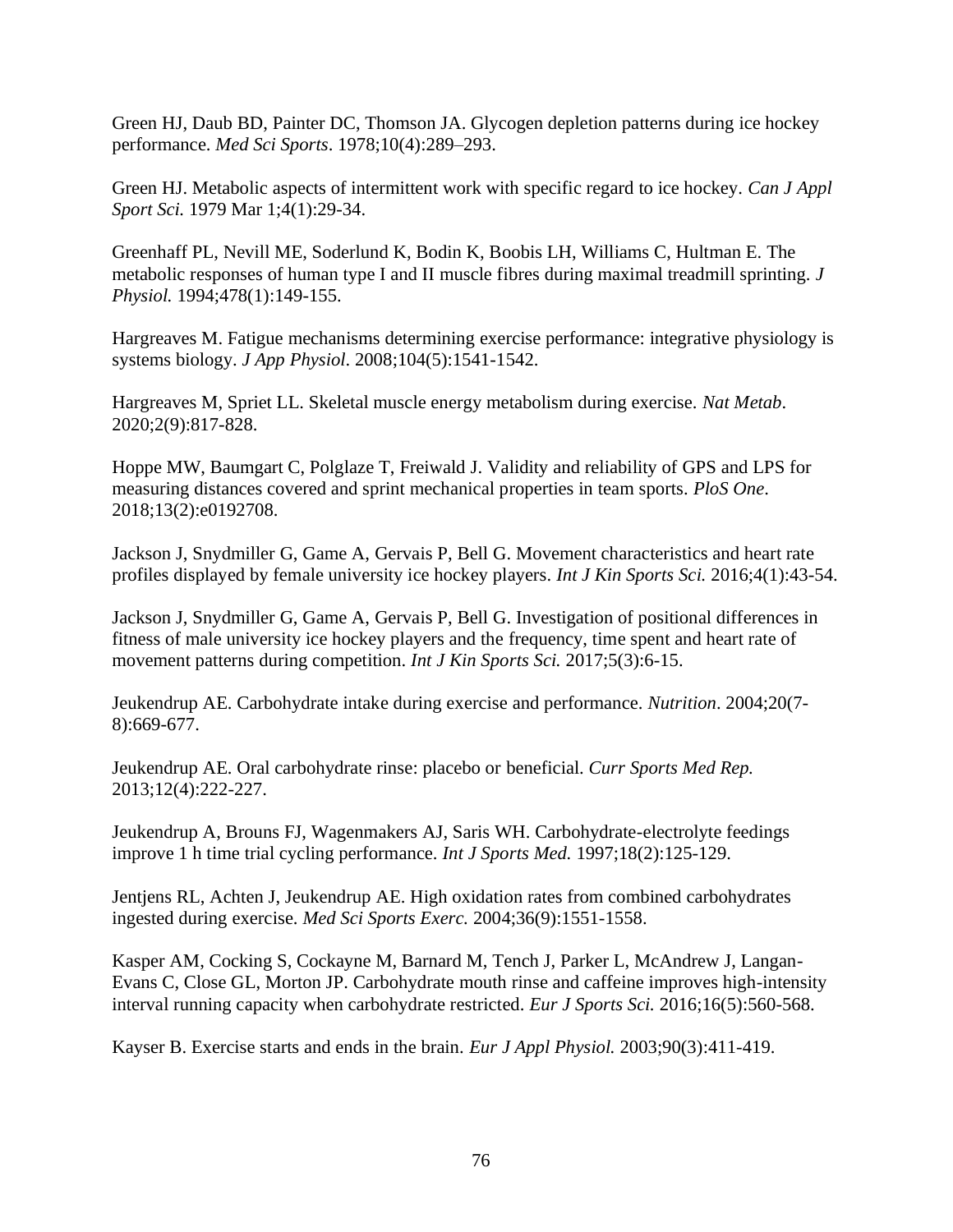Kringelbach ML. Food for thought: hedonic experience beyond homeostasis in the human brain. *Neuroscience*. 2004;126(4):807-819.

Krings BM, Peterson TJ, Shepherd BD, McAllister MJ, Smith JW. Effects of carbohydrate ingestion and carbohydrate mouth rinse on repeat sprint performance. *Int J Sport Nutr Exerc*. 2017;27(3);204-212.

Krustrup P, Mohr M, Amstrup T, Rysgaard T, Johansen J, Steensberg A, Pedersen PK, Bangsbo J. The yo-yo intermittent recovery test: physiological response, reliability, and validity. *Med Sci Sports Exerc.* 2003;35(4):697-705.

Krustrup P, Mohr M, Steensberg A, Bencke J, Kjaer M, Bangsbo J. Muscle and blood metabolites during a soccer game: implications for sprint performance. *Med Sci Sports Exerc*. 2006*a*;38(6):1165–1174

Krustrup P, Mohr M, Nybo L, Jensen JM, Nielsen JJ, Bangsbo J. The Yo-Yo IR2 test: physiological response, reliability, and application to elite soccer. *Med Sci Sports Exerc.* 2006*b*;38(9):1666–1673.

Lachaume CM, Trudeau F, Lemoyne J. Energy expenditure by elite midget male ice hockey players in small-sided games. *Int J Sports Sci Coach.* 2017;12(4):504-513.

Laurent CM, Fullenkamp AM, Morgan AL, Fischer DA. Power, fatigue, and recovery changes in national collegiate athletic association division I hockey players across a competitive season. *J Strength Cond Res*. 2014;28(12):3338-3345.

Lignell E, Fransson D, Krustrup P, Mohr M. Analysis of high-intensity skating in top-class ice hockey match-play in relation to training status and muscle damage. *J Strength Cond Res*. 2018;32(5):1303–1310.

Lim J, Pullicin AJ. Oral carbohydrate sensing: Beyond sweet taste. *Physiol Behav.* 2019;202:14- 25.

Linseman ME, Palmer MS, Sprenger HM, Spriet LL. Maintaining hydration with a carbohydrate-electrolyte solution improves performance, thermoregulation, and fatigue during an ice hockey scrim- mage. *Appl Physiol Nutr Metab*. 2014;39(11):1214–1221.

Logan-Sprenger HM, Palmer MS, Spriet LL. Estimated fluid and sodium balance and drink preferences in elite male junior players during an ice hockey game. *Appl Physiol Nutr Metab.*  2011;36(1):145-152.

McCarthy DG, Wickham KA, Vermeulen TF, Nyman DL, Ferth S, Pereira JM, Larson DJ, Burr JF, Spriet LL. Impairment of thermoregulation and performance via mild dehydration in ice hockey goaltenders. *Int J Sports Physiol Perf.* 2020;15(6):833-840.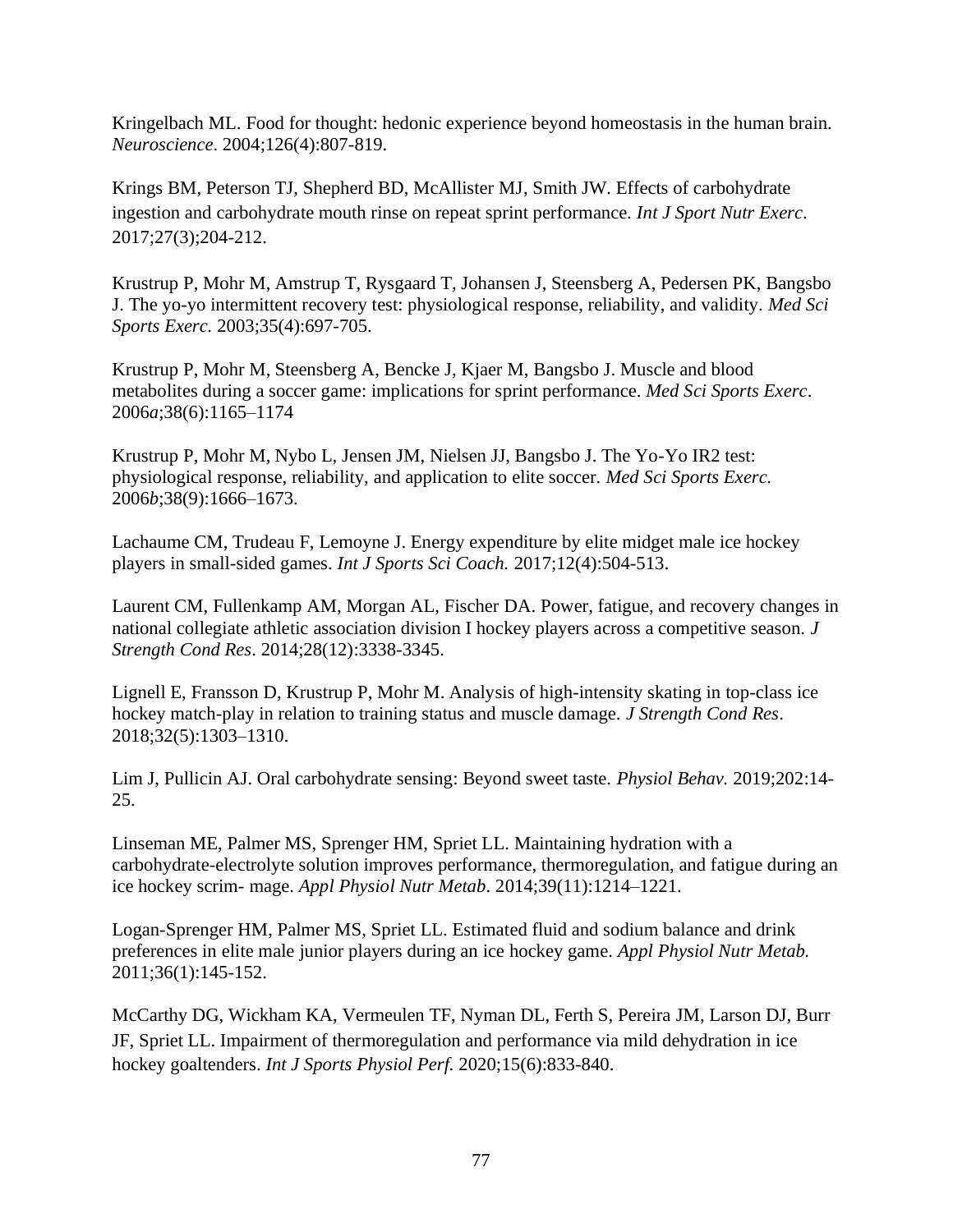McConell GK, Canny BJ, Daddo MC, Nance MJ, Snow RJ. Effect of carbohydrate ingestion on glucose kinetics and muscle metabolism during intense endurance exercise. *J App Physiol.*  2000;89(5):1690-1698.

McLaren SJ, Macpherson TW, Coutts AJ, Hurst C, Spears IR, Weston M. The relationships between internal and external measures of training load and intensity in team sports: a metaanalysis. *Sports Med.* 2018;48(3):641-658.

Montpetit RR, Binette P, Taylor AW. Glycogen depletion in a game-simulated hockey task. *Can J Appl Sport Sci*. 1979;4(1):43–45.

Montgomery DL. Physiology of ice hockey. *Sports Med*. 1988;5(2):99–126.

Montgomery DL. Physiological profile of professional hockey players-a longitudinal comparison. *Appl Physiol Nutr Metab.* 2006;31(3):181-185.

Nicholas CW, Williams C, Lakomy HK, Phillips G, Nowitz A. Influence of ingesting a carbohydrate-electrolyte solution on endurance capacity during intermittent, high-intensity shuttle running. *J Sports Sci.* 1995;13(4):283-290.

Nicholas CW, Tsintzas KO, Boobis LE, Williams CL. Carbohydrate-electrolyte ingestion during intermittent high-intensity running. *Med Sci Sports Exerc.* 1999;31(9):1280-1286.

Nicholas CW, Nuttall FE, Williams C. The Loughborough Intermittent Shuttle Test: a field test that simulates the activity pattern of soccer. *J Sports Sci.* 2000;18:97–104.

Noonan B, Mack G, Stachenfeld N. The effects of hockey protective equipment on high-intensity intermittent exercise. *Med Sci Sports Exerc.* 2007;39(8):1327-1335.

O'Doherty J, Rolls ET, Francis S, Bowtell R, McGlone F. Representation of pleasant and aversive taste in the human brain. *J Neurophysiol.* 2001;85(3):1315-1321.

Ørtenblad N, Nielsen J, Saltin B, Holmberg HC. Role of glycogen availability in sarcoplasmic reticulum Ca2+ kinetics in human skeletal muscle. *J Physiol*. 2011;589(Pt 3):711–725.

Palmer MS, Heigenhauser GJ, Duong M, Spriet LL. Mild dehydration does not influence performance or skeletal muscle metabolism during simulated ice hockey exercise in men. *Int J Sports Nutr Exerc Metab.* 2017a;27(2):169-177.

Palmer MS, Heigenhauser G, Duong M, Spriet LL. Ingesting a sports drink enhances simulated ice hockey performance while reducing perceived effort. *Int J Sports Med*. 2017b;38(14):1061– 1069.

Parolin ML, Chesley A, Matsos MP, Spriet LL, Jones NL, Heigenhauser GJ. Regulation of skeletal muscle glycogen phosphorylase and PDH during maximal intermittent exercise. *Am J Physiol End Metab.* 1999;40:E890-E900.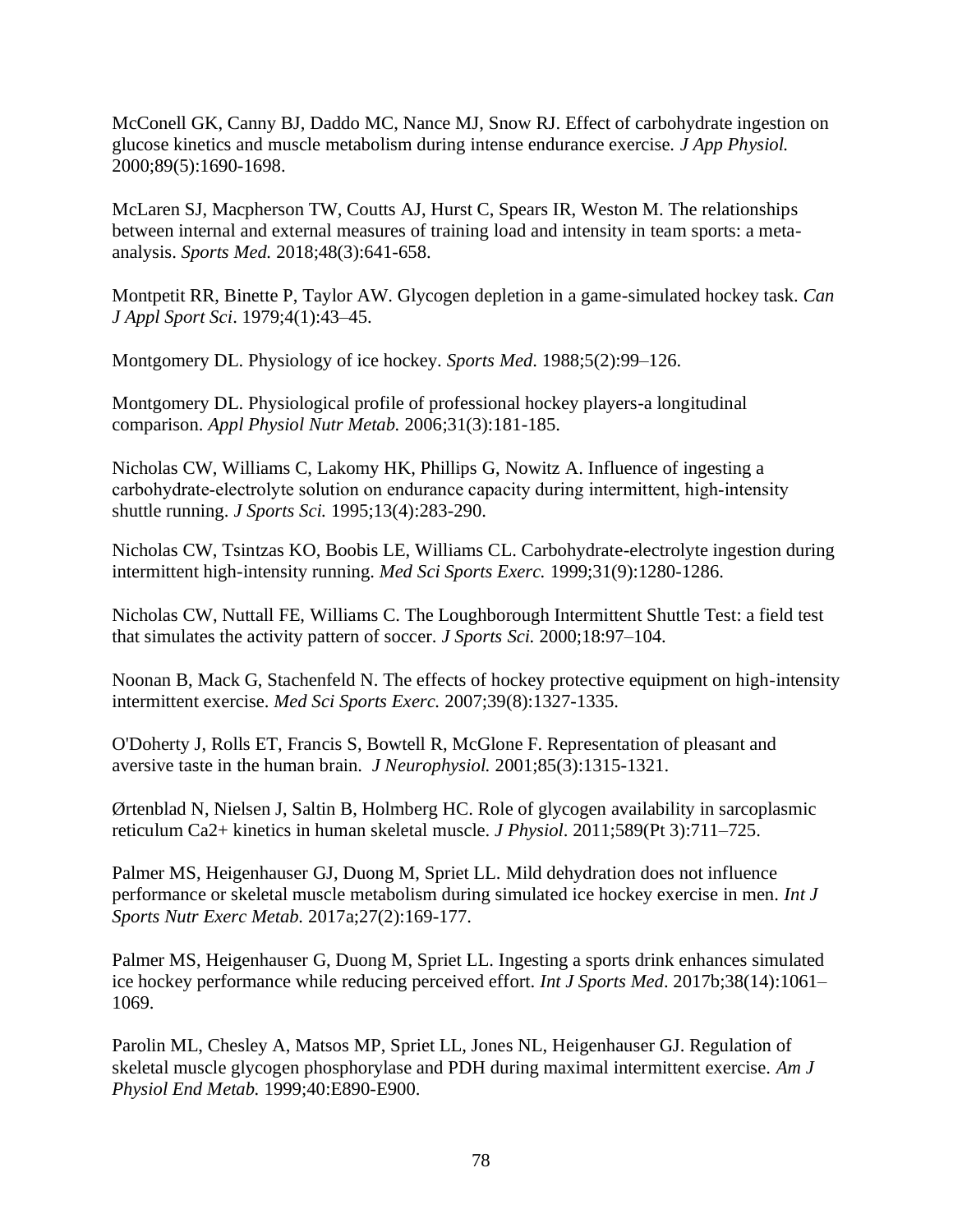Peart DJ. Quantifying the effect of carbohydrate mouth rinsing on exercise performance. *J Strength Cond Res*. 2017;31(6):1737-1743.

Peterson BJ, Fitzgerald JS, Dietz CC, Ziegler KS, Ingraham SJ, Baker SE, Snyder EM. Aerobic capacity is associated with improved repeated shift performance in hockey. *J Strength Cond Res.*  2015;29(6):1465-1472.

Phillips SM, Turner AP, Gray S, Sanderson MF, Sproule J. Ingesting a 6% carbohydrateelectrolyte solution improves endurance capacity, but not sprint performance, during intermittent, high-intensity shuttle running in adolescent team games players aged 12–14 years. *Eur J Appl Physiol.* 2010;109(5):811-821.

Phillips SM, Findlay S, Kavaliauskas M, Grant MC. The influence of serial carbohydrate mouth rinsing on power output during a cycle sprint. *J Sports Sci Med.* 2014;13(2):252.

Plews DJ, Scott B, Altini M, Wood M, Kilding AE, Laursen PB. Comparison of heart-ratevariability recording with smartphone photoplethysmography, Polar H7 chest strap, and electrocardiography. *Int J Sports Physiol Perf.* 2017;12(10):1324-1328.

Přibyslavská V, Scudamore EM, Johnson SL, Green JM, Stevenson Wilcoxson MC, Lowe JB, O'Neal EK. Influence of carbohydrate mouth rinsing on running and jumping performance during early morning soccer scrimmaging. *Eur J Sports Sci.* 2016;16(4):441-447.

Quinney HA, Dewart R, Game A, Snydmiller G, Warburton D, Bell G. A 26 year physiological description of a National Hockey League team. *Appl Physiol Nutr Metab.* 2008;33(4):753-760.

Roell M, Roecker K, Gehring D, Mahler H, Gollhofer A. Player monitoring in indoor team sports: concurrent validity of inertial measurement units to quantify average and peak acceleration values. *Front Physiol.* 2018;9:141.

Rollo I, Williams C, Gant N, Nute M. The influence of carbohydrate mouth rinse on self-selected speeds during a 30-min treadmill run. *Int J Sports Nutr Exerc Metab.* 2008;18(6):585-600.

Rollo IA, Cole M, Miller R, Williams C. Influence of mouth rinsing a carbohydrate solution on 1-h running performance. *Med Sci Sports Exerc.* 2010;42(4):798-804.

Rosenberg SI, Baker HP, Rizzi A, Terry MA, Tjong VK. Frequency of overtime and consecutive games and their impact on injury rate in the National Hockey League (NHL). *Physician Sportsmed.* 2020;1-6.

Scott MT, Scott TJ, Kelly VG. The validity and reliability of global positioning systems in team sport: a brief review. *J Strength Cond Res.* 2016;30(5):1470-1490.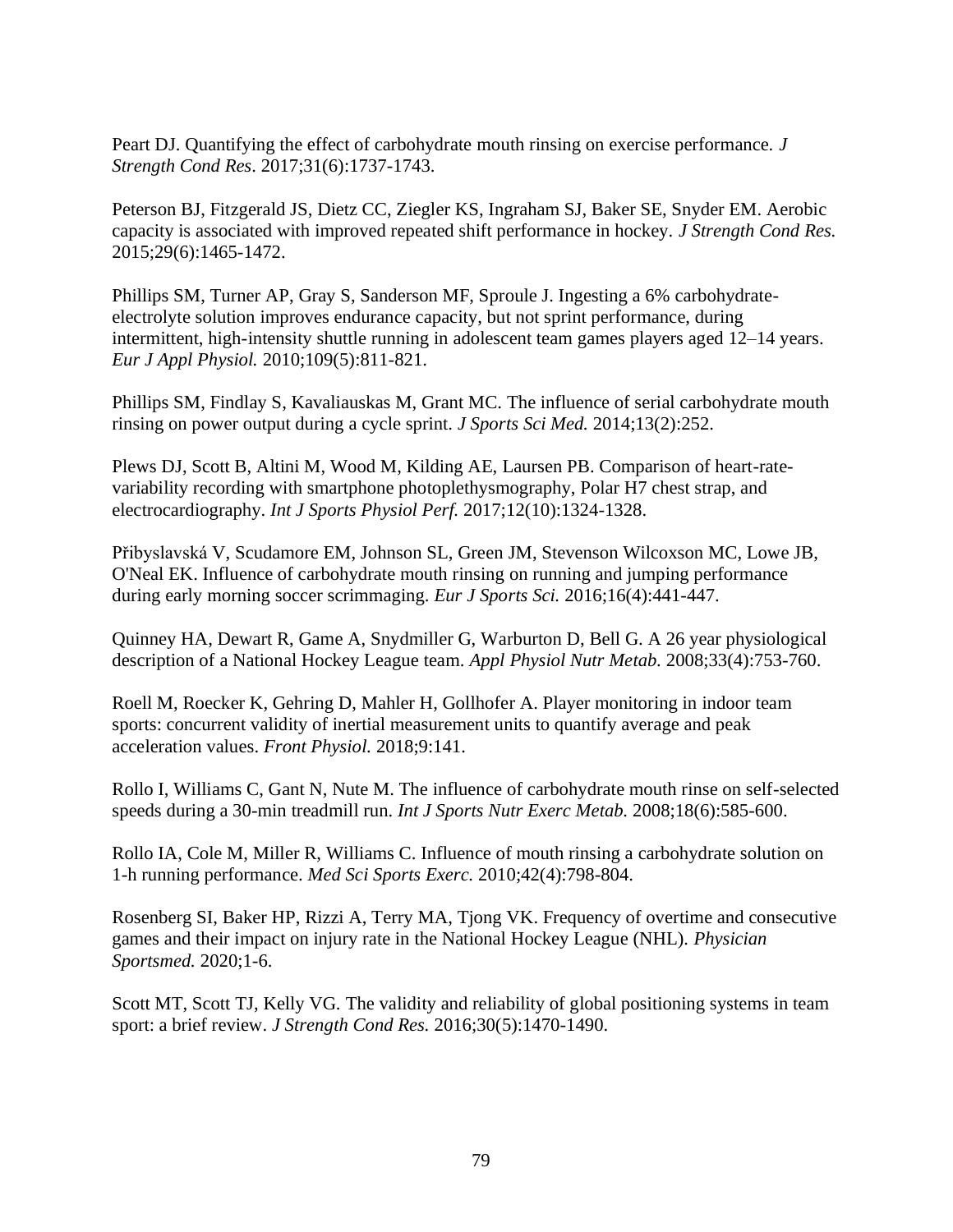Serpiello FR, Hopkins WG, Barnes S, Tavrou J, Duthie GM, Aughey RJ, Ball K. Validity of an ultra-wideband local positioning system to measure locomotion in indoor sports. *J Sports Sci.*  2018;36(15):1727-1733.

Sigmund M, Kohn S, Sigmundová D. Assessment of basic physical parameters of current Canadian-American National Hockey League (NHL) ice hockey players. *Acta Gymnica*. 2016;46(1):30-36.

Simard C, Tremblay A, Jobin M. Effects of carbohydrate intake before and during an ice hockey game on blood and muscle energy substrates. *Res Q Exerc Sport.* 1988;59(2):144-147.

Simpson GW, Pritchett R, O'Neal ER, Hoskins G, Pritchett K. Carbohydrate mouth rinse improves relative mean power during multiple sprint performance. *Int J Exerc Sci.*  2018;11(6):754-763.

Stanula A, Roczniok R, Maszczyk A, Pietraszewski P, Zając A. The role of aerobic capacity in high-intensity intermittent efforts in ice-hockey. *Biol Sport*. 2014;31(3):193.

Stetter BJ, Buckeridge E, Nigg SR, Sell S, Stein T. Towards a wearable monitoring tool for infield ice hockey skating performance analysis. *Eur J Sports Sci.* 2019;19(7):893-901.

Taylor JL, Todd G, Gandevia SC. Evidence for a supraspinal contribution to human muscle fatigue. *Clin Exp Pharm Physiol*. 2006;33(4):400-405.

Thompson KM, Safadie A, Ford J, Burr JF. Off-ice resisted sprints best predict all-out skating performance in varsity hockey players. *J Strength Cond Res.* 2020.

Triplett AN, Ebbing AC, Green MR, Connolly CP, Carrier DP, Pivarnik JM. Changes in collegiate ice hockey player anthropometrics and aerobic fitness over 3 decades. *Appl Physiol Nutr Metab.* 2018;43(9):950-955.

Turner CE, Byblow WD, Stinear CM, Gant N. Carbohydrate in the mouth enhances activation of brain circuitry involved in motor performance and sensory perception. *Appetite*. 2014;80:212- 219.

Ulmer JG, Tomkinson GR, Short S, Short M, Fitzgerald JS. Test-retest reliability of TRIMP in collegiate ice hockey players. *Biol Sport.* 2019;36(2):191.

Van Iterson EH, Fitzgerald JS, Dietz CC, Snyder EM, Peterson BJ. Reliability of triaxial accelerometry for measuring load in men's collegiate ice hockey. *J Strength Cond Res.*  2017;31(5):1305-12.

Vigh-Larsen JF, Beck JH, Daasbjerg A, Knudsen CB, Kvorning T, Overgaard K, Andersen TB, Mohr M. Fitness characteristics of elite and subelite male ice hockey players: A cross-sectional study. *J Strength Cond Res.* 2019;33(9):2352-2360.